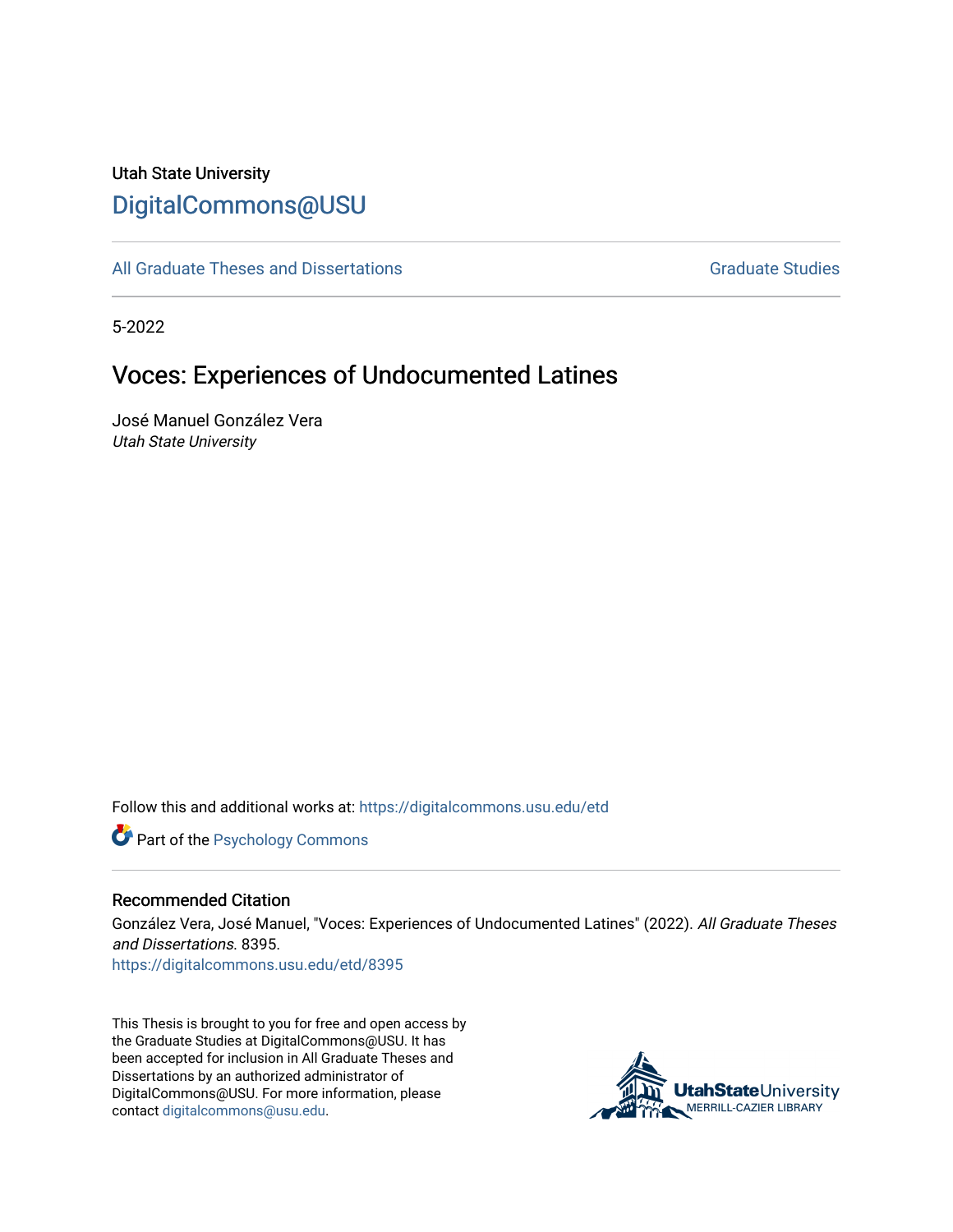## VOCES: EXPERIENCES OF UNDOCUMENTED LATINES

by

José Manuel González Vera

A thesis submitted in partial fulfillment of the requirements for the degree

of

### MASTER OF SCIENCE

in

Psychology

Approved:

Melanie M. Domenech Rodríguez, Ph.D. Luz M. Garcini, MPH, Ph.D.

Committee Member

Marisela Martínez-Cola, J.D., Ph.D. Richard S. Inouye, Ph.D.

Committee Member **Interim Vice Provost of Graduate Studies** 

UTAH STATE UNIVERSITY Logan, Utah

2022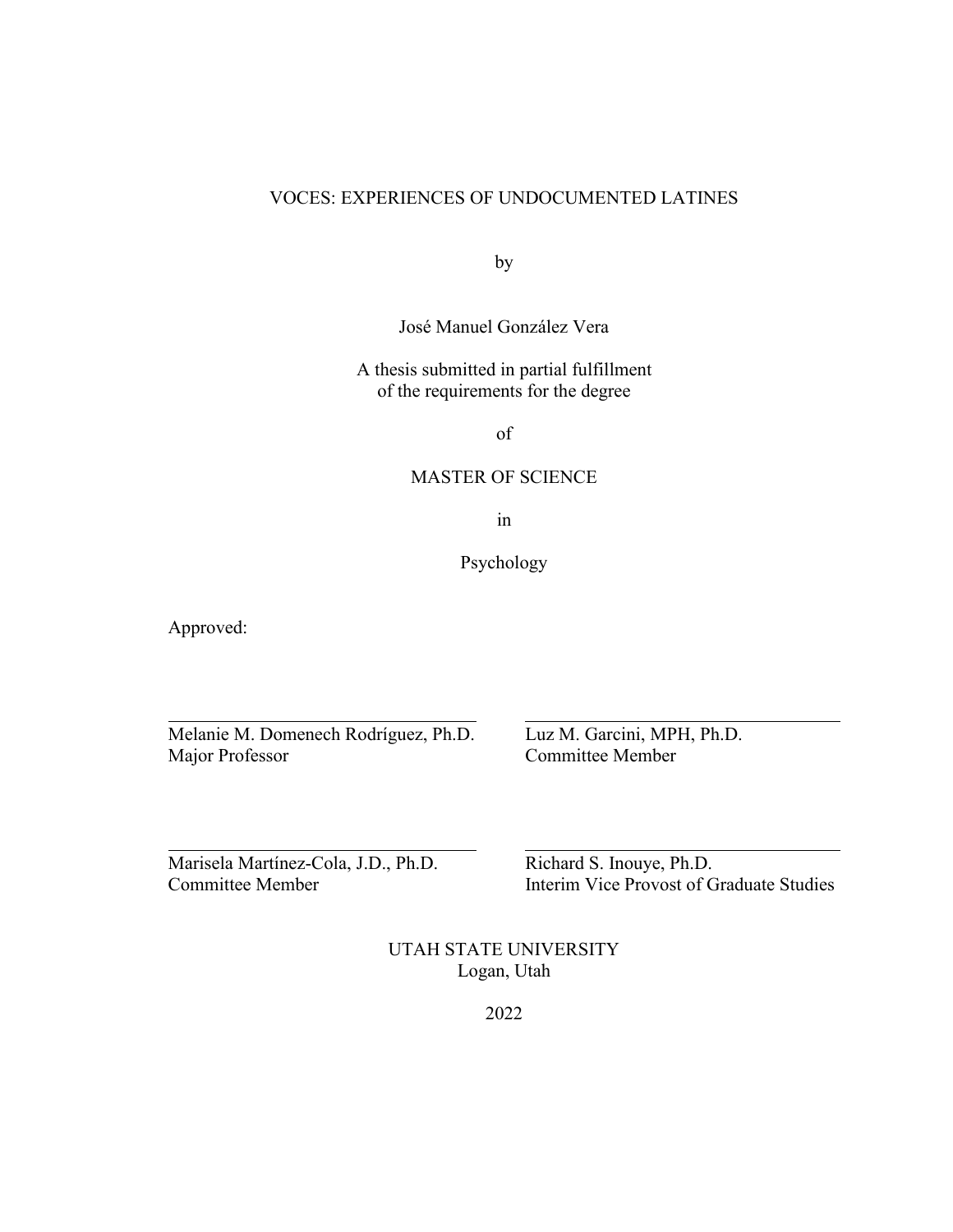Copyright © José Manuel González Vera 2022

All Rights Reserved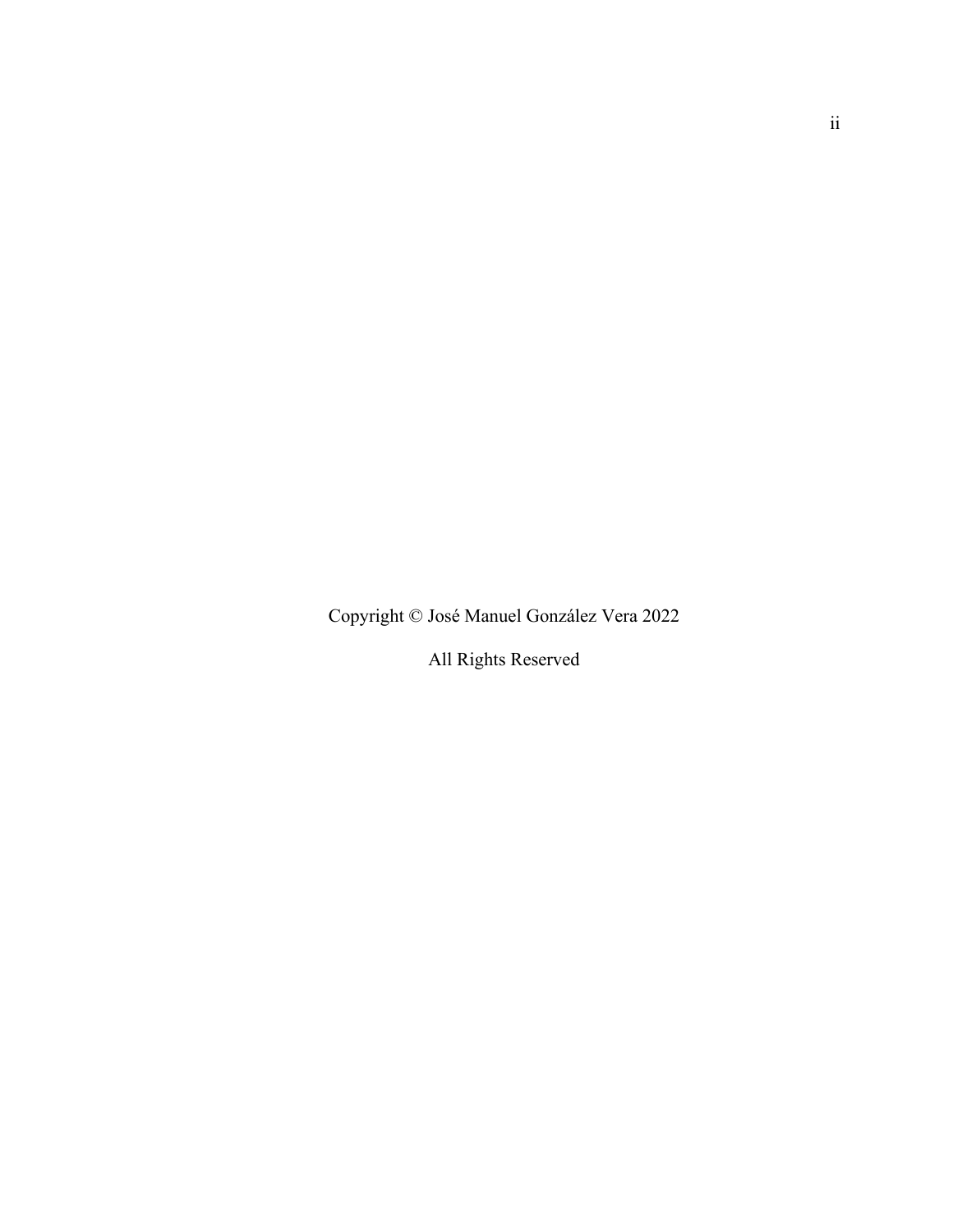### ABSTRACT

Voces: Experiences of Undocumented Latines

by

José Manuel González Vera, Master of Science

Utah State University, 2022

Major Professor: Melanie M. Domenech Rodríguez, Ph.D. Department: Psychology

Immigration has seen a decrease since the mid-2000s. However, deportation and detention rates have increased. Additionally, enforcement on the Mexican-U.S. border has increased dramatically. These increases in enforcement, detention, and deportation have been shown to have negative impacts on the lives and psychological well-being of undocumented people. The purpose of this study was to explore the challenges that undocumented people face and the resources they use to navigate those challenges. Participants were recruited through network-based referrals. In total, there were 67 participants, many of whom were undocumented  $(n = 49)$  while the others had a relative or friend who was undocumented. Participants were interviewed across six different focus groups conducted in the state of Texas. Data were analyzed by using thematic analysis and guided by Critical Race Theory, Latine Critical Theory, and Undocumented Critical Theory. Results suggest that psychological distress is common not only for undocumented people but also for their loved ones who are not undocumented. Another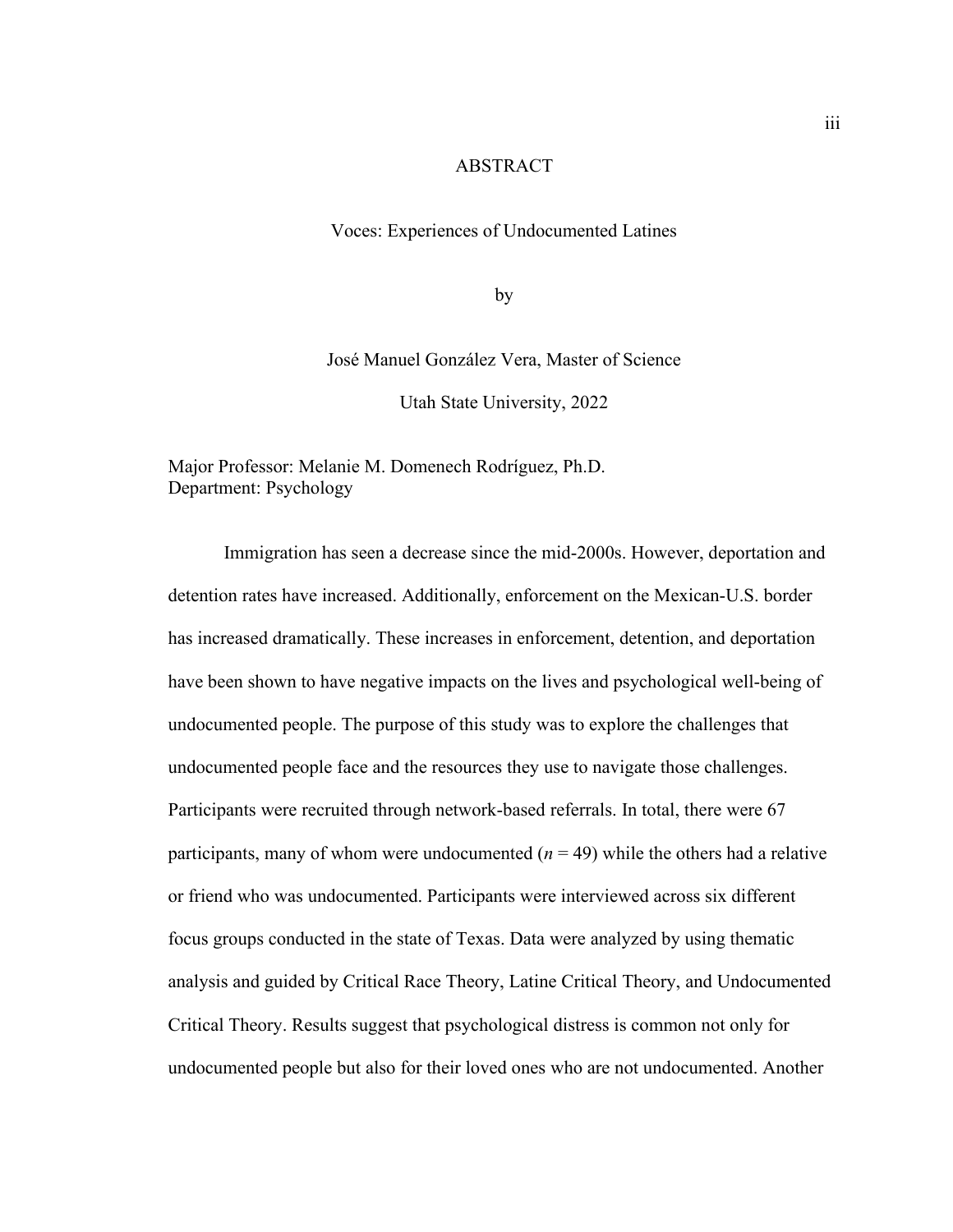major challenge was institutional and individual discrimination. Many undocumented participants reported experiencing frustration at being limited by their immigration status. Some participants also mentioned facing both out-group and within-group discrimination. Moreover, family was highly valued in this community, however, some participants noted experiencing a disconnect within their family due to many of them being occupied with work, school, etc. In terms of strengths, results showed that problem solving is a major coping strategy for this community. Additionally, many participants reported using religion to remain hopeful and optimistic about their future. Religion seemed to palliate the stress associated with being undocumented. These findings suggest that it may be helpful for interventions to be geared towards enhancing this community's strengths.

(89 pages)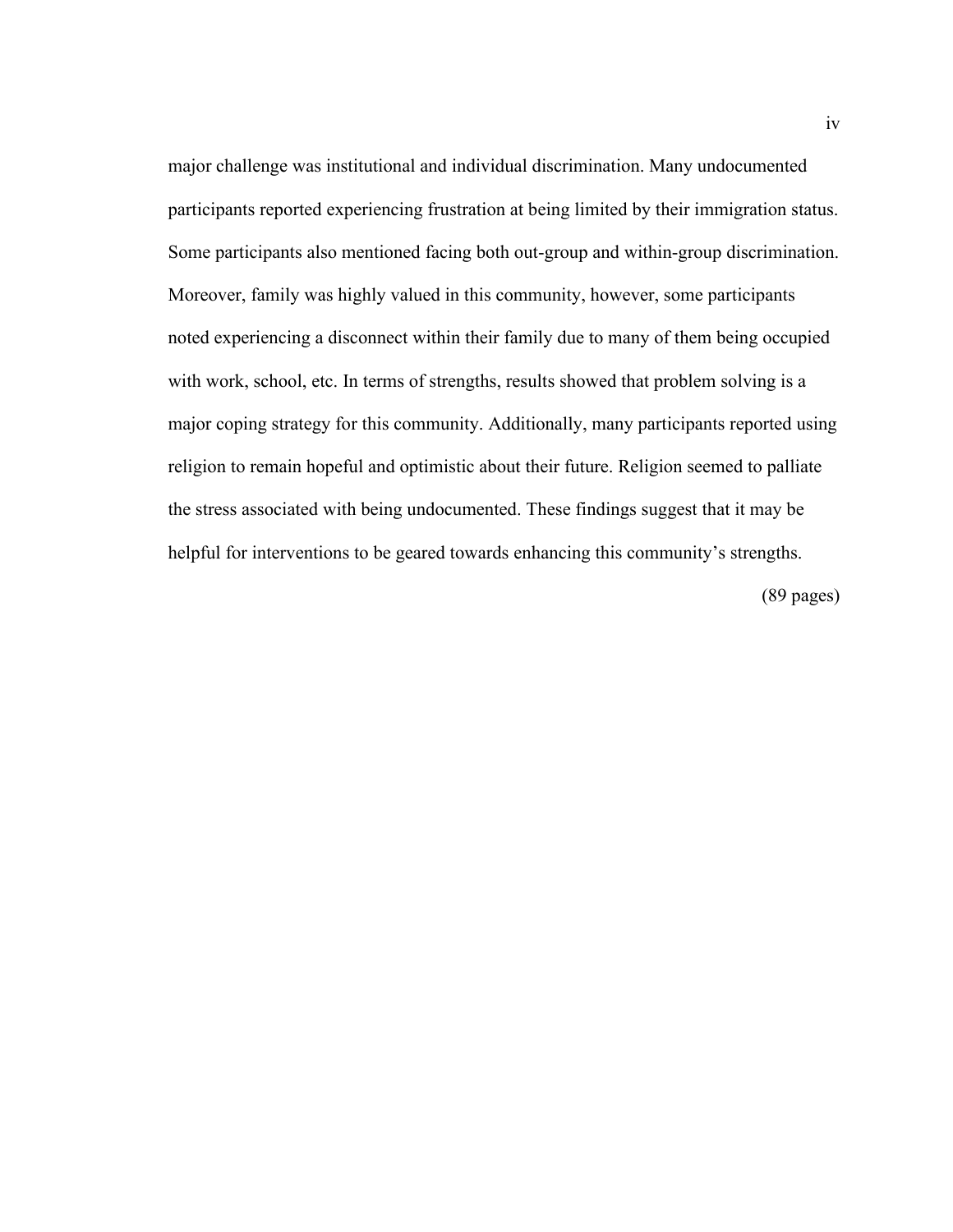## PUBLIC ABSTRACT

## Voces: Experiences of Undocumented Latines

## José Manuel González Vera

The purpose of this study was to learn about the challenges that this community faced before the pandemic and how they coped through those challenges. To answer this question, I examined transcripts from group interviews collected in the state of Texas. In total, there were 67 participants, many of whom were undocumented  $(n = 49)$  while the others had a relative or friend who was undocumented. Data were analyzed by looking for common patterns and themes in the transcripts, and guided by Critical Race Theory, Latine Critical Theory, and Undocumented Critical Theory. Results suggest that psychological distress is common not only for undocumented people but also for their loved ones who are not undocumented. Another major challenge was feeling limited by their undocumented status. Some undocumented participants also emphasized that they had been discriminated against by others, including by other Latines. Moreover, family was highly valued in this community, however, some participants stated that they felt disconnected from their families. In terms of strengths, results showed that problem solving is a major coping strategy for this community. Additionally, many participants reported using religion to remain hopeful and optimistic about their future.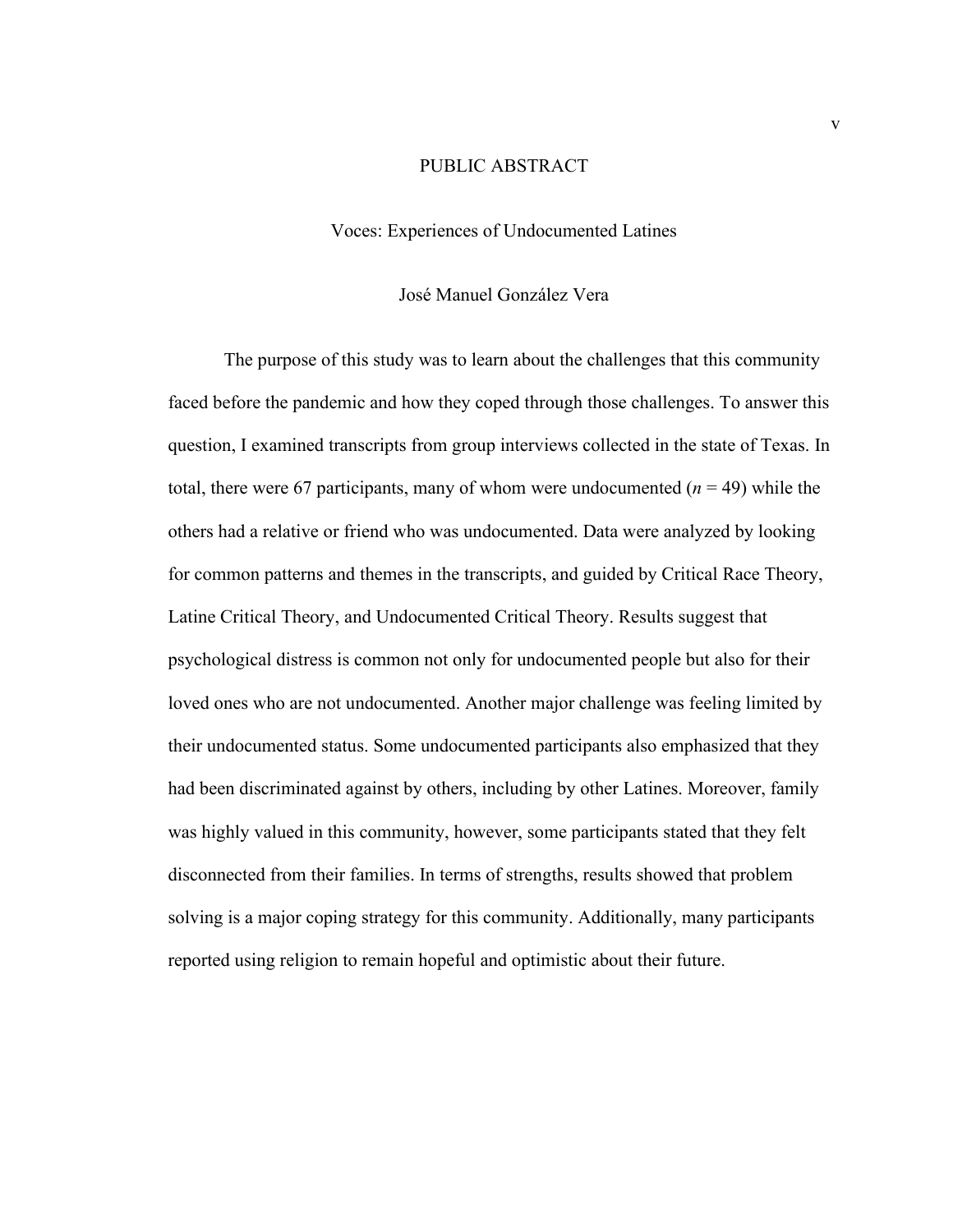#### ACKNOWLEDGMENTS

I am deeply grateful for all the support that my advisor, Dr. Melanie Domenech Rodríguez, has provided me. Thank you for being there every step of the way to guide me and learn with me. It was a long and draining process, both mentally and emotionally, but having your support made it feel a lot more manageable. Gracias Melanie, la estimo mucho. Thank you both Dr. Luz Garcini and Dr. Marisela Martinez-Cola for helping kickstart my appreciation of qualitative research. I appreciate how enthusiastically supportive you all were along the way. Special thanks to Dr. Luz Garcini for granting me access to these data. I am also indebted to Dr. Jeanett Castellanos and Dr. Jessica Borelli for making the time to mentor me and prepare me for graduate school. Special thanks to my wife, Teresa for accompanying me along my graduate school journey. I am also thankful for my lab siblings for always being so encouraging.

Este proyecto es dedicado a mi familia y a los participantes de Proyecto Voces. Sin ellos, este proyecto no hubiera sido posible. Mamá, papá, gracias por todos los sacrificios que hicieron para que yo pueda seguir mis sueños. Los quiero muchísimo. [This project is dedicated to my family and the participants of Proyecto Voces. Without them, this project would not have been possible. Mom, dad, thank you for all the sacrifices you made so that I can follow my dreams. I love you both.]

This project was funded by the American Psychological Foundation David H. and Beverly A. Barlow Grant.

## José Manuel González Vera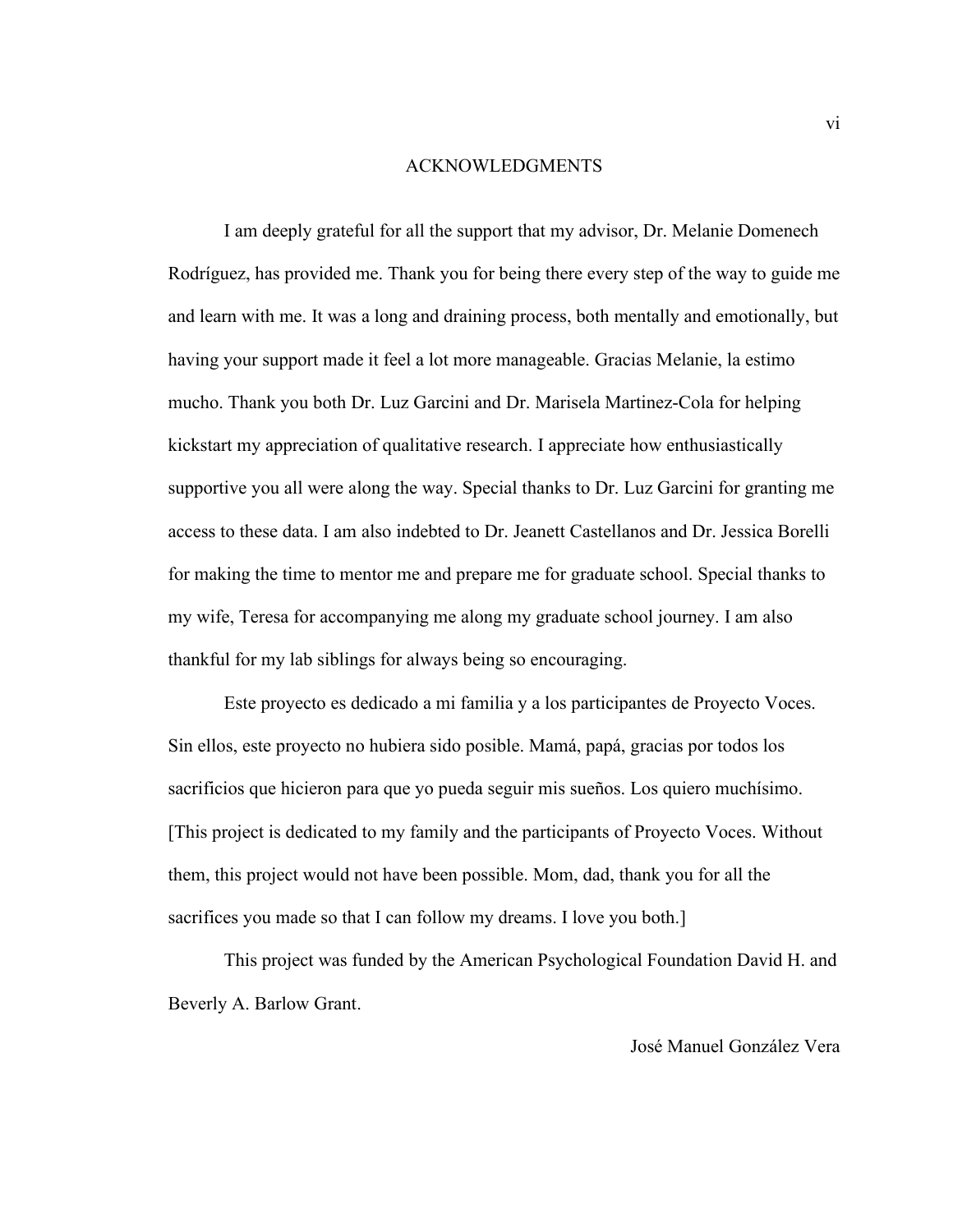## **CONTENTS**

| Page |
|------|

|                                                                     | iii                                    |
|---------------------------------------------------------------------|----------------------------------------|
|                                                                     | $\mathbf{V}$                           |
|                                                                     | vi                                     |
|                                                                     | 1                                      |
|                                                                     | 5                                      |
| Brief History of Immigration Laws and Policies in the United States | 5<br>13<br>14<br>15                    |
|                                                                     | 19<br>21                               |
|                                                                     | 23                                     |
|                                                                     | 23<br>24<br>24<br>25<br>26<br>27       |
|                                                                     | 30                                     |
|                                                                     | 30<br>33<br>36<br>39<br>41<br>45<br>47 |
|                                                                     | 50                                     |
|                                                                     | 50                                     |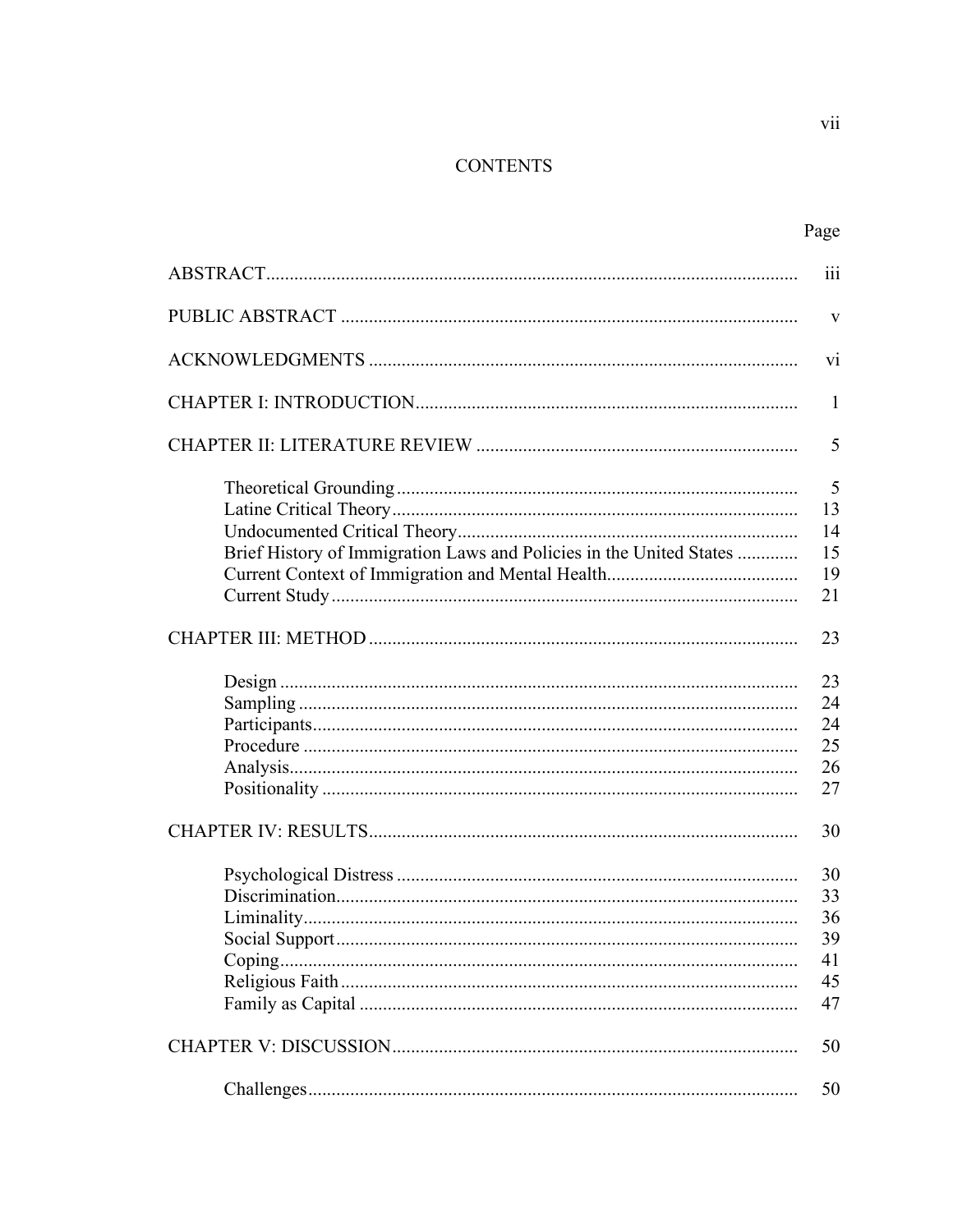## viii

## Page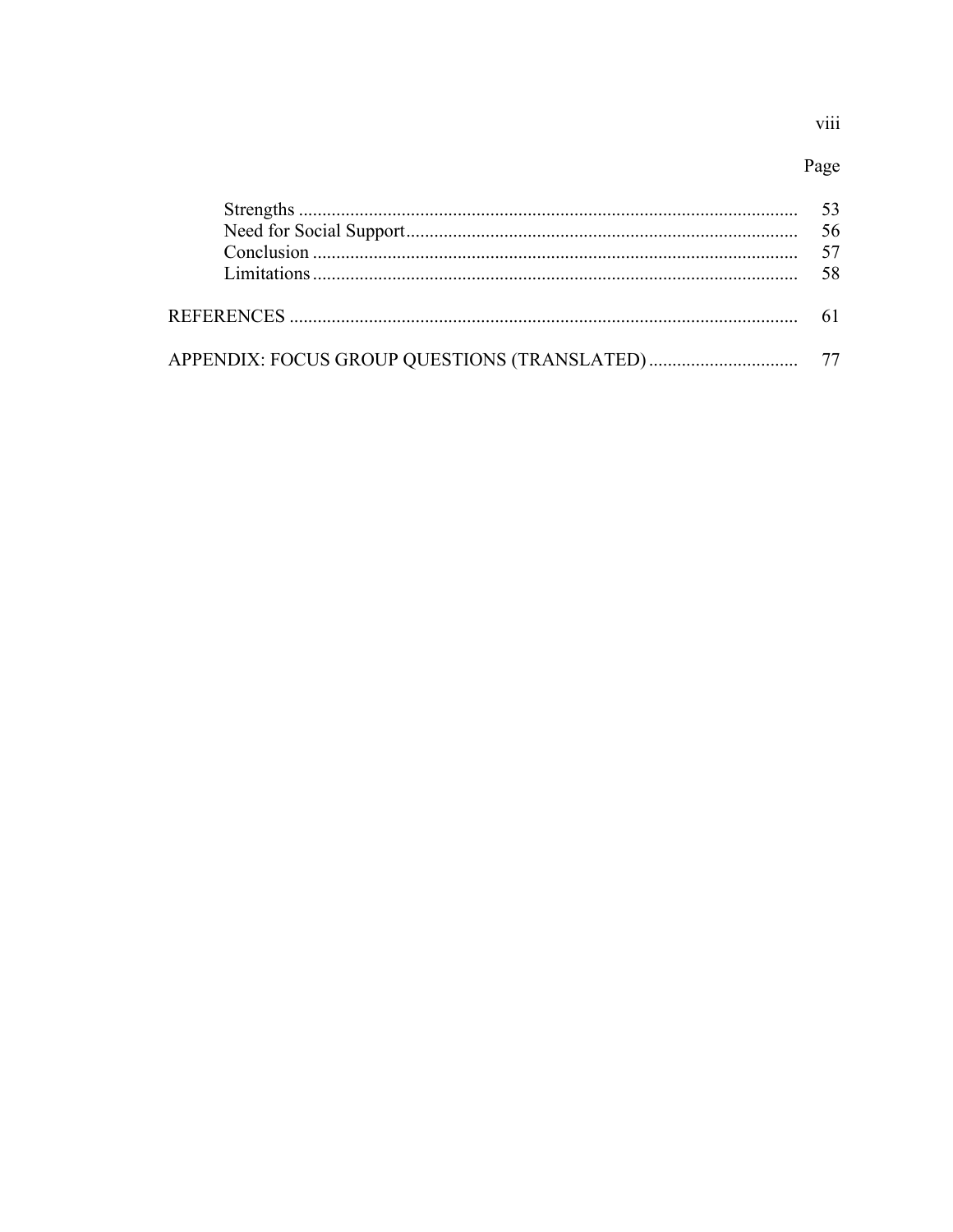## **CHAPTER I**

## **INTRODUCTION**

One major controversial topic in the current political climate is unauthorized immigration (Garcini, Domenech Rodríguez, et al., 2020). However, immigration – traveling to another country with the purpose of establishing permanent residence there (Merriam-Webster Dictionary, n.d.) – has not always been frowned upon. From an evolutionary perspective, migration – a large and temporary movement from one area of residence to another – is known to be an adaptive trait (Dingle & Drake, 2007). When resources are scarce, animals and people move to areas with better resources. *Sedentism* – the transition from holding nomadic practices to establishing permanent settlements – is arguably one of the most important movements in human history (Weisdorf, 2005). This is a trait that has allowed humans to create the urbanized and modernized cities that we have today. We have evolved from our nomadic predecessors to become mostly sedentary beings. At present, 96.5% of the world's population live in the country they were born in (International Organization for Migration, 2020). However, when people are faced with a scarcity of resources or acts of violence, leaving the country they reside in may seem like the best option. This is illustrated by the wave of immigration to the U.S. in the 17<sup>th</sup> century. Many Europeans immigrated to the U.S. in the early 1600s to flee religious persecution and to search for better economic opportunities (Library of Congress, n.d.b). Despite the challenges presented by travelling across the ocean, many left their country to sail across with hopes of a better life. The wave of immigration led to the establishment of the U.S. In the current context, people immigrated to the U.S. for a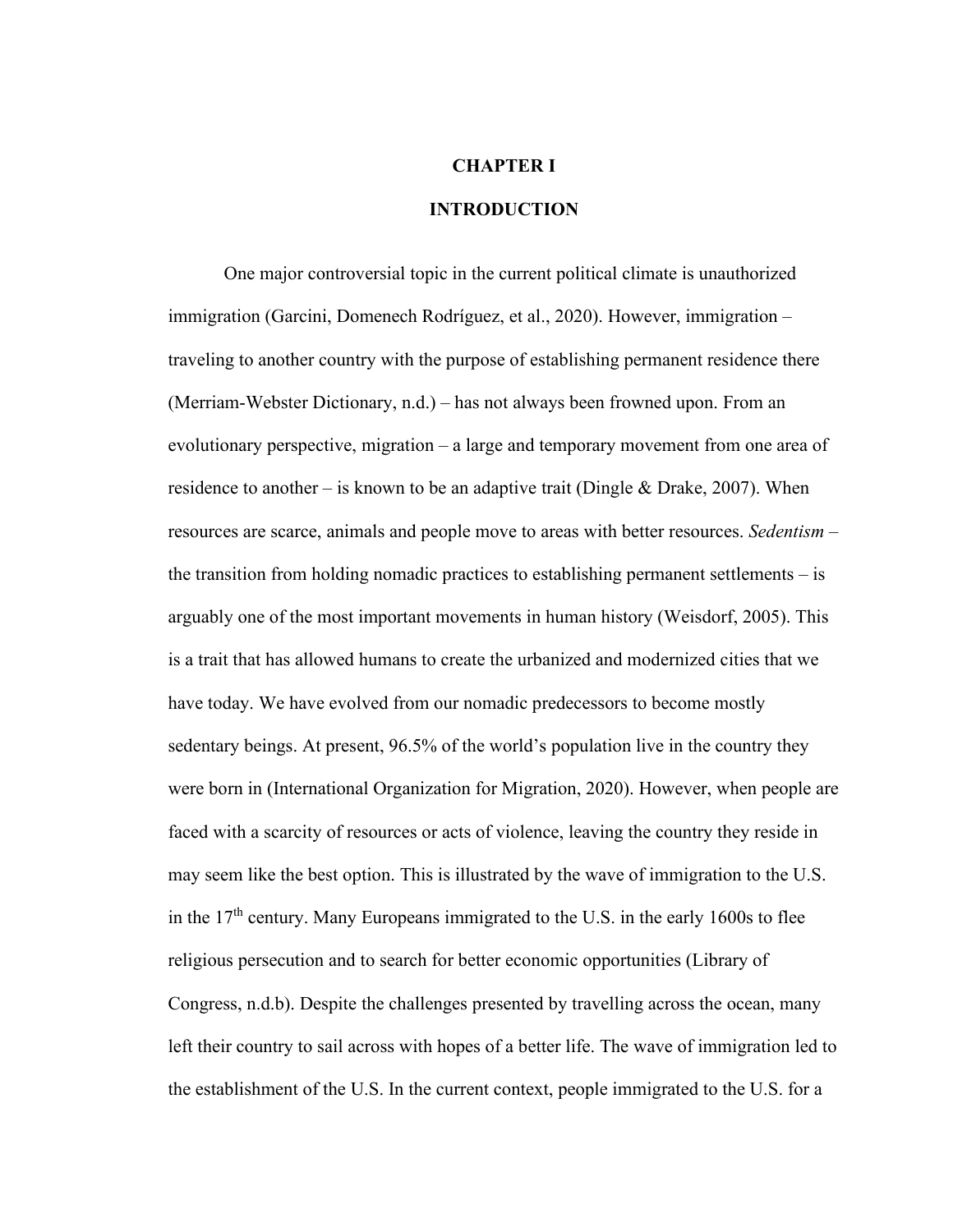variety of reasons that include a search for better opportunities, better education, economic prosperity, and a safe haven from persecution (Grava, 2017; Luiselli, 2017). Even though there are similarities between why people immigrated in the early 1600s and why they immigrate now, immigration is currently controversial in the U.S. For the purpose of this study, an immigrant is broadly defined as someone who moves to a country that they were not born in (Bolter, 2019).

Contrary to stereotypes, the number of undocumented immigrants from Mexico has decreased dramatically to slightly less than half of the entire undocumented immigrant population (Passel & Cohn, 2019). Many undocumented immigrants in the U.S. are from countries in Asia and Central America, specifically El Salvador, Guatemala, and Honduras. In addition, the overall rate of undocumented migration to the U.S. has decreased since 2005. Nonetheless, media has often portrayed undocumented immigrants in a negative way by fabricating a threat narrative (Farris & Mohamed, 2018) and immigrants from Mexico and Latin America have often served as the face of these threatening immigrants (Vargas & dePyssler, 1998). Despite the overall decrease in unauthorized immigration, the number of deportations (Gonzalez-Barrera & Lopez, 2016) and detention rates (Ryo & Peacock, 2018) have increased dramatically since 2008.

Deportations negatively impact the well-being of families (Brabeck & Xu, 2010). For adults, fear of deportation has been linked to an increased difficulty in finding and maintaining a job, and lack of confidence that police will treat them fairly (Becerra,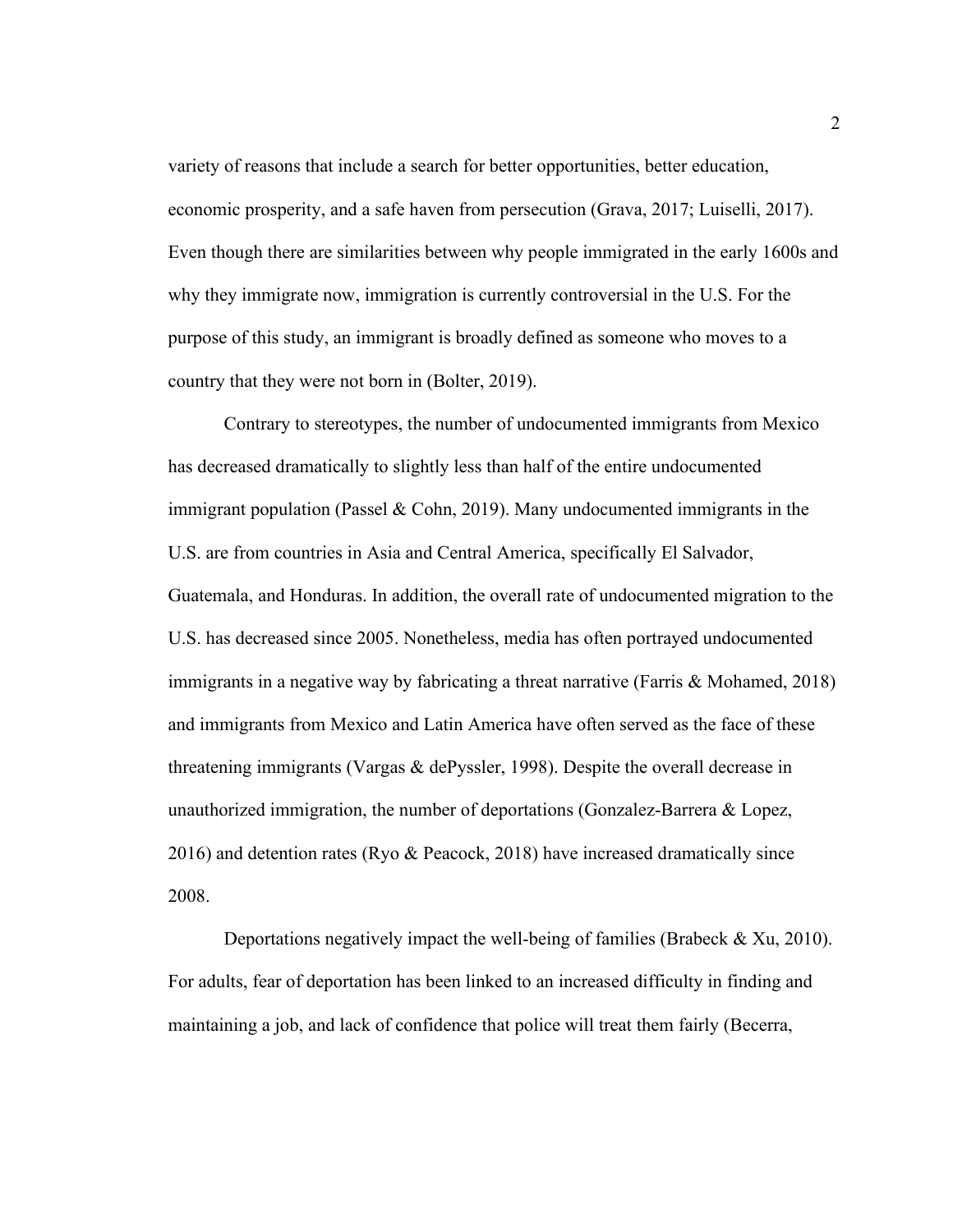20[1](#page-11-0)6). Specifically, undocumented Latine<sup>1</sup> women that experienced domestic violence reported that they were afraid to call the police because they did not trust officers (Reina & Lohman, 2015). Fear of deportation has also been linked to higher levels of stress (Cavazos-Rehg et al., 2007), lower psychological well-being (Brabeck & Xu, 2010), and less usage of health and social services (Becerra et al., 2015). Similarly, detention has been linked with anxiety disorders, depression, and post-traumatic stress disorder (Von Werthern et al., 2018). The duration of detention is positively associated with symptom severity (Von Werthern et al., 2018). Overall, current immigration enforcement practices have been shown to lead to distress, vulnerability, and anxiety in undocumented Latine people (Aranda & Vaquera, 2015). Other challenges that Latine immigrant families are currently facing are discrimination, uncertainty, and a lack of jobs (Ayón & Becerra, 2013).

Despite the high need for support and services to address these negative mental health outcomes, immigrants have limited access to mental health services and poor utilization rates (Artiga & Díaz, 2019). The findings regarding distress in this population have been called a public health crisis (Garcini, Domenech Rodríguez et al., 2020). Researchers and clinicians need to understand the experience of undocumented individuals to apply their knowledge in developing and delivering interventions that are relevant, acceptable, and effective for undocumented people (Garcini et al., 2016). The

<span id="page-11-0"></span> $<sup>1</sup>$  It is important to note that there are different preferences in the terms used to refer to people from Latin</sup> America (e.g., Latina/o, Latinx, etc.). Use of one term does not necessarily infer rejection of another term. Participants used the terms "Latina/o" and "Hispano" interchangeably. I have chosen to use the term "Latine" instead of other terms in the results –– except in the quotes –– and throughout this paper because it is both gender inclusive and honors the Spanish language, the most common language in Latin America.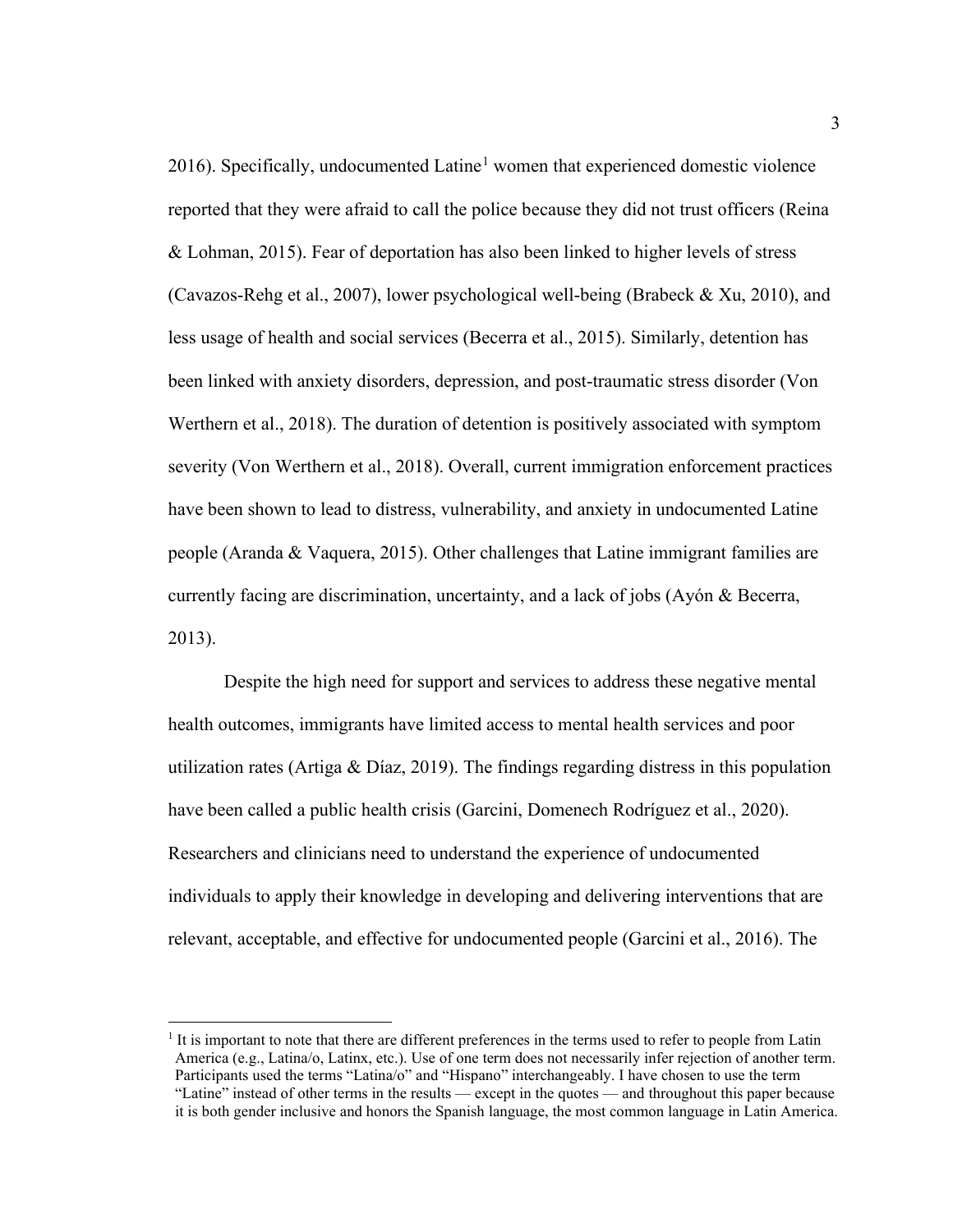purpose of this study is to examine the most salient challenges for undocumented people before the Covid-19 pandemic and how they overcome those challenges through preparation and resilience. Critical Race Theory, Latine Critical Theory, and Undocumented Critical Theory helped guide the analysis of data.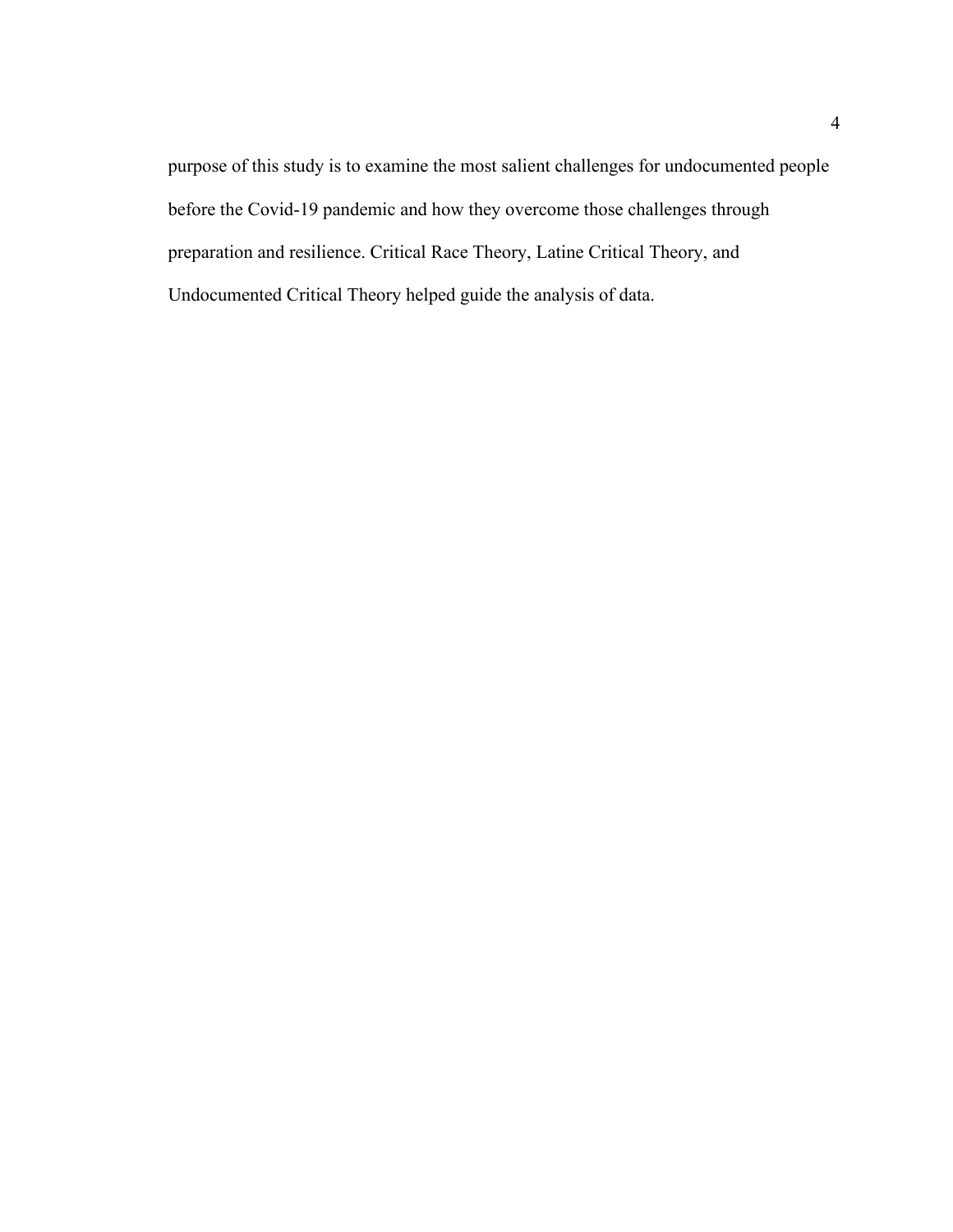## **CHAPTER II**

## **LITERATURE REVIEW**

This literature review covers the theoretical guidance provided by Critical Race Theory and the associated Latine and Undocumented Critical Theories. In addition, a historical overview of immigration law provides important context for the current challenges faced by Latine immigrants in the U.S., with special attention to undocumented Latines.

#### **Theoretical Grounding**

Critical race theory (CRT) is a lens used to understand and challenge racial inequality (Rollock & Gillborn, 2011). CRT focuses on six specific tenets used to examine systematic racism (Delgado & Stefancic, 2017). The first tenet is that racism is an ordinary part of society. The second is that there is little incentive to eradicate institutional discrimination when upper class and working-class Whites are benefiting from it. Third, race is a social invention that can be manipulated or disregarded whenever convenient. Fourth, different ethnic/racial minority groups are minoritized at different times, depending on what is going on in society. Fifth, there are different contextual factors that can influence the way that people of color are discriminated. The last tenet is that being a person of color can give an individual a different perspective and experience that White people may not fully understand. This study is conceptualized from a Critical Race Theory perspective building knowledge from voices of people of color from their lived experiences and using tenets in data analysis.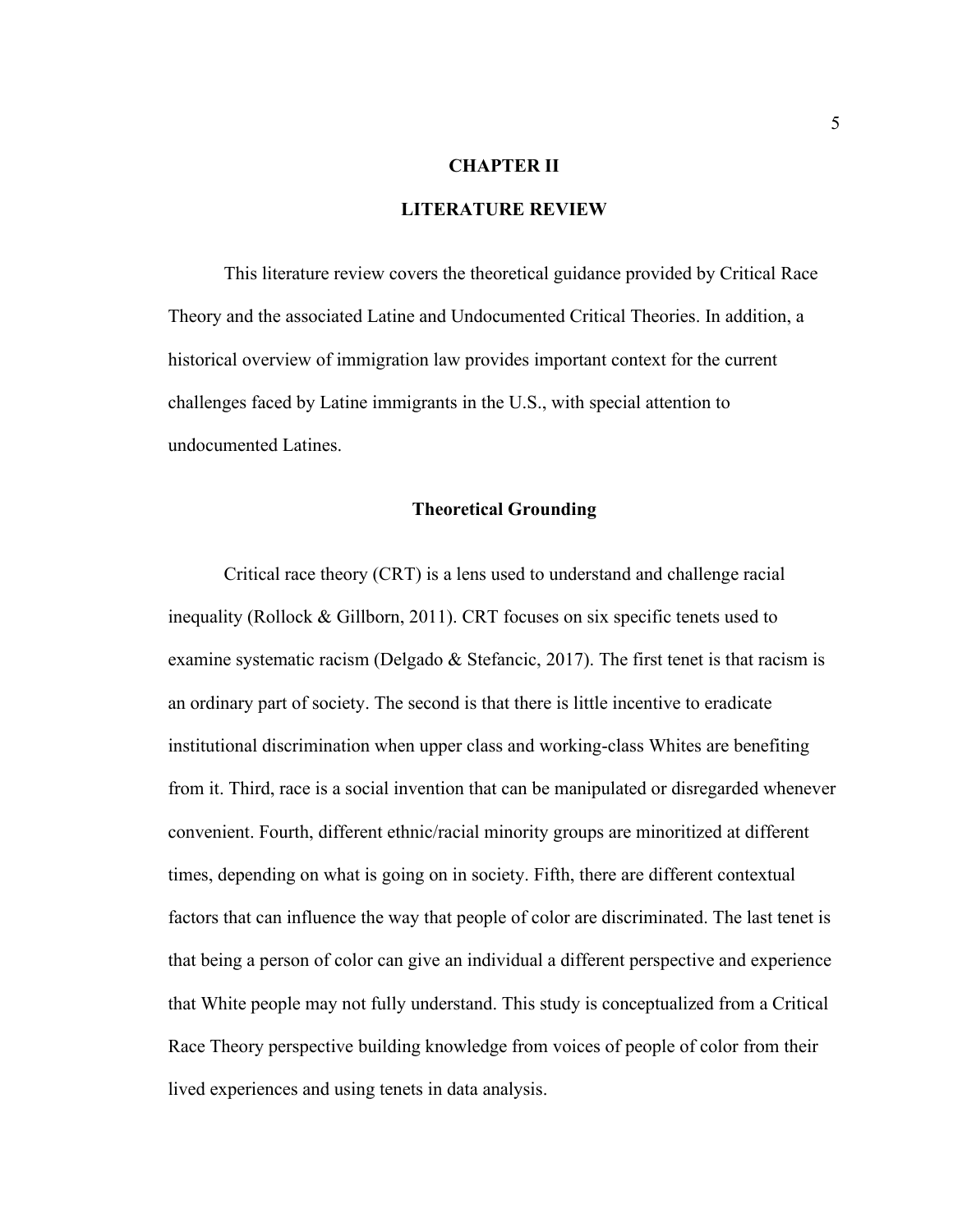The first tenet in CRT focuses on the how racism in embedded into society, through institutions and polices (Delgado  $&$  Stefancic, 2017). Laws and policies such as the infamous SB1070 in Arizona that specifically targeted the Latine community, create fear and uncertainty within the undocumented community. SB1070 would have required Arizona police officers to question people about their citizenship status and it would have allowed them to detain people if they were suspected of being undocumented (Aguirre, 2012). After the presentation of the SB1070 bill, undocumented immigrants used public assistance services and preventative health care services at a lower rate (Toomey et al., 2014). Additionally, Latine youth who were more aware of SB1070 reported lower levels of regulatory behaviors in classroom settings compared to their peers who were less aware of the policy (Santos et al., 2018). This policy was struck down by the Supreme Court before it went into effect, yet it had visible effects on the lives and wellbeing of undocumented persons. The Supreme Court argued that the Arizona policy could not go into effect because the federal government should have full control over immigration issues (*Arizona v. United States*, 2012). The Supreme Court did not acknowledge that the policy could serve as a form of discrimination. Thus, police officers were technically still allowed to question people about their citizenship status, as long as it was not an official requirement for police officers to ask.

The second CRT tenet proposes that changes to systematic barriers only occur when it benefits upper-class and working-class White people (Delgado & Stefancic, 2017). Each year, undocumented people pay an estimated 11.4 billion U.S. dollars in taxes (Institute on Taxation & Economic Policy, 2017) and approximately \$12 billion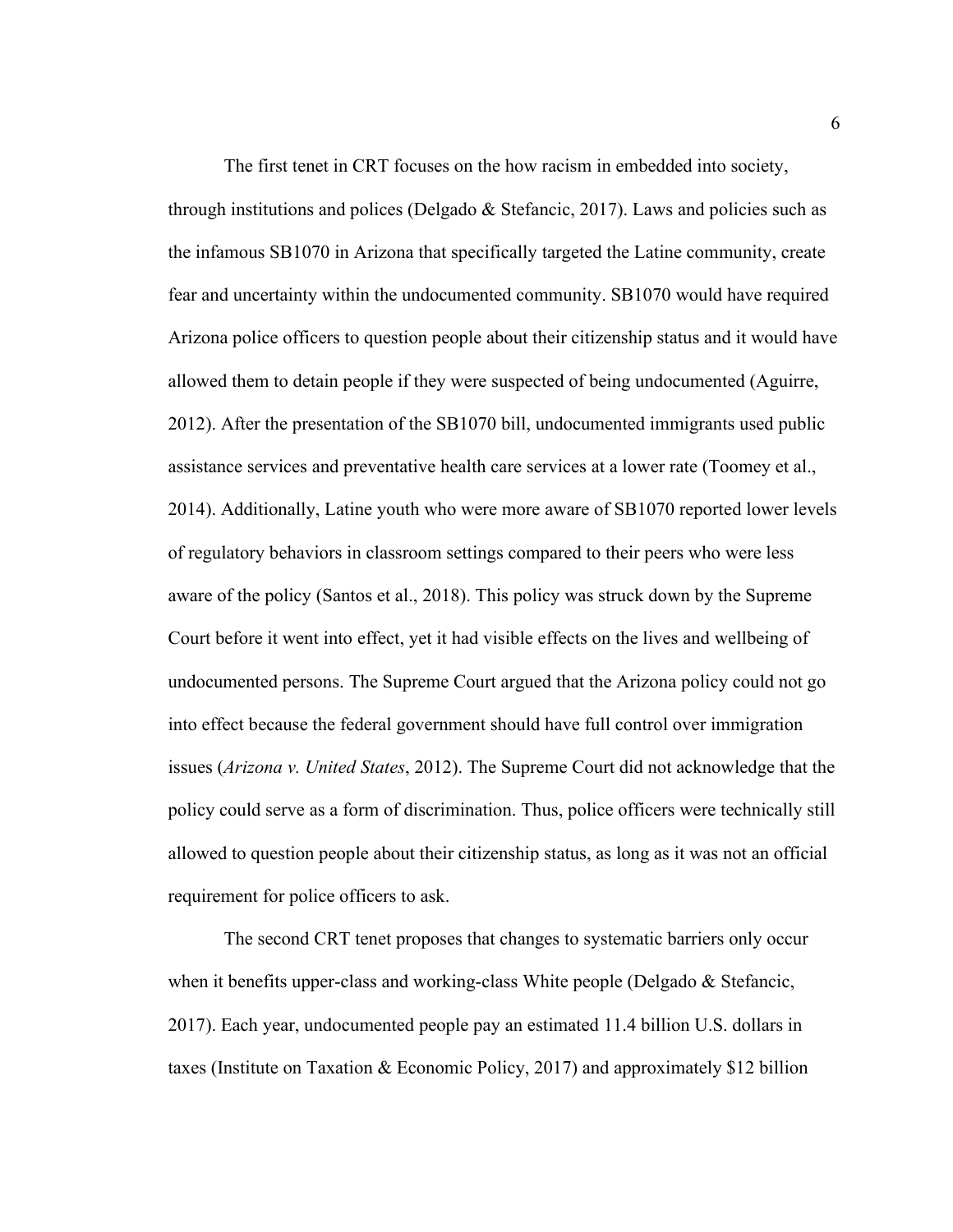into the Social Security program (Goss et al., 2013). Yet, due to institutional barriers, they are not able to reap many of the benefits of this investment. This has been a longstanding issue that the country has not tackled because the taxes of undocumented people can be used to keep the Social Security program from going bankrupt.

Undocumented people have often been seen as an essential yet disposable part of U.S. society. During World War 2, the Bracero Program was passed to address the shortage in agricultural workers (Library of Congress, n.d.a). The Bracero Program granted temporary work authorization and entry to the U.S. for people from Mexico. Around the same time, there was an increase of people immigrating to the U.S. without entry authorization seeking job opportunities and many agricultural employers preferred to hire them because they were willing to be paid less (García, 1981). To address the influx of undocumented immigration, the U.S. government partnered local and state law enforcement to raid communities and deport as many undocumented people as they could (García, 1981). This wave of mass deportation was called Operation Wetback and lasted for a few months during 1954. Although the exact number of people deported is unknown, it is estimated that a million people were deported during that time. Operation Wetback instilled fear into the undocumented community and exacerbated mistrust of law enforcement (Avotcja, 1993). Operation Wetback conveyed the conflicting message to immigrants that they are needed but could be disposed of at any time; a rhetoric that has pervaded the history of the U.S.

Another prominent example of interest convergence was the Immigration Reform and Control Act (IRCA). The purpose of IRCA (1986) was to implement a strict ban on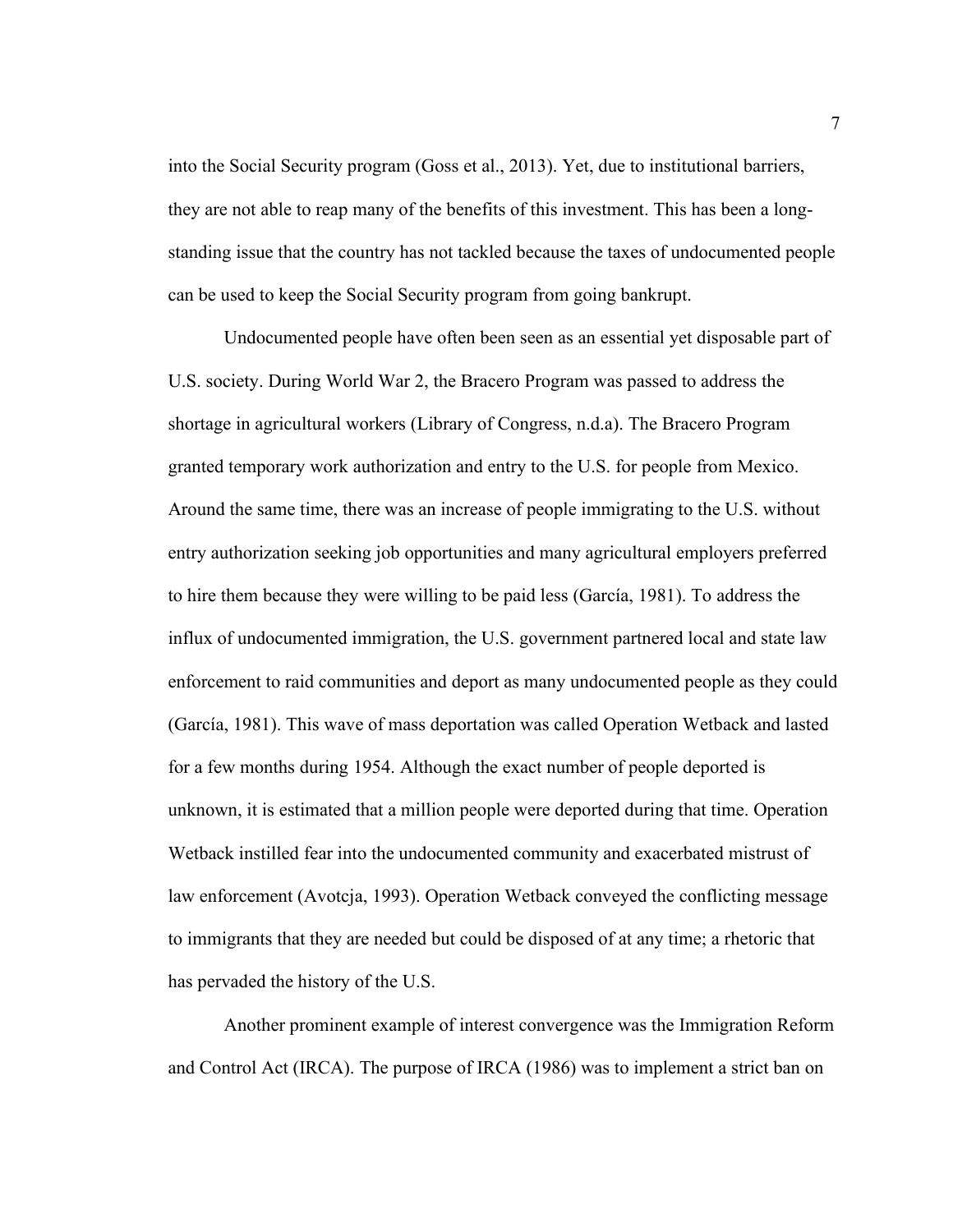hiring undocumented people. Anyone employing undocumented workers would receive a steep fine that increased each subsequent time they were fined. This meant that anyone who was undocumented had to be fired immediately after the act was signed. However, undocumented workers represented a substantial portion of agricultural workers (Heppel & Amendola, 1992). Therefore, the implementation of IRCA would also result in a significant impact to the U.S. economy. If undocumented immigrants were prohibited from working, then the U.S. would lose an estimated 3.5 million workers (Rytina, 2002). To ensure that there were no negative consequences to the economy, then-President Reagan issued a mass amnesty to undocumented people; ultimately giving undocumented people the opportunity to keep their jobs in agriculture. It is estimated that 39% of laborers continued to work in the same occupational category after naturalization (Rytina, 2002). Just three years after IRCA, tax revenue increased by 4.5 to 5.4 billion U.S. dollars because people naturalized through IRCA began to earn higher wages (American Immigration Council, 2013). The passage of IRCA also decreased poverty rates and increased home ownership and consumption of material goods; thus, benefitting the U.S. economy. It is uncertain whether Reagan put IRCA into effect for the selfless reason of helping undocumented people or to simply benefit the country. However, there is no doubt that the U.S. economy reaped benefits.

A more recent example of interest convergence occurred in 2019. Congress proposed the Farm Workforce Modernization Act of 2019 (FWMA) to grant amnesty to undocumented workers in agriculture. Unlike IRCA, FWMA would only apply to agricultural workers. In a time when detention and deportations of undocumented people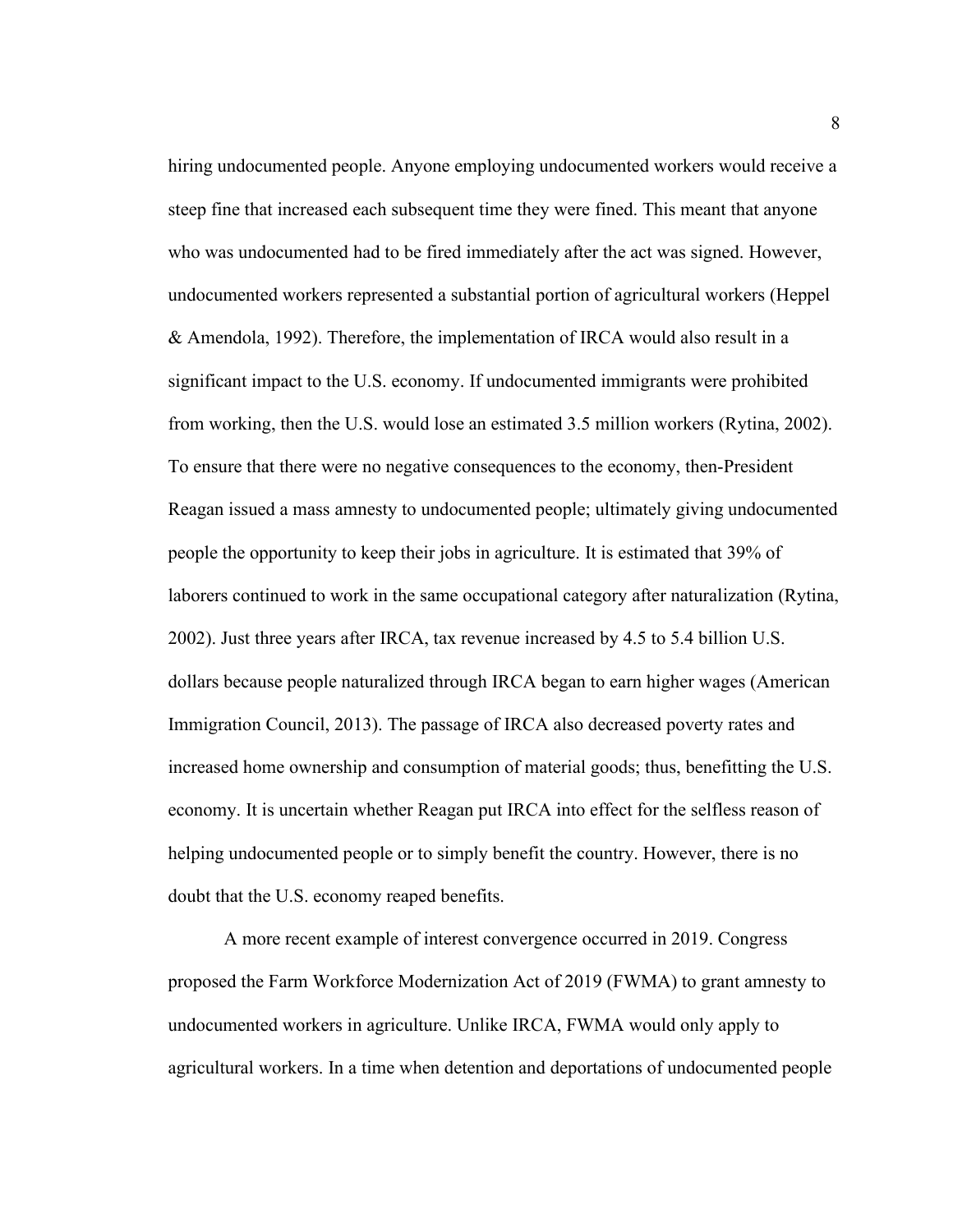are unusually high, it makes sense that the government wants to ensure that agricultural workers are not deported as well, especially during the COVID-19 outbreak. Approximately 19.8 million immigrants work in occupations that are currently considered essential by the federal government, currently making up about 17% of essential health care workers, 23% of construction workers, 18.6% of manufacturing workers, and 23% of workers in agriculture, forestry, fishing and hunting (Joint Economic Committee, 2021). However, if undocumented agricultural workers are given a path towards citizenship, then many of them will want to look for new jobs where they will not have to engage in back-breaking work every day. This is a lesson that the U.S. learned after the passage of IRCA, when about 39% of Mexican men, the biggest population to receive legal status under IRCA, moved on to higher-paying occupations (Kossoudji & Cobb-Clark, 2000). Thus, if a similar amnesty was granted, then there may be fewer people working in agriculture because those who are granted amnesty may look for higher paying jobs after receiving residency. The U.S. would lose a fundamental part of its economy, a part that we have become too reliant on. FWMA attempts to address the occupational mobility that accompanies citizenship by requiring those pursuing a path to citizenship to work as agricultural workers for an additional four to eight years before applying for permanent resident status and after enactment of the bill. If the individual has worked in agriculture for at least 10 years before enactment, then they would be required to work at least an additional four years before applying. The requirement increases to eight years if the individual has worked in agriculture for less than 10 years before enactment. Nonetheless, FMWA 2019 was not passed by the senate.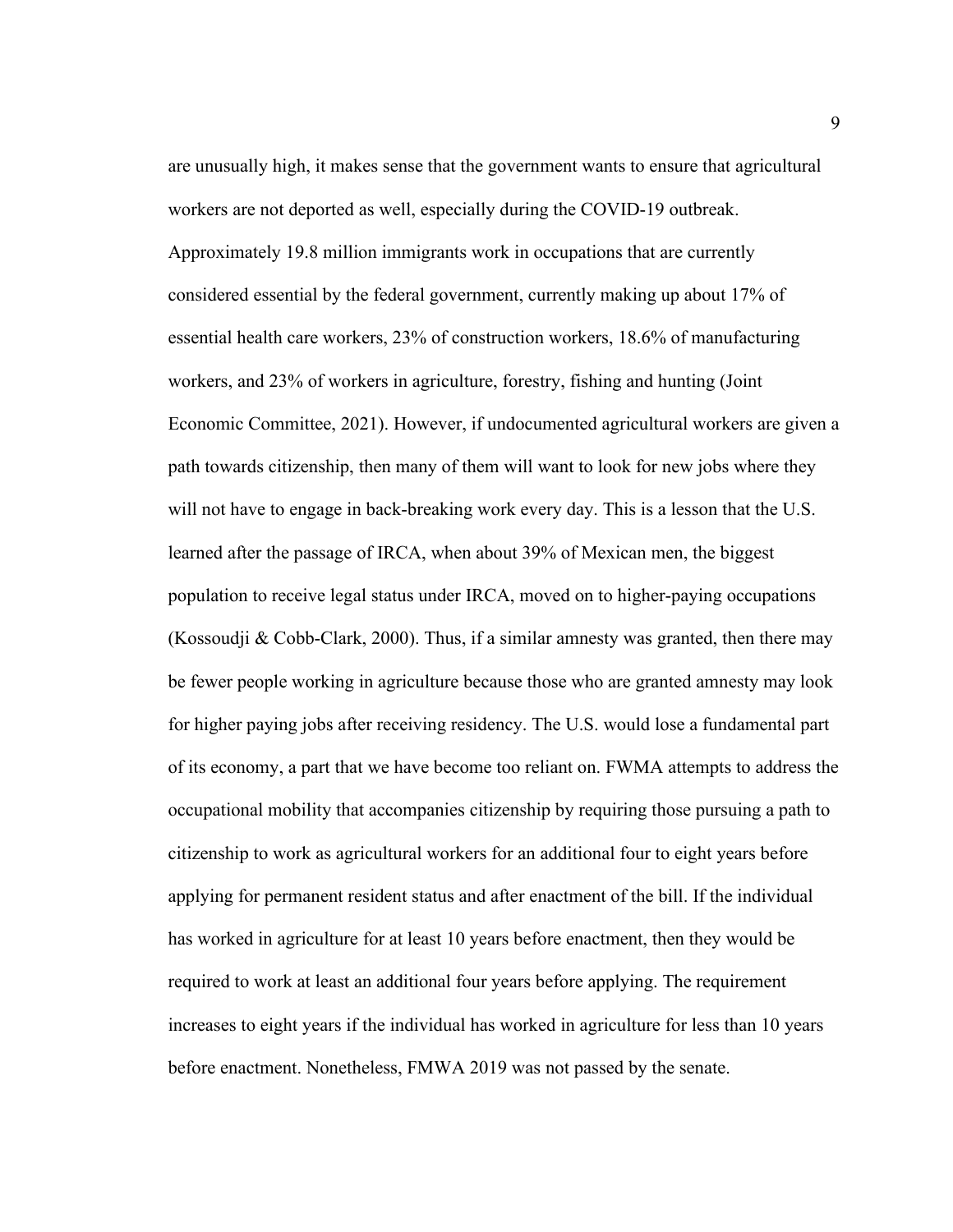The third CRT tenet explains that race is a social construction that can be manipulated or disregarded whenever convenient (Delgado & Stefancic, 2017). The term "White" has not always referred to the same group of people. "White" has been molded to include certain groups and exclude others based on the context of the time period. In the 1920s, people of Italian ancestry faced strong anti-immigration sentiment (Barrett & Roediger, 1997). During this time, people of Italian descent were not considered White. Now that immigrants from all across Europe are favored by U.S. immigrant policies, the term "White" has shifted to include anyone with origins from Europe, the Middle East, or North Africa (U.S. Census Bureau, 2020). At present some people with roots in the Middle East or North Africa are pushing back against this notion (Krogstad, 2014) especially those with darker skin tones that may experience more explicit discrimination (Chaney et al., 2020).

The arbitrariness of racial definitions has not been limited to the term "White." In the 1930 census, "Mexican" was included as a race (Foley, 2005). However, the League of the United Latin American Citizens and the Mexican government protested to remove Mexican from the census. They argued that Mexicans who lived in the Southwestern states that used to be part of Mexico before being forcefully taken by the U.S., deserved the same rights as other citizens. They declared that they should count as White. They believed that if they were considered White legally, then they would be considered as equals to other citizens. Nonetheless, Latine people were left with a symbolic label on paper but continued to face institutional segregation. In some "White only" schools, Latine students were not allowed (Blanco, 2010) even though they were technically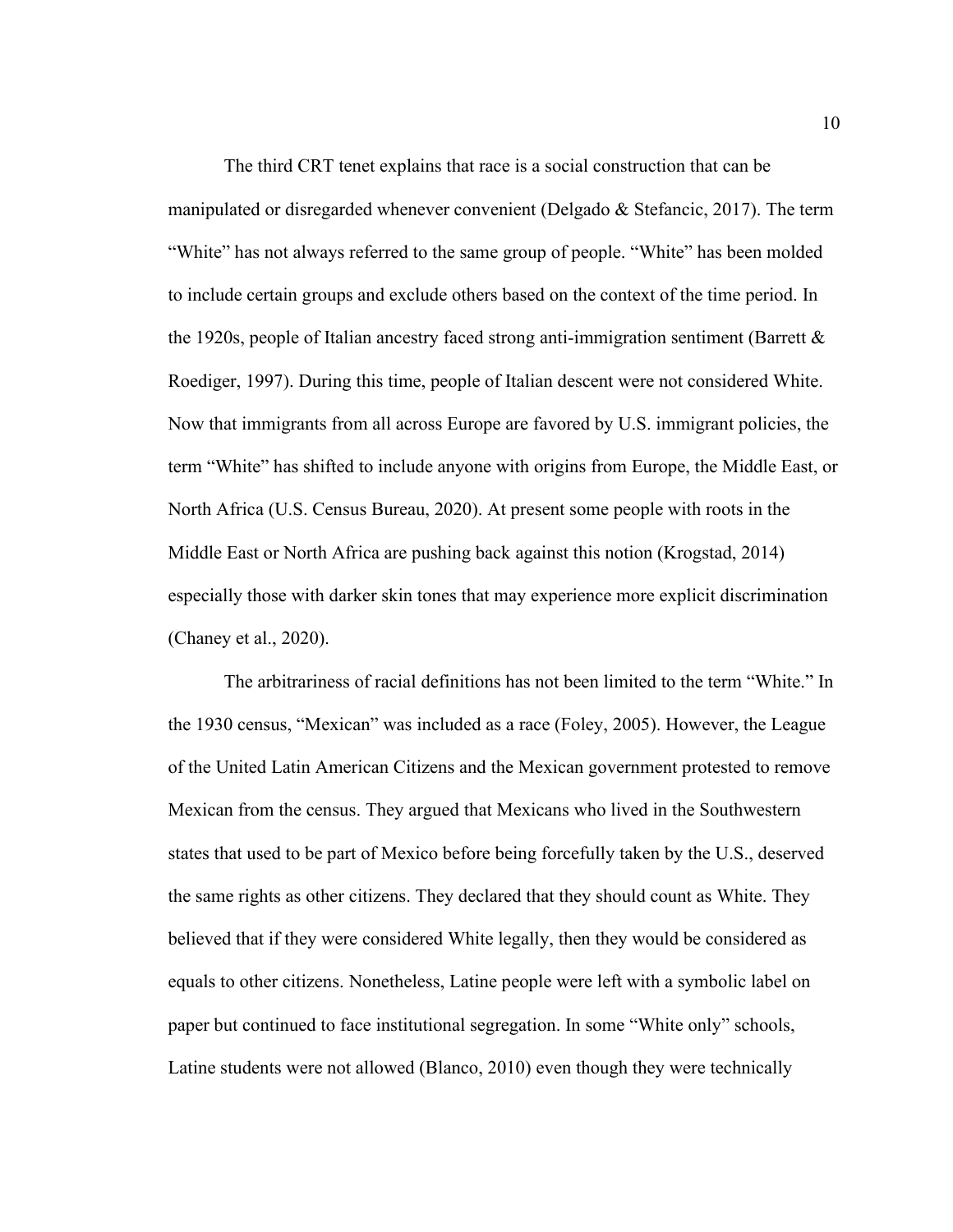considered White by the government.

The fourth tenet states that depending on societal context, different ethnic/racial minority groups will be the focus of discrimination. A prominent example of this is that during World War II, people of Japanese origin or ancestry became the target of discrimination due to the war with Japan. President Franklin Roosevelt issued Executive Order 9066, forcefully relocating adults and children of Japanese descent to internment camps. Approximately 120,000 people of Japanese descent were housed in concentration camps (Conrat & Conrat, 1972). Two-thirds, or around 80,000, were U.S. citizens. A report from 2015 showed that sentiments towards people of Japanese descent became more positive (Pew Research Center, 2015). Unfortunately, the Covid-19 pandemic has reinvigorated discrimination towards people of Asian descent (Reny & Barreto, 2020).

Latines' position as targets discrimination was amplified during the 2016 presidential elections, with particular vitriol towards immigrants. Undocumented immigrants are portrayed in the media as a threat to society (Farris & Mohamed, 2018) and these images are often of Latine immigrants (Valentino et al., 2013). One possible explanation for this shift in focus towards Latines as a threat is tied to the growing numbers of Latines being documented in the Census (Flores, 2017). Scholars have argued that White Americans are beginning to feel a loss of power (Danbold & Huo, 2014). One study found that when White people were told that minorities would become a larger population that Whites by 2042, those whose White identity was central to them were more likely to support anti-immigration policies than those that did not receive the threat prompt (Major et al., 2018) suggesting that media portrayals and public policies matter in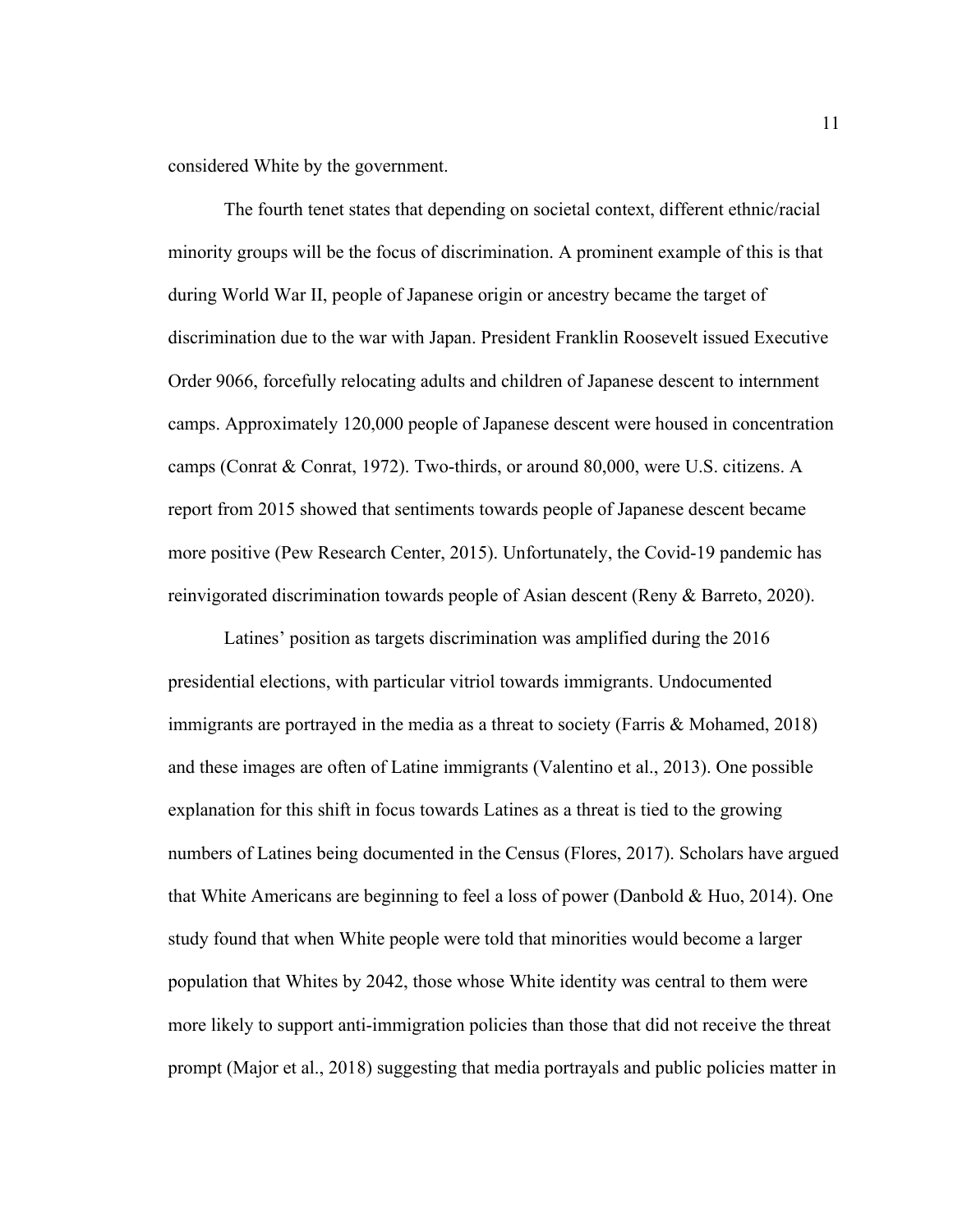shifting attitudes.

The fifth CRT tenet describes the importance of considering the impact of intersectionality. Intersectionality refers to the impact that race, gender, class, sexuality, and other identities have on an individual's experience (Nash, 2008). The fifth tenet of CRT acknowledges that people will have different experiences based on the combination of their racial group membership with other non-racial identities such as gender (Delgado & Stefancic, 2017). This concept is made clear by the wage gap between genders when considering other marginalized factors. In general, women tend to make less than men (Patten, 2016). When factoring in race/ethnicity, White women make five dollars per hour more than Latine women and four dollars more than Black women.

The last CRT tenet describes that ethnic/racial minorities carry an experiential perspective that White people and non-minorities are likely not to fully understand. It is important to note that everyone has unique life experiences. However, people of color and other minorities experience institutional and individual discrimination that gives them a unique perspective and experiences. Discrimination is evident in small and large ways, from not having access to band-aids that match their skin color (McIntosh, 1989), experiencing microaggressions (Sue, 2010), to parental socialization practices that include parents' educating their children about systematic racism as a way to protect their children's lives (Ayón, 2016; Blanchard et al., 2019; Constantine & Blackmon, 2002; Copenhaver-Johnson, 2006; Park et al., 2019). Then there are institutional barriers such as the New York Police Department stop and frisk policy that led to Latine and Black males being stopped and searched at disproportional rates to the overall Latine and Black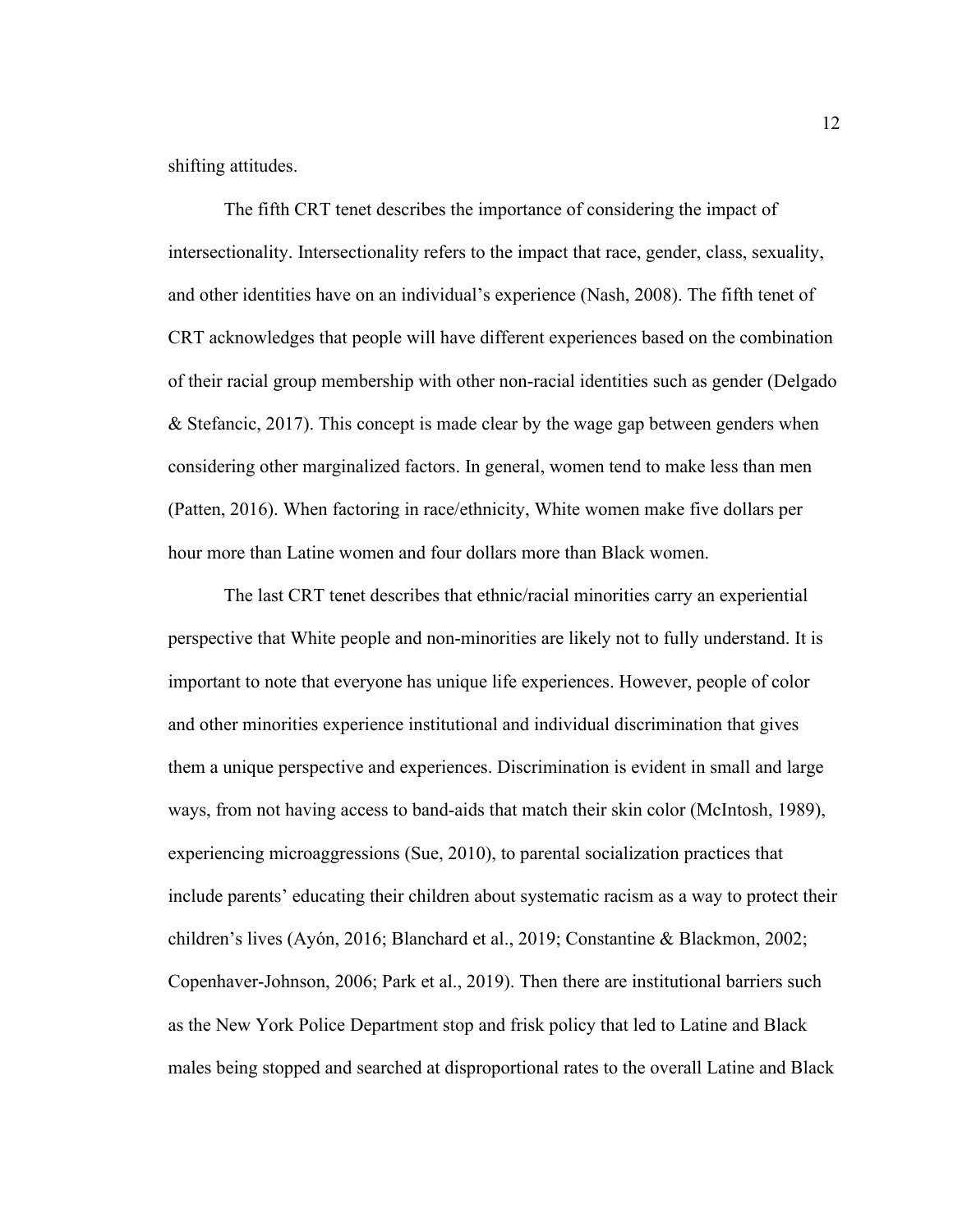communities (New York Civil Liberties Union [NYCLU], 2019). It is estimated that NYPD used force with over 21,000 Latine and Black people compared to only 2,200 White people, despite Latine and Black people only accounting for 5% of the New York population. National statistics on police violence show this disparity at a national level (Edwards et al., 2019). Additionally, during the recent COVID-19 pandemic, people of color have been more likely to get the novel virus and die from it (CDC, 2020). The CDC theorizes that this is due to institutional factors such as lower access to health care, work circumstances, and living conditions. There are countless other experiences related to institutional discrimination that can impact an individual's life. These experiences coupled with the psychological impact that they can have on individuals, gives ethnic/ racial minorities a unique perspective that non-minorities do not fully comprehend.

#### **Latine Critical Theory**

Latine critical theory (LatCrit) is a branch off of CRT. LatCrit was started in the 1990s by legal scholars who felt that CRT did not consider non-racial factors as deeply as racial factors (Aoki  $\&$  Johnson, 2008) and that it did not address the specific issues of Latine people (Valdes, 1997). One of the court cases that sparked the beginning of LatCrit was Hernandez v. Texas (Haney Lopez, 1997). Hernandez, a farm worker at the time, was found guilty of murdering another farm worker by an all-White jury (*Hernandez v. Texas*, 1954). Hernandez and his defense team argued that people of Mexican descent had been excluded from serving as jury members, thus he was being deprived of his rights guaranteed by the 14<sup>th</sup> amendment. This court case was impactful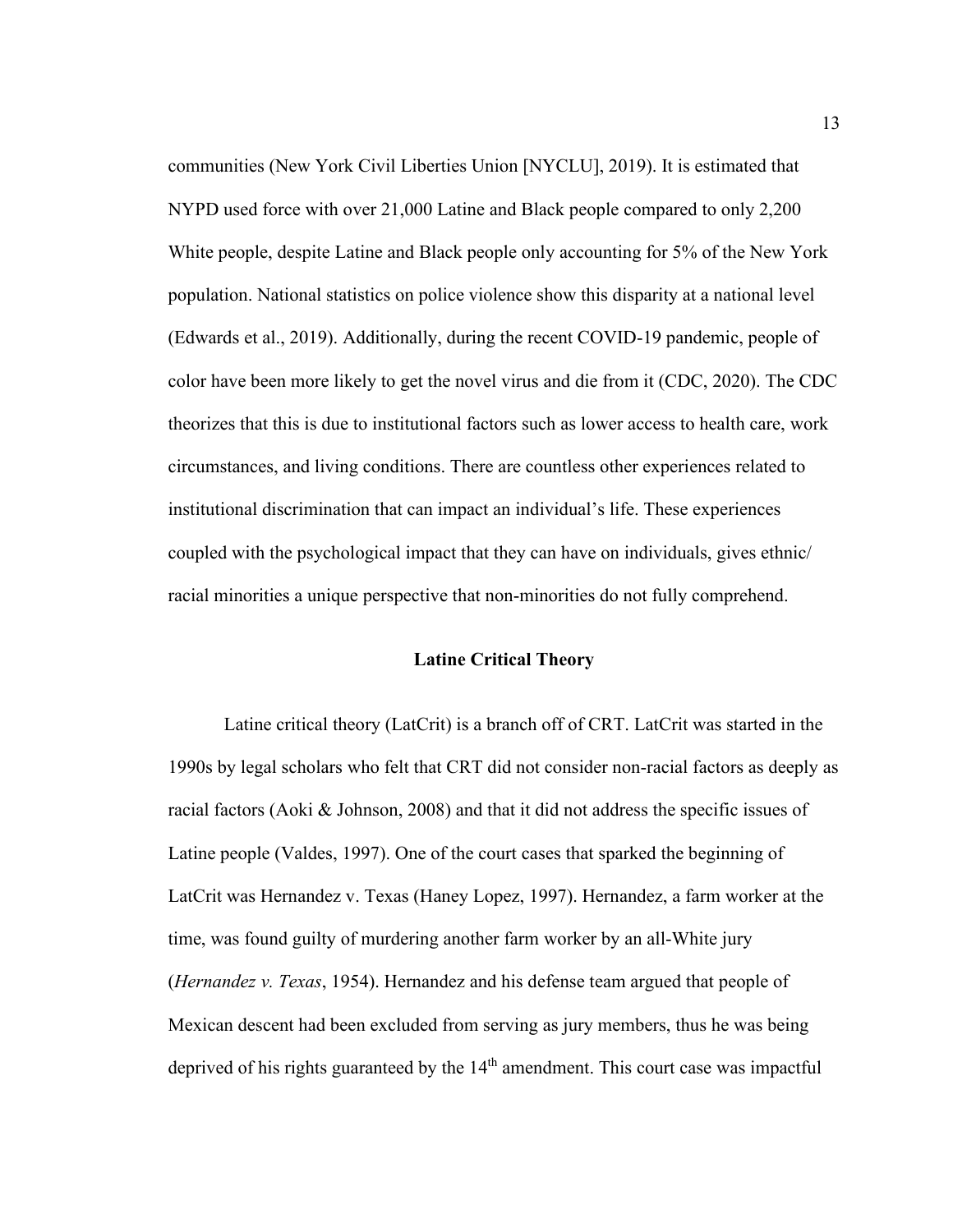because it showed that the 14<sup>th</sup> amendment did not apply to anyone who was not Black nor White. Additionally, since Mexicans were legally considered White, the jury members were considered to be of the same race as Hernandez. After multiple appeals, the Supreme Court ruled that the  $14<sup>th</sup>$  amendment applies to all ethnic and racial groups facing discrimination. This case portrayed the need for a theory that also covered nonracial marginalization. LatCrit was created to focus on factors in addition to race that can lead to marginalization, such as class, gender, nationality, sexual orientation, immigration status, and language (Aoki & Johnson, 2008). LatCrit provides support for the use of a CRT framework in working with Latine populations.

#### **Undocumented Critical Theory**

One of the newest offshoots of CRT is Undocumented Critical Theory (UndocuCrit). UndocuCrit was created to offer a lens to explore the undocumented experience (Aguilar, 2019). UndocuCrit is fairly new and likely to be added upon, thus it important to recognize that this section was based on 2019 version of UndocuCrit. Aguilar (2019) proposes that UndocuCrit is composed of four tenets. The first tenet states that undocumented people are constantly followed by a sense of fear for themselves and/or their family members. Despite the popularity of the Undocumented and Unafraid movement (Flores, 2016), UndocuCrit theorizes that there is still a level of fear that undocumented people face. The second tenet proposes that having a different sense of liminality (i.e., a transitional period between two distinct constructs; Menjívar, 2006) can impact an individual's undocumented experience. Although this tenet is mainly discussed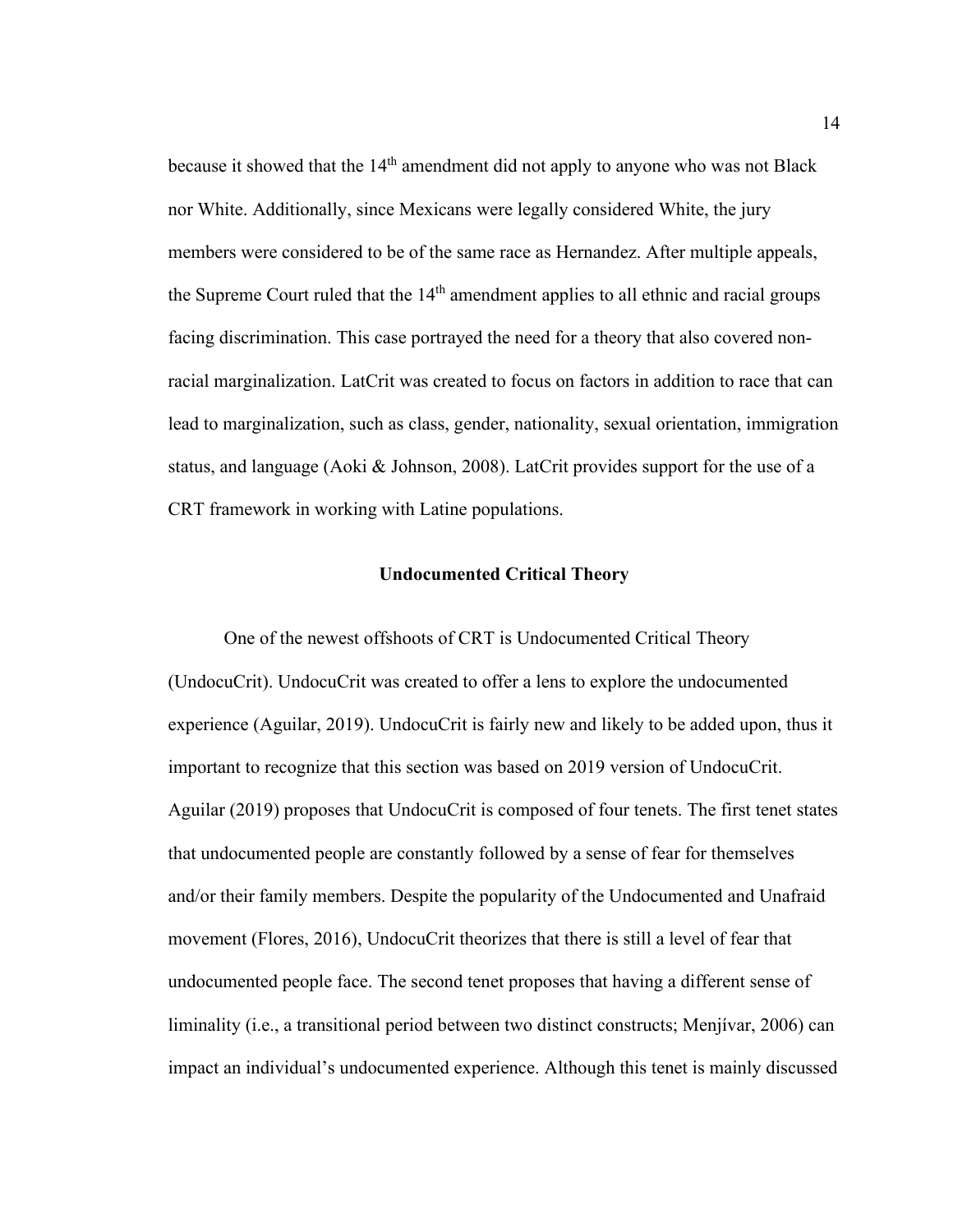in relation to temporary immigration statuses (e.g., DACA, TPS, other forms of temporary visas), I propose that the same can be applied to liminality between cultures. It can be difficult to nurture enculturation so as to balance it with acculturation in the service of a bicultural identity development, especially when undocumented persons are not able to visit their country of origin due to their citizenship status. Thus, some undocumented individuals feel a sense of *ni de aquí, ni de allá* (not being from here, and not from there either; Castro-Salazar & Bagley, 2010). Living in the liminality of cultural identity can be an impactful factor in an individual's experience (Parra-Cardona et al., 2004). The third tenet claims that parental *sacrificios* can be used as a form of cognitive capital by undocumented people. This tenet is described to be a possible explanation for persistence among undocumented individuals. Last, the fourth tenet describes that *acompañamiento* embodies mentorship, academic redemption, and community engagement. In other words, undocumented people offer support to undocumented students, while undocumented students return the favor by making knowledge more accessible and relatable for their own community. UndocuCrit provides support and further contextualization for the use of a Critical Race Theory framework in working with undocumented populations.

#### **Brief History of Immigration Laws and Policies in the United States**

The U.S. was established in 1776 as a country composed of 13 colonies. It did not take long for rules and regulations guiding citizenship and belonging to appear. The Nationality Act of 1790 was enacted to only allow naturalization for "free White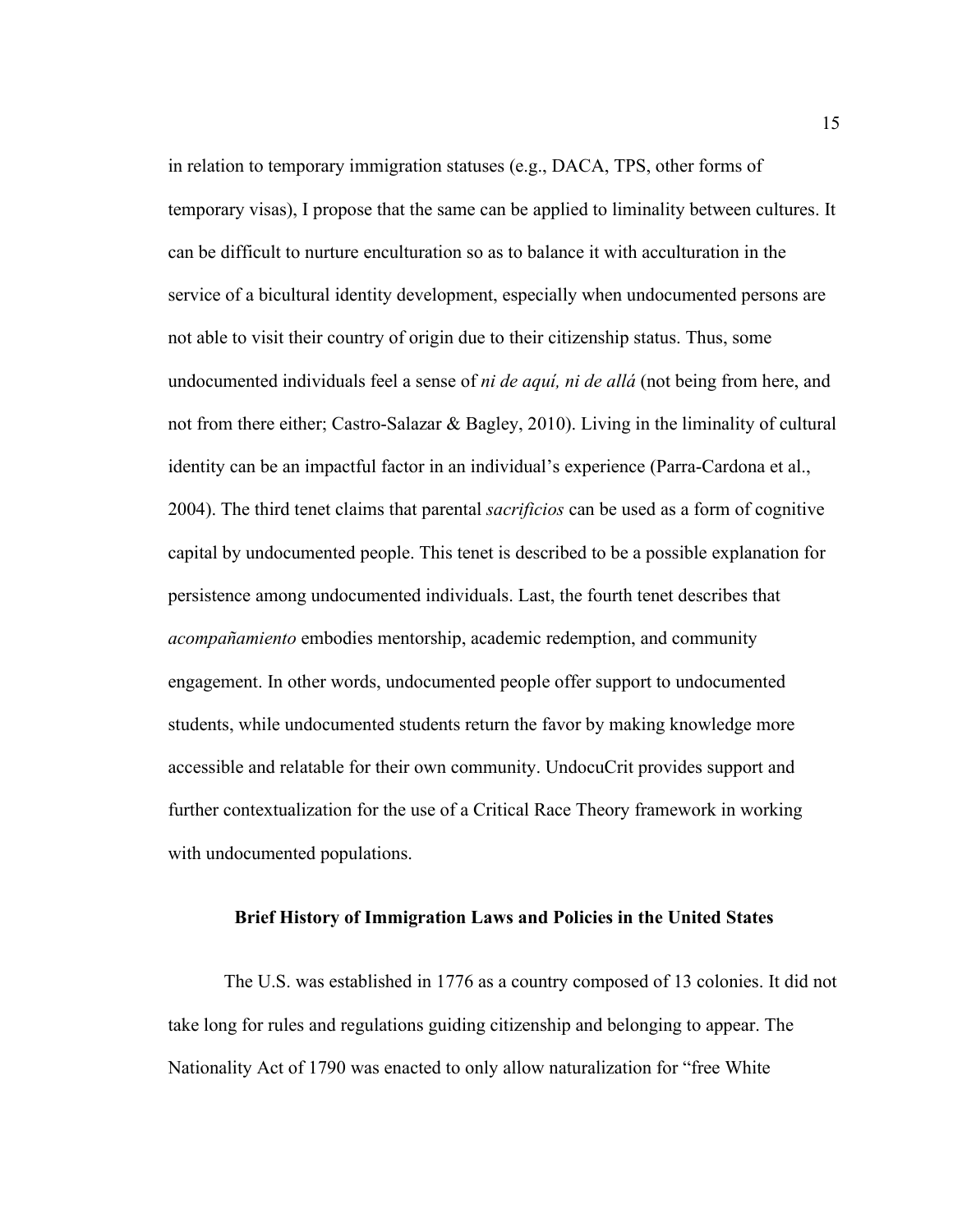persons" who had lived in the U.S. for at least 2 years (Smith, 2002). In 1795, the law was updated to require applicants to be in the U.S. for at least 5 years and to possess "a good moral character" (p. 1). Although difficult to determine what is considered as "good moral character," this requirement has stood throughout all revisions and is still included in the 2022 requirements (U.S. Citizenship and Immigration Services [USCIS], 2022). When the U.S. entered a war with France in 1798, the Alien and Sedition Act changed the residency requirement from 5 to 14 years (Library of Congress, 2019). This was an unpopular requirement, and a revision was made in 1802 to return the residency requirement to 5 years, but the new law required applicants to renounce previous citizenship and all titles of nobility and swear their alliance to the U.S. constitution. Almost 80 years after the first Nationality Act, African Americans were allowed to obtain citizenship in 1868 (Library of Congress, 2018). This change responded to the abolition of slavery in January 1865.

The year 1906 marked a historic change in the naturalization process. Before 1906, naturalization was granted by courts based on their own discretion, with no basic guidelines given by the federal government. The Basic Naturalization Act of 1906 gave the federal government the power to oversee naturalizations (USCIS, 2020b). Individual courts retained the ability to grant naturalization, but now they had to follow federal guidelines and procedures. One specific procedure that was added was the naturalization exam. The naturalization exam was administered orally and in English to ensure applicants had working knowledge of English (U.S. Customs and Border Protection [USCBP], n.d.) as well as knowledge of cultural morays (USCIS, 2020a). Thus,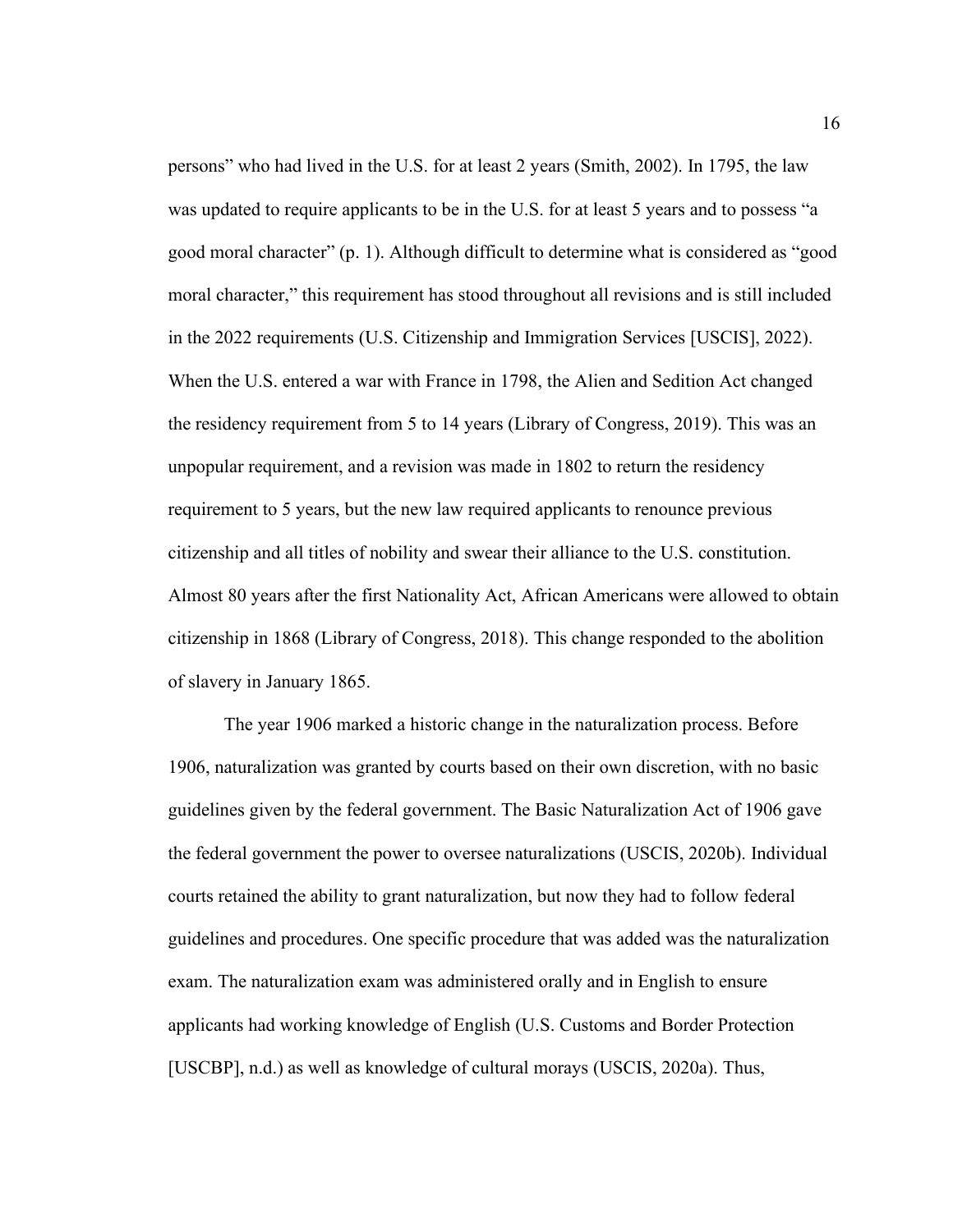immigrants from English-speaking countries were set up for success, while immigrants from non-English-speaking countries faced a structural barrier to the naturalization process. However, there was no set list of questions that applicants were asked. Instead, judges were allowed to ask any question regarding U.S. history and civics, including trivial questions such as "how high [sic] is the Bunker Hill Monument" (USCIS, 2020a). This unfiltered discretion gave judges the opportunity to discriminate against anyone they did not deem worth of being a U.S. citizen by manipulating the difficulty of the questions presented. These types of questions became discouraged in the 1930s, but no standard test was created; judges still had full discretion. A standardized test was not created until 2008 (Migration Policy Institute, 2008). The Immigration Act (1917), also known as the Asiatic Barred Zone Act of 1917, was the first to require a literacy test and specifically restricted immigration from most countries in Asia. The literacy test, which could be completed in any language, was used to keep people considered as "undesirables" from obtaining citizenship. All those who were deemed as intellectually inferior were not allowed to become citizens. The literacy test was changed to require a verbal English proficiency test in 1940 (Naturalization Act, 1940). This change further restricted people of certain communities, especially those who could not verbally speak English due to medical reasons. Despite the clear barrier for those who could not verbalize English, there was no exception granted to them until the Immigration and Nationality Technical Corrections Act (1994).

In 1921, The Emergency Quota Act was enacted as the first immigration law to set a numerical limit on the number of immigrants allowed to enter the U.S. (National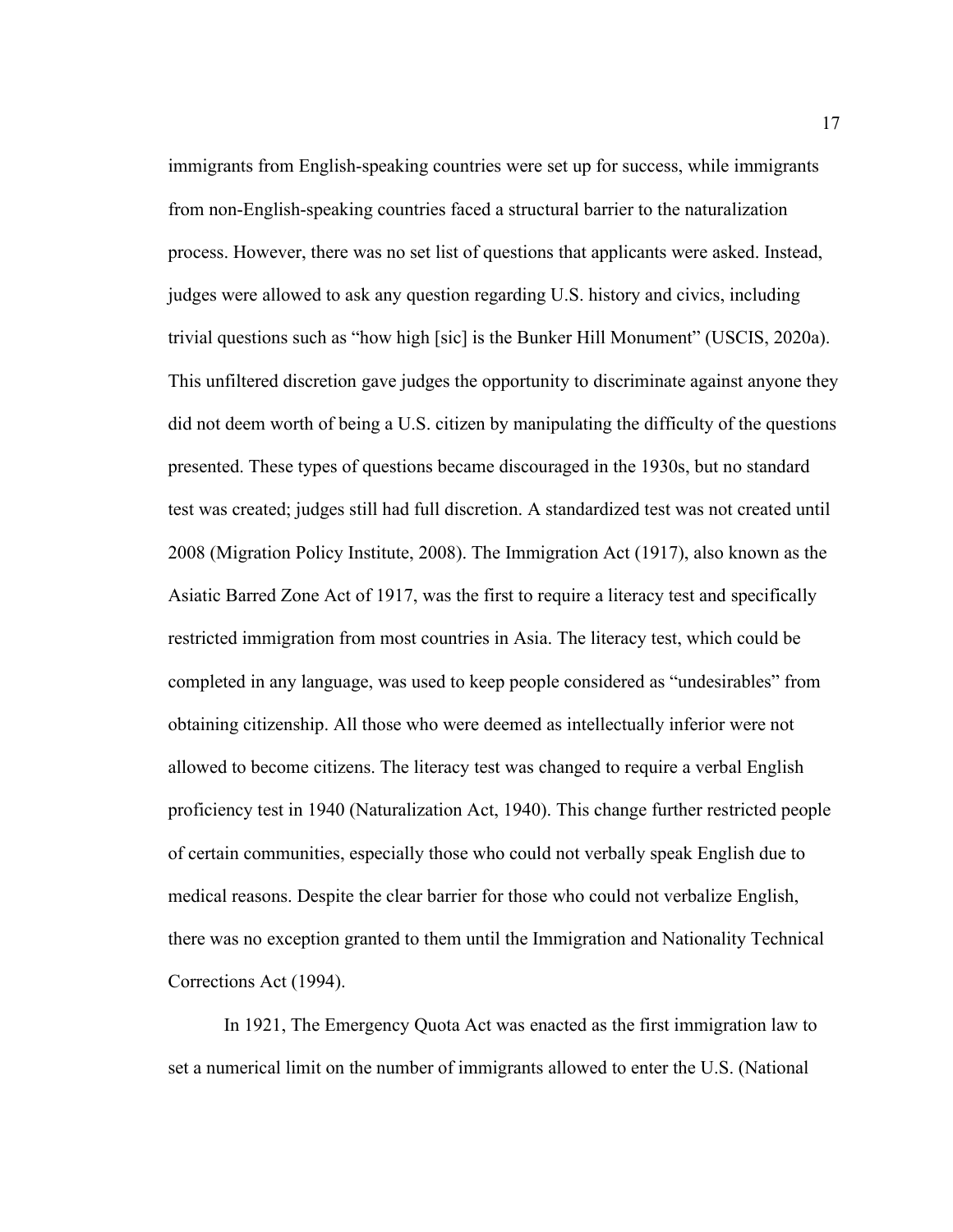Park Service, 2017). Only 3 years after, a new act was created to enforce quotas that vary by country; this became known as the Immigration Act of 1924. The quota system limited the number of immigrants to no more than 2% of the number of people of each nationality residing in the U.S. in 1890, based on the Census data (History, Art, & Archives: United States House of Representatives, n.d.). The Immigration Act of 1952 upheld a similar quota system, which was based on Census data from 1920. Since most immigrants in 1920 were from northern and western European countries, an estimated 85% of visas were allotted to immigrants from these countries (Office of the Historian, n.d.). Although, explicit restrictions on immigrants from Asian countries were repealed, the number was still low because of the newly established quota system. In fact, this was true for most other countries. Thus, the new quota system became a covert method of restricting immigrants that were not from northern and western European countries.

The Immigration Act of 1965 completely repealed the quota system. The new immigration system was based on giving preference to immigrants with special skills needed in the U.S., immigrants who already had families legally residing in the U.S, and refugees (Chishti et al., 2015). A specific tier system was used to determine preference. The first four tiers were family oriented, and the last tier was related to refugees. The tier system was changed in 1990 to be centered around the needs of the economy at any given time (Chishti & Yale-Loehr, 2016). A similar preference system policy continues to be used in the most recent immigration policies. In 1980, the Refugee Act, allowed refugees to qualify for federal assistance as they make their transition into the U.S (Office of Refugee Resettlement, 2012). Nonetheless, this act also granted the executive branch of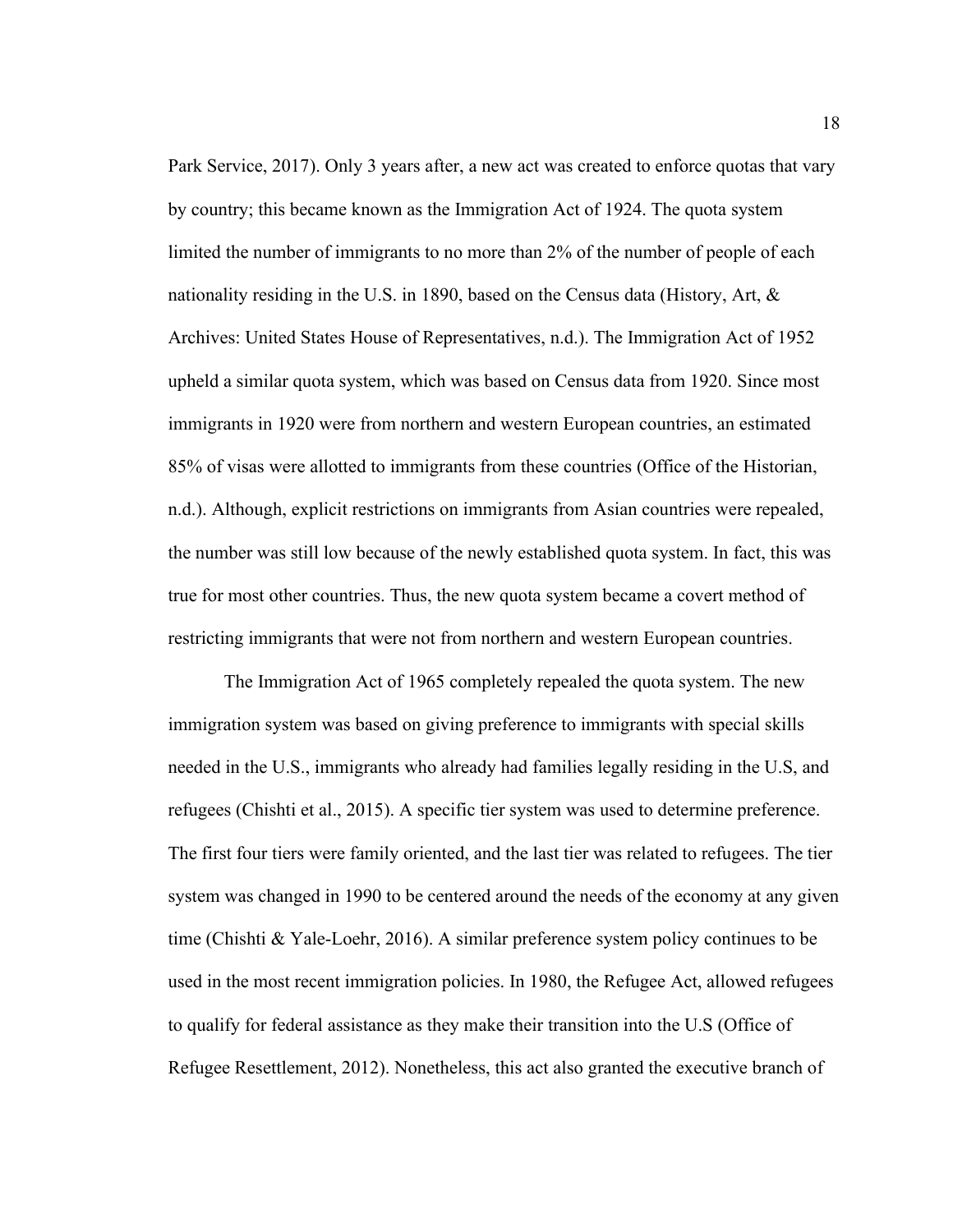the government the ability to set a limit on refugees allowed each year. This meant that the president did not have to go through a long process with congress to set a limit on refugees. Therefore, a president could ignore the advice given to them by congress and set limits based at their own discretion.

A major structural Change came around in 2003. The Immigration and Naturalization Services, which was under the Department of Justice, was renamed to U.S. Citizenship and Immigration Services (USCIS) and moved to the Department of Homeland Security. This shift marked a major change for immigration-related offenses, changing them from civil to criminal status. This change was known as the Homeland Security Act (U.S. Immigration and Customs Enforcement, 2020). From then on, immigration was considered part of a department focused on deterring acts of terrorism instead of a department focused on justice. The structural change assumed that immigrants were likely to pose a threat to the country. The Homeland Security Act also established the U.S. Immigration and Customs Enforcement (ICE), whose sole duty was to enforce federal laws regarding border control and immigration. Since the establishment of USCIS and ICE, deportation and detention rates have exponentially increased compared to before 2003, reaching a peak of around 430,000 during the Obama Administration (Gramlich, 2020).

### **Current Context of Immigration and Mental Health**

In 2012, the Obama administration enacted Deferred Action for Childhood Arrivals (DACA) to grant temporary protection from deportation and work authorization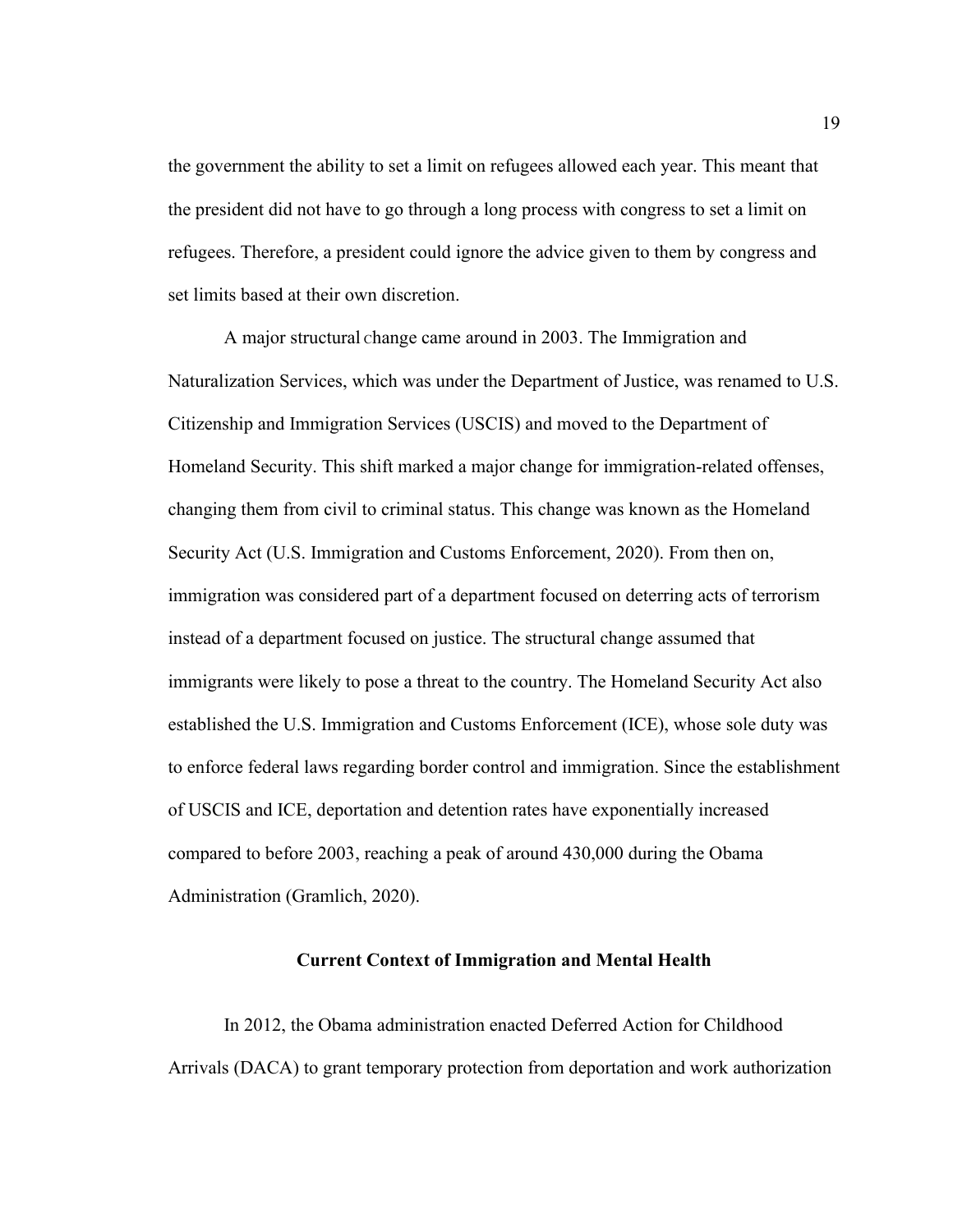to undocumented youth, without a path towards citizenship (USCIS, 2021a). DACA recipients would have to renew their temporary status every two years and pay a hefty 495 U.S. dollars for each renewal. As of March 2021, there were 616,030 active DACA recipients (USCIS, 2021b). It is estimated that 1.7 million out of the approximately 11 million undocumented immigrants qualified for DACA when it initially passed (Passel  $\&$ Cohn, 2019; Passel & Lopez, 2012). It is likely that most did not apply because the application required that applicants share personally identifying information such as place of residence and names of parents. With high deportation and detention rates, many were probably afraid that the information they provide would be used to deport them. In fact, a 2020 report showed that ICE, the organization created to deport undocumented immigrants, had access to the information shared by DACA applicants, despite promises by the Obama administration that all information would be protected from ICE (National Immigration Law Center, 2020). Shortly, after DACA was enacted, Deferred Action for Parents of American and Lawful Permanent Residents (DAPA) was introduced a way to grant work authorization and protection from deportation to parents of documented children (Department of Homeland Security, 2021). However, DAPA never passed because it was blocked by federal courts.

In addition to the legal benefits provided by DACA, recipients have reported that their DACA status has allowed them to feel greater autonomy, an improved sense of belonging, more social support, and an improved self-image (Siemons, et al., 2017). Additionally, DACA eligible individuals are less likely to report symptoms of depression, psychological distress, hypertension (Giuntella & Lonsky, 2020), and they tend to report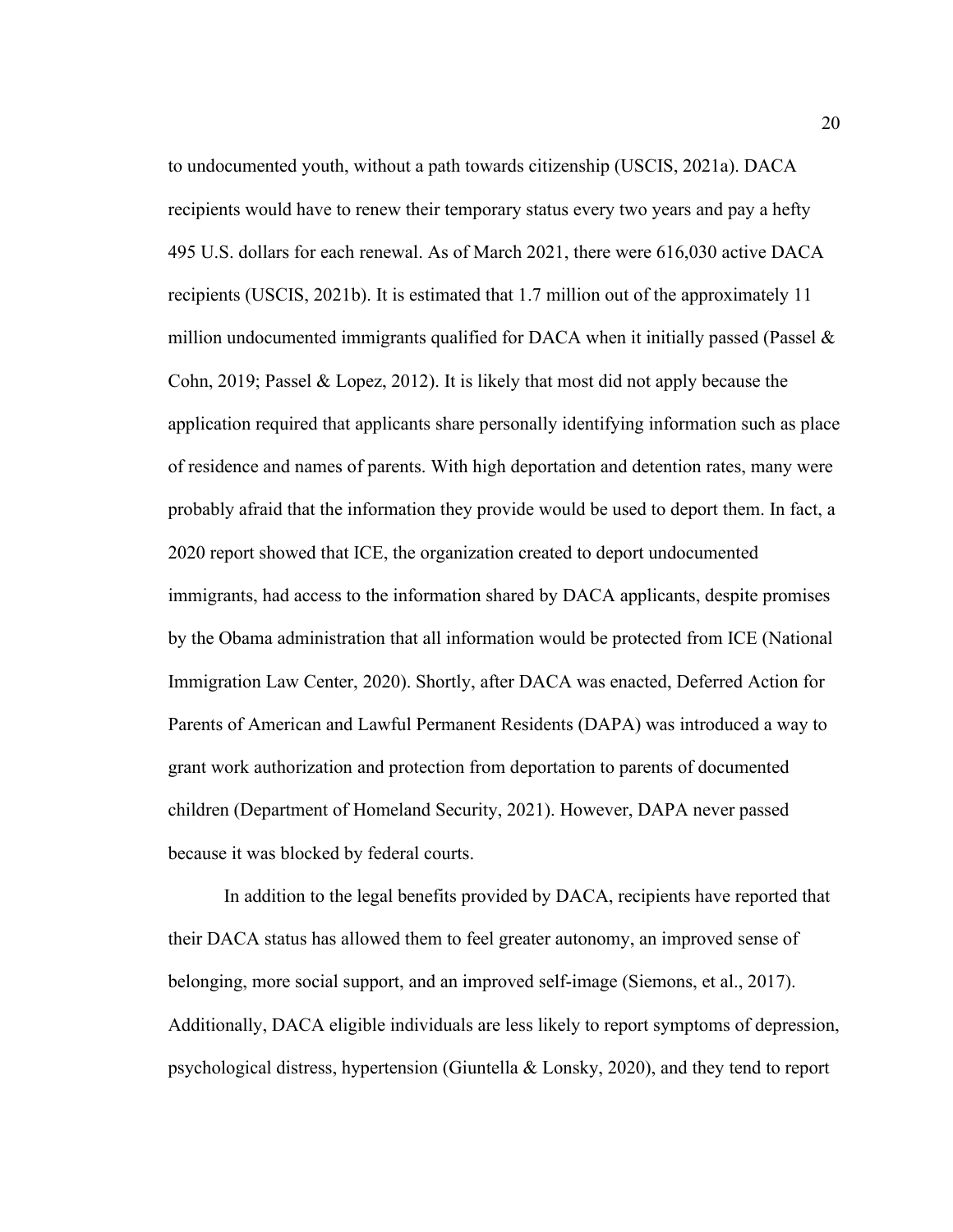an overall better psychological well-being than undocumented persons without DACA (Patler & Pirtle, 2018). Interestingly, DACA has served as a double-edged sword. Some DACA recipients report feeling an overwhelming responsibility to provide for their families (Siemons et al., 2017). The COVID-19 pandemic is likely to exacerbate feelings of overwhelming responsibility because DACA recipients may be one of the only ones in their family who could legally work. Indeed, a recent report by the Latino Immigrant Health Alliance and United We Dream (2021) shows very high levels of subjective distress as well as high levels of clinically elevated anxiety, depression, and somatization in a sample of undocumented immigrants obtained during the pandemic.

DACA recipients have also reported feeling limited because they know their protected status is temporary and they have a fear that it will get revoked at any time (Benuto et al., 2018). Some reported that even with DACA, they continue feeling afraid of deportation because the fear became engrained in their early childhood. Between 2012 and 2015, DACA eligible individuals reported significant improvements in health compared to previous years. These improvements disappeared after 2015 (Patler et al., 2019). It is around this time when the Trump campaign began promoting the idea of rescinding DACA. Thus, the improvements in wellbeing likely disappeared because there was an increase in fearing the cancellation of DACA. Despite a new president taking office, DACA's future remains uncertain.

#### **Current Study**

The current study focuses on the specific challenges that undocumented Latine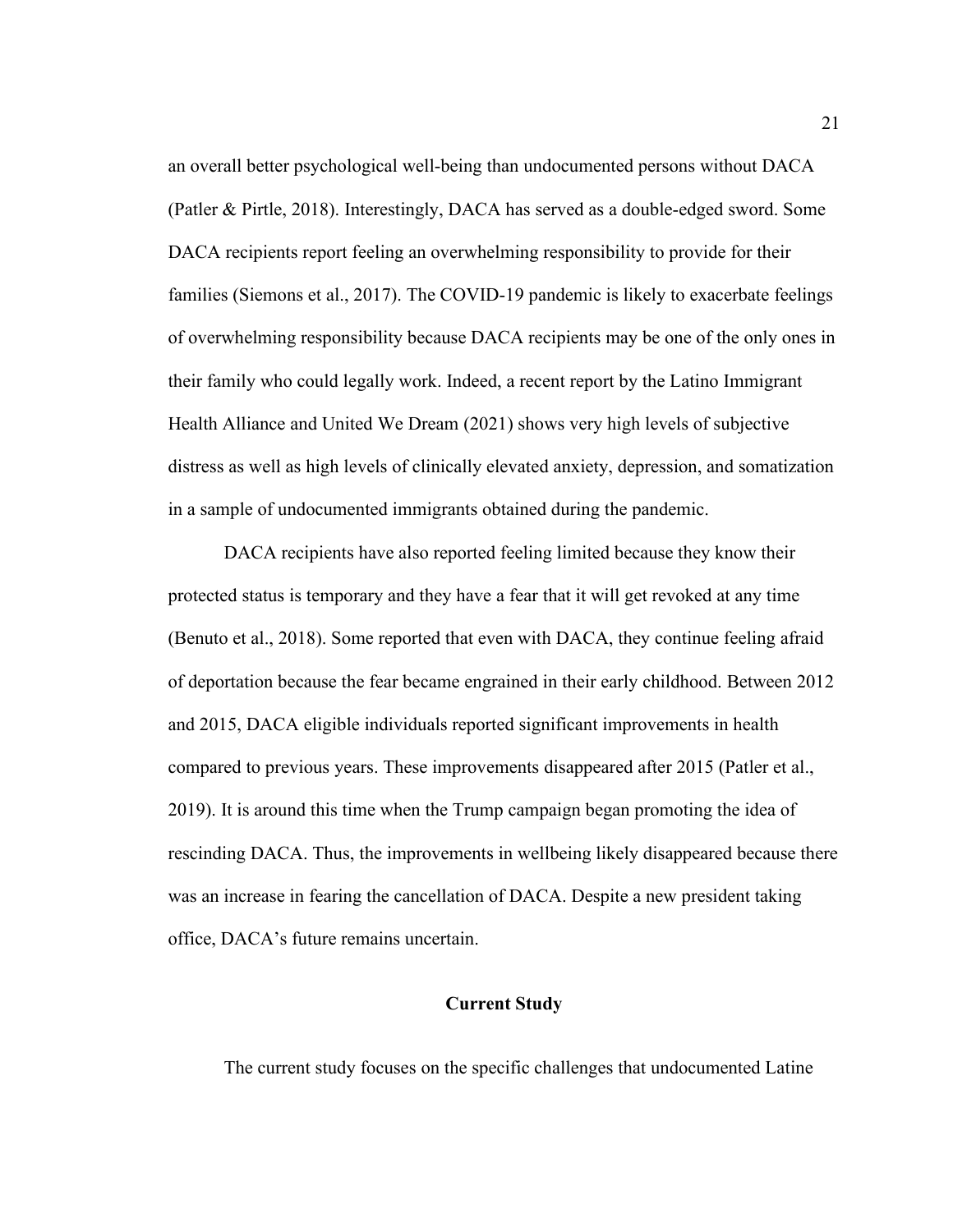people currently face and how they overcome those challenges. Immigration laws and policies can change quickly. They can also have long lasting effects on the mental wellbeing of immigrants. This thesis explores the most salient challenges to undocumented Latine people in 2018, before the COVID-19 pandemic. I will also examine the different ways that undocumented Latine people overcome their challenges through preparation and resilience. CRT, LatCrit, and UndocuCrit guide the data analysis and interpretation of results.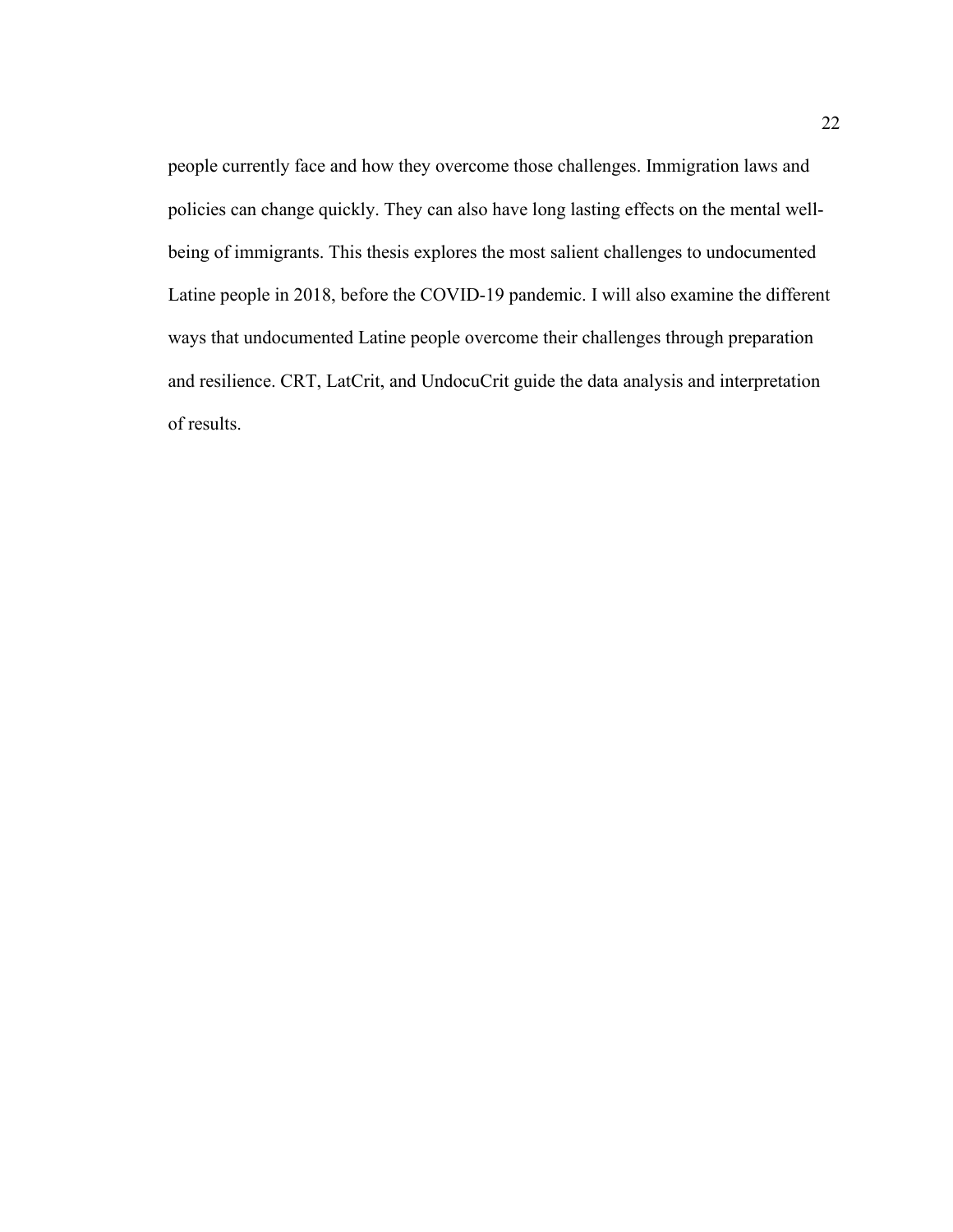# **CHAPTER III**

## **METHOD**

This study uses existing data from *Proyecto Voces* led by Dr. Luz Garcini. For this inquiry, I used transcripts from six focus groups conducted between March 2018 and September 2018.

### **Design**

This was a qualitative study based on CRT, LatCrit, and UndocuCrit. CRT provides a lens to understand the institutional barriers that undocumented Latine people experience. As spinoffs of CRT, LatCrit and UndocuCrit help further focus results on how non-racial factors and immigration status play a role in the undocumented Latine experience. This study uses existing data from *Proyecto Voces* which aims to understand and address the mental health needs of undocumented people. *Proyecto Voces* is a multiphased study that was conducted in Texas and southern California. This research includes transcripts from six focus groups conducted between March 2018 and September 2018. Focus group questions were specifically developed to gain an in-depth perspective of the issues that the undocumented Latine community were facing before the pandemic and to explore their resilience. This study was approved by the Institutional Review Board of Rice University. The Utah State University Institutional Review Board determined that this project was exempt.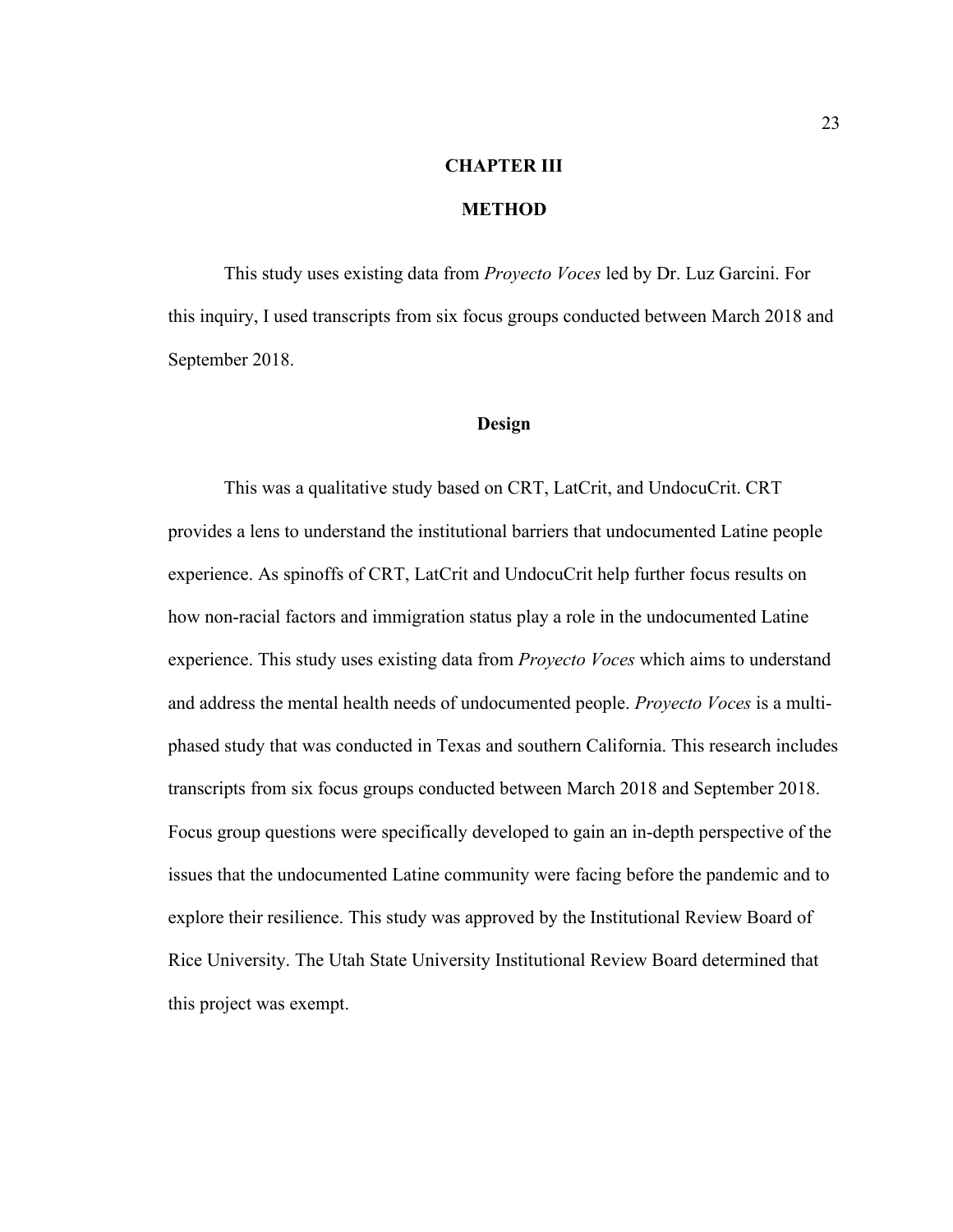#### **Sampling**

Participants were recruited in Texas through network-based referrals from collaborating community partners, faith-based organizations, and advocacy organizations. All data was collected by Dr. Luz Garcini and her lab between March 2018 and September 2018. I did not partake in any part of the data collection process. Data collection was funded by the American Psychological Foundation David B. and Beverly A. Barlow Grant. Participants received \$30 for their participation. Participant inclusion criteria for this *Proyecto Voces* study was as follows: (a) must be at least 18 years of age, (b) must be able to speak and understand Spanish, (c) must be Latine, and (d) must report being undocumented or have a family member who is undocumented. A series of yes/no questions were used to determine whether participants met criteria "d."

### **Participants**

Participants were Latine immigrants, undocumented and documented, all of whom had a connection with the undocumented community  $(N = 67)$ . Age of participants varied from 18 to 75 years ( $M = 36.33$ ,  $SD = 13.36$ ) and their years in the U.S. varied from 0 to 64 ( $M = 17.69$ ,  $SD = 11.00$ ). Participants identified as men ( $n = 29$ ) and women  $(n = 38)$ . About half of participants were married  $(n = 33)$ , 28 were single, and 2 were divorced. A sizeable number  $(n = 16)$  had less than a high school education, but a more sizeable number ( $n = 37$ ) had some college experience. Over half ( $n = 47$ ) reported having a job at the time of the study. While most were from Mexico  $(n = 50)$ , there were five other nationalities represented: the U.S.  $(n = 7)$ , Honduras  $(n = 4)$ , Venezuela  $(n = 2)$ ,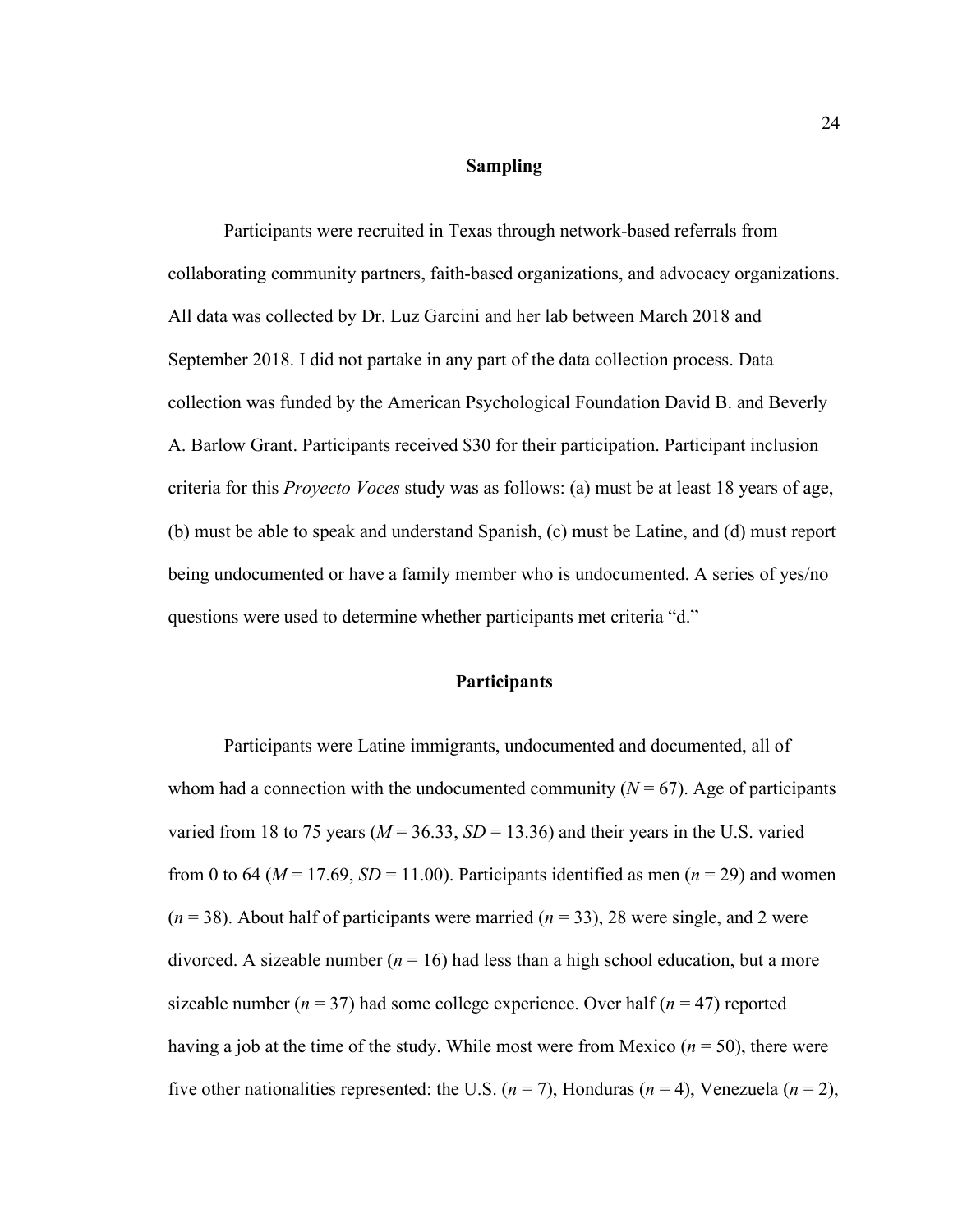Guatemala ( $n = 2$ ), and Colombia ( $n = 1$ ). One participant did not mention their country of birth. Most participants ( $n = 49$ ) reported that not having a visa or documentation affected them. Nearly all  $(n = 63)$  participants reported that not having a visa or documentation affected a family member or friend.

## **Procedure**

Participants were divided into six separate one-time focus groups. Previous research has shown that six focus groups are adequate to define key themes (Guest et al., 2017). Focus groups are particularly useful for discussing an issue through multiple perspectives (Glesne, 2016). To determine if participants were undocumented, a rule-out system was used incorporating a series of yes-no questions involving current legal statuses except undocumented status. This method has been found as the preferred way of assessing undocumented status, as it is more comfortable to participants (Marcelli et al., 2007). The focus groups were held in a secure location. Participants were not asked to state their undocumented status during the focus group to protect them. Thus, it was not possible to determine who was undocumented and who was not, unless participants explicitly stated it.

Focus groups interviews were structured using questions relating to participants' general experiences, struggles, and their resilience (see the Appendix). Dr. Luz Garcini served as the interviewer. The interview was semistructured to ensure that the participants took part in guiding the conversation. Thus, probing questions were adaptive to the conversations taking place. Focus groups lasted about 1 h and 30 min on average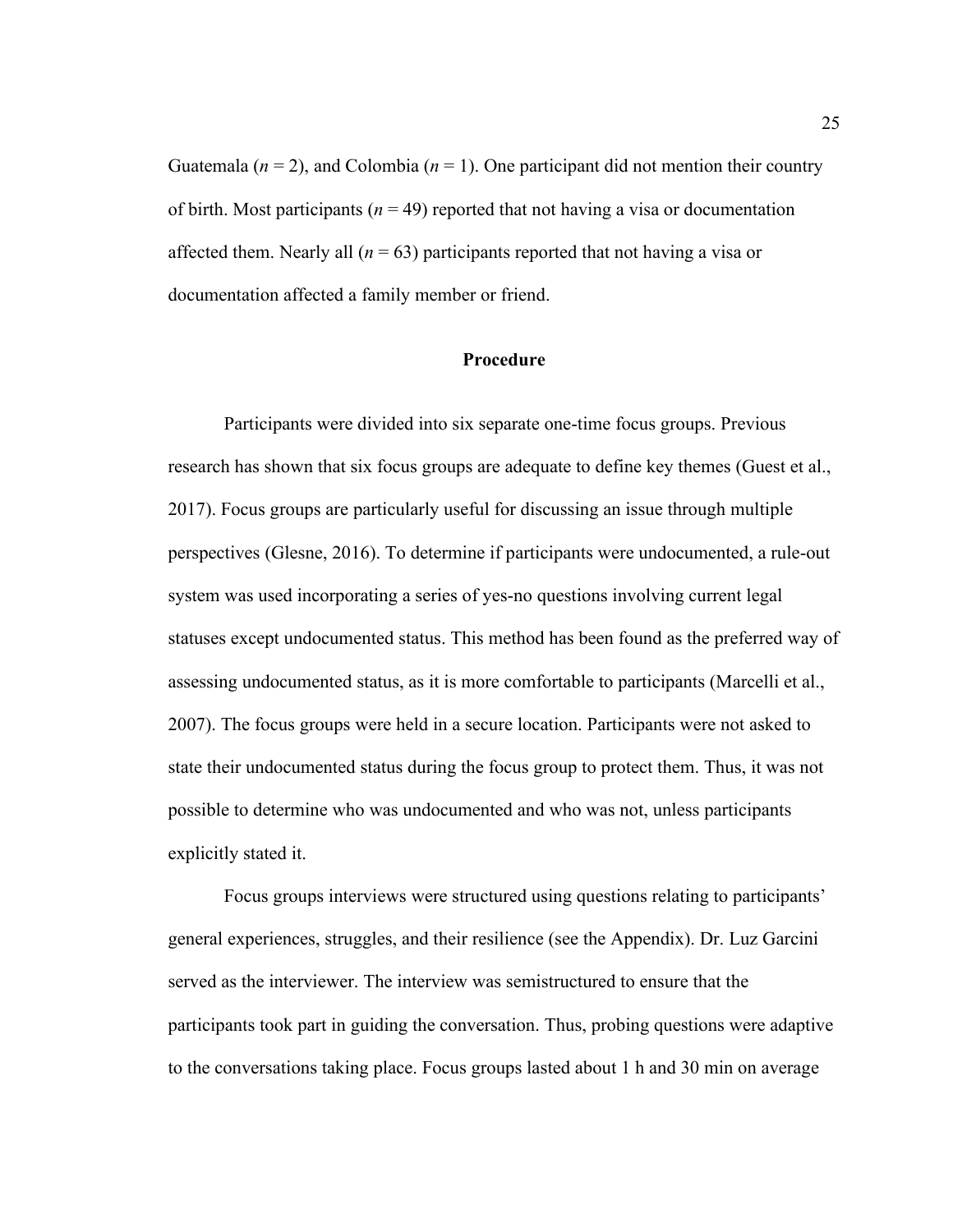and ranged from 1 h 20 min to 1 h 50 min. Each focus group was conducted in Spanish to accommodate to the preference of the participants and to make them feel comfortable. Participants were informed at the beginning that if they felt uncomfortable, they did not have to speak and that they could report any incidents to the Institutional Review Board. Additionally, they were told that they would receive the payment whether they spoke or not. Occasionally, participants and the interviewer engaged in code-switching between Spanish and English. Interviews were audio recorded, and interviewers also took notes. One interview was transcribed by me and five were transcribed by TranscribeMe, an online transcription service. All six interviews have been double checked to verify the accuracy and thoroughness of the transcription.

#### **Analysis**

Transcriptions were analyzed using thematic analysis as outlined by Nowell et al. (2017). Thematic analysis is helpful in understanding a social phenomenon; in this case, institutional discrimination/barriers. Two researchers coded each transcript individually and met after coding each transcript. The first transcript was used to create an extensive list of codes. This list of codes was narrowed down during our first meeting through a dialogic process to create a code guideline, which served as a guide for subsequent transcripts. The code guideline was revised after each meeting until we had a finalized version in order to have a consistent set of codes that commonly appeared in each transcript. The finalized code guideline was used to re-code each transcript. Only one coder re-coded all six transcripts. Previous research was used to define each code. After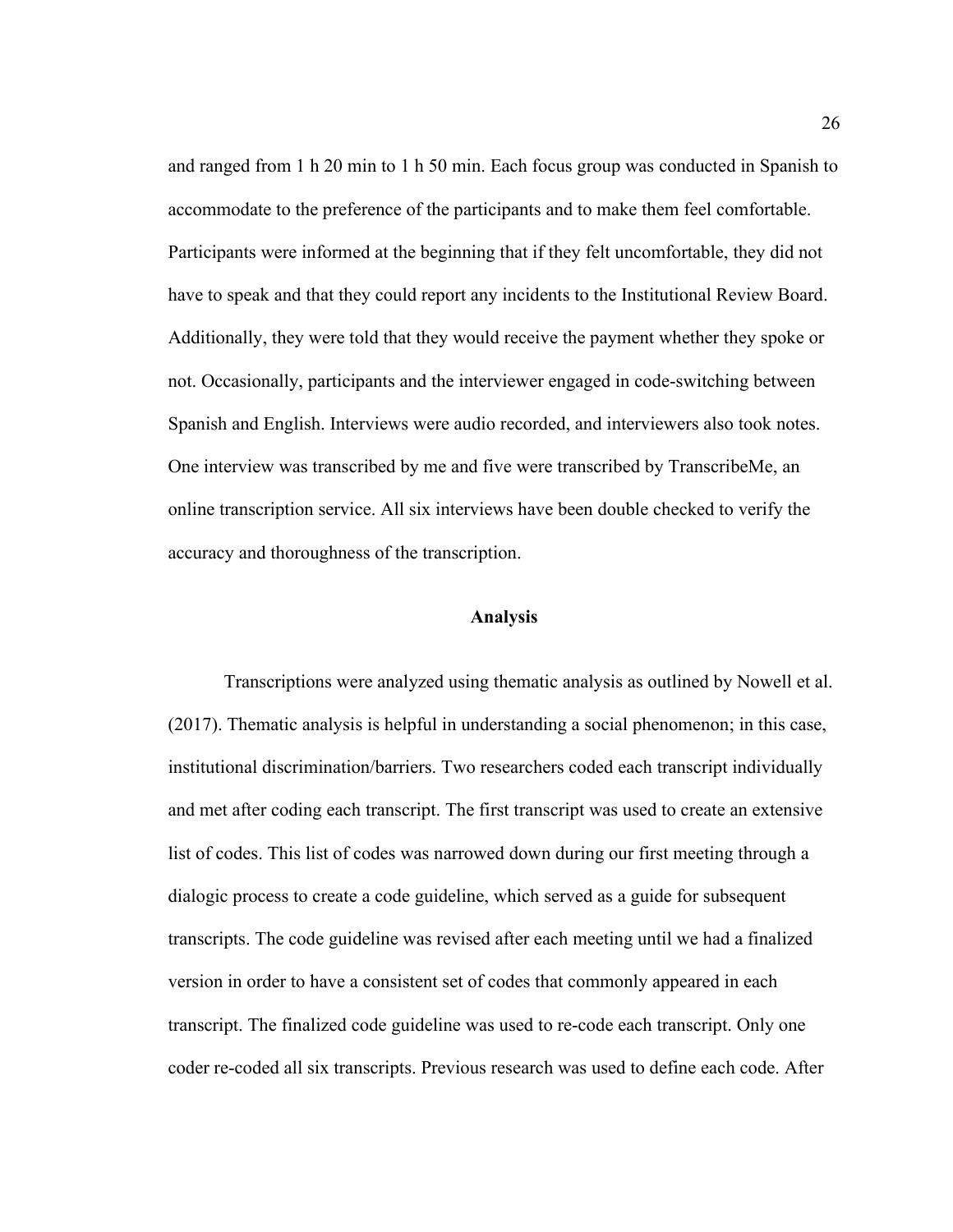the coding process was completed, the coders met once more to categorize the codes into themes. Once themes were clearly outlined, the primary interviewer of the focus groups reviewed our results to ensure accuracy.

#### **Positionality**

Conducting this study was more than an intellectual foray into understanding the experiences of undocumented Latines. As I collected my participant's stories, I recognized that another story existed, my own. During the course of this research, I personally recalled two distinct memories that deeply informed this research.

I was 2 years old when I arrived in the U.S. from Mexico. I do not remember much, but I do remember my first day of kindergarten. I was packing my new color pencils into my cool Spiderman backpack. I was excited to start school and show everyone my backpack. As I was heading out the door, my mother stopped me and said *"Mijo, espera. Si alguien te pregunta si eres cuidadano, no respondas. Sí te preguntan donde naciste, no respondas."* Translated this means, "Son, wait! If anyone asks if you are a citizen, do not respond. If anyone asks where you were born, do not respond." With concern in her eyes, she explained to me that if anyone knew that I was born in Mexico and undocumented, they would separate us. That day, I stopped looking forward to school. I even tried to fake a stomachache to avoid going. While other families were likely worried about being away from their kids a few hours for the first time, my parents were worried about being separated permanently.

I grew up with that ever-present fear but keeping my family together served as my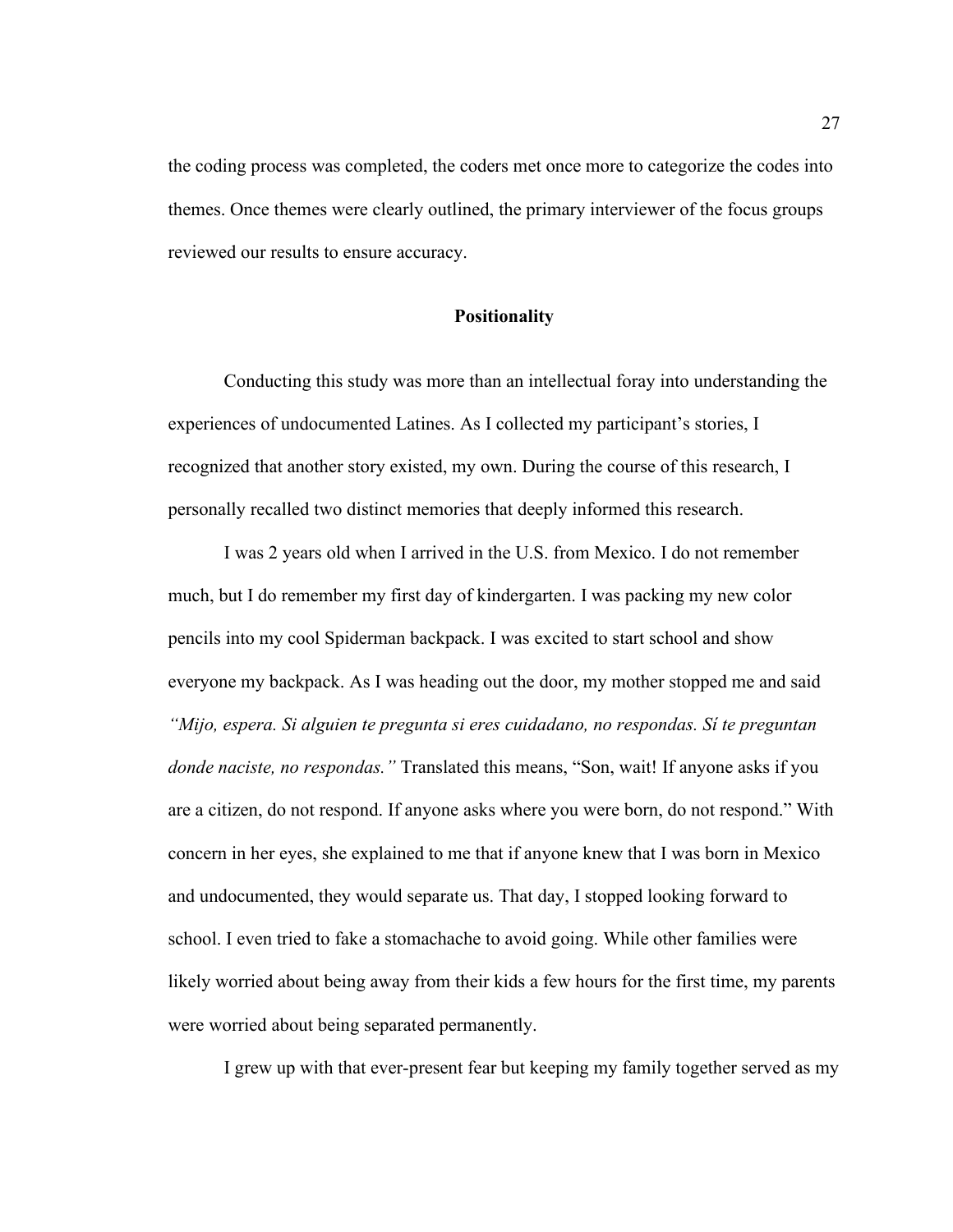motivator to survive and persist. At 4 years old, I learned how to shift conversations quickly when people asked where I was born. I was forced to live in the shadows from others and even from my own identity.

This chronic fear stayed with me well into college where I noticed that it had transformed into trauma. While taking an exam in college, my phone began vibrating in my pocket indicating that I was getting a phone call. I should note that around this same time, two significant events occurred. First, there were immigration raids going on in my community where parents were being taken away as their children were still in school. Second, the 45<sup>th</sup> president of the U.S., who used anti-immigrant rhetoric to get elected, was recently inaugurated. My heart began to race, and I thought, "I rarely get phone calls. Who could this be?" Usually, I call my family on the weekends, or they call me if something urgent occurs. My mind examined all the possible people that could be calling me. My thoughts quickly escalated to the possibility that Immigration and Customs Enforcement (ICE) had gotten my family. I began to dissociate from the present moment more and more with each vibration from my phone. I could not focus on the exam, yet I was expected to finish. My eyes were reading the words on the paper, but my mind was not processing the meaning of the words. It all seemed like gibberish. How could I finish this test while my family was possibly being deported?

I started thinking about why my parents immigrated: to give me the opportunity for an education. They had sacrificed too much for me to be in college. I remembered my father's words, "*Pase lo que pase, tu échale ganes. Todo va a valer la pena."* Translated, this means, "Whatever happens, try your best. It's all going to be worth it." I took a few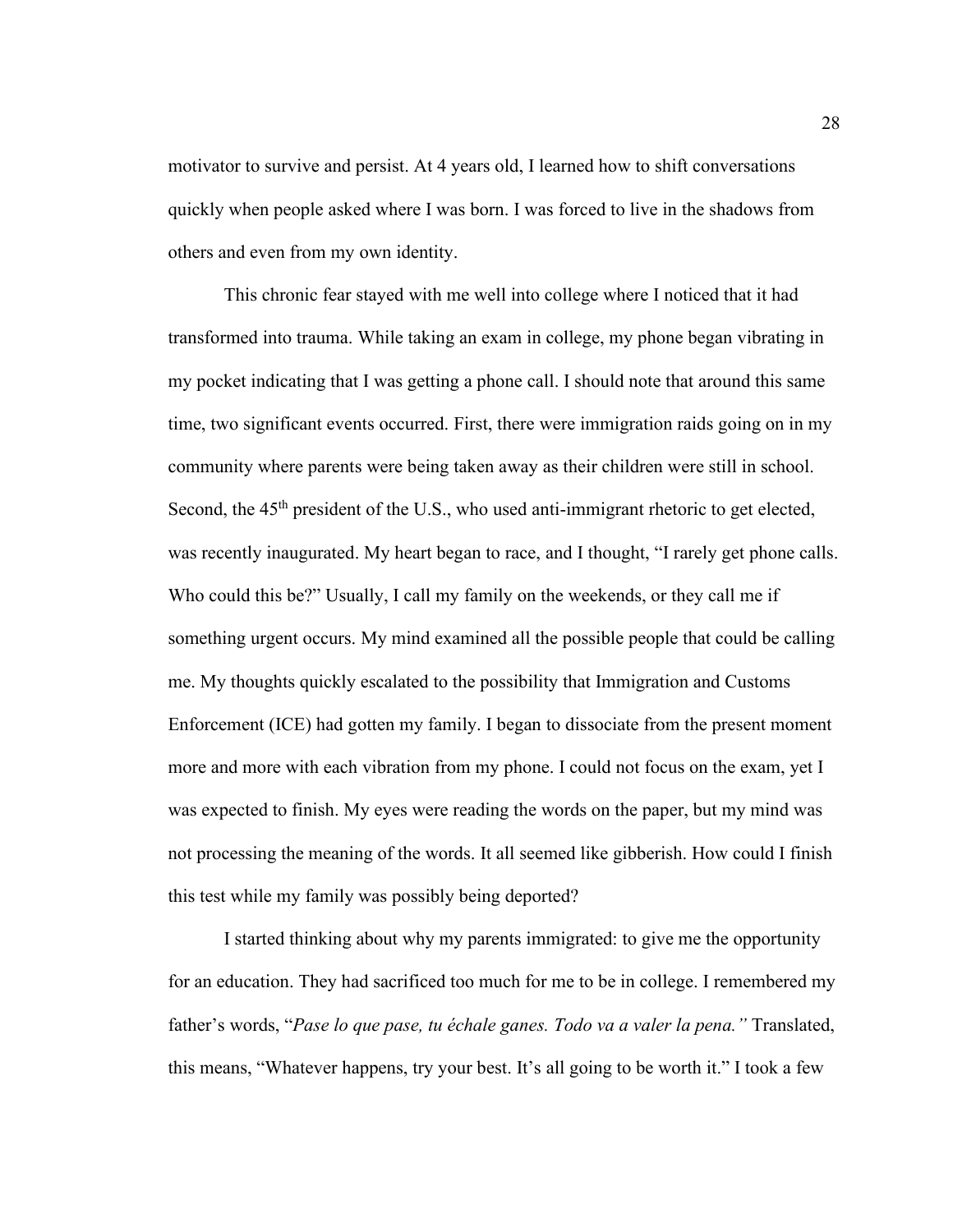deep breaths and continued to take the exam. After I rushed through the exam, I pulled out my phone to check the missed phone call. I played the voice message only to find it was a spam call. Tears poured down my cheeks. I was relieved, yet I felt an immense amount of anger. Why did I have to carry this fear with me every day while others did not have to?

While reading the transcripts in this study, I realized that I am not alone. My experience closely resembles the experience of the participants. We were united in our fear induced trauma. *Fear is endemic.* To be clear, the undocumented experience can vary greatly based on ethnicity, race, gender, skin tone, accent, English fluency, DACA status, among other factors. As a light-complected, Latine DACAmented, able-bodied, cisgender male, I am keenly aware of my privileges and how they have impacted my undocumented experience. *Intersectionality matters.* Nonetheless, the common theme in the undocumented experience is that the fear we carry, while traumatic, also helps us survive. Many of us have even thrived despite it. My undocumented experience has given me an analytical and critical lens that many scholars do not possess when researching this community. Consistent with the *voices of color thesis*, my lived experiences give me insight into the experiences of other undocumented people. Although I am undocumented, I will refer to the undocumented community as "them" rather than "us" in this study because I want the focus to be on the experiences of the participants.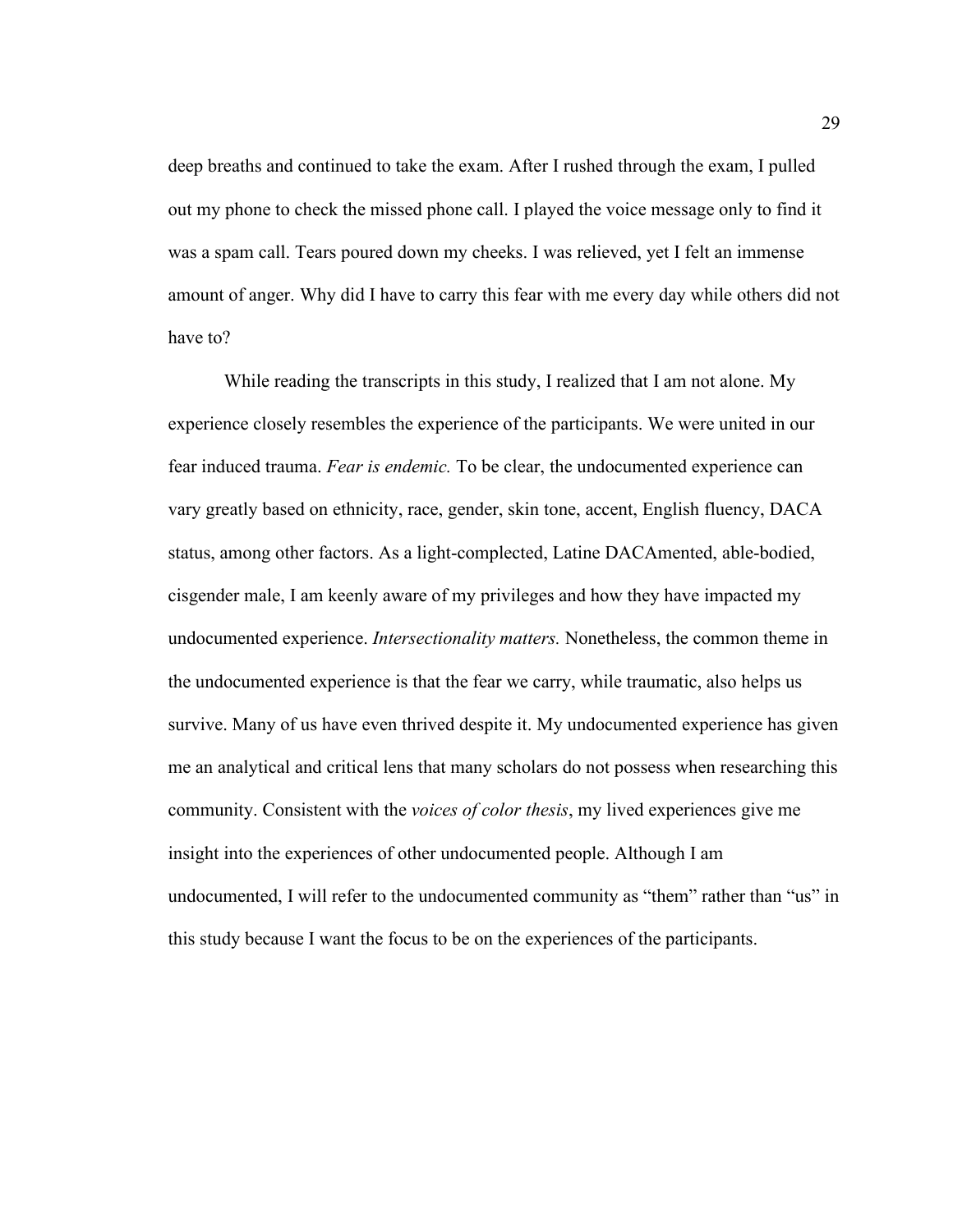# **CHAPTER IV**

# **RESULTS**

Results are presented by major thematic categories in order from most to least discussed. Using thematic analysis (Nowell et al., 2017), two overarching themes were found: challenges and strengths. Participants very frequently discussed challenges, specifically discrimination (52 appearances) and psychological distress (77 appearances). Liminality and a need for social support were less common but notable challenges (23 appearances for each). Participants also discussed important strengths. Coping (88 appearances), family as capital (56 appearances), and religious faith (31 appearances) were the most common codes under strengths. In each section, the theme is defined and rooted in existing scholarship, then I highlight participants' range of lived experiences within that construct (e.g., the variety of ways in which participants faced discrimination) along with representative quotes. Each section ends with a brief summary that connects findings to existing scholarship.

#### **Psychological Distress**

Being undocumented can lead to various forms of psychological distress. Psychological distress is defined broadly as a state of emotional suffering (Drapeau et al., 2012). Within the transcripts, psychological distress was the most common code under the challenges theme. At the root of psychological distress was fear of being deported or losing contact with loved ones due to deportation. The effects of fear can have particularly profound impacts on children whose developmental trajectories are altered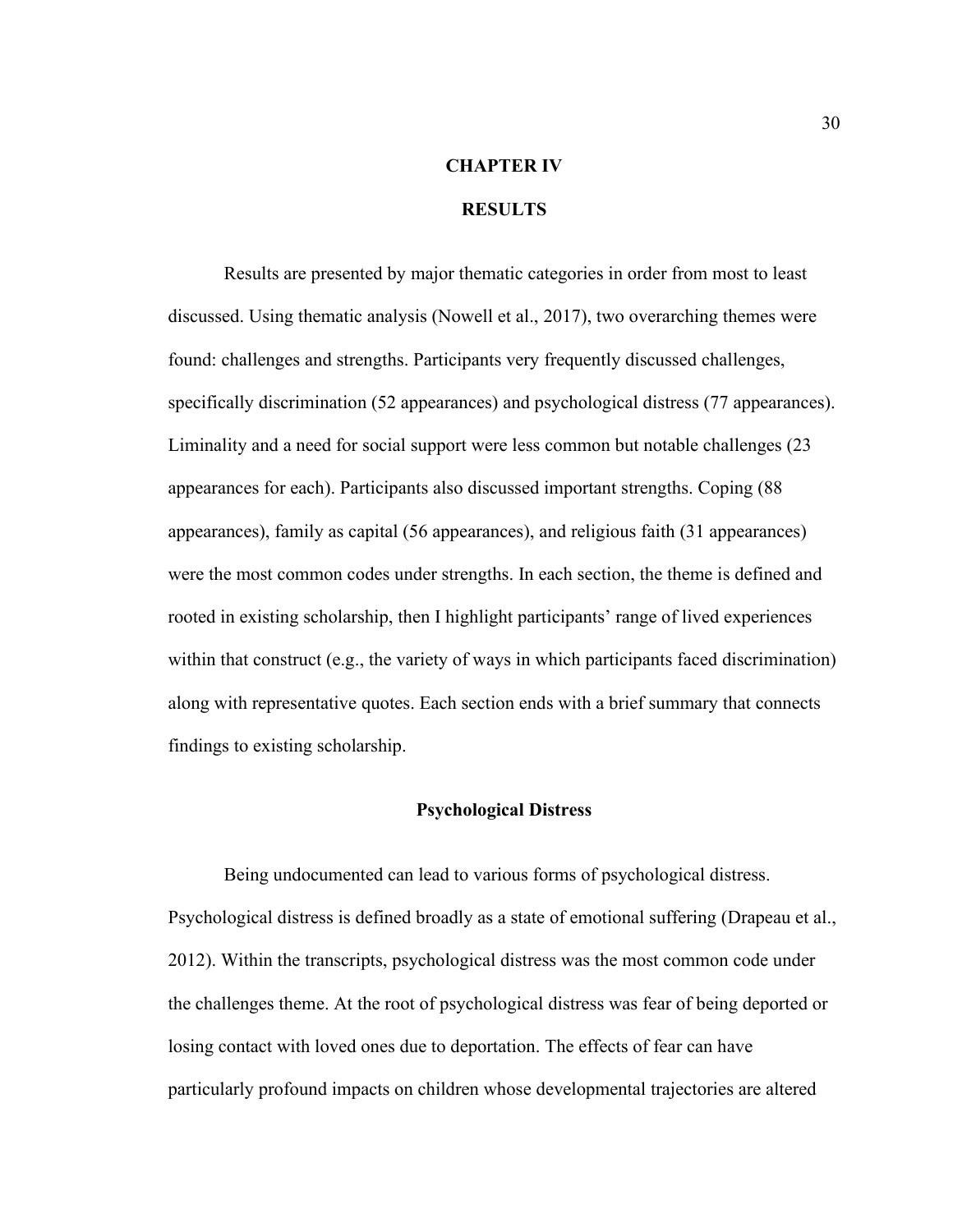(Rojas-Flores et al., 2017). One participant recounted the story of a child who was sure that her parents were going to be deported despite her parents explaining that they were not. This is the constant fear that children face. Children who are U.S. citizens worry about losing their parents, while undocumented children worry about their own security too.

Yo tenía una alumna - siete años - un día llegó llorando, le digo "¿Qué pasó?," "Van a deportar a mis padres"…Entonces, hablé con los padres. "No, lo que pasa es que en las noticias lo dicen a cada rato"…Pero eso es grave, porque eso es lo que ven nuestros niños, escuchan. [I had a student – 7 years old – arrived one day crying. I ask "so, what happened?," "They are going to deport my parents" … Then I spoke with the parents. "No, what happens is that the news report this constantly" … but that is serious, because this is what our children see, hear.]

Fear can serve as a major barrier in seeking health services. Even when services

are accessible, fear keeps undocumented people from seeking help (Held et al., 2020).

Many times, they rather try to find a solution themselves before attempting to seek out

help. Isabela, an elementary school teacher, told the story of a time when she had a

student who had lice. She expressed the fear that taking the child to the nurse may get

Child Protective Services (CPS) involved, which may in turn get the child and their

family deported. It is an unlikely possibility, but not a risk that seemed worth taking.

Yo le doy clases a niños indocumentados, y me toco una niña empiojada. Y me dice una compañera, ni se te ocurra hablarle a la enfermera otra vez, ¿por qué? Porque luego le llaman a CPS, y luego la van a deportar. Entonces tenemos acciones prohibidas. No podemos, estamos protegiendo. [I teach undocumented children, and I had a girl with lice. And a colleague tells me, do not even think about talking to the nurse again, why? Because then they call CPS, and then they are going to deport her. So we have prohibited actions. We cannot, we are protecting.]

Psychological distress can also manifest as frustration from being impeded by immigration status (Vaquera et al., 2017). Rocío, an undocumented mother, recounted the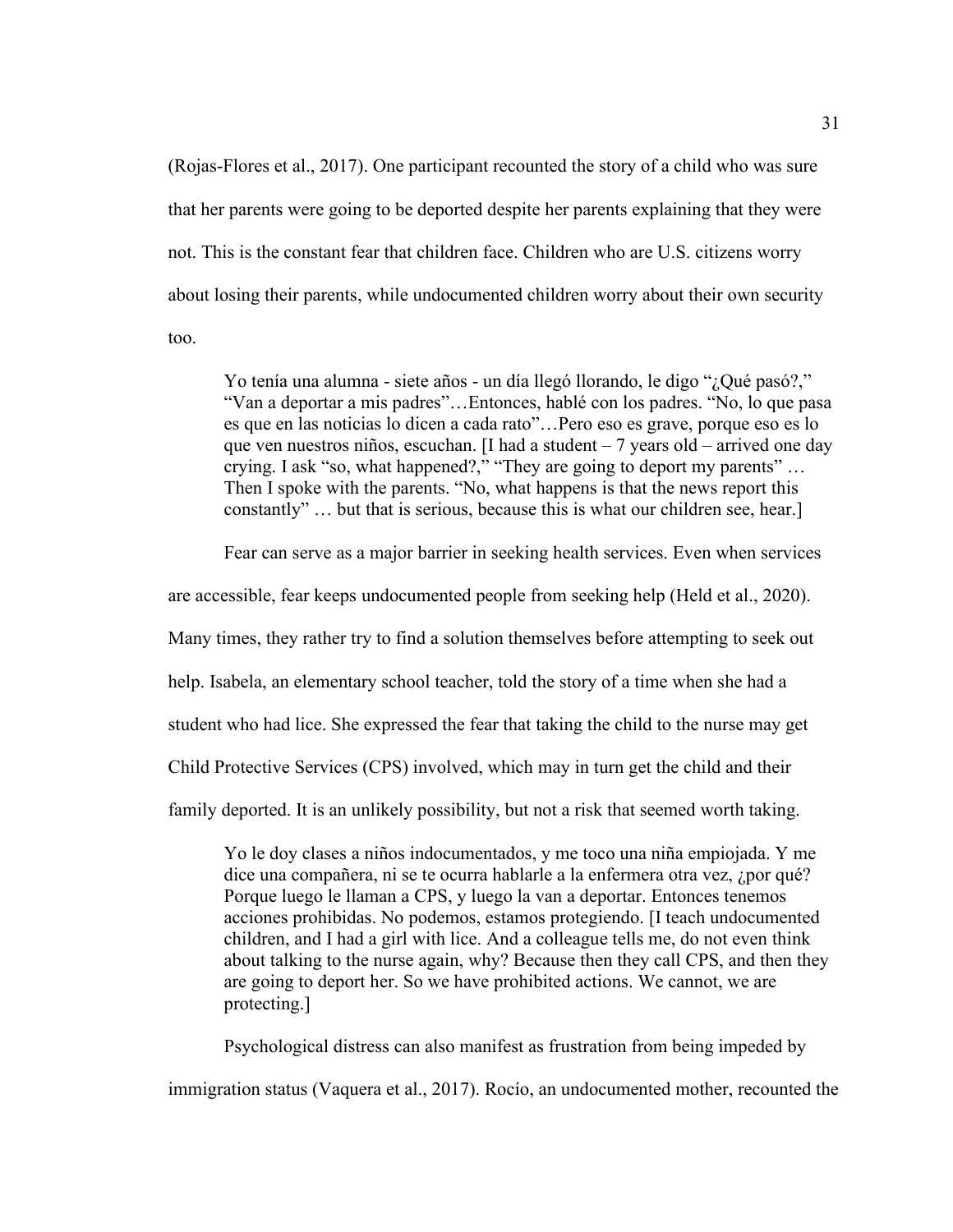time when her undocumented child, a high school honor student, became depressed after realizing that he could not attend college simply because of his immigration status. The frustration of not being able to attain certain goals can lead to devastating effects on the mental health of undocumented people, often leading to feelings of helplessness.

Entonces ese niño se graduó con todos los honores en la High School y estuvo en una depresión un año. Deprimido, tirado en una cama, que la mamá no sabía cómo levantarlo. No conseguía ni un solo trabajo. [So that kid graduated high school with honors and had depression for a year. Depressed, lying on a bed, his mother did not know how to get him up. He could not get a single job.]

Another finding was that psychological distress can impact the interpersonal

relationships of undocumented people. With limited access to mental health care, some

undocumented individuals attempt to withhold their emotional experiences (O'Neal et al.,

2016), which can lead to negative effects (Richards & Gross, 1999). Ángeles, an

undocumented young woman, became increasingly frustrated at feeling limited due to her

immigration status, she began to displace her anger towards her family.

Como que "ya no me hables papá, no me hables mamá" Y ya a lo que yo vengo. Entonces como que también de esa forma yo también [he] manifestado ese estrés, en mi expresión y en mi comportamiento…como que era una lucha interna de que, "¿por que estoy aquí?, ¿por que me trajiste?" Entonces ya era como enojo. [Like "don't talk to me, dad, don't talk to me, mom" I do only what I need to do. So, I have also manifested that stress in that way, in my expression and in my behavior ... as it was an internal struggle of, "why am I here? Why did you bring me?" It was already like anger.]

The psychological distress that the undocumented community often carries tends to involve fear (Becerra, 2016). Participants often stated that the fear of deportation for themselves or for someone they care about served as a major stressor in their lives. The high rates of deportations and detentions, and the anti-immigrant rhetoric used by government officials has likely exacerbated the fear that this community experiences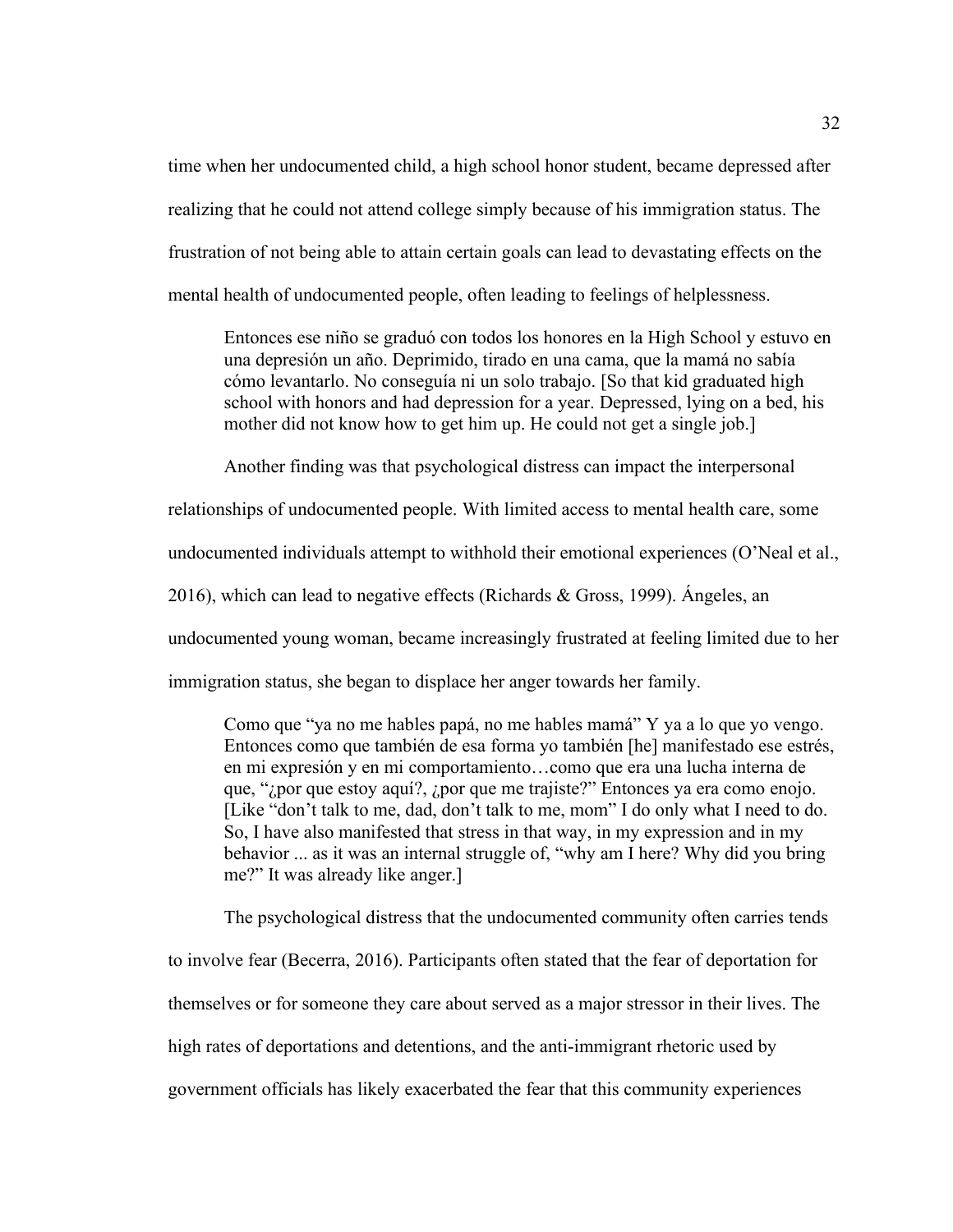(Blackburn & Sierra, 2021; Callaghan et al., 2019; Gomez & Pérez Huber, 2019). Consistent with UndocuCrit and CRT, fear was found to be endemic and ordinary within this community. Although the undocumented experience can vary, the anticipation and fear of deportation or detention is a constant and unique experience to this community. The sustained anticipation of a possible traumatic event often leads to chronic psychological distress, which can manifest interpersonally, psychologically, and physically.

#### **Discrimination**

Discrimination is defined as any action, policy, or practice that creates a disadvantage for individuals based on membership to a particular social group (Altman, 2020). Discrimination is a common occurrence for undocumented individuals (Ayón  $\&$ Becerra, 2013). Participants in this study mostly described instances of discrimination related to their ethnicity or their immigration status. Sonia, an undocumented mother, described an experience when she was exploited by a lawyer that she hired to represent her son in immigration court. The lawyer had told her that he would help her son stay in the U.S. but he ended up persuading the child to voluntarily deport himself. This quote highlights how mistrust in authorities is often developed within this community.

[M]e dice "no vaya usted, de gusto va a ir, si yo lo voy a representar," yo estaba trabajando y usted sabe que aquí uno trabajando no le dan mucho permiso, entonces le digo a mi hijo, "pues mira hijo tu abogado te va a representar no te preocupes," "está bien mami," y se fue con el abogado…y el abogado le iba diciendo "firma deportación voluntaria porque eso es lo mejor que te conviene porque si no lo haces te vas a quedar preso allí mismo," y como él estaba pequeño, tenía apenas 17, 18 años, lo puso en miedo. Él nunca había estado preso allá y era hijo de papi y mami pues-- y entonces que allá lo hizo firmar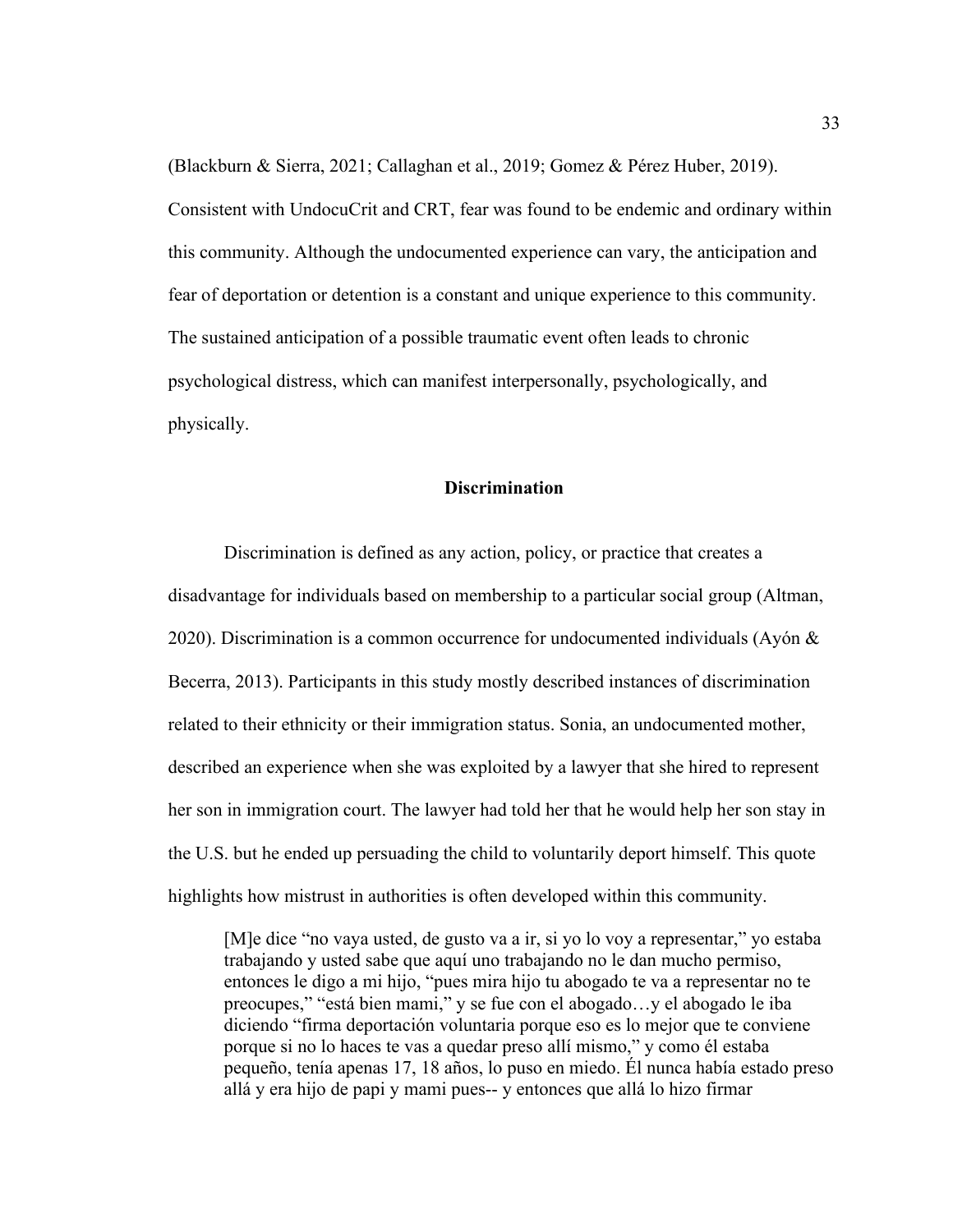deportación voluntaria y él vino para acá y me dijo "aquí traigo el papel, fíjate que el abogado me dijo que firmara." [He says "don't go, you would be going for nothing, since I am going to represent him," I was working and you know that someone working here does not get much permission to leave work, so I tell my son, "Well, look son, your lawyer is going to represent you, don't worry, "" that is fine, mom," and so he went with the lawyer… and the lawyer was saying" sign voluntary deportation because that is the best thing for you because if you do not do it you will be imprisoned there, "and since he was small, he was only 17, 18 years old, it scared him. He had never been a prisoner there and he was the son of dad and mom-- and then the lawyer made him sign voluntary deportation there and he came here and told me "here, I bring the document, the lawyer told me to sign it."]

Within group discrimination is another common form of discrimination that was

discussed by the participants. Mariana, an undocumented young woman, described how

she was frequently discriminated by her teacher, who happened to be Hispanic as well.

For some context, Mariana had just moved to a school that was majority Latine and/or

Hispanic. She was excited to be in a school with others of the same of ethnicity.

However, she was constantly bullied by students and by her biology teacher.

[E]ra como de que se burlaban de nosotras. Hubo un momento en el que tuve una maestra de biología, hispana. Y ella me hizo ese semestre más difícil que pude haber tenido porque al yo no entender nada, y ella el hablar mi propio idioma, y si yo sacaba de calificación un treinta, ella lo enseñaba adelante de toda la clase y me lo daba. Y me decía "¿qué estas haciendo aquí?" [It was like they were making fun of us. There was a time when I had a Hispanic biology teacher. And she made that semester more difficult than it could have been because I did not understand anything, and she spoke my own language, and if I got a grade of thirty, she would show it in front of the whole class and give it to me. And she would say to me "what are you doing here?"]

Discrimination at the institutional level can lead to psychological distress

(Vaquera et al., 2017). Juan, a young man who did not qualify for DACA, expressed his

frustration at not being able to get a job despite meeting all the qualifications except one;

having a social security.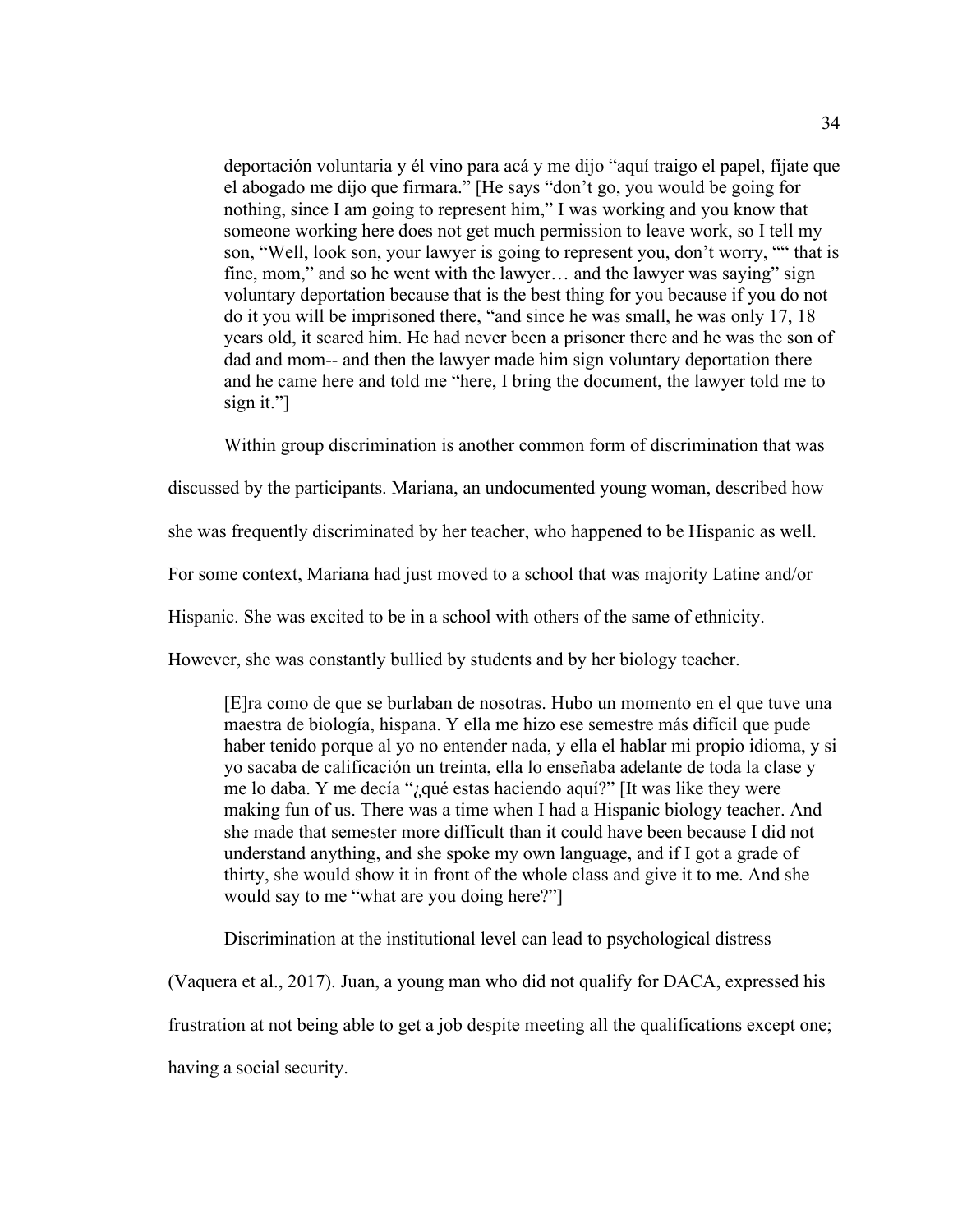[L]lega el momento en que tenemos la misma educación, los mismos degrees, las mismas metas y todo y vamos y aplicamos a un trabajo. Pero el simple hecho de que tu no tengas ese seguro, aunque puedes ser mejor que la persona que tiene su seguro, tu te quedas atrás, te quedas como que "¡aaaaah!" Es frustración. [There comes a time when we have the same education, the same degrees, the same goals and all, and we go and apply for a job. But the simple fact that you do not have that social security, even though you can be better than the person who has their social security, you stay behind, you are left like "aaaaah!" It's frustration.]

Notable in this discrimination theme is the absence of discussion from

participants about discrimination based on other factors such as class, skin tone, gender, and sexual orientation. It is possible that the experience of within-group discrimination led participants in this group to discuss discrimination regarding their common experiences (e.g., immigrant status) but to shy away from other discussions (e.g., sexual orientation). However, this does not mean that discrimination based on other factors such as class, skin tone, gender, and sexual orientation do not occur within the broad undocumented experience. Indeed, data show that immigrant Latine women are likely to face sexual harassment, job insecurity due to pregnancy, and overall unfair treatment at work (Eggerth et al., 2012).

Discrimination is a multifaceted obstacle that can detrimentally impact the lives of undocumented people. Discrimination can occur at the individual level and at the institutional level and participants mentioned both. Interestingly, discrimination can also manifest itself from within one's own community. Similar to literature on other ethnic and cultural groups who have a history of colonization, some Latines fall into a cycle of depreciating their own communities while upholding the colonizer's values (i.e., colonial mentality; Capielo Rosario et al., 2019; David & Okazaki, 2006). People tend to fall into a colonial mentality in an attempt to better their own social status. In agreement with the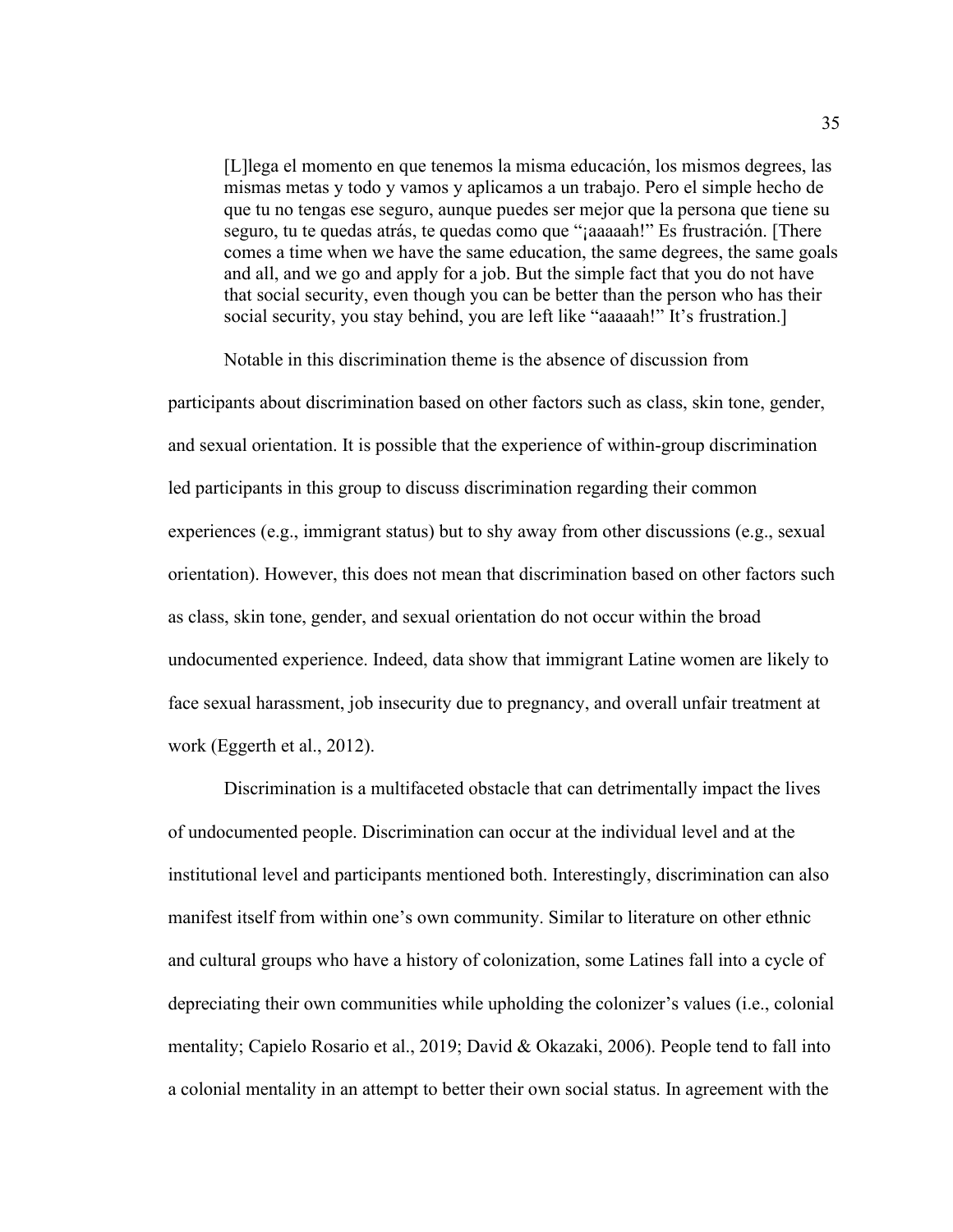third tenet of CRT (i.e., race is a social construction), race can be easily manipulated to benefit some. In this case, Latine individuals with a colonial mentality racialize undocumented Latines based on their immigration status to benefit themselves.

Additionally, participants in our study expressed facing discrimination by authority figures they thought they could trust. It is likely that this kind of discrimination prevents undocumented individuals from seeking services such as health care and calling law enforcement when in danger; their fear of being discriminated and/or deported overrides their need for services. This has also been seen in previous studies (Becerra et al., 2016; Messing et al., 2015).

Participants in our study also revealed that being undocumented can prevent them from fully integrating into society. Being undocumented can make it difficult or even impossible to get a job, an education, a driver's license, a loan, or a bank account, just to name a few. Many times, participants who had lived most of their lives in the United States expressed anger and frustration at being limited by their undocumented status. It was clear that facing institutional barriers due to their status often led to psychological distress.

#### **Liminality**

Psychological distress and discrimination were evidently the most common challenges discussed by participants. Nonetheless, both psychological distress and discrimination can be impacted by an individual's liminal status. Liminality was defined as a temporary and unstable phase or status (Roth, 2018). In the context of the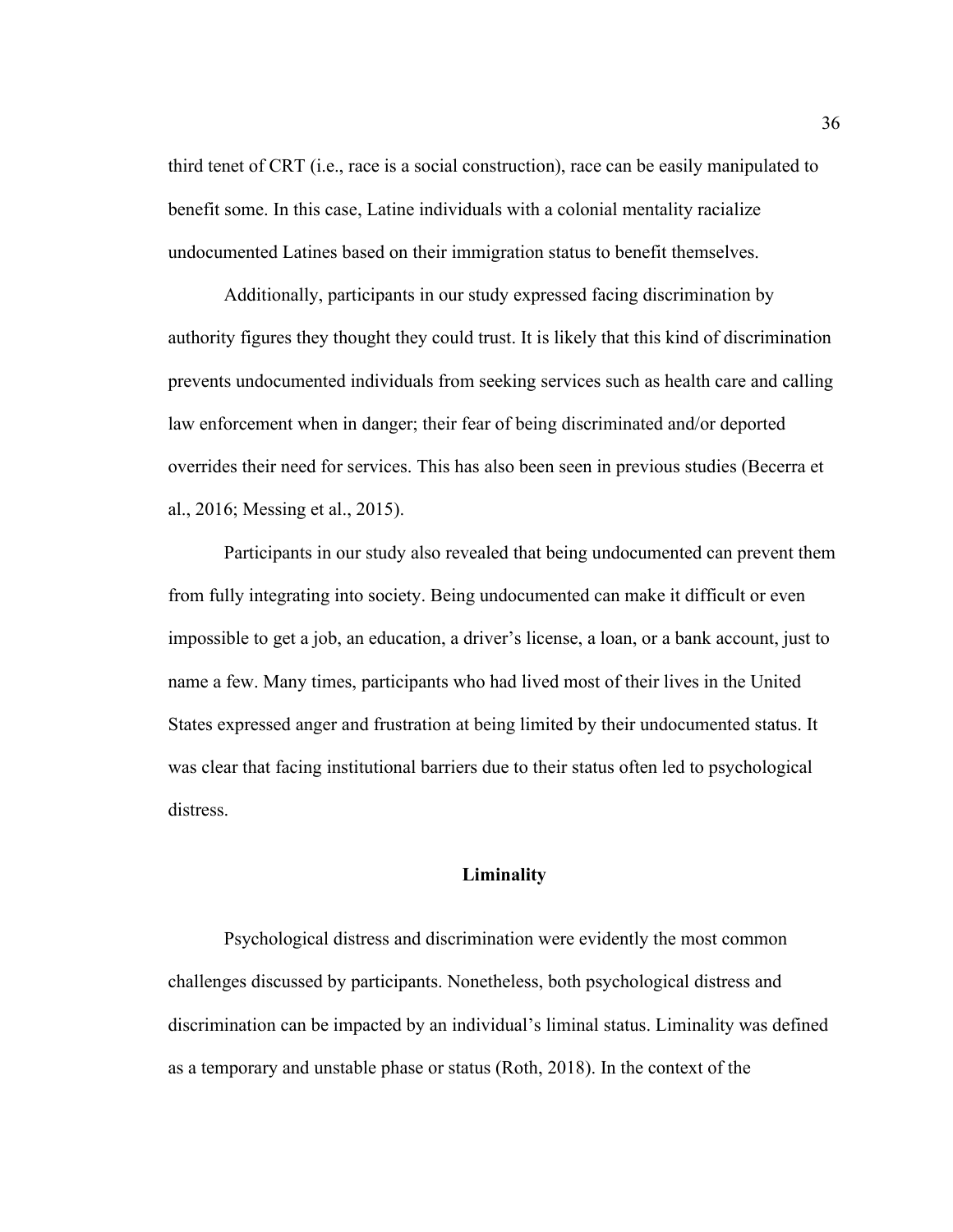undocumented experience, liminality can include having DACA which provides a temporary protection from deportation among other benefits but is not considered a legal status. Without a permanent legal status, DACAmented people, many of whom left their countries of origin at a young age, may feel disconnected from both their country of origin and the U.S. Jesus, a DACAmented individual, reported feeling a disconnect from the U.S. despite spending most of their life within the U.S.

Uno no se siente a gusto. Yo quisiera sentirme americano, tengo aquí 24 años, pero no puedo ni salir del país. Tengo el DACA, pero creo que nunca me voy a sentir americano, hasta el día que pueda salir y que pueda entrar. Y eso afecta, porque estamos como en la canción de Los Tigres, viviendo en una jaula de oro. O sea, tenemos todo, gracias a Dios, pero nos falta como sentirnos más libres. [One does not feel comfortable. I would like to feel like an American, I have been here 24 years, but I cannot even leave the country. I have DACA, but I do not think I will ever feel American, until the day I can leave and come back. And that is impactful, because we are like in the song of Los Tigres, living in a golden cage. In other words, we have everything, thank God, but we still need to feel liberated.]

In the quote above, Jesus mentions feeling frustrated about being stuck in a *jaula de oro;* a metaphor derived from a popular song of the same name by world renowned Mexican-American band, Los Tigres del Norte. In the song *La Jaula de Oro,* Los Tigres del Norte describe the U.S. as a country that provides job opportunities, yet feels like a prison for undocumented people because they cannot leave the country to visit their families or experience their cultures in their countries of origin without risking losing everything they have worked for in the U.S.

> De que me sirve el dinero [What's money good for] Si estoy como prisionero [If I live like a prisoner] Dentro de esta gran nación [In this great nation] Cuando me acuerdo hasta lloro [When I'm reminded of this, I cry] Aunque la jaula sea de oro [Although this cage is made of gold] No deja de ser prisión [It's still a prison]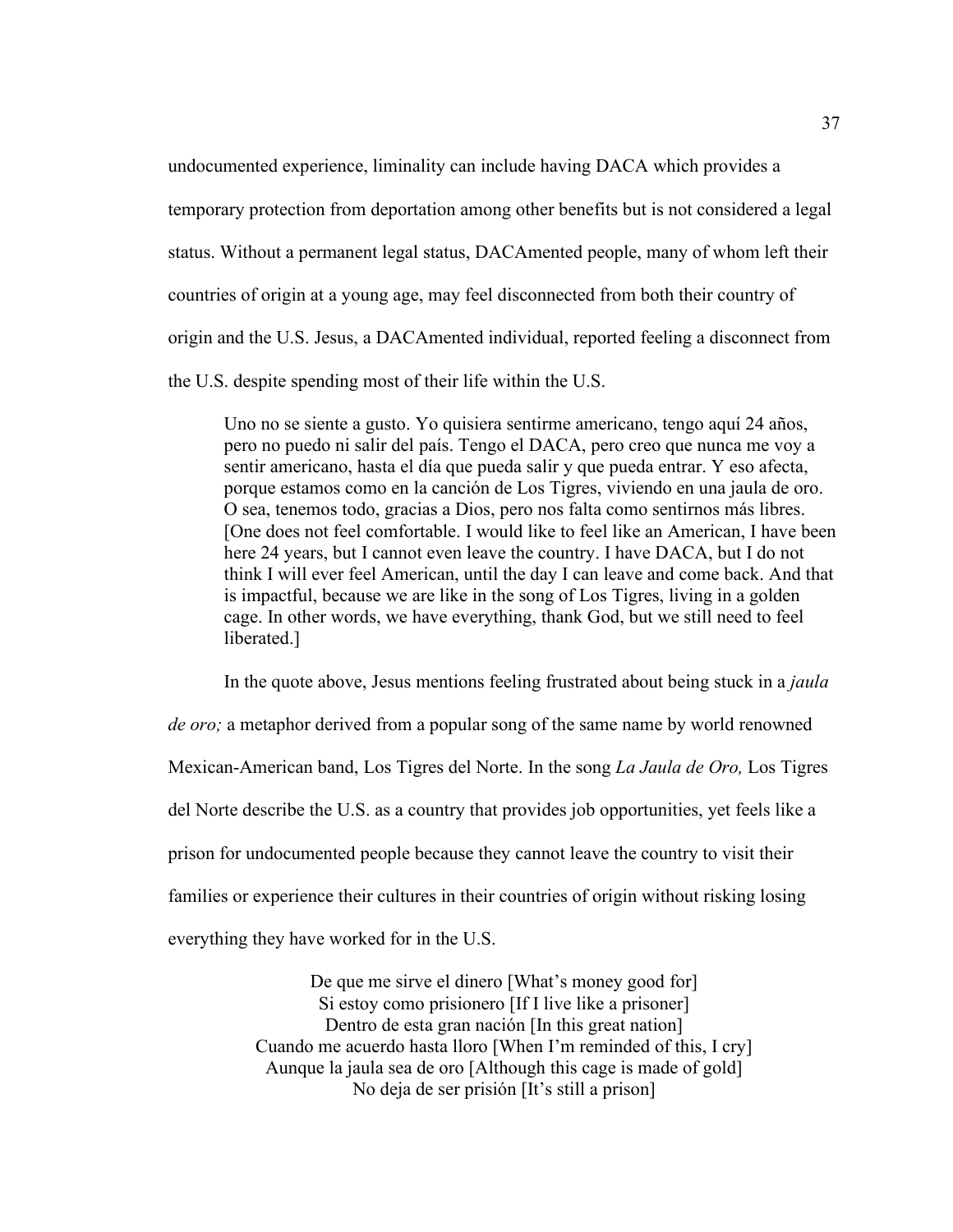Although not explicitly stated in UndocuCrit, I believe that liminality can also

include feeling disconnected from both cultures, an experience commonly reported by 1.5

undocumented immigrants (Calle, 2021). Adalberto, a DACAmented individual,

expressed his frustration with not knowing where he is from, feeling a lack of

belongingness from both his cultures.

[Y]o soy de DACA. Mi reto más grande es saber de donde soy porque toda mi vida viví aquí, pero nací en México. Yo no conozco nada de México, porque mi tía me trajo en los brazos cargando por el puente me dijo mi mamá. Entonces no sé de dónde soy, no soy americano ni soy mexicano y eso es reto más grande para mi porque no sé como identificarme. Porque crecí aquí, mi corazón está aquí, mi historia está aquí, sé todas las ciudades de Estados Unidos, sé el *Pledge of Allegiance* pero no soy americano. Ahora el sábado pasado en la pelea de Canelo era el grito de México y en verdad no entendía nada de eso. Mi orgullo es mexicano, pero no tenía el orgullo porque no sabía que es eso. ¿De dónde soy? [I have DACA. My biggest challenge is knowing where I am from because all my life I have lived here, but I was born in Mexico. I don't know anything about Mexico, because my aunt carried me in her arms over the bridge, my mother told me. So I do not know where I am from, I am not American or Mexican, and that is the biggest challenge for me because I do not know how to identify myself. Because I grew up here, my heart is here, my story is here, I know every city in the U.S., I know the Pledge of Allegiance but I am not American. Last Saturday in the Canelo fight, *El Grito de México* came up and I really did not understand any of that. My pride is Mexican, but I did not have pride because I did not know what that was. Where am I from?]

Liminality, as explained by UndocuCrit, can apply to mixed status families. A

mixed status family is a family that has multiple immigration statuses (e.g., DACA,

undocumented, TPS, U.S. citizen). Tania, a U.S. citizen Latine woman, expressed that

she feels helpless whenever her significant other, who is undocumented, talks to her

about his struggles as an undocumented man.

Cuando me habla él a mí, yo no tengo las palabras para apoyarlo, y decirle "sigue adelante, yo estoy aquí contigo, está mi familia aquí". Es triste verlo así a él, porque él no tiene el apoyo de su mamá, nomás por teléfono. [When he talks to me, I do not have the words to support him, and tell him "go ahead, I am here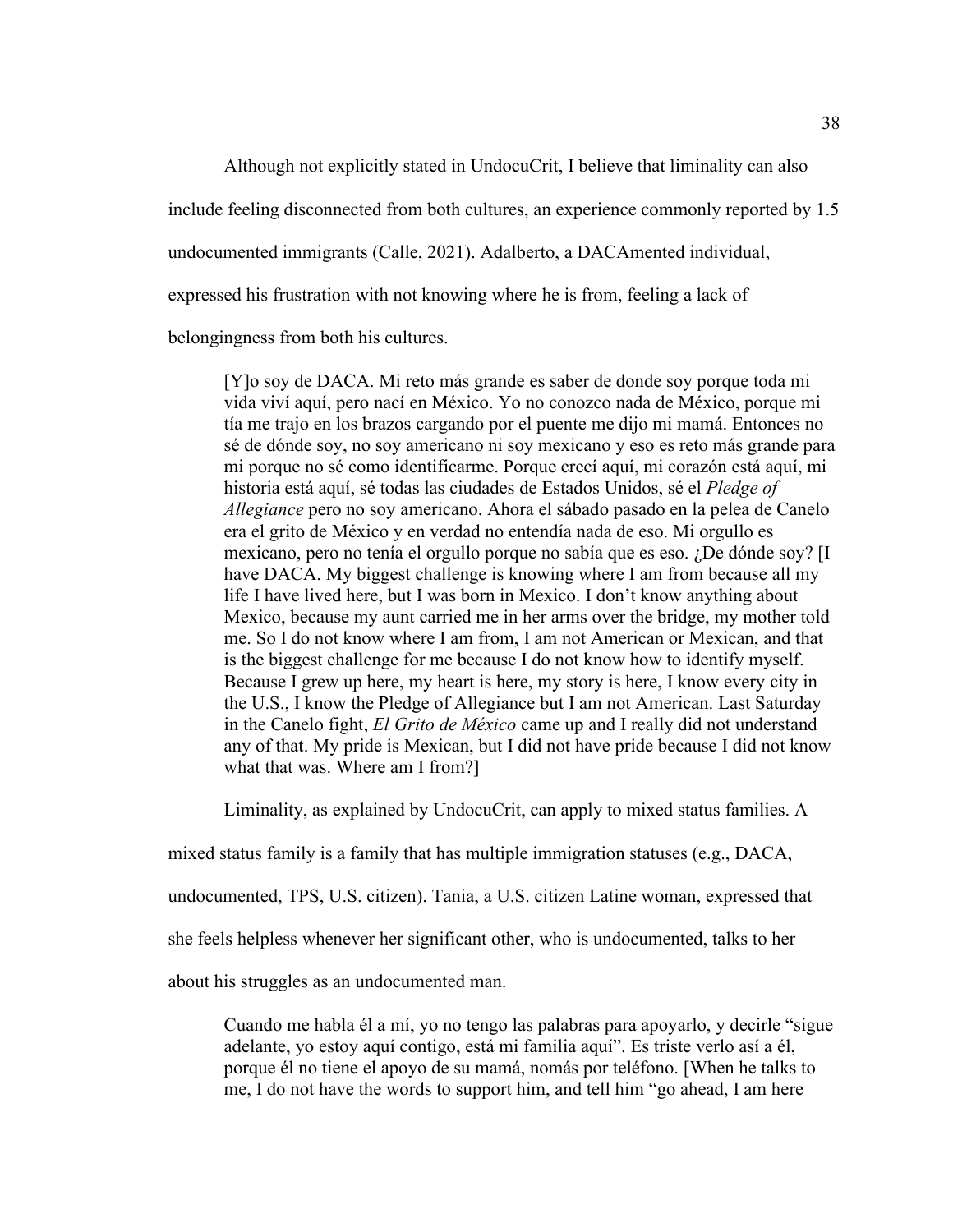with you, my family is here." It is sad to see him like this, because he does not have the support of his mother, just by phone.]

Being in a state of liminality can create intrapersonal conflicts for individuals (Benuto et al., 2018). For our participants, these intrapersonal conflicts mostly involved feeling a lack of belongingness between their cultures. Not being able to visit their countries of origin without sacrificing the life they have built in the U.S. disconnects them from the culture of their countries of origin. Being treated as a foreigner in the U.S. disconnects them U.S. culture. It is a state that many know as "*ni de aquí, ni de allá*" which translates to "not from here (the U.S.), nor from there (their countries of origin)".

UndocuCrit emphasizes that liminality affects both undocumented people and their U.S. born or naturalized family members (Aguilar, 2019; Dreby, 2012). In our study, some of our participants who had U.S. citizenship expressed frustration at not being able to help their undocumented family members. Evidently, having a legal status does not protect U.S. born or naturalized family members of undocumented people from experiencing hardships created by the undocumented experience (Suárez-Orozco et al., 2011; Zayas et al., 2015). In fact, when compared to undocumented children, U.S.-born children in undocumented families face similar negative effects to their psychological well-being (Vargas & Benítez, 2019).

#### **Social Support**

Social support is defined as the emotional and psychological resources provided between people (Cohen & McKay, 1984). Social support has been found to be serve a protective role for immigration related stress (Sanchez et al., 2019). This code usually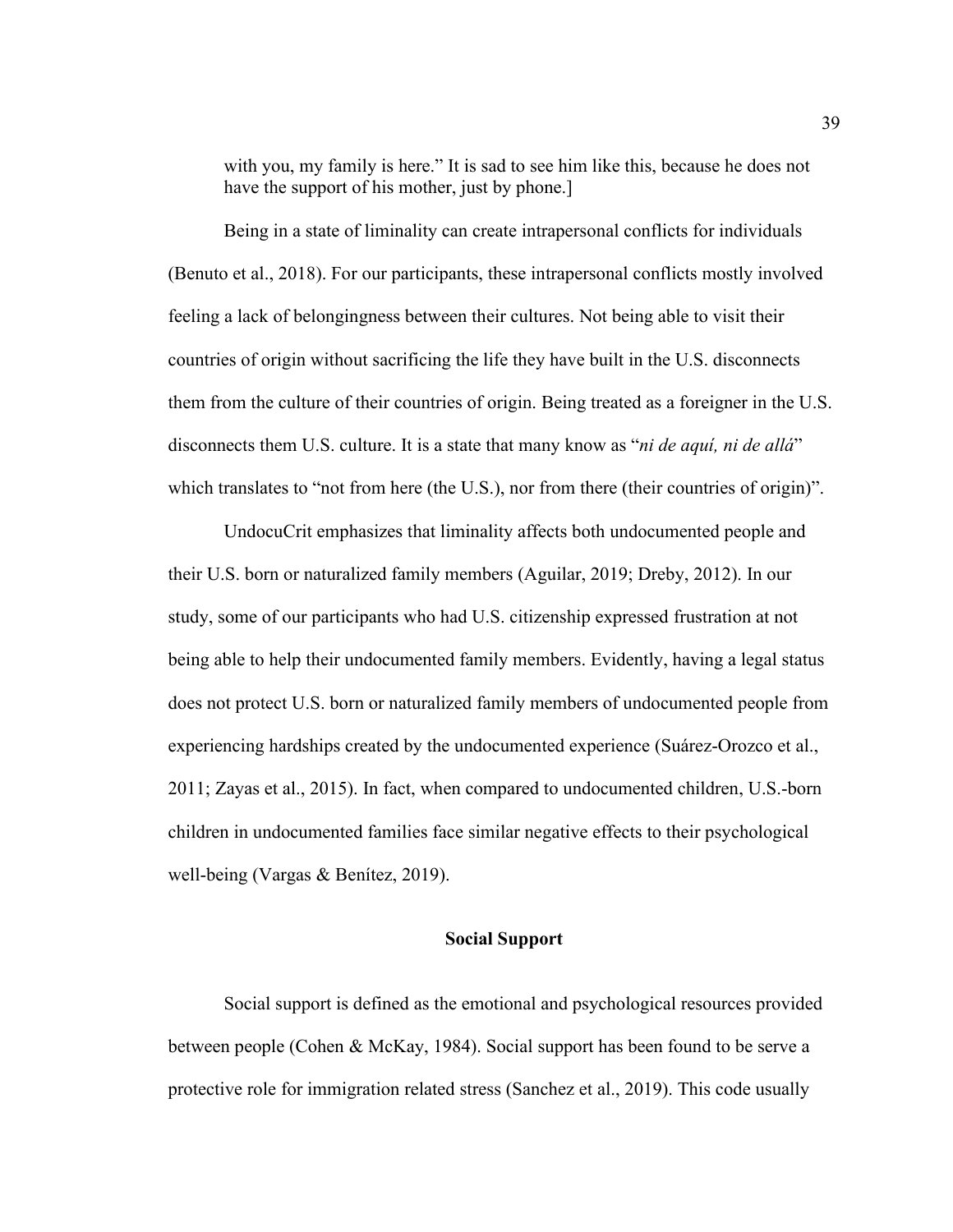appeared as an unmet need for participants. When asked what undocumented youth need, AJ, an undocumented individual, stated that they would have liked to have a community who understands their experience and motivates them to persist:

"Tener una comunidad. Porque a veces simplemente tener amigos que te entiendan… [N]ecesitas una comunidad que te entienda…[S]implemente te motiva el escuchar a otra persona, que a pesar de que no tiene papeles, dice 'yo voy con todo'." ["Having a community. Because sometimes simply having friends who understand you ... You need a community that understands you ... Put simply, it motivates you to listen to another person, who even though they don't have papers, says 'I'm all in.' "]

Other participants also expressed their desire to provide support to other

individuals under similar circumstances as themselves. René, an undocumented

individual, explained that they wanted to assure other undocumented individuals that they

are not alone.

[Y]o les digo mi propio testimonio y lo que yo he pasado, y creo que eso ayuda a que la otra persona tenga la confianza para abrirse y saber que hoy no eres el único que pasas por cosas así y quizás esto te pueda ayudar. [I tell them my own story and what I have been through, and I think that helps the other person have the confidence to open up and know that today you are not the only one who goes through things like that and maybe this can help you.]

In correspondence with UndocuCrit, some undocumented individuals who had

difficulties navigating the education system expressed their desire to pave the road for

other undocumented individuals by providing mentorship. Gabi, an undocumented

scholar, noted that they helped their brother navigate the education system after

struggling to navigate it themselves.

Está bien difícil porque no sabes dónde empezar, no sabes a dónde ir, donde buscas de becas porque no se va a poder pagar, de que si se necesitan papeles o no. Batallamos mucho y mi mamá fue la que me llevó y nos dieron esa información…[Y]o pienso que me hubiera ayudado alguien que dijera "por aquí se puede, yo ya pasé por aquí," porque ya cuando le tocó a mi hermano, ya nomás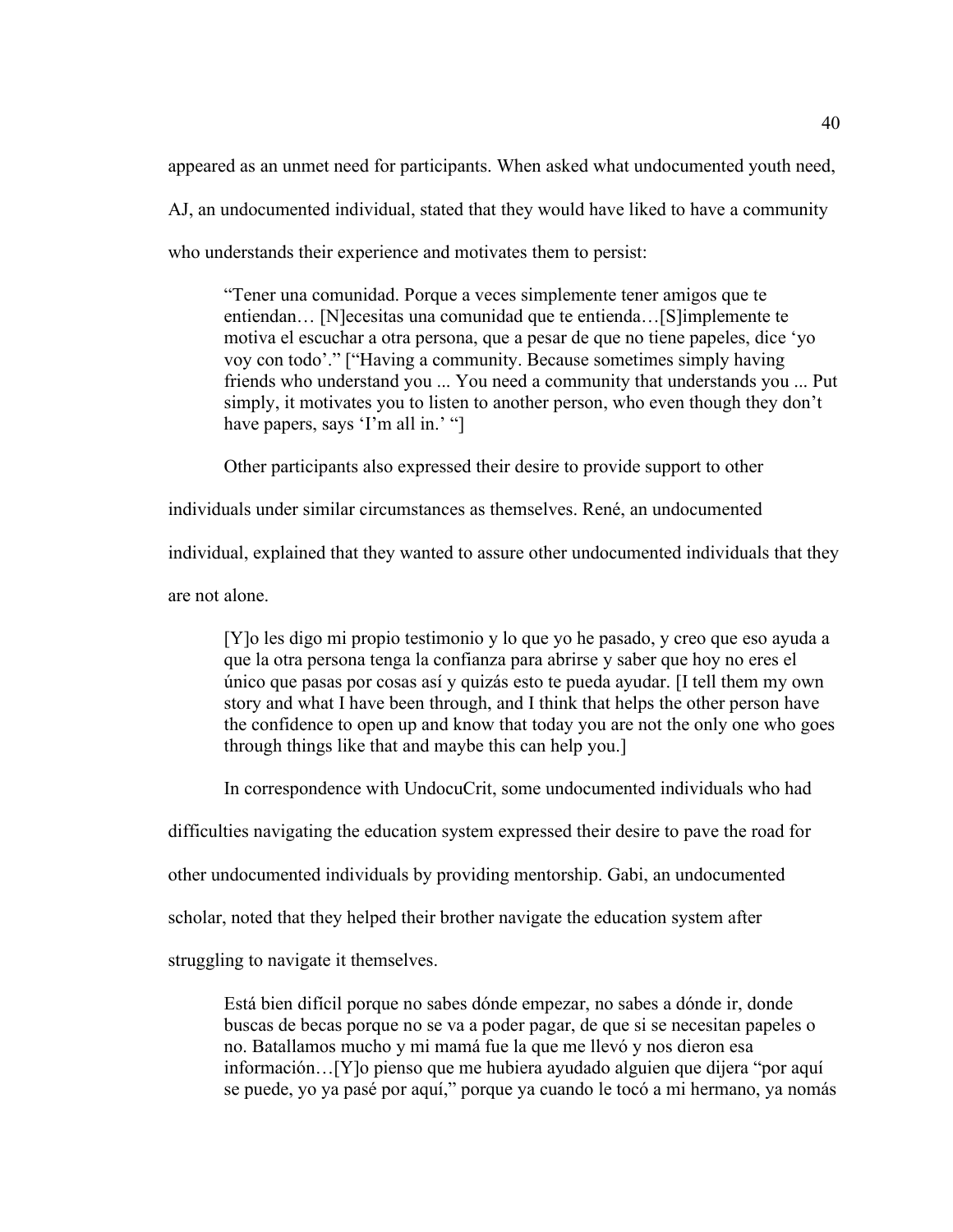siguió mis pasos y le tocó mucho más fácil. [It is very difficult because you do not know where to start, you do not know where to go, where to look for scholarships because you will not be able to pay, whether you need documentation or not. We fought a lot and my mother was the one who took me and they gave us that information ... [And] I think someone who said "you can do it this way, I already passed by here," because when it was my brother's turn, He just followed in my footsteps and it was much easier for him.]

Social support appeared to be an unmet need for some undocumented individuals. This unmet need led some to seek out ways to provide social support to others. Although social support did not appear as frequently as the others, social support remains an important aspect of this community (Autin et al., 2018). It is likely that this code did not appear more often because most of the interview questions were not related to social support.

#### **Coping**

The psychological distress that is often endemic to the undocumented community forces many to find ways to cope. Coping is defined as a protective behavior that can mitigate the effects of psychological distress (Pearlin & Schooler, 1978). In focus groups, coping was often discussed proactively. Participants mentioned how they coped with the uncertainty that permeates through the undocumented experience. Specifically, some participants mentioned the idea of having a Plan B. Plan B was defined as a backup plan in case of a negative event that occurs due to an individual's immigration status (e.g., deportation, detention). Plan B strategies varied greatly. For example, one parent mentioned that family unity was highly important to them. If one of them was deported, they would all travel out of the U.S. together.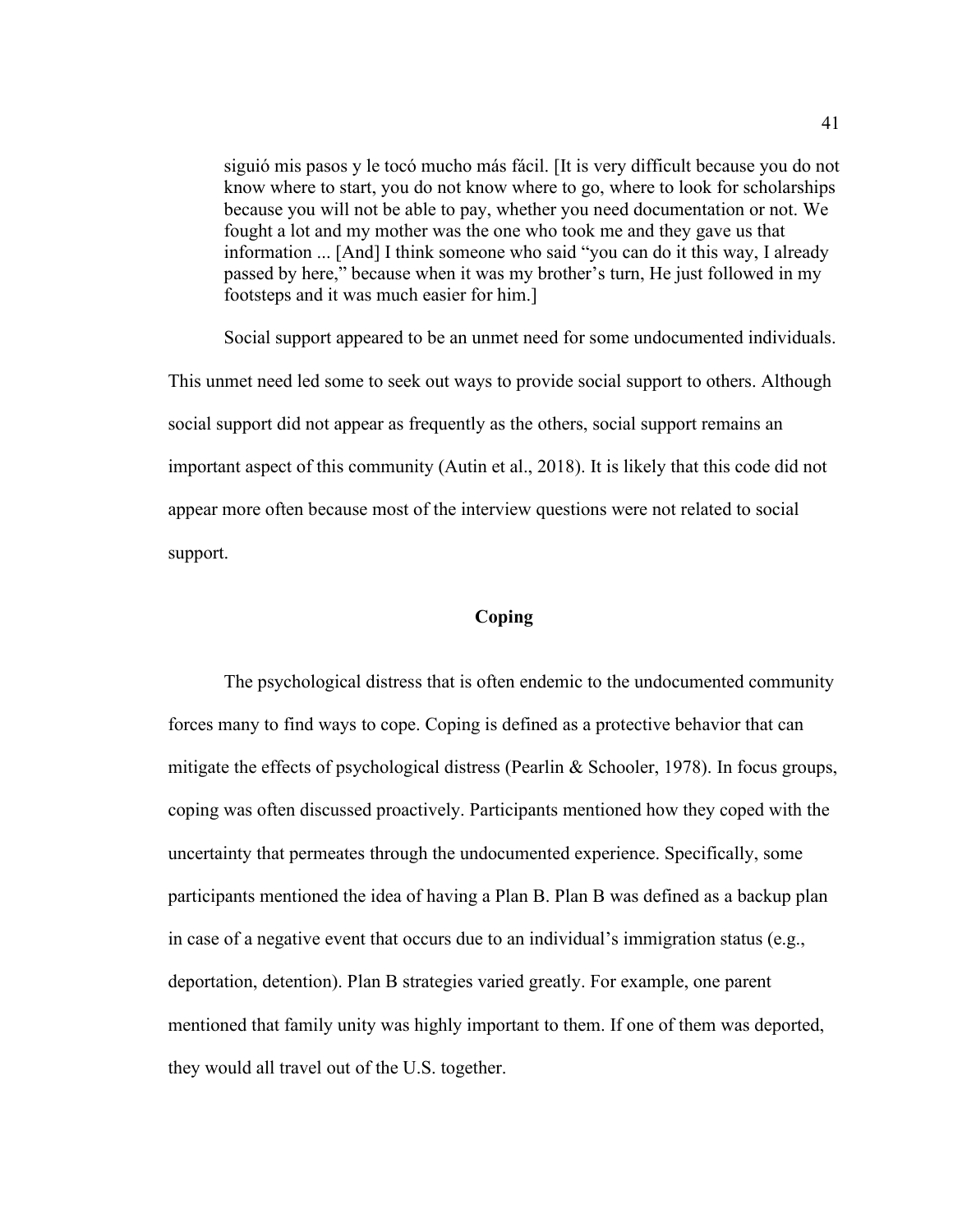…[T]odos queremos lo mejor para nuestra familia y me gustaría estar aquí sano, salvos, pero en el último de los casos pueden viajar todos juntos, buscar una ciudad que tenga el índice menos crimen, y cuando el chico si quiere regresar a su país que sería Estados Unidos, pueden regresar después porque ellos ya son ciudadanos americanos. [We all want the best for our family and I would like to be safe here, but as a last resort, they can all travel together, look for a city that has the lowest crime rate, and when the boy wants to return to his country, which would be the United States, they all can return because they are already American citizens.]

Another family reported the opposite plan. If a parent were to be deported, the children

were instructed to stay:

En cambio, en mi familia siempre se dijo "si se van y se llevan a alguien ustedes no se muevan, trabajen de acá y echen para allá para que veamos algo. [On the other hand, in my family it was always said" if someone is taken away, do not leave, work here and send money there so that we can have something.]

Some participants coped by preparing financially in case of their own deportation.

One individual reported that they started saving money after the Trump administration

rescinded DACA in 2017.

[E]mpecé a prepararme, porque desde que pasó eso en septiembre del 2017, empecé a tener un plan B. Tuve que hacer un plan B en caso de que ya no se me quedaran los papeles. Empecé a ahorrar dinero, empecé a también ver otras opciones de trabajo." ["I started to prepare, because ever since that happened in September 2017, I started to have a plan B. I had to make a plan B in case I no longer had the papers. I started saving money, and also started to see other job options. ]

Making a Plan B was not easy for some. Some believed that making a Plan B was

admitting defeat and required accepting the fact that deportation may someday become a

reality. Andy, an undocumented individual, expressed their reluctance to make a Plan B

but reiterated that they felt forced to make one when they thought they were going to be

deported after a traffic stop. After expressing their reluctance earlier in the interview,

they said: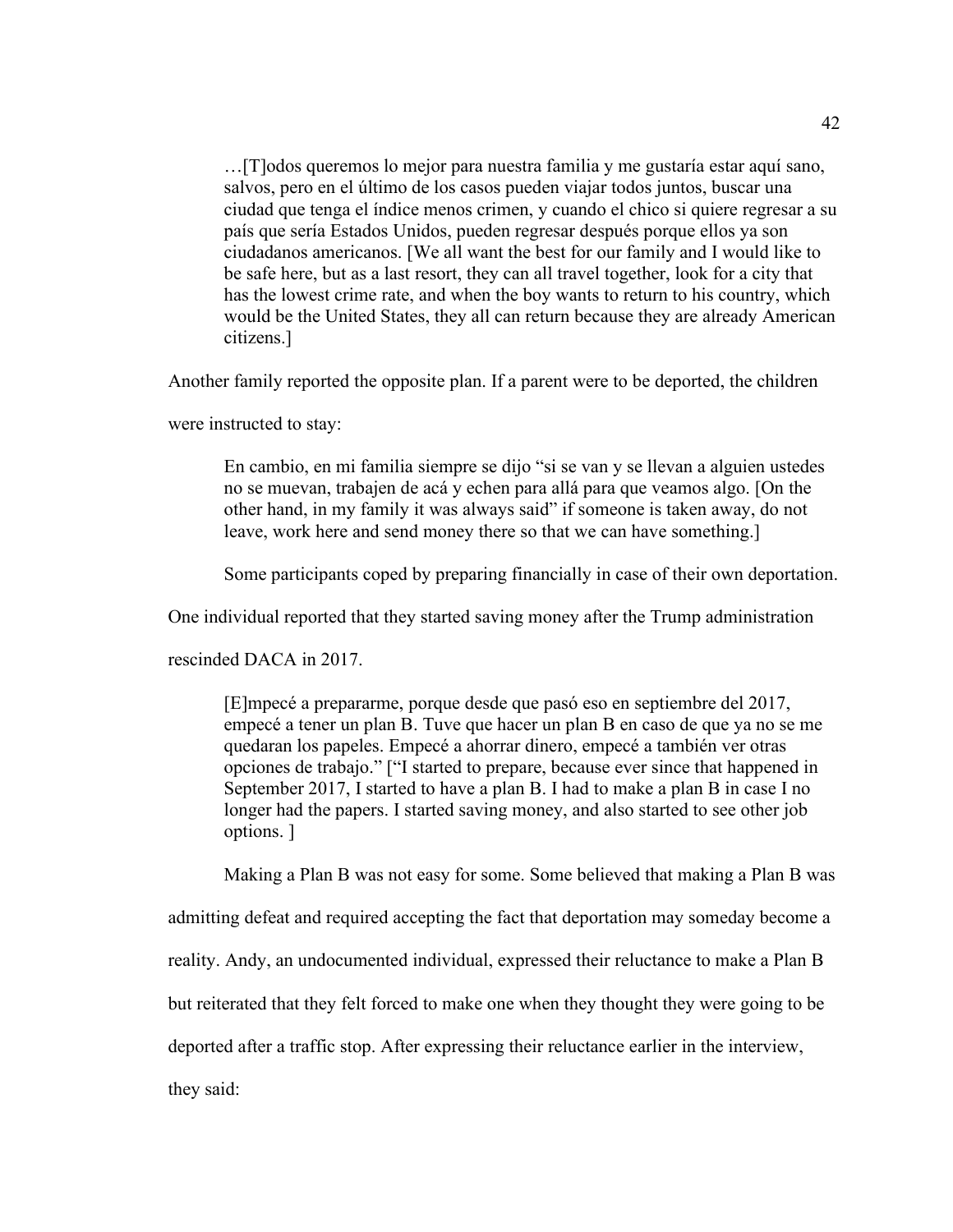[U]na vez sí tuve que hacerlo de un segundo para otro, porque estaba parado por una minor traffic [stop]. Luego fue la inmigración y yo dije "mañana voy a estar en México, tengo estudio…[P]uedo trabajar allá algo que no he podido trabajar en este lugar". Tuve que hacer el plan así, porque iba a irme hacia allá, pero si no me hubiera pasado eso, no. Es difícil. [One time, I did have to do it from one second to the next, because I was stopped by a minor traffic [stop]. Then it was immigration and I said "tomorrow I am going to be in Mexico, I have a study ... I can work there something that I have not been able to work in this place". I had to make the plan like that, because I was going to go there, but if that hadn't happened to me, no. It's hard.]

When asked why they do not want to have a Plan B now, they said: "Porque esta es mi casa, es como 'vete de tu casa' y estás en otra casa. [Because this is my home. It is like "leave your home" and you will be in another home.]

Proactive coping can also occur through racial socialization. Racial socialization is defined as the way that parents pass on values, information, and perspectives about race and ethnicity to children (Hughes et al., 2006). Racial socialization can occur out of necessity to protect themselves and their family (Anderson & Stevenson, 2019; Ayón et al., 2019). Catalina, an undocumented mother, described her experience having a conversation about deportation with her children. The mother prepared her children for their potential deportation by stating that they would at least have a place to stay if they were deported:

Entonces sientes la necesidad de advertirles a ellos, para que cuando suceda no sea una cosa inesperada, o un shock…[M]e preguntan, '¿y qué haríamos?' Y afortunadamente tenemos familia en México, y allá hay forma de llegar. [Then you feel the need to warn them, so that when it happens it's not unexpected, or shocking … They ask me 'and what would we do?' And fortunately we have family in Mexico, and once there, there are ways to get there.

Coping was also discussed reactively, often based on previous experiences of discrimination. Sonia, the mother who previously mentioned that she was exploited by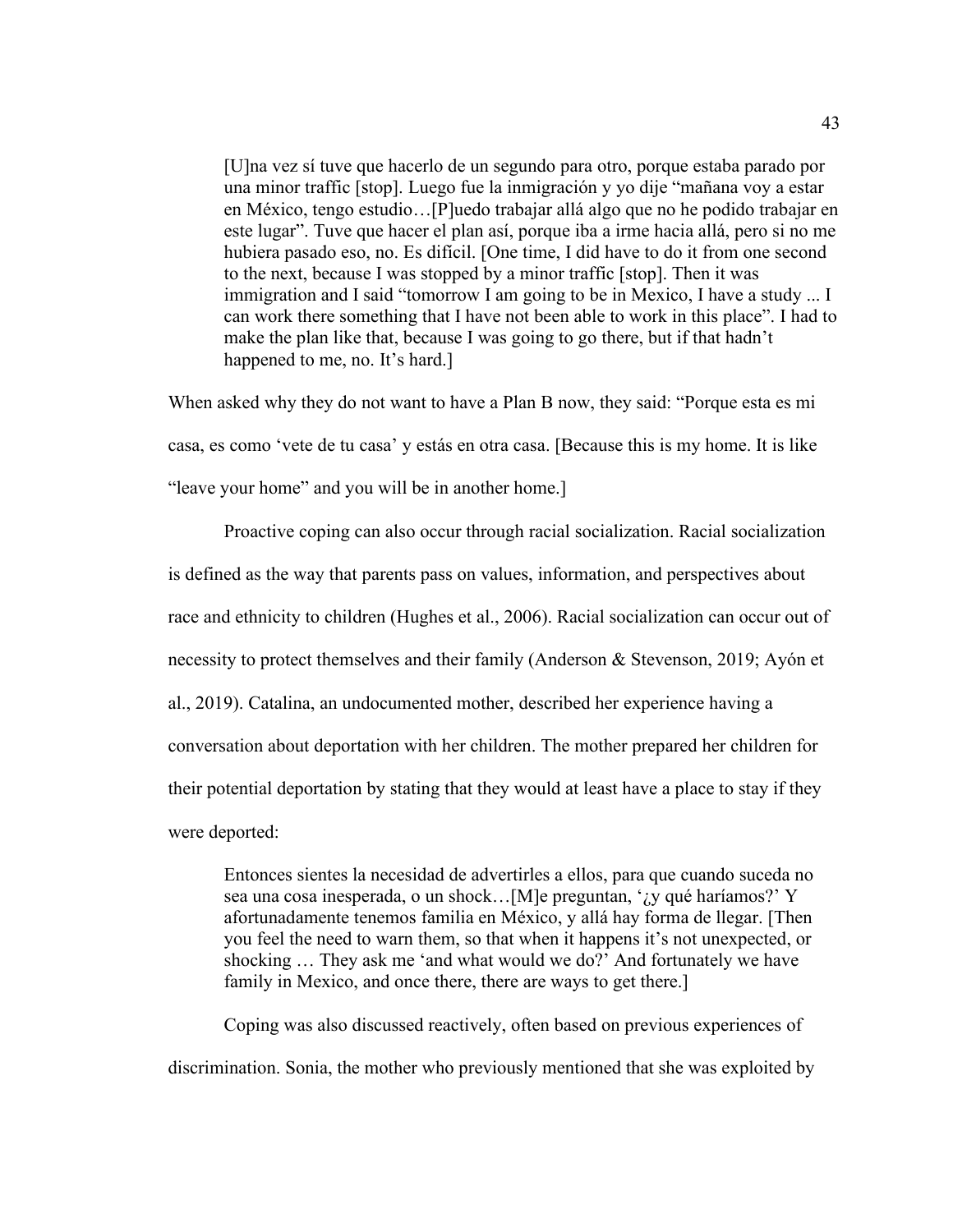her lawyer, told the story of when her daughter was called in for an immigration hearing. Rather than paying for a lawyer like she did when her son needed to report to his immigration hearing, she decided to take on the role of the lawyer herself. Both options had their risks, yet she already experienced the downfalls of relying on a lawyer. Her willingness to serve as the lawyer without previous training exemplifies a common theme within this community: a mistrust of authorities.

Le tocaba corte a la niña, "¿y no va a llevar abogado?" "no mamita yo soy el abogado." Y el juez le preguntaba una cosa y otra y como ella tenía 15, le dice el juez que si firman deportación voluntaria, que no van a quedar como no entraron a este país y que le van a borrar todo, que si no, va a quedar como una criminal. "Ella no va a firmar porque yo no la voy a dejar firmar," le digo…Y nos fuimos. [The girl had a court hearing, "and is she not going to have a lawyer?" "No *mamita*, I'm the lawyer." And the judge asked her one thing and another and since she was 15, the judge tells her that if she signs voluntary deportation, that they will erase everything. That if not, she will look like a criminal. "She is not going to sign because I am not going to let her sign," I tell her ... And we left.]

Isabela, the individual who had an undocumented student with lice, noted that the friend who told her not to call the nurse ended up taking out the lice herself. Yet another example of an individual who was guided by their mistrust of authority figures to take matters into their own hands. "Entonces mi compañera se la llevo el sábado y la despiojo." ["Then my colleague took her on Saturday and deloused her."]

There are many different ways to cope with the uncertainties that encompass the undocumented experience. Throughout the transcripts, coping was discussed through proactive means and through learning from previous experiences. Coping can also occur at the family level, often through socialization of the undocumented status. Whichever form of coping that undocumented people choose, it is evident that many times coping is a form of *survivance* -- a concept derived from Native American literature meaning the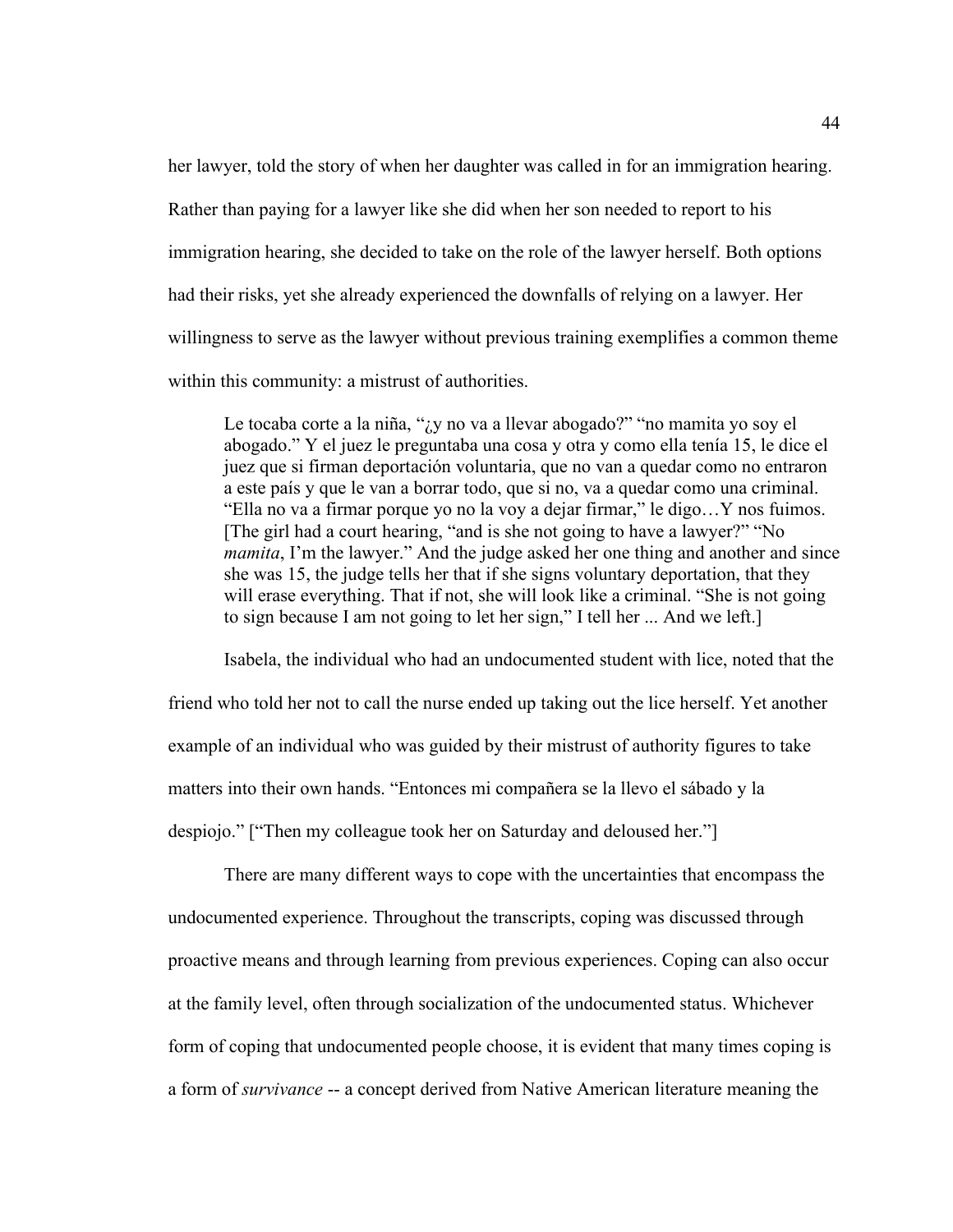combination of survival and resistance (Powell, 2002). With the anticipation of deportation around the corner, undocumented people are forced to find ways to survive and resist the chronic stress and trauma that permeates their lived experience.

# **Religious Faith**

Religion is another resource that undocumented people use. Religious faith was defined as having trust in God (Bishop, 2016). Some participants described how religion provided hope for them and kept them from feeling helpless. Additionally, some appeared to engage in radical acceptance while using religion to cope. Alex, an undocumented individual, highlighted the notion that they accepted the reality of their experience, and they trusted that God would provide guidance in their life.

[L]a esperanza en Dios es lo último que se pierde. No tengo una situación migratoria, no tengo una documentación … pero Dios tiene un plan para mi en esta historia, en este tiempo. Entonces acepto mi estatus, acepto que no tengo documentos. Trato de portarme moralmente lo mejor que pueda porque Dios tiene un plan para mi. [The hope in God is the last thing that's lost. I do not have an immigration status, I do not have documentation ... but God has a plan for me in this story, at this time. So I accept my status, I accept that I have no documents. I try to behave morally the best I can because God has a plan for me.]

Another individual, Ariel, expressed a similar experience. They recognized that they are limited by their immigration status in some ways and emphasized their faith in God. Ariel appears to use religion as a way to remain hopeful; believing that their life is in God's hands.

Y lo que a mi me ha dado la fuerza de seguir una y otra vez. Una, ha sido mi fe. Yo soy de las personas que reza cuatro rosarios al día, y estoy en oración, y trato de ponerlo todo en manos de Dios, porque yo digo "Yo hago lo que yo puedo." Yo voy, aplico, y digo "quiero trabajar como contratadora independiente," yo hago eso, pero hay cosas que yo no puedo hacer, y eso yo lo pongo en manos de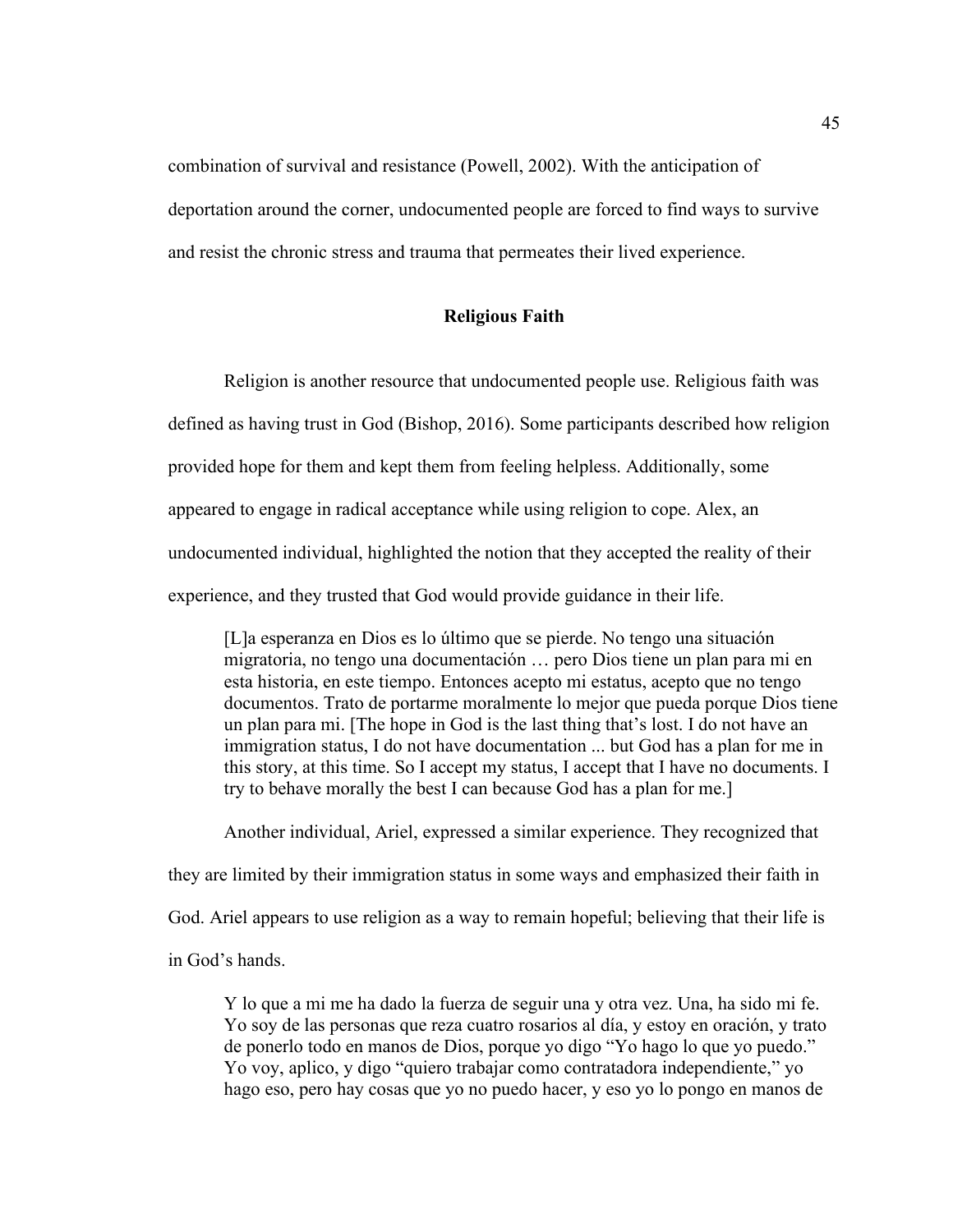Dios. [And what has given me the strength to continue over and over again. One has been my faith. I am one of the people who prays four rosaries a day, and I am in prayer, and I try to put everything in the hands of God, because I say "I do what I can." I go, apply, and say "I want to work as independent contractor," I do that, but there are things that I cannot do, and that I put in the hands of God.]

Another common use of religion was through expressing gratitude. Previous

research has found that gratitude has positive effects on mental health and overall wellbeing (Portocarrero et al., 2020; Valikhani et al., 2019). Individuals in the study would frequently state their gratitude towards God by saying "gracias a Dios" when describing a difficult experience that they have overcome. Sebastián, an undocumented immigrant who was diagnosed with acquired immunodeficiency syndrome (AIDS) a few years before, expressed his gratitude toward God for helping him remain alive despite having AIDS:

Le doy gracias a Dios cada día que amanezco, le digo "gracias por conservarme a mis hijas," ya cada una me dio una nieta, y hoy somos abuelos de esas dos nietas. [I give thanks to God every day I wake up, I say "thank you for protecting my daughters," each already gave me a granddaughter, and today we are grandparents of those two granddaughters.]

Additionally, religious grounds provided a safe haven for some undocumented people. Nidia, a young adult, noted that when she engaged in activities at her church, her worries tended to dissipate. This highlights the importance of churches and religious activities for this community.

Y a veces me presiono y me pongo así como que "aahh no puedo." Y lo que me ayuda con mi estrés y cosas así es involucrarme mucho allí en mi parroquia…Ya que llego allí, se te olvida todo. Todos tus problemas. Se te olvida porque no piensas. [And sometimes I pressure myself and go like "aahh I can't." The thing that helps me with my stress and things like that is to get involved a lot in my parish ... Once I get there, you forget everything. All your problems. You forget because you don't think.]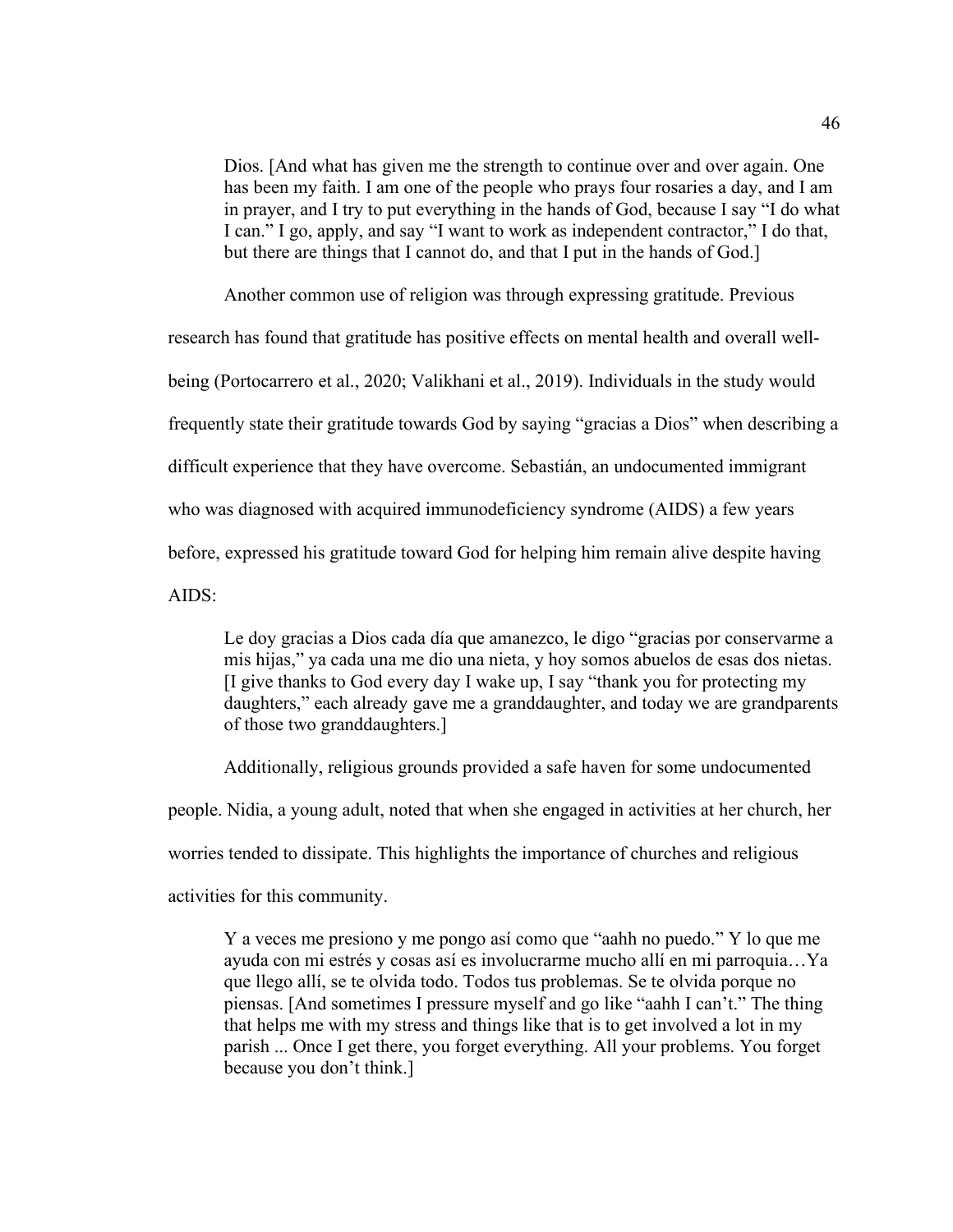For many immigrants from Latin America, religion serves as a valuable and essential resource (Bhimji, 2010). When our participants experienced some sort of difficulty, many of them resorted to using their religious faith in a fatalistic way to help themselves remain optimistic; often by stating that God is looking out for them. Religion also served as a safe space where undocumented people felt welcomed and assured, both physically and emotionally.

#### **Family as Capital**

Family as capital was defined as using your family as a source of motivation. Family as capital is a code that was derived from UndocuCrit's parental *sacrificios* tenet, which was defined as undocumented youth using their parent's sacrifices as a form of motivation to persist (Aguilar, 2019). For this study, the definition was broadened to include the perspectives of parents too. Many participants explained how family served as a motivator. Lupe, an undocumented individual, reiterated that their daughter is their main source of motivation:

Yo digo que para mi, mi gran motivación es mi hija. O sea, de decir 'le voy a echar ganas por ella,' porque uno no quiere que pase lo mismo que uno pasó. [I say that for me, my great motivation is my daughter. That is, saying 'I'm going to persist for her,' because I don't want her to live the same experiences I did.]

Similarly, Ariel, an undocumented parent, emphasized that parents are often thinking about what is best for their child:

.

[Y]o pienso que las mamás o los papás, desde que hagamos las cosas pensando siempre en el bienestar de los hijos, en lo mejor. Yo creo que siempre lo hacemos por amor… [I think that mothers and fathers, while we always do things thinking about the wellbeing of the children, the best for them. I think we always do it for love …].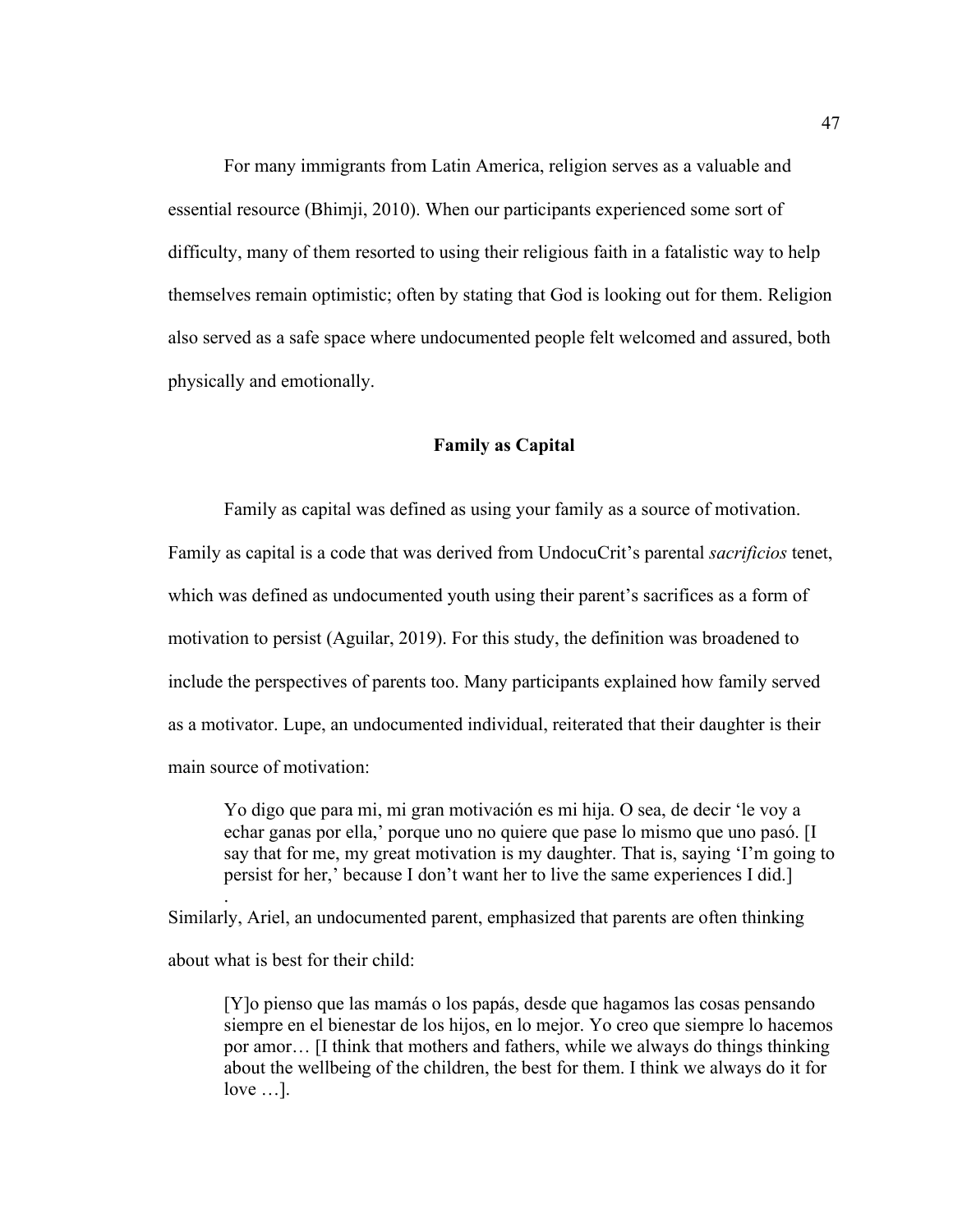Other participants reported on how living in the U.S. can unexpectedly lead to negative impacts on family cohesion. As family members wish to provide a better life for each other, they begin to work more, until they start losing touch with each other. It is a paradoxical cycle that some of the participants reported falling into. Dani, an undocumented immigrant, highlighted this notion: "Y luego entonces se toman un trabajo, luego otro y luego otro y allí se empieza a despegar el núcleo de la familia." [And then they take one job, and then another, and then another, and there the family core starts to detach."]

Jamie, an undocumented individual, mentioned a similar feeling. Jamie highlighted the importance of family for this community and reported that it becomes increasingly difficult to maintain strong familial ties due to the fast-paced life that undocumented people can be forced into.

Aparte, yo creo que es la unión familiar, la mayoría de nosotros los hispanos somos muy apegados a la familia…Pero en este caso, aquí en este país, a veces nos estamos no sé, nos estamos despegando de la familia por el mismo, por la vida tan rápida que tenemos. Eso es otra cosa también, que a veces nosotros también nos empezamos a-- se nos olvida la familia a veces… [Besides, I believe that it is the family union, most of us Hispanics are very attached to the family ... But in this case, here in this country, sometimes we are, I don't know, we are detaching ourselves from the family for the same reason. For the fast life we have. That is another thing too, that sometimes we also start to-- sometimes we forget the family ...]

Disruption of family ties can often lead to negative effects, especially when the disruptions occur from forced separation such as deportation. Fran, an undocumented individual whose father had been deported, described their experience of being away from their family. When family ties appear to be disrupted for an indefinite amount of time, which can be years, even decades, it can leave undocumented people feeling highly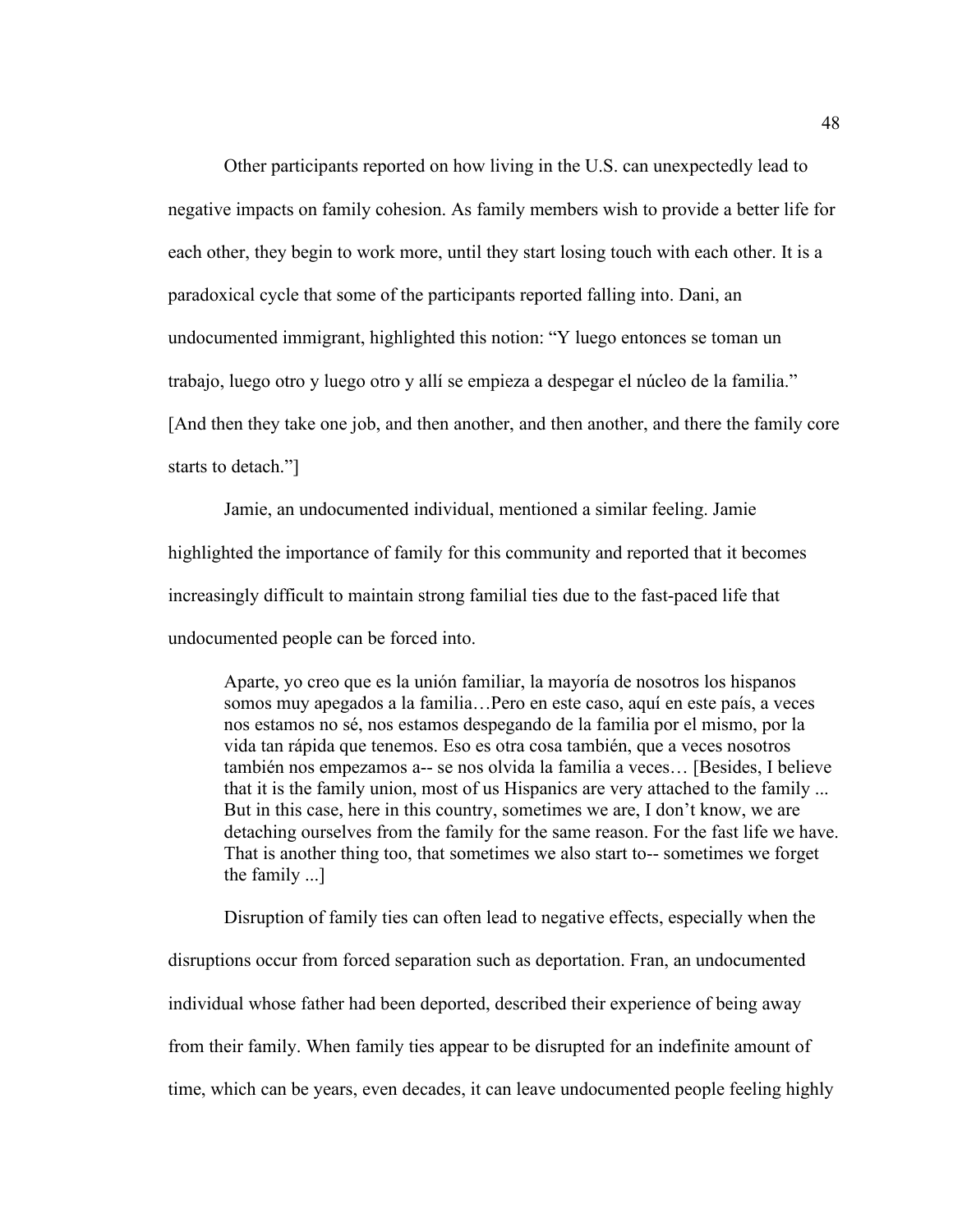#### distressed.

Y realmente el estar lejos de la familia-- porque mi papá está deportado, él está en México-- y el no poder ir a verlo, a mí me afecta. Y aparte de mi papá, está mi familia entera, mis abuelos, mis tíos. La mayor parte de mi familia está en México. Y sentir como que tu corazón está tan dividido, es difícil. [And actually being away from the family-- because my father is deported, he is in Mexico- and not being able to go see him affects me. And apart from my dad, there is my whole family, my grandparents, my uncles. Most of my family is in Mexico. And feeling like your heart is so divided, it's hard.]

In correspondence to the third tenet of UndocuCrit (parental *sacrificios* being

used as a form of cognitive capital), parents seemed to use the thought of their children as a form of cognitive capital. No matter the obstacles that undocumented parents seem to face, many appear to feel motivated to persist by holding on to the belief that they will provide a better life for their children. Nonetheless, their persistence can sometimes be a double-edged sword that unintentionally leads to disruptions of family ties when they begin to work multiple jobs. For some undocumented people in our study, finding a balance between working to provide a better life and maintaining close connections with loved ones was a challenge.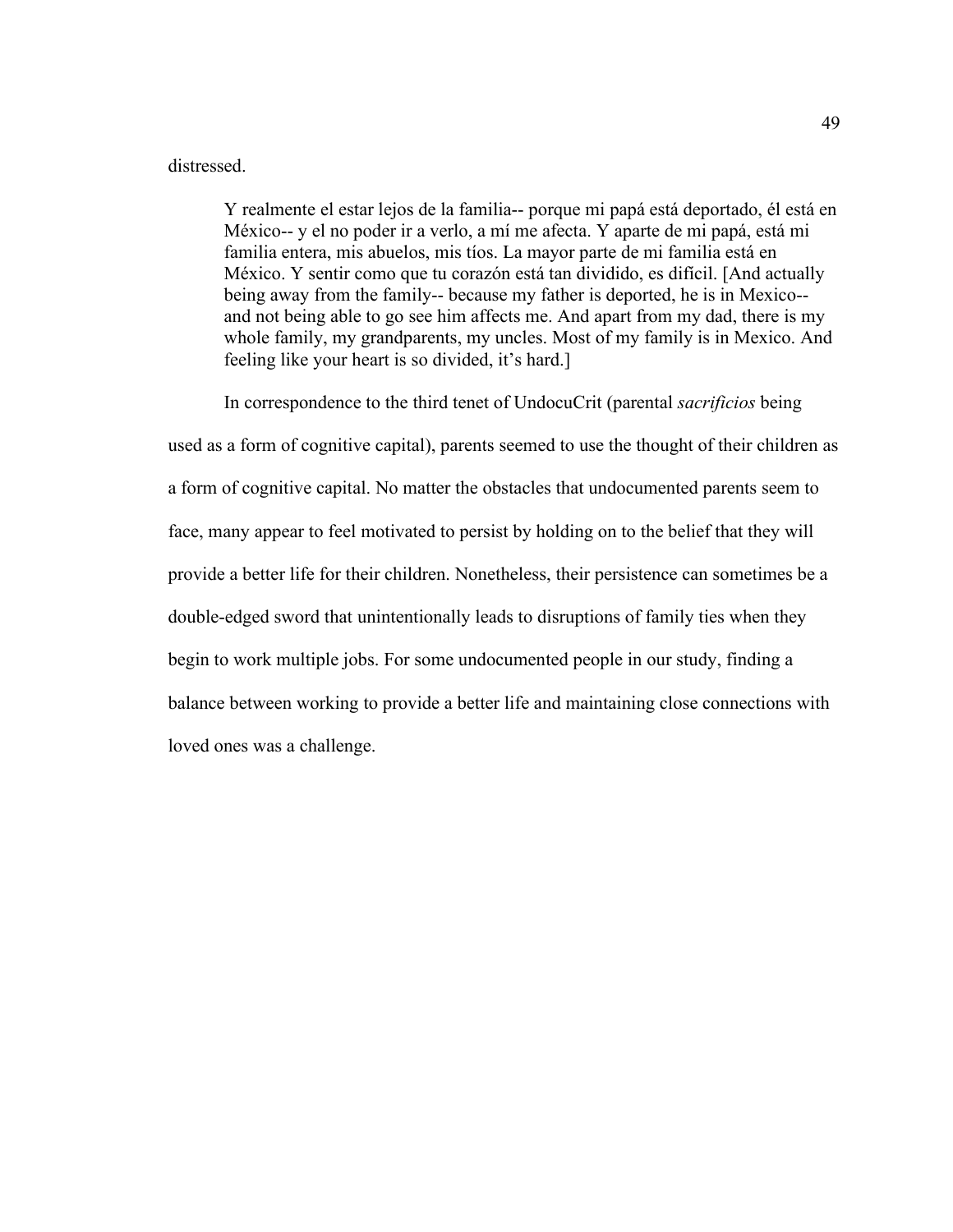# **CHAPTER V**

## **DISCUSSION**

The purpose of this study was to explore the most salient challenges that undocumented Latine people face and how they overcome those challenges. CRT, LatCrit, and UndocuCrit were used to inform and frame the findings. Findings showed that psychological distress and discrimination were among the most common challenges. Consistent with the theories, psychological distress and discrimination appeared to be common experiences for many participants. Psychological distress commonly appeared as fear and frustration. Additionally, participants highlighted various types of discrimination that they faced: institutional, out-group, and within-group. To overcome these challenges, participants often engaged in problem solving and proactive coping. Participants also reported using their religious beliefs to help them remain hopeful and optimistic.

#### **Challenges**

One of the most salient challenges that our participants, both documented and undocumented, described was psychological distress. The UndocuCrit tenet of liminality advances the idea that the issues that undocumented people face also affect their documented relatives (Aguilar, 2019). Empirical evidence supports this tenet. For example, a recent study found that children whose parents knew a deportee were at an increased risk for a developmental disorder, irrespective of the children's citizenship status (Vargas & Benitez, 2019). Anti-immigrant policies such as the Zero Tolerance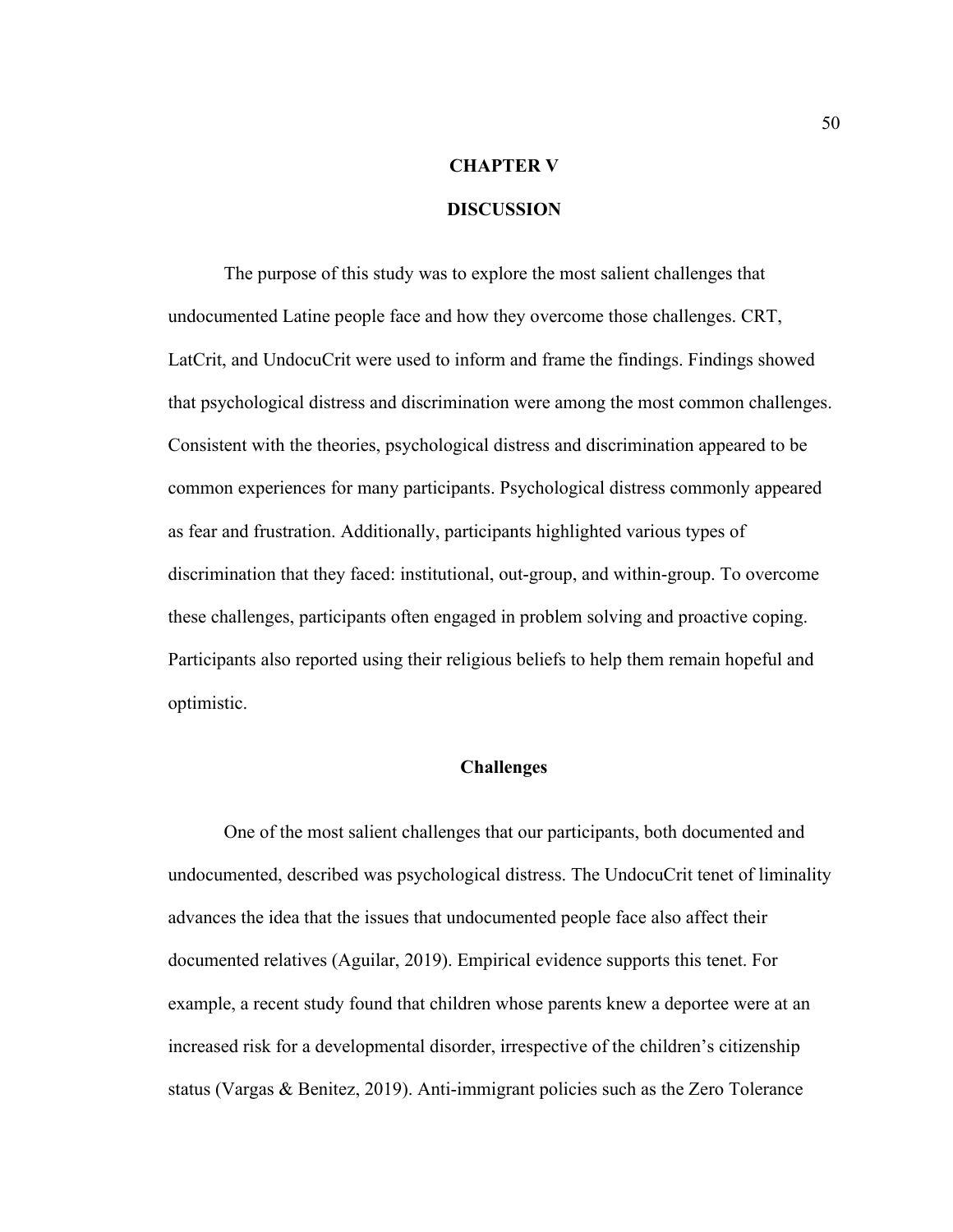policy on border crossings established by the Trump administration, which separated families caught crossing the border in order to prosecute the adults, are having significant negative impacts on the psychological and physical wellbeing of migrant children (Edyburn & Meek, 2021). In this study, both undocumented and documented participants described feeling fearful at the thought of deportation of themselves or a loved one. They reported that this fear had lasting effects on their behavior. For example, some participants reported not seeking services for fear of deportation, a finding that is already reported in the literature (Cholera et al., 2021). Psychological distress also manifested itself as frustration for participants. Our undocumented participants reported being frustrated at facing institutional barriers when pursuing a career. A similar study found that those who had DACA were frustrated because institutional barriers continued to impede their educational trajectory (Benuto et al., 2018). On the other hand, documented participants in our study mostly reported being frustrated at not being able to or not knowing how to help their undocumented relatives. Future research should further explore how the undocumented experience affects documented relatives.

Given the literature, it is imperative for future immigration policies to prioritize the humanity and wellbeing of the families (Edyburn & Meek, 2021). Giving undocumented people a chance to connect to their cultures and families of origin by visiting their country of origin (Ruth et al., 2019) and through transnational clinical interventions (Falicov, 2008) can be ways to decrease the negative effects associated with the undocumented experience and to increase belongingness. Allowing Advanced Parole to continue being an option for DACA recipients and allowing therapy to occur across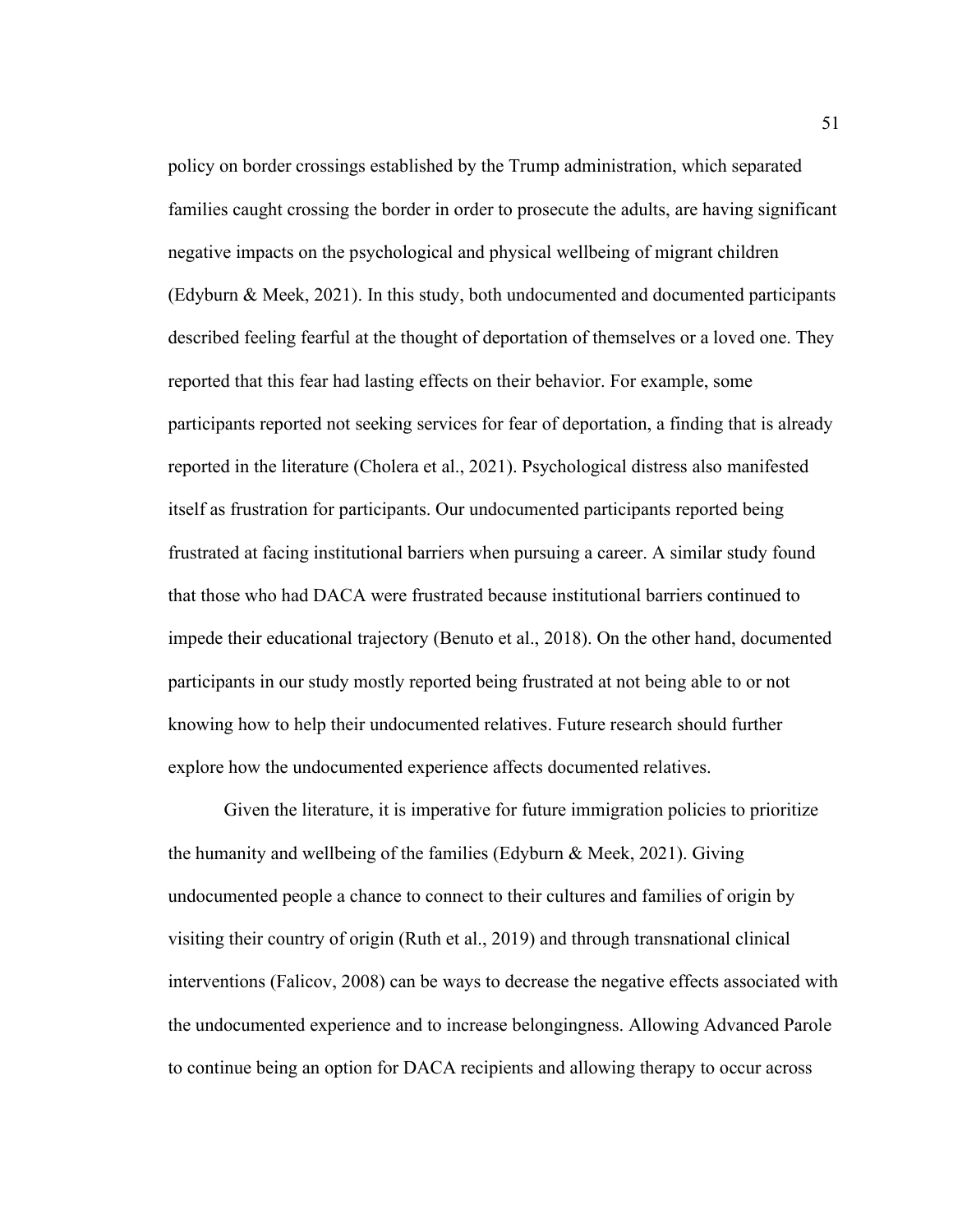countries can both be policies that facilitate a deeper connection for undocumented immigrants to their countries and families of origin.

Another challenge that our participants frequently discussed was discrimination. Participants expressed their frustration at being discriminated by both out-group and ingroup members. Some believed that within-group discrimination was more painful than out-group discrimination because it was unexpected. Within-group discrimination for Latines is usually related to immigration status (Córdova & Cervantes, 2010) and skin color (Chavez-Dueñas et al., 2014). For participants, immigration status was the most common reason for within-group discrimination. Supported by CRT (Delgado & Stefancic, 2017) and LatCrit (Valdes, 1997), immigration status can become a racialized identity. Throughout history, some ethnic groups have fought to be considered "White" and gain all the privileges that come with it (Barret & Roediger, 1997). This same concept can take place within in the Latine community. In this case, documented Latines may discriminate against undocumented Latines to perceive themselves as being of a higher social class. Given how rampant xenophobia has been in the U.S. (Daniels et al., 2021), some documented Latines may want to consider themselves as being separate from undocumented Latines to ensure their own safety from the effects of xenophobia. Future research should explore how xenophobia relates to attitudes of colonial mentality.

Before reviewing the transcriptions, I expected that factors such as skin tone, gender, and sexual orientation would impact the experiences of the participants. However, these factors were not discussed by the participants. Skin tone was surprisingly not mentioned at all throughout the transcripts, yet previous research has found that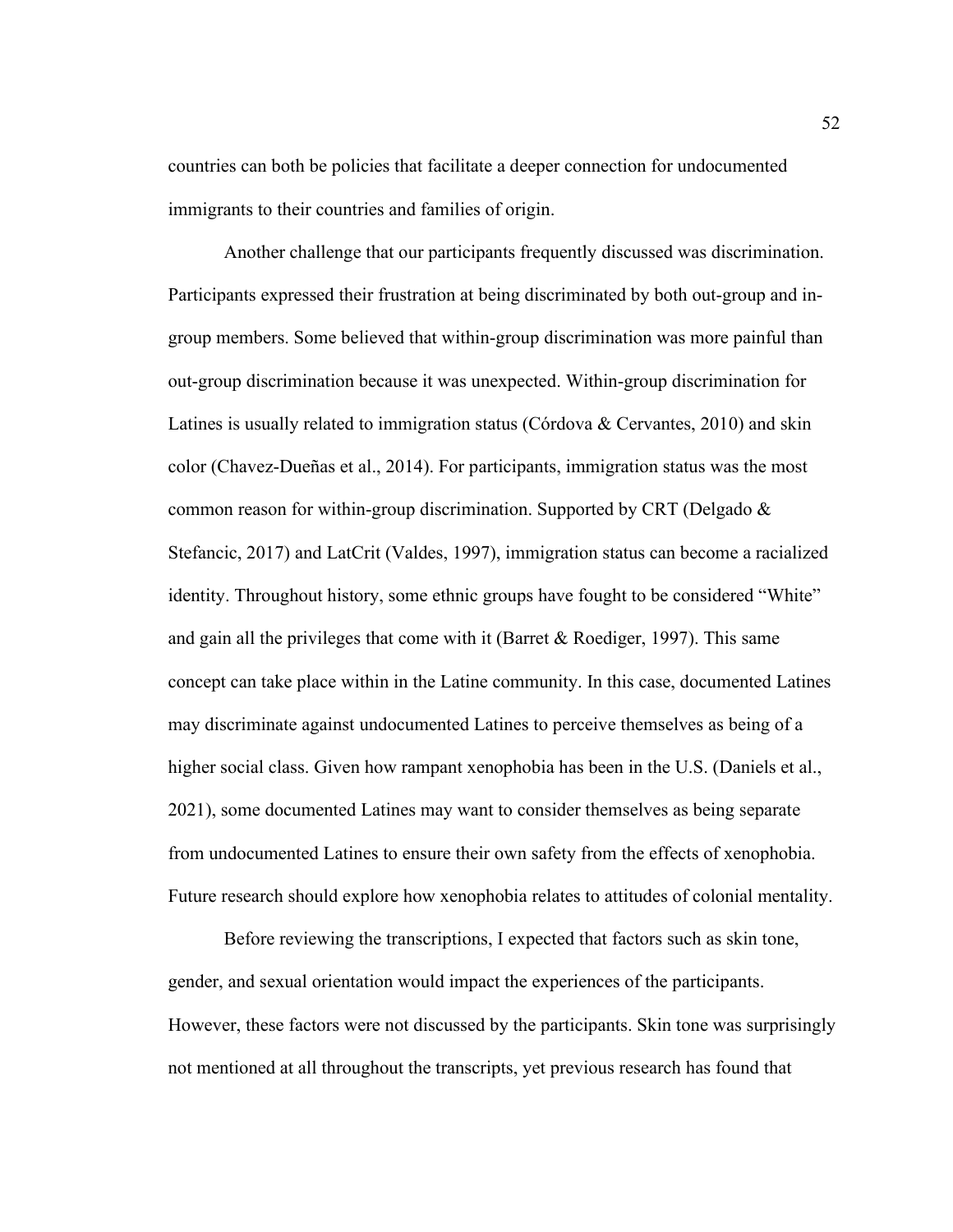darker skin tone is associated with higher levels of perceived discrimination (Araujo-Dawson, 2015). As mentioned earlier, it is likely that participants did not mention any factors other than immigration status because that was the focus of the questions. Researchers interested in researching the undocumented Latine community should consider taking an intersectional approach when collecting data to get a better sense of whether other factors impact the experiences of undocumented Latines.

#### **Strengths**

Undocumented people in this study often coped with challenges by creating a plan in case they or someone they love is deported. Previous research has found undocumented people to cope by using both individual and family level coping methods (Kam et al., 2018). One of the most common coping methods at both the individual and family level seems to be avoidance; some undocumented people prefer not to think about the potential consequences of their immigration status (e.g., deportation; Goodman et al., 2017; Kam et al., 2018). This appeared to hold true for some of our participants. When asked if they had made a backup plan in case, they, or someone they know is deported or detained, some of them expressed reluctance at creating a plan because it was difficult for them to think about the possibility of deportation or detention. They preferred to avoid thinking about that possibility. However, some participants preferred to cope by discussing individual and family level plans to prepare in case of deportation. Many stated that if they were deported, they would travel to another country, such as Canada, that has similar opportunities to the U.S. Others reported they have talked to their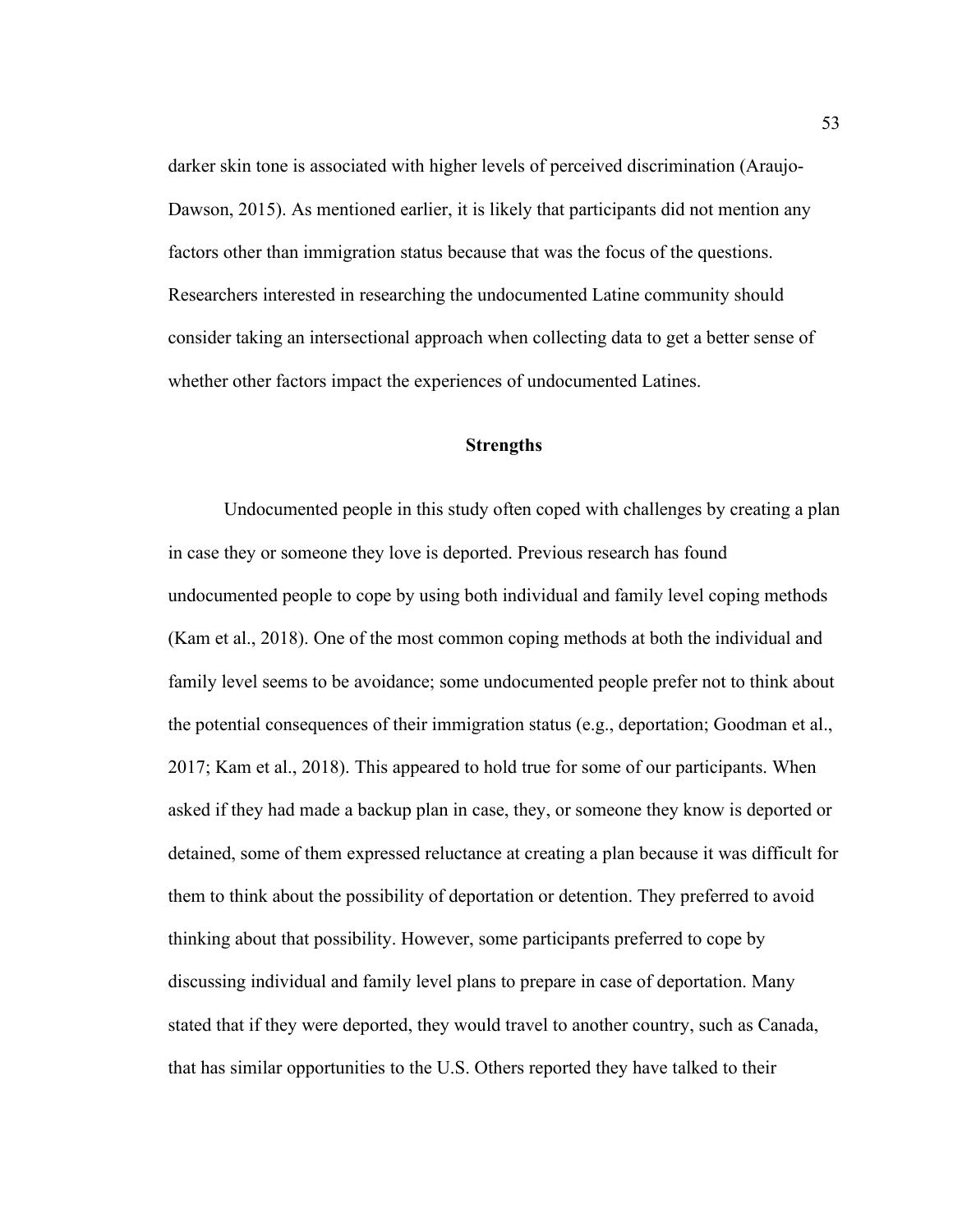families about what they would do if someone in the family were to be deported. It was clear thinking about creating back up plans was emotionally difficult but many of them felt like they had no choice.

Another way that participants would cope with the challenges that arose due to their immigration status was to problem solve situations on their own. It appears that many of them preferred to take matters into their own hands because they did not want to rely on others or institutions. A common pattern in our results was that the undocumented people who shared this sentiment feared being betrayed or hurt by authority figures and institutions. Mistrust of authority figures appears to be a common experience for undocumented people (Doshi et al., 2020). This mistrust likely stems from our long history of anti-immigrant laws and policies such as Arizona's SB1070 and Operation Wetback and has likely been augmented by the anti-immigrant rhetoric spewed by Donald Trump and his presidential administration (Campos, 2021; Wray-Lake et al., 2018). Their mistrust of authorities may be their way of keeping themselves safe. Clinicians working with this community cannot take trust for granted nor interpret guardedness as resistance to services. Providers need to skillfully build trust with undocumented clients before expecting them to share their stories during therapy sessions. As outlined by the HEART model, building trust with undocumented people involves creating sanctuary spaces that offer protection, affirmation, and validation (Chavez-Dueñas et al., 2019). The HEART model uses the terms "sanctuary spaces" rather than "safe spaces" because the lives of undocumented people are constantly under threat (Chavez-Dueñas et al., 2019). Thus, it is impossible to create spaces that are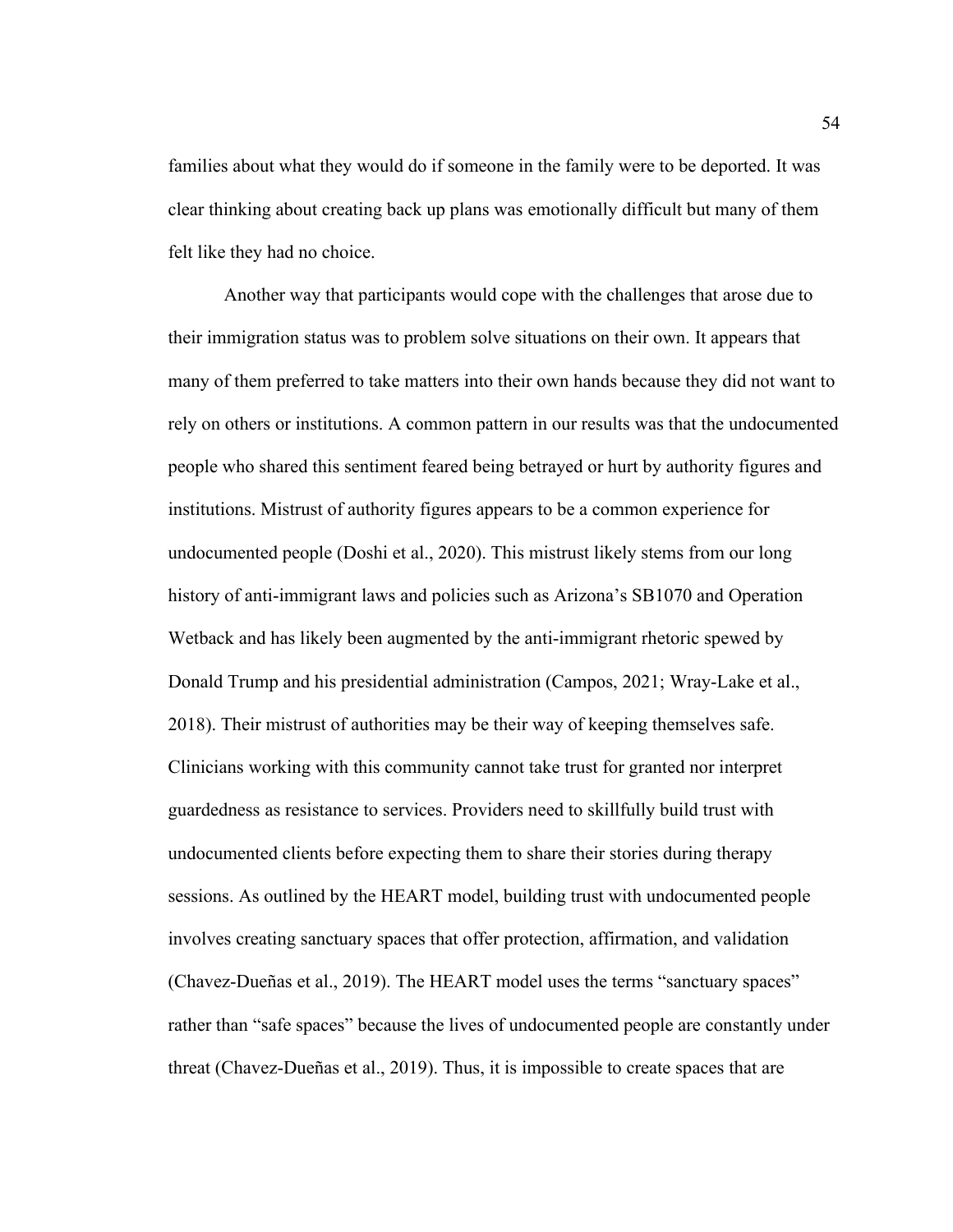completely safe for undocumented people.

When situations did not seem to have a solution, some participants resorted to using religion as a resource to maintain hope and a positive outlook on life. Religion is known to be a helpful tool for people undergoing various types of life stressors (Park, 2005). It has also been shown to be specifically helpful for Latine immigrants (Bekteshi & Kang, 2018; Silva et al., 2017). For participants, having faith in God helped them find meaning in their lives. Many of them believed that God has plans for them whether they are deported or not. It seems that this type of fatalism helps alleviate the chronic anticipatory stress that is associated with the potential deportation of themselves or a loved one. Although holding fatalistic beliefs has been associated with negative outcomes (Basáñez et al., 2014; Shahid et al., 2020), fatalistic beliefs appear to be a helpful coping mechanism for undocumented immigrants. Holding a fatalistic belief may allow undocumented immigrants to make space to hold the anxieties about a possible deportation. This perspective can also be understood as optimism through spirituality (Garcini et al., 2021). Future research should explore the relationship of fatalism or optimism through spirituality and the psychological well-being of undocumented people.

For researchers interested in conducting research on the undocumented community, I would advise you to be cautious if recruiting participants from religious grounds. Religious grounds are integral for some undocumented people and are some of the only spaces where undocumented people feel safe (Garcini, Chen, et al., 2020; Menjívar, 2003, 2006). Thus, it is the researchers' responsibility to make sure not to invade these spaces. If interested in recruiting undocumented people from any setting, I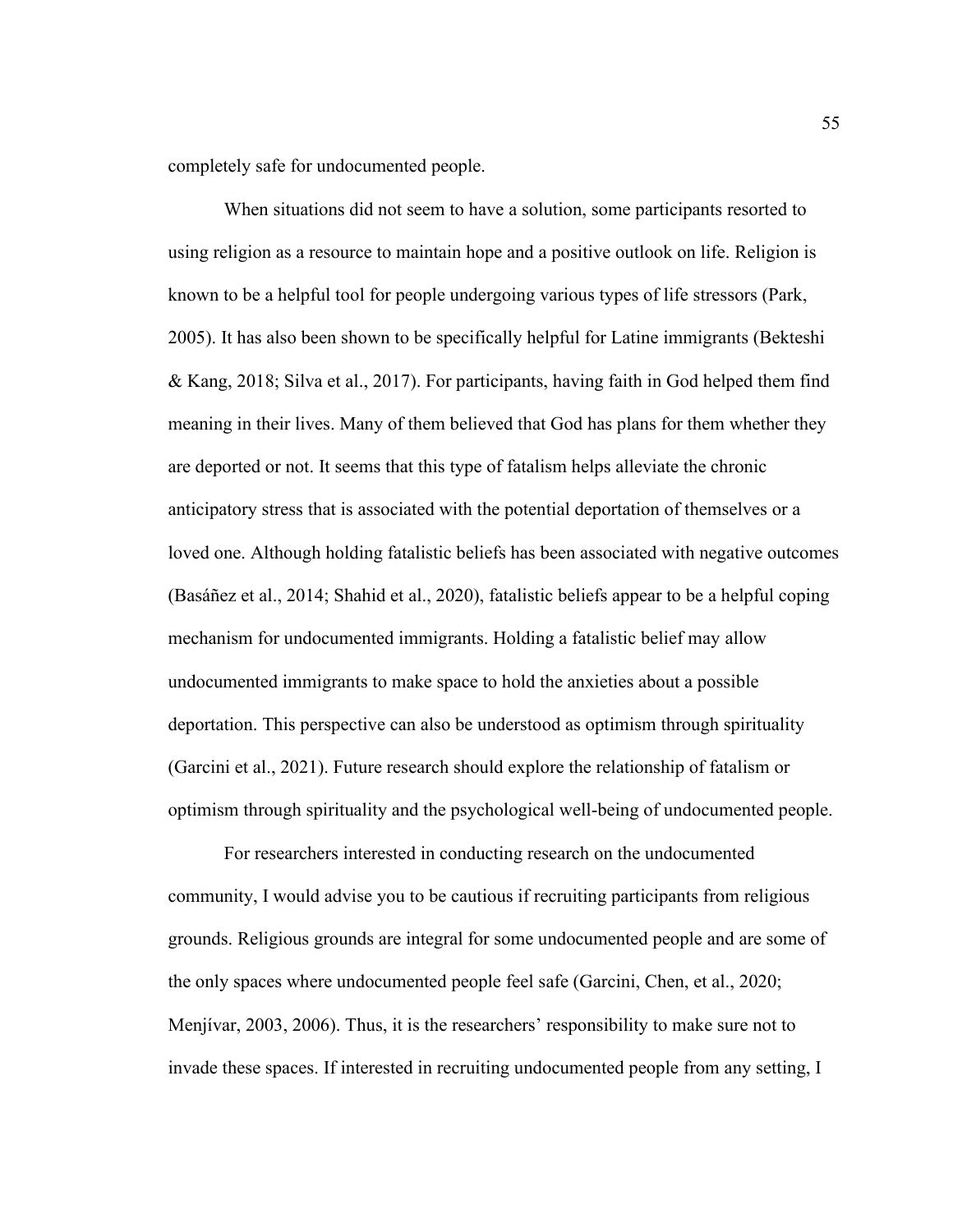would advise to partner with community leaders and advocates who have the undocumented people's best interest in mind.

#### **Need for Social Support**

Social support appears to mitigate immigration related stress and improve overall health for undocumented people (Sanchez et al., 2019). Participants emphasized the importance of building community with others who understand their experiences. Some highlighted that this type of social support was missing in their lives even from their families. They explained that they felt disconnected from their families because their parents were focused on work. Undocumented parents added that they were focused on working, often sacrificing their own basic needs, to provide financial support to their children. Parents emphasized their desire to provide a better life for their families. However, that same desire to sacrifice themselves to meet the needs of their children can unintentionally backfire. As undocumented parents take on multiple jobs to provide financial support to their children, they not only sacrifice their own bodies, they also sacrifice being physically present with their children. Working long hours has been linked to higher psychological distress in children and less family cohesion (Major et al., 2002). Having both parents and children in the sample allowed us to see that parents are doing the best they can to provide for their families and that the children are feeling the impact of their absence. It is unclear whether acculturation or assimilation gaps within the family worsen perceived family cohesion for Latine people (Smokowski et al., 2008). Future clinicians may want to consider using interventions that are geared towards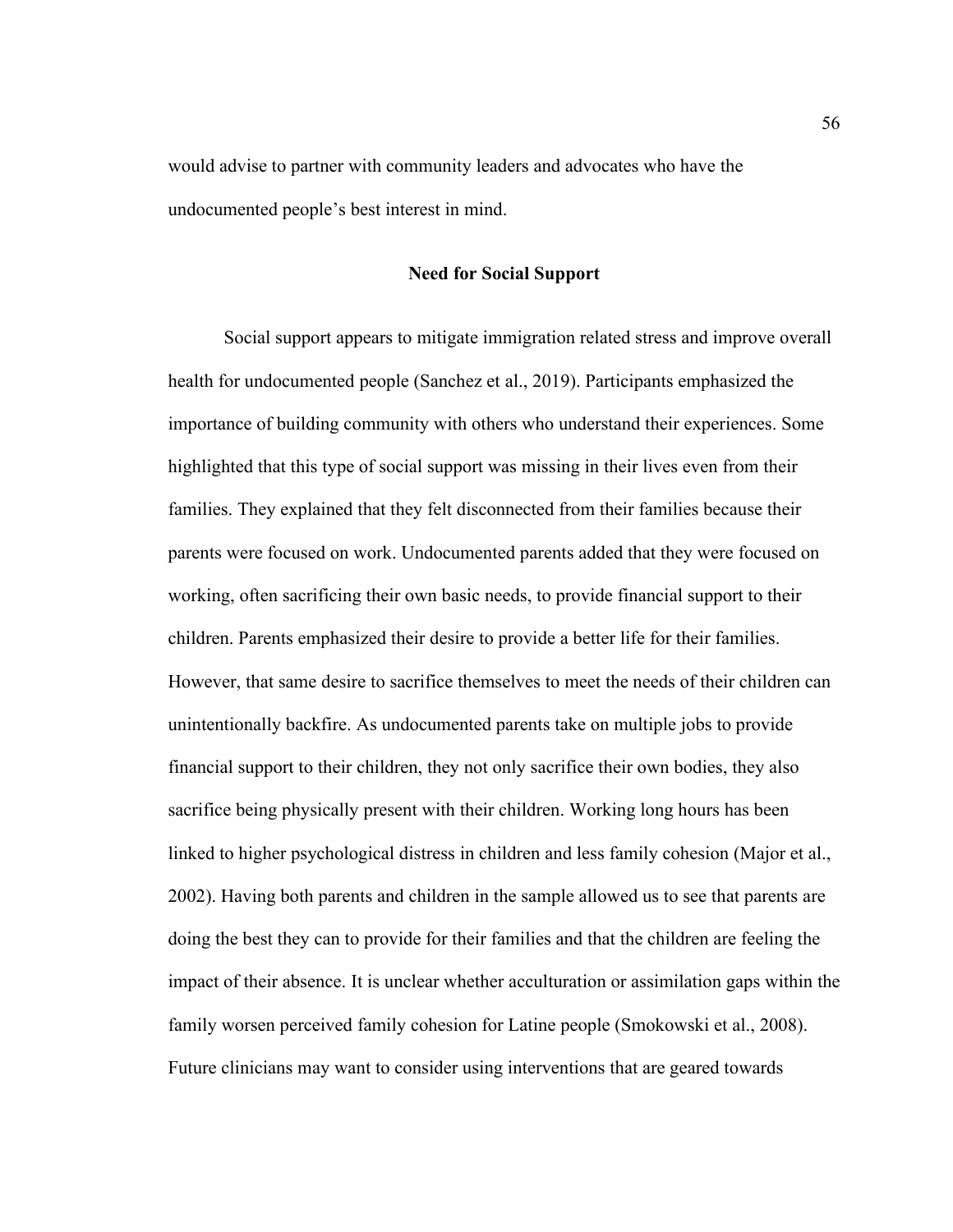strengthening the bonds between children and their parents, such as *Confía en mi, Confío en ti* (Borelli et al., 2021) for young children, or *Criando con Amor: Promoviendo Armonía y Superación* (Domenech Rodríguez et al., 2011; Parra-Cardona et al., 2012) for older children and adolescents.

### **Conclusion**

The Crit theories articulate specific realities that are evident in the lived experiences of the participants. This was particularly true for CRT and UndocuCrit. LatCrit served in a more supportive role to CRT. All three theories convey that discrimination is an ordinary experience for marginalized groups. This appeared to be the most salient tenet from all three theories that applied to the undocumented experience of the participants. Other than the tenet mentioned above, the next most applicable tenet from CRT was the one that explains race as a social construction. This tenet applied to the undocumented experience in the sense that the undocumented identity has become racialized. LatCrit's tenet of Latine heterogeneity was useful in further unpacking the racialization of the undocumented identity. Regarding UndocuCrit, all four tenets were used to understand the experiences of the participants, but the most used tenet was that fear is endemic. It was clear that fear of deportation pervaded the undocumented experience.

The findings demonstrated four key takeaways. One is that proactively coping by creating back up plans in case of deportation was useful in alleviating some of the stress caused by the fear of deportation, yet it also caused emotional pain for some. The second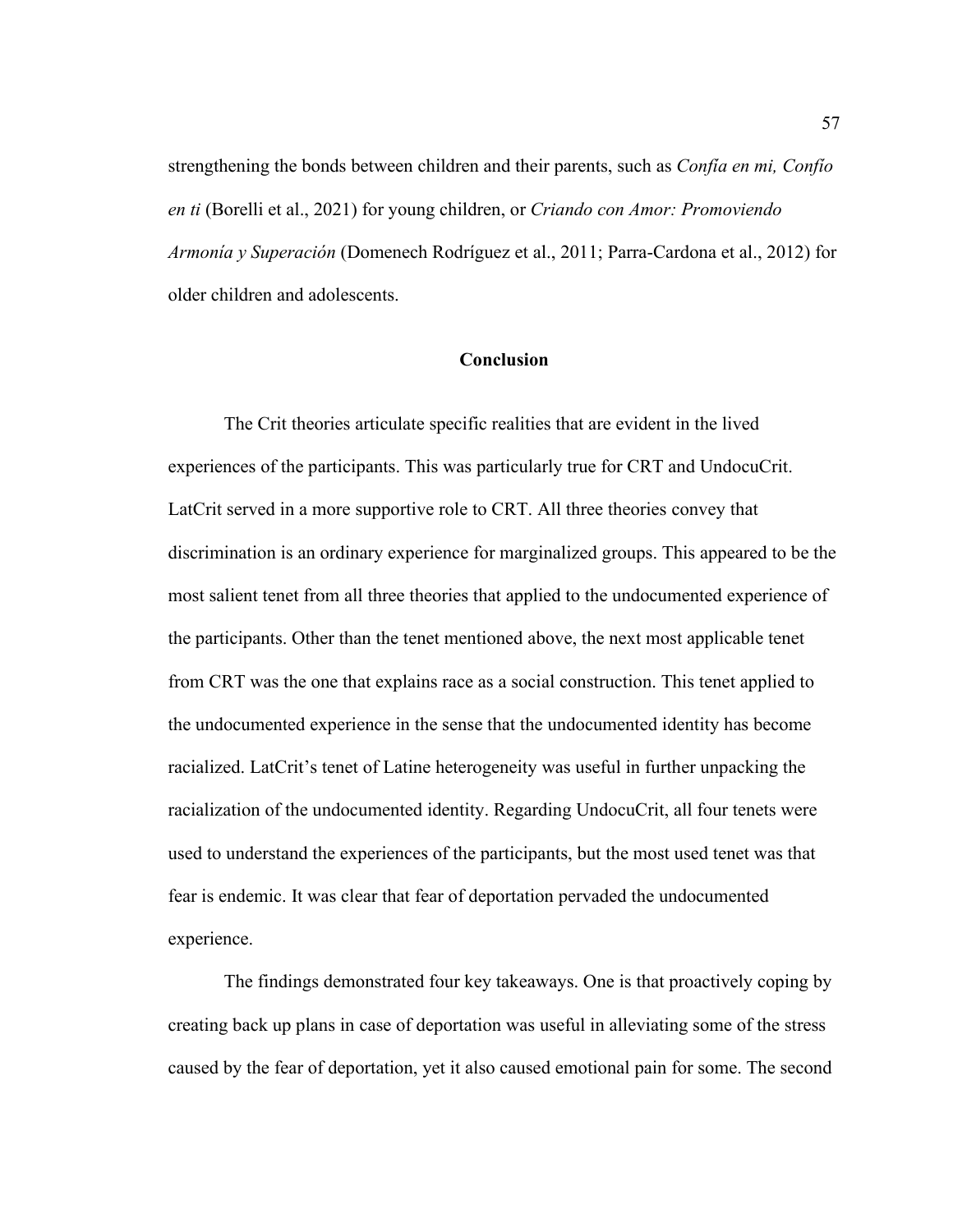takeaway is that experiences of discrimination from authorities and institutions has made some undocumented Latines hesitant to find support outside of their families. Thus, it is imperative for people working with this community to recognize that mistrust is a valid experience given their history. Thirdly, COME BACK appears to be a useful coping mechanism for undocumented individuals. This appears to be especially true for situations that are seemingly uncontrollable. Last, Latine families that include an undocumented relative may benefit from interventions that involve a family-oriented approach. Considering the importance of family for undocumented Latines and the unintentional disconnection from their family that sometimes occurs, it may be helpful to assist undocumented Latines in strengthening their relationship with their family.

### **Limitations**

This study is not without limitations. This study was limited to participants from Texas; a state with a large population of undocumented people (Migration Policy Institute, 2019). Immigration policies can vary between states, some having more restrictive and conservative policies, while others have more progressive policies. Thus, experiences of undocumented people in Texas, a relatively conservative state, can be different than the experiences of undocumented people in other states. Additionally, various cities within Texas have differing policies regarding undocumented people. Living in different cities and states can have major impacts on the lives of undocumented people. That is why it is crucial to conduct research on the undocumented experience in many locations. However, limiting the location allows us to understand more deeply the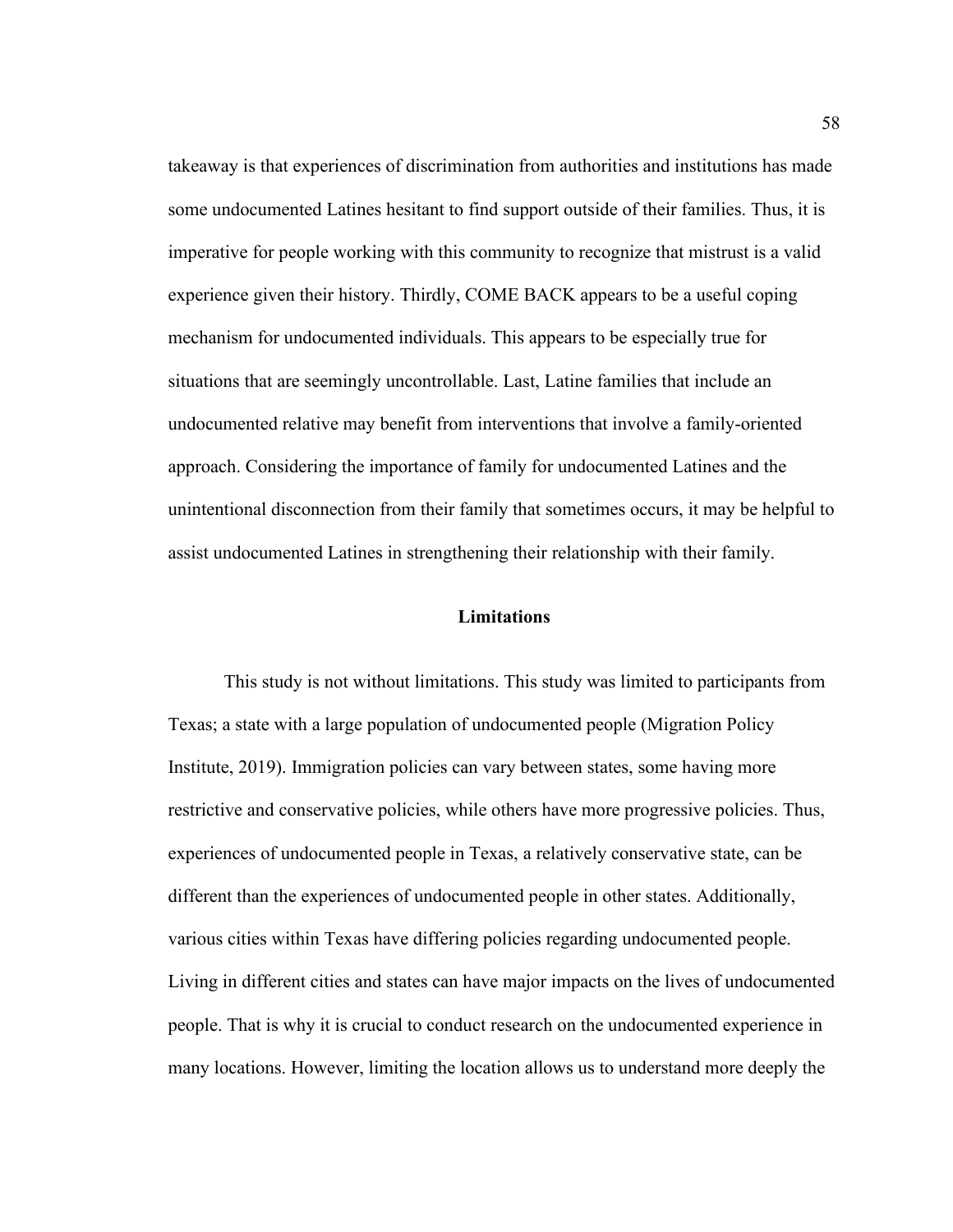experiences of these undocumented immigrants while keeping their geographical local consistent.

Qualitative research by nature includes smaller numbers of participants than quantitative surveys. Selection bias is a threat to validity because some undocumented people may prefer to not participate in this study out of fear of trusting a researcher with their status. Therefore, we may not be understanding the full complexities of the experiences of undocumented people who are afraid to participate in studies. Yet, qualitative research doesn't seek to yield generalizable knowledge. As such, the voices of these participants provide important knowledge regardless of whether it applies to all undocumented Latines or not. Further, making space for these voices is consistent with the CRT voices of color tenet.

This study is very much anchored in its historical context. Laws and policies regarding immigration can change rapidly and unexpectedly. Thus, future laws and policies may have drastic changes on the undocumented Latine experience. This is a continual challenge in all studies pertaining to undocumented people. Relatedly, data was collected right before the pandemic occurred. The pandemic seems to have exacerbated the challenges that undocumented people face (Garcini, Domenech Rodríguez, et al., 2020). The full effects of the pandemic on the undocumented experience are still relatively unknown but getting a sense of their most salient challenges before the pandemic may help us have a base to work with.

Last, I was not involved in the original data collection and did not have direct contact with participants. Thus, I run the risk of misinterpreting what the participants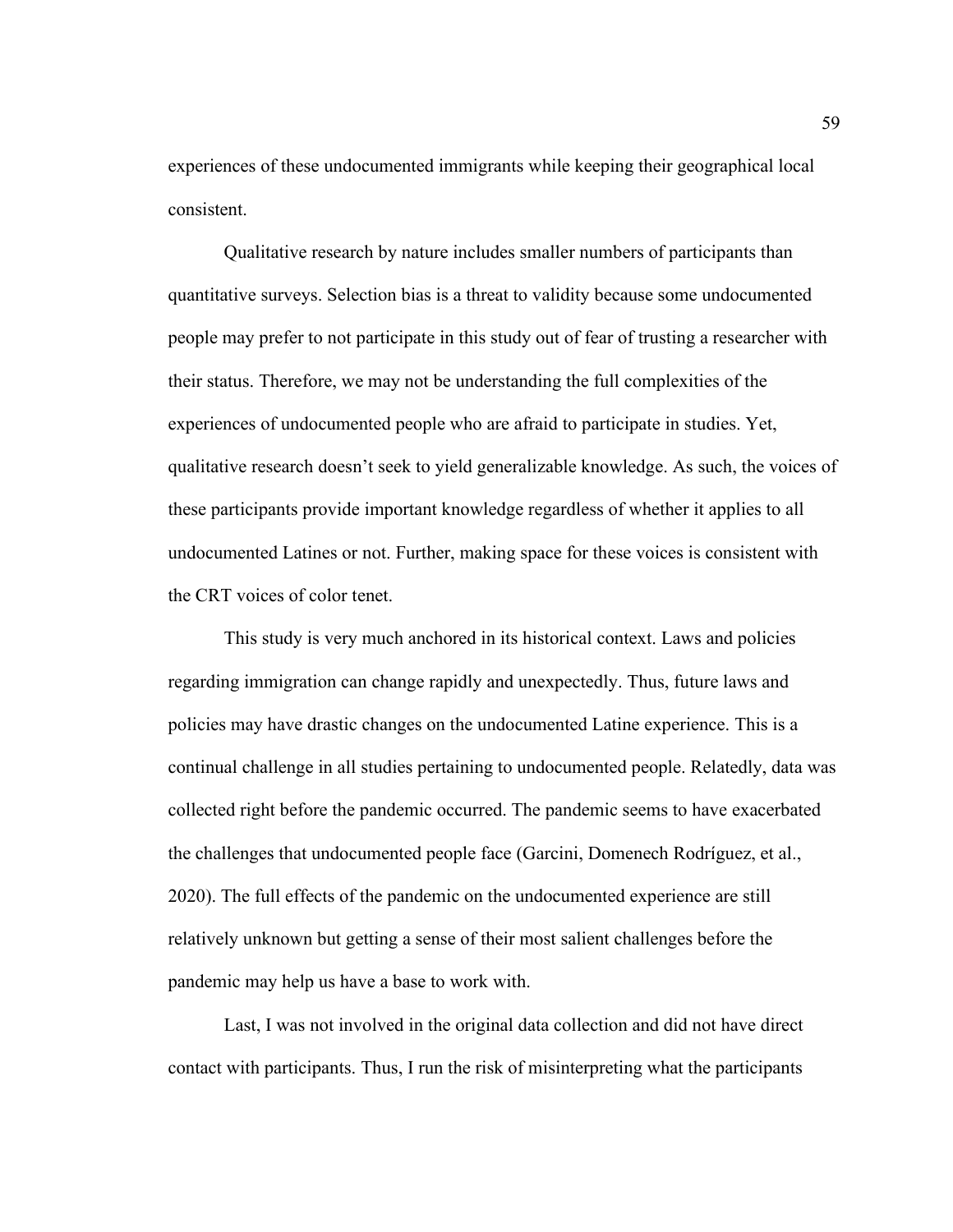were trying to convey. However, the main interviewer verified the results to decrease the risk of misinterpreting the data.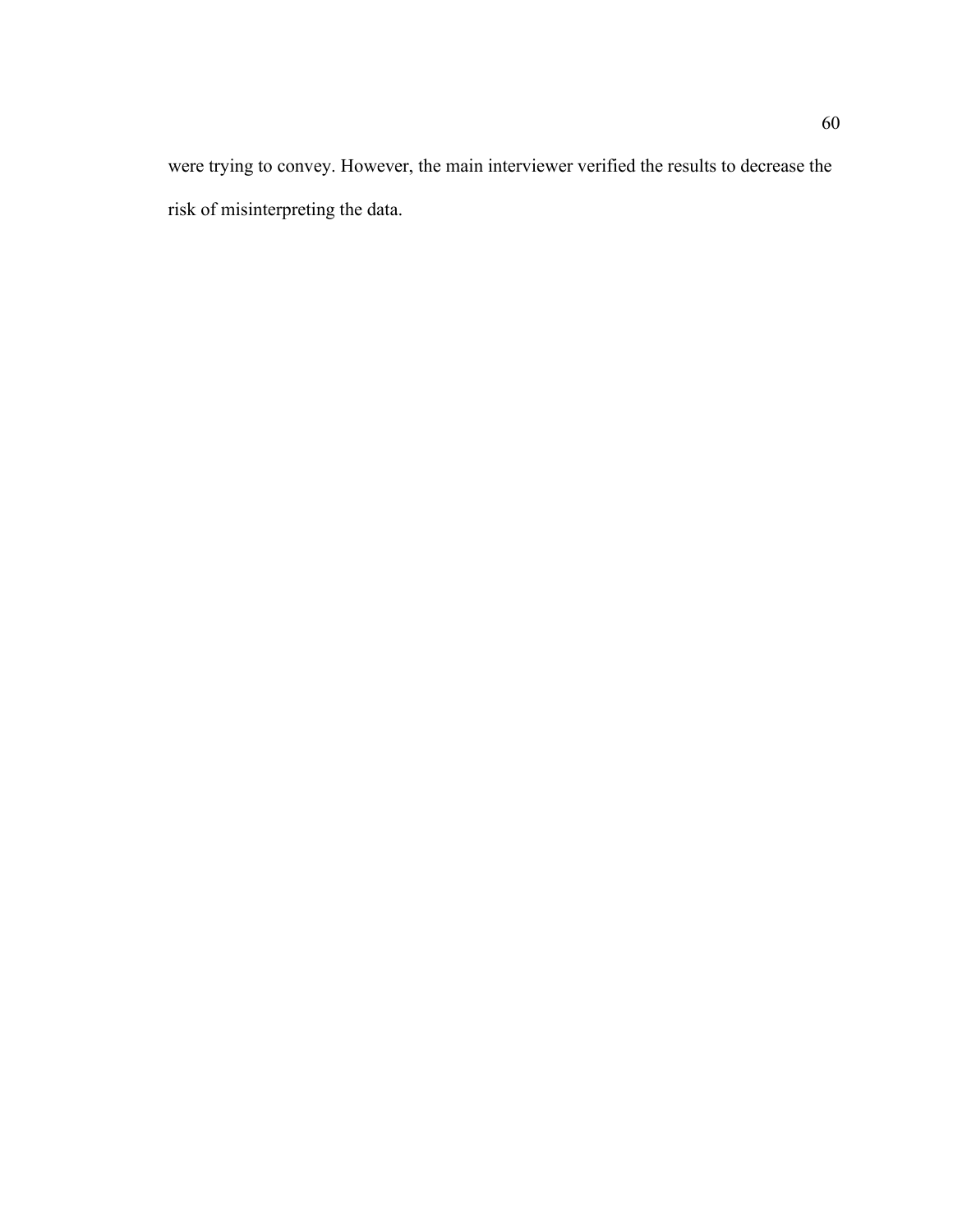#### **REFERENCES**

- Aguilar, C. (2019). Undocumented critical theory. *Cultural Studies ↔ Critical Methodologies*, *19*(3), 152-160.<https://doi.org/10.1177/1532708618817911>
- Aguirre, A. (2012). Arizona's SB1070, Latino immigrants and the framing of antiimmigrant policies. *Latino Studies*, *10*(3), 385-394. <https://doi.org/10.1057/lst.2012.28>
- Altman, A. (2020, April 20). *Discrimination*. Stanford Encyclopedia of Philosophy. <https://plato.stanford.edu/entries/discrimination/>
- American Immigration Council. (2013, April 3). *An immigration stimulus: The economic benefits of a legalization program.* [https://www.americanimmigrationcouncil.org/](https://www.americanimmigrationcouncil.org/%20research/immigration-stimulus-economic-benefits-legalization-program)  [research/immigration-stimulus-economic-benefits-legalization-program](https://www.americanimmigrationcouncil.org/%20research/immigration-stimulus-economic-benefits-legalization-program)
- Anderson, R. E., & Stevenson, H. C. (2019). RECASTing racial stress and trauma: Theorizing the healing potential of racial socialization in families. *American Psychologist*, *74*(1), 63-75.<https://doi.org/10.1037/amp0000392>
- Aranda, E., & Vaquera, E. (2015). Racism, the immigration enforcement regime, and the implications for racial inequality in the lives of undocumented young adults. *Sociology of Race and Ethnicity*, *1*(1), 88-104. [https://doi.org/10.1177/](https://doi.org/10.1177/%202332649214551097)  [2332649214551097](https://doi.org/10.1177/%202332649214551097)
- Araujo-Dawson, B. (2015). Understanding the complexities of skin color, perceptions of race, and discrimination among Cubans, Dominicans, and Puerto Ricans. *Hispanic Journal of Behavioral Sciences, 37*(2), 243–256. <https://doi.org/10.1177/0739986314560850>
- Arizona v. United States, 567 U.S. 382 (2012). [https://www.law.cornell.edu/](https://www.law.cornell.edu/%20supremecourt/text/11-182)  [supremecourt/text/11-182](https://www.law.cornell.edu/%20supremecourt/text/11-182)
- Artiga, S., & Díaz, M. (2019, July 15). *Health coverage and care of undocumented immigrants.* Kaiser Family Foundation. [https://www.kff.org/disparities](https://www.kff.org/disparities-policy/issue-brief/health-coverage-and-care-of-undocumented-immigrants/)[policy/issue-brief/health-coverage-and-care-of-undocumented-immigrants/](https://www.kff.org/disparities-policy/issue-brief/health-coverage-and-care-of-undocumented-immigrants/)
- Aoki, K., & Johnson, K. R. (2008). An assessment of LatCrit theory ten years after. *Indiana Law Journal, 83*(4), 1151-1196. https://www.repository.law. indiana.edu/ilj/vol83/iss4/2/
- Autin, K. L., Duffy, R. D., Jacobson, C. J., Dosani, K. M., Barker, D., & Bott, E. M. (2018). Career development among undocumented immigrant young adults: A psychology of working perspective. *Journal of Counseling Psychology*, *65*(5), 605.<https://doi.org/10.1037/cou0000280>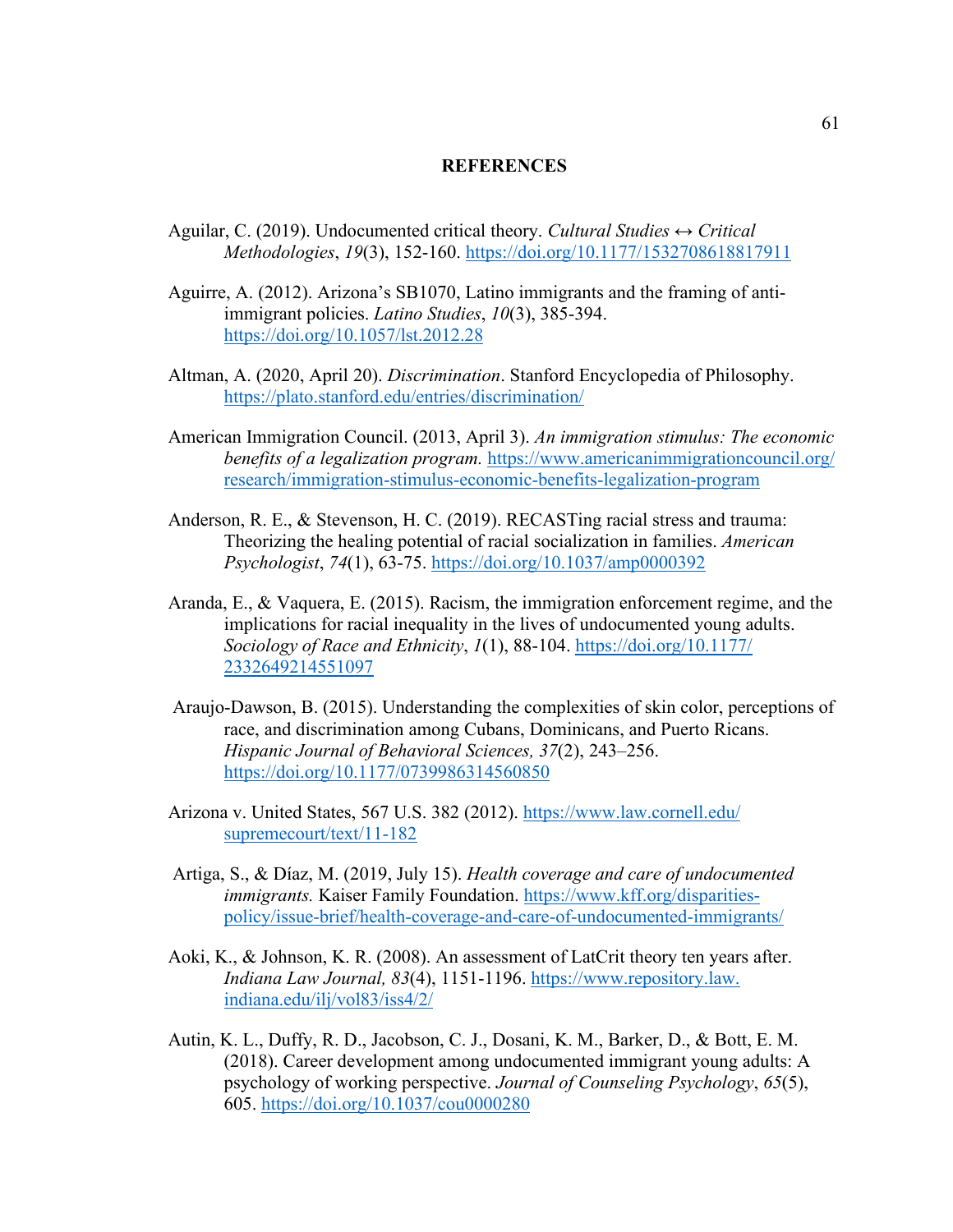- Avotcja. (1993). A very subjective view of "Operation Wetback" (1957). *Social Justice*, *20*(3/4) 51-56.<https://www.jstor.org/stable/29766754>
- Ayón, C. (2016). Talking to Latino children about race, inequality, and discrimination: Raising families in an anti-immigrant political environment. *Journal of the Society for Social Work and Research, 7*(3), 449–477. <https://doi.org/10.1086/686929>
- Ayón, C., & Becerra, D. (2013). Mexican immigrant families under siege: The impact of anti-immigrant policies, discrimination, and the economic crisis. *Advances in Social Work*, *14*(1), 206–228.<https://doi.org/10.18060/2692>
- Ayón, C., Tran, A. G., & Nieri, T. (2019). Ethnic-racial socialization practices among Latino immigrant families: A latent profile analysis. *Family Relations*, *68*(2), 246- 259.<https://doi.org/10.1111/fare.12356>
- Barrett, J. E., & Roediger, D. (1997). Inbetween peoples: Race, rationality and the "new immigrant" working class. In P. Rothenburg (Ed.), *White privilege* (pp. 39-44). Worth Publishers.
- Basáñez, T., Warren, M. T., Crano, W. D., & Unger, J. B. (2014). Perceptions of intragroup rejection and coping strategies: Malleable factors affecting Hispanic adolescents' emotional and academic outcomes. *Journal of Youth and Adolescence, 43*(8), 1266-1280. <https://doi.org/10.1007/s10964-013-0062-y>
- Becerra, D. (2016). Anti-immigration policies and fear of deportation: A human rights issue. *Journal of Human Rights and Social Work*, *1*(3), 109–119. <https://doi.org/10.1007/s41134-016-0018-8>
- Becerra, D., Quijano, L. M., Wagaman, M. A., Cimino, A., & Blanchard, K. N. (2015). How immigration enforcement affects the lives of older Latinos in the United States. *Journal of Poverty*, *19*(4), 357–376. [https://doi.org/10.1080/10875549.](https://doi.org/10.1080/10875549.%202014.999969)  [2014.999969](https://doi.org/10.1080/10875549.%202014.999969)
- Becerra, D., Wagaman, M. A., Androff, D., Messing, J., & Castillo, J. (2016). Policing immigrants: Fear of deportations and perceptions of law enforcement and criminal justice. *Journal of Social Work*, *17*(6), 715-731. [https://doi.org/10.1177/](https://doi.org/10.1177/%201468017316651995)  [1468017316651995](https://doi.org/10.1177/%201468017316651995)
- Bekteshi, V., & Kang, S. W. (2018). Contextualizing acculturative stress among Latino immigrants in the United States: A systematic review. *Ethnicity & Health*, *25*(6), 897-914.<https://doi.org/10.1080/13557858.2018.1469733>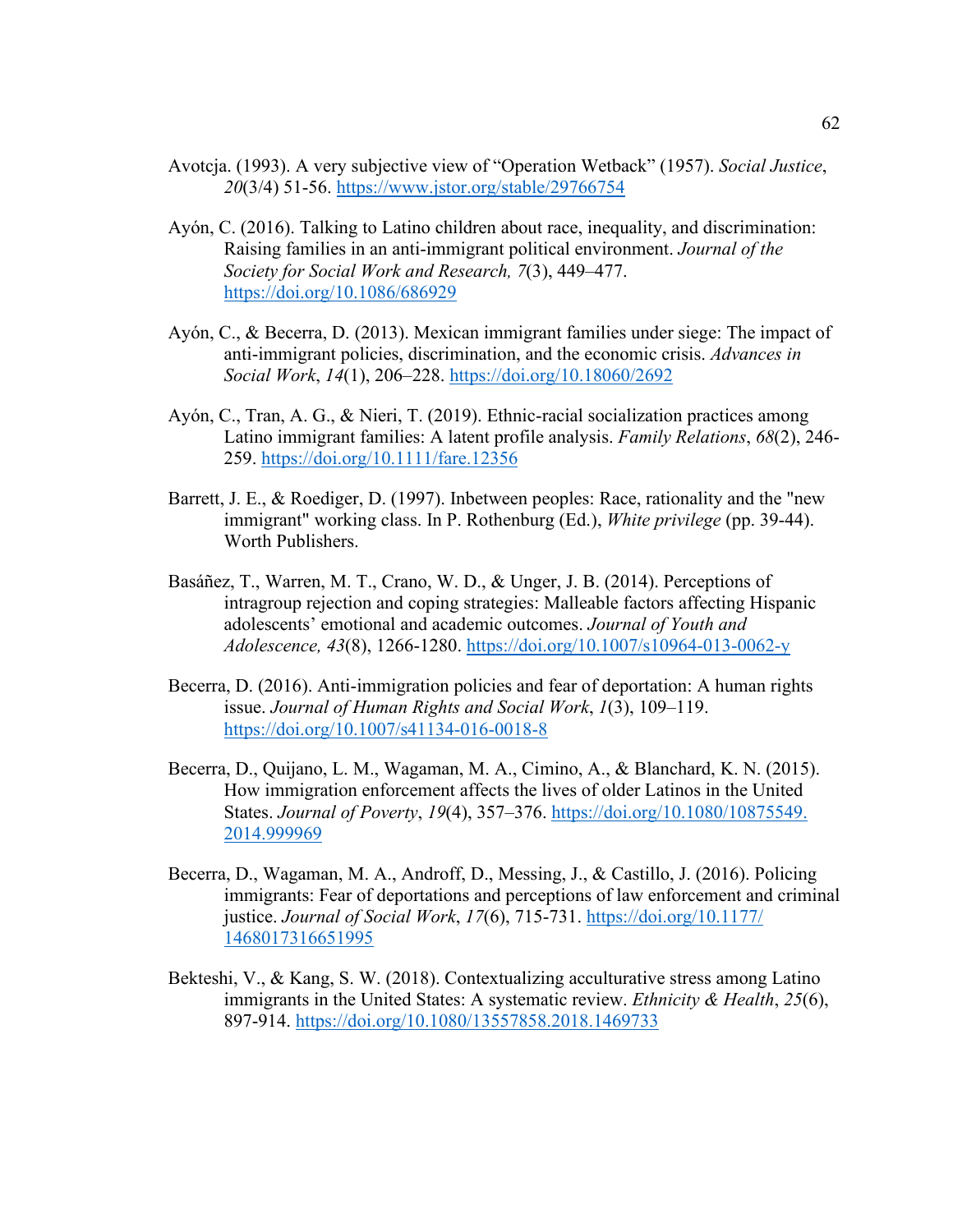- Benuto, L. T., Casas, J. B., Cummings, C., & Newlands, R. (2018). Undocumented, to DACAmented, to DACAlimited: Narratives of Latino students with DACA status. *Hispanic Journal of Behavioral Sciences*, *40*(3), 259–278. <https://doi.org/10.1177/0739986318776941>
- Bhimji, F. (2010). Undocumented immigrant day laborers coping with the economic meltdown in Los Angeles. *Cultural Dynamics, 22*(3), 157–178. <https://doi.org/10.1177/0921374010383850>
- Bishop, J. (2016, March 30). Faith. *Stanford Encyclopedia of Philosophy*. https://plato. stanford.edu/entries/faith/
- Blackburn, C. C., & Sierra, L. A. (2021). Anti-immigrant rhetoric, deteriorating health access, and COVID-19 in the Rio Grande Valley, Texas. *Health Security, 19*(1), 50-56.<https://doi.org/10.1089/hs.2021.0005>
- Blanchard, S. B., Coard, S. I., Hardin, B. J., & Mereoiu, M. (2019). Use of parental racial socialization with African American toddler boys. *Journal of Child and Family Studies, 28*(2), 387-400.<https://doi.org/10.1007/s10826-018-1274-2>
- Blanco, M. (2010, March). *Before Brown, there was Mendez.* American Immigration Council. [https://www.americanimmigrationcouncil.org/sites/default/files/research/](https://www.americanimmigrationcouncil.org/sites/default/files/research/%20Mendez_v._Westminster_032410.pdf)  Mendez v. Westminster 032410.pdf
- Bolter, J. (2019, February). *Explainer: Who is an immigrant?* Migration Policy Institute. <https://www.migrationpolicy.org/content/explainer-who-immigrant>
- Borelli, J. L., Yates, T. M., Hecht, H. K., Cervantes, B. R., Russo, L. N., Arreola, J., Leal, F., Torres, G., & Guerra, N. (2021). Confía en mí, Confío en ti: Applying developmental theory to mitigate sociocultural risk in Latinx families. *Development and Psychopathology*, *33*(2), 581-597. <https://doi.org/10.1017/s0954579420001364>
- Brabeck, K., & Xu, Q. (2010). The impact of detention and deportation on Latino immigrant children and families: A quantitative exploration. *Hispanic Journal of Behavioral Sciences*, *32*(3), 341–361.<https://doi.org/10.1177/0739986310374053>
- Callaghan, T., Washburn, D. J., Nimmons, K., Duchicela, D., Gurram, A., & Burdine, J. (2019). Immigrant health access in Texas: Policy, rhetoric, and fear in the Trump era. *BMC Health Services Research*, *19*(1), 1-8. [https://doi.org/10.1186/s12913-](https://doi.org/10.1186/s12913-019-4167-1) [019-4167-1](https://doi.org/10.1186/s12913-019-4167-1)
- Calle, C. Z. (2021). *Ni de Aquí, Ni de Allá: Sense of Belonging among Latinx DACA recipient University Students* (Publication No. 28715150) [Doctoral dissertation, Columbia University]. ProQuest Dissertation and Theses Global. https://www. proquest.com/docview/2572593732/fulltextPDF/5D329CA5E8C54D51PQ/1?acc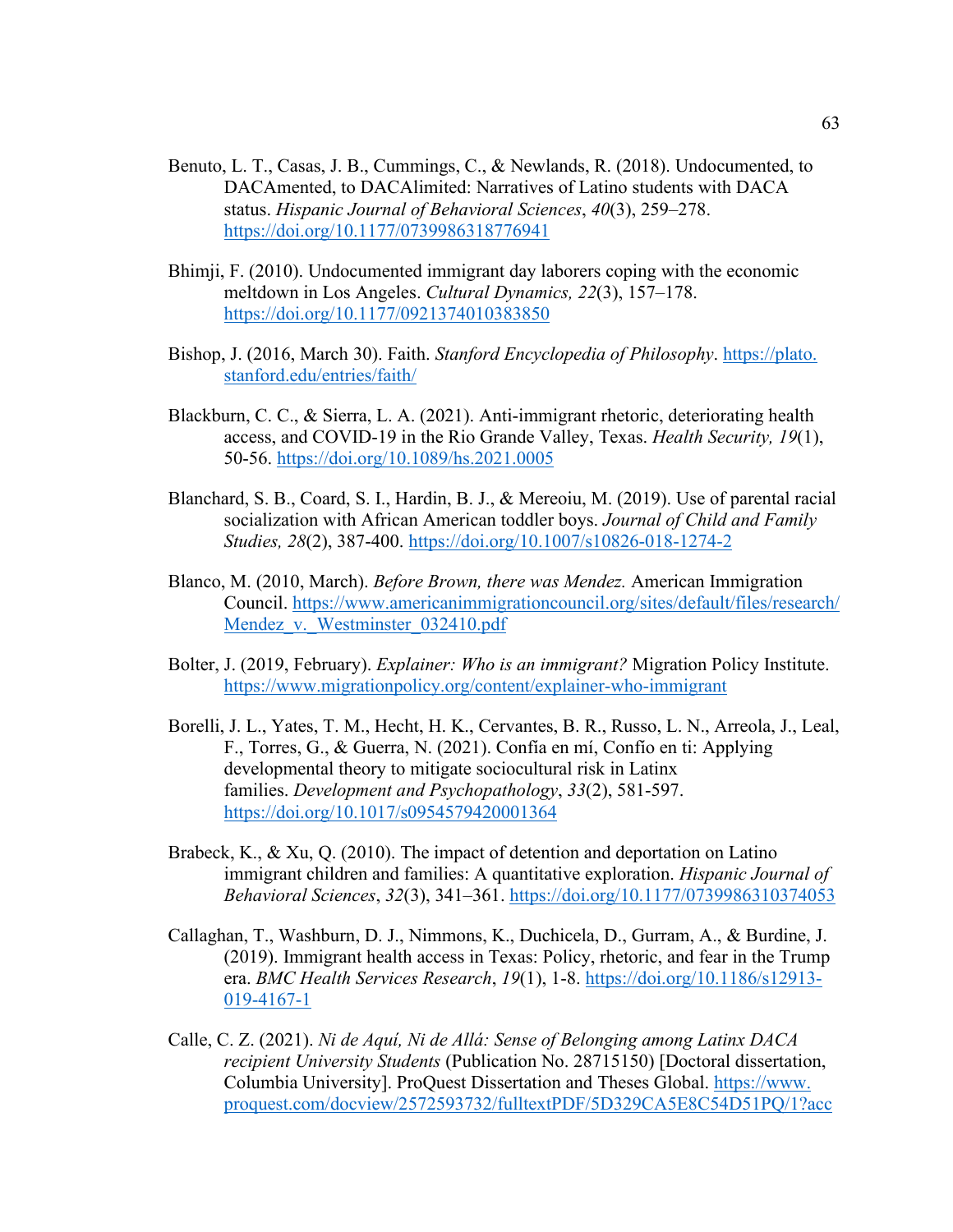#### ountid=14761

- Campos, L. (2021). *Mental health outcomes of various types of fear among university students who have an undocumented legal status during the Donald Trump presidency* [Doctoral Dissertation, University of San Francisco]. <https://repository.usfca.edu/diss/536>
- Capielo Rosario, C., Schaefer, A., Ballesteros, J., Rentería, R., & David, E. J. R. (2019). A caballo regalao no se le mira el colmillo: Colonial mentality and Puerto Rican depression. *Journal of Counseling Psychology, 66*(4), 396. <https://doi.org/10.1037/cou0000347>
- Castro‐Salazar, R., & Bagley, C. (2010). 'Ni de aquí ni from there'. Navigating between contexts: Counter‐narratives of undocumented Mexican students in the United States. *Race Ethnicity and Education*, *13*(1), 23-40. [https://doi.org/10.1080/](https://doi.org/10.1080/%2013613320903549651)  [13613320903549651](https://doi.org/10.1080/%2013613320903549651)
- Cavazos-Rehg, P. A., Zayas, L. H., & Spitznagel, E. L. (2007). Legal status, emotional well-being and subjective health status of Latino immigrants. J*ournal of the National Medical Association*, *99*(10), 1126–1131. [https://www.ncbi.nlm.nih.gov/](https://www.ncbi.nlm.nih.gov/%20pmc/articles/PMC2574408/)  [pmc/articles/PMC2574408/](https://www.ncbi.nlm.nih.gov/%20pmc/articles/PMC2574408/)
- Centers for Disease Control and Prevention. (2020, April 22). *COVID-19 in racial and ethnic minority groups*. [https://www.cdc.gov/coronavirus/2019-ncov/need-extra](https://www.cdc.gov/coronavirus/2019-ncov/need-extra-precautions/racial-ethnic-minorities.html)[precautions/racial-ethnic-minorities.html](https://www.cdc.gov/coronavirus/2019-ncov/need-extra-precautions/racial-ethnic-minorities.html)
- Chaney, K. E., Sanchez, D. T., & Saud, L. (2020). White categorical ambiguity: Exclusion of Middle Eastern Americans from the White racial category. *Social Psychological and Personality Science*, 12(5), 593-602. <https://doi.org/10.1177/1948550620930546>
- Chavez-Dueñas, N. Y., Adames, H. Y., & Organista, K. C. (2014). Skin-color prejudice and within-group racial discrimination: Historical and current impact on Latino/a populations. *Hispanic Journal of Behavioral Sciences*, *36*(1), 3-26. [https://doi.org/](https://doi.org/%2010.1177/0739986313511306)  [10.1177/0739986313511306](https://doi.org/%2010.1177/0739986313511306)
- Chavez-Dueñas, N. Y., Adames, H. Y., Perez-Chavez, J. G., & Salas, S. P. (2019). Healing ethno-racial trauma in Latinx immigrant communities: Cultivating hope, resistance, and action. *American Psychologist, 74*(1), 49-62. <http://dx.doi.org/10.1037/amp0000289>
- Chishti, M., Hipsman, F., & Ball., I. (2015, October 15). *Fifty years on, the 1965 Immigration and Nationality Act continues to reshape the United States.*  Migration Policy Institute. [https://www.migrationpolicy.org/article/fifty-years-](https://www.migrationpolicy.org/article/fifty-years-1965-immigration-and-nationality-act-continues-reshape-united-states)[1965-immigration-and-nationality-act-continues-reshape-united-states](https://www.migrationpolicy.org/article/fifty-years-1965-immigration-and-nationality-act-continues-reshape-united-states)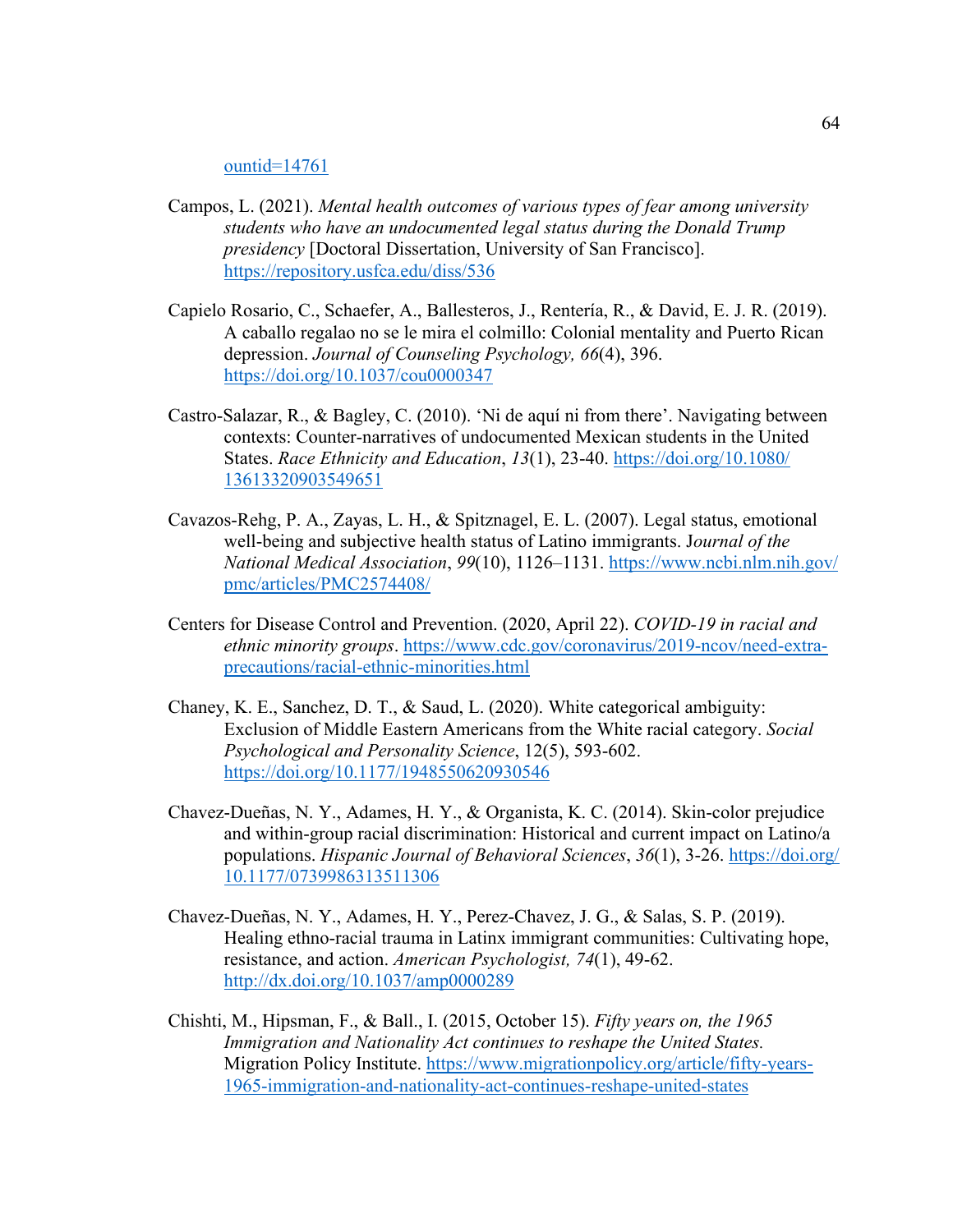- Chishti, M., & Yale-Loehr, S. (2016, July). *The Immigration Act of 1990: Unfinished business a quarter-century later.* Migration Policy Institute. [https://www.migrationpolicy.org/research/ immigration-act-1990-still-unfinished](https://www.migrationpolicy.org/research/%20immigration-act-1990-still-unfinished-business-quarter-century-later)[business-quarter-century-later](https://www.migrationpolicy.org/research/%20immigration-act-1990-still-unfinished-business-quarter-century-later)
- Cholera, R., Ranapurwala, S. I., Linton, J., Shmuel, S., Miller-Fitzwater, A., Best, D. L., Simha, S., & Flower, K. B. (2021). Health care use among Latinx children after 2017 executive actions on immigration. *Pediatrics*, *147*(2). <https://doi.org/10.1542/peds.2020-0272>
- Cohen, S., & McKay, G. (1984). Social support, stress and the buffering hypothesis: A theoretical analysis. *Handbook of Psychology and Health 4,* 253-267.
- Conrat, M., & Conrat, R. (1972). *Executive order 9066: The internment of 110,000 Japanese Americans.* California Historical Society. [https://eric.ed.gov/](https://eric.ed.gov/%20?id=ED061372)  [?id=ED061372](https://eric.ed.gov/%20?id=ED061372)
- Constantine, M. G., & Blackmon, S. M. (2002). Black adolescents' racial socialization experiences: Their relations to home, school, and peer self-esteem*. Journal of Black Studies, 32*(3), 322–335.<https://doi.org/10.1177/002193470203200303>
- Copenhaver-Johnson, J. (2006). Talking to children about race: The importance of inviting difficult conversations. *Childhood Education, 83*(1), 12-22. <https://doi.org/10.1080/00094056.2006.10522869>
- Córdova, D. Jr., & Cervantes, R. C. (2010). Intergroup and within-group perceived discrimination among US-born and foreign-born Latino youth. *Hispanic Journal of Behavioral Sciences*, *32*(2), 259-274. [https://doi.org/10.1177/07399](https://doi.org/10.1177/07399%2086310362371)  [86310362371](https://doi.org/10.1177/07399%2086310362371)
- Danbold, F., & Huo, Y. J. (2014). No longer "All-American"? Whites' defensive reactions to their numerical decline. *Social Psychological and Personality Science*, *6*(2), 210-218.<https://doi.org/10.1177/1948550614546355>
- Daniels, C., DiMaggio, P., Mora, G. C., & Shepherd, H. (2021). Has pandemic threat stoked xenophobia? How COVID‐19 influences California voters' attitudes toward diversity and immigration. *Sociological Forum*, *36*(4), 889-919. <https://doi.org/10.1111/socf.12750>
- David, E. J. R., & Okazaki, S. (2006). Colonial mentality: A review and recommendation for Filipino American psychology. *Cultural Diversity and Ethnic Minority Psychology, 12*(1), 1-16.<https://doi.org/10.1037/1099-9809.12.1.1>
- Delgado, R., & Stefancic, J. (2017). *Critical race theory: An introduction* (3rd ed.). New York University Press.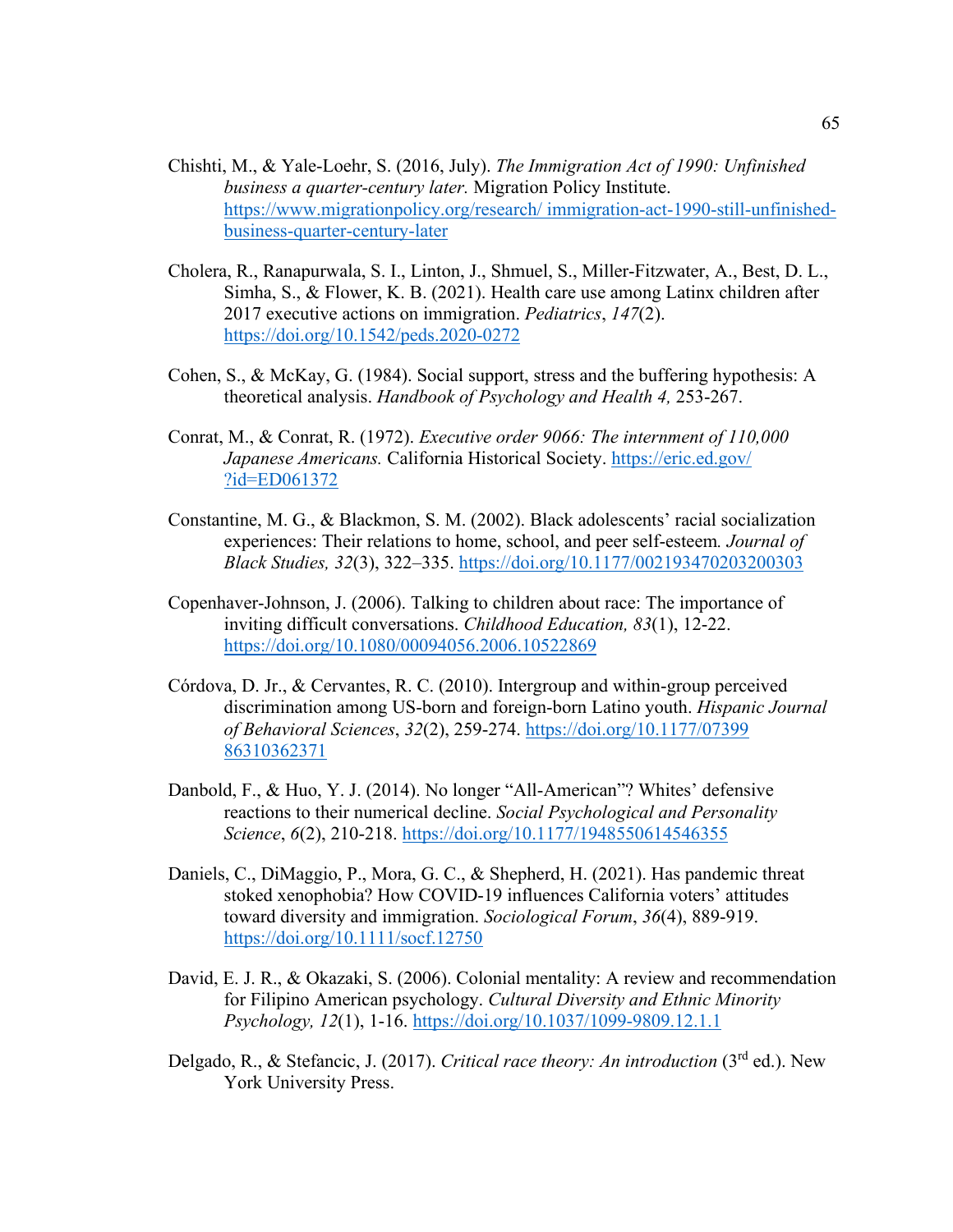- Department of Homeland Security. (2021). Deferred Action for Parents of Americans and Lawful Permanent Residents Recession Memo ("DAPA"). [https://www.dhs.gov/publication/deferred-action-parents-americans-and-lawful](https://www.dhs.gov/publication/deferred-action-parents-americans-and-lawful-permanent-residents-recession-memo-dapa)[permanent-residents-recession-memo-dapa](https://www.dhs.gov/publication/deferred-action-parents-americans-and-lawful-permanent-residents-recession-memo-dapa)
- Dingle, H., & Drake, V. A. (2007). What is migration? *Bioscience*, *57*(2), 113-121. <https://doi.org/10.1641/B570206>
- Domenech Rodriguez, M., Baumann, A., & Schwartz, A. (2011). Cultural adaptation of an empirically supported intervention: From theory to practice in a Latino/a community context. *American Journal of Community Psychology, 47*(1-2), 170– 186.<https://doi.org/10.1007/s10464-010-9371-4>
- Doshi, M., Lopez, W. D., Mesa, H., Bryce, R., Rabinowitz, E., Rion, R., & Fleming, P. J. (2020). Barriers & facilitators to healthcare and social services among undocumented Latino (a)/Latinx immigrant clients: Perspectives from frontline service providers in Southeast Michigan. *PloS one*, *15*(6). <https://doi.org/10.1371/journal.pone.0233839>
- Drapeau, A., Marchand, A., & Beaulieu-Prévost, D. (2012). Epidemiology of psychological distress. *Mental Illnesses-Understanding, Prediction and Control*, *69*(2), 105-106.<https://doi.org/10.5772/30872>
- Dreby, J. (2012). The burden of deportation on children in Mexican immigrant families. *Journal of Marriage and Family*, *74*(4), 829-845. <https://doi.org/10.1111/j.1741-3737.2012.00989.x>
- Edwards, F., Lee, H., & Esposito, M. (2019). Risk of being killed by police use of force in the United States by age, race-ethnicity, and sex. *Proceedings of the National Academy of Sciences*, *116*(34), 16793-16798. [https://doi.org/10.1073/pnas.](https://doi.org/10.1073/pnas.%201821204116)  [1821204116](https://doi.org/10.1073/pnas.%201821204116)
- Edyburn, K. L., & Meek, S. (2021). Seeking safety and humanity in the harshest immigration climate in a generation: A review of the literature on the effects of separation and detention on migrant and asylum‐seeking children and families in the United States during the Trump administration. *Social Policy Report*, *34*(1), 1- 46.<https://doi.org/10.1002/sop2.12>
- Eggerth, D. E., DeLaney, S. C., Flynn, M. A., & Jacobson, C. J. (2012). Work experiences of Latina immigrants: A qualitative study. *Journal of Career Development, 39*(1), 13-30.<https://doi.org/10.1177/0894845311417130>
- Falicov, C. J. (2008). Transnational journeys. In M. McGoldrick & K. Hardy (Eds.). *Revisioning culture, race, and class in family therapy* (3rd ed., pp. 108-122). Guildford Press.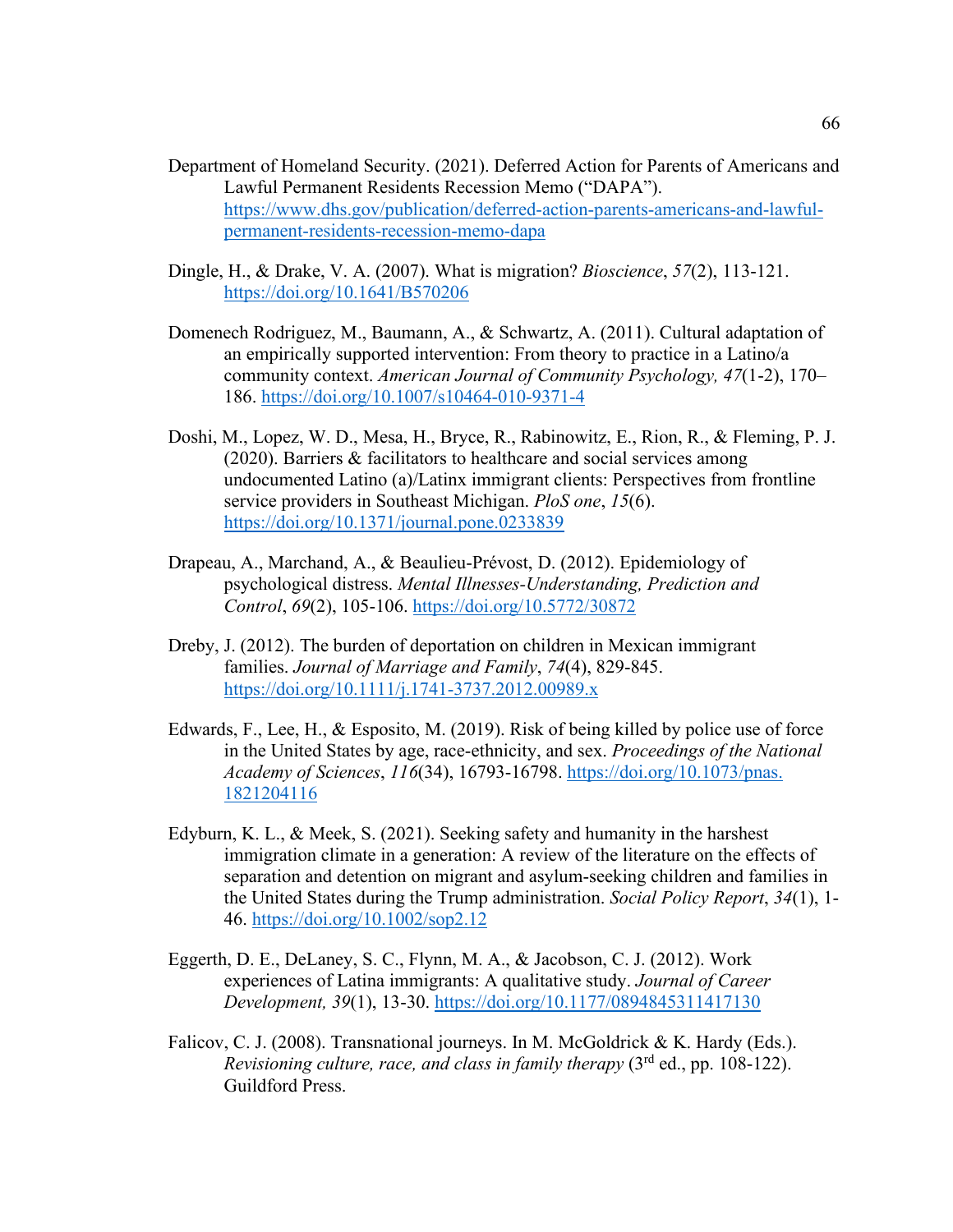- Farm Workforce Modernization Act of 2019, H.R. 5038, (2019). https://www.congress. gov/116/bills/hr5038/BILLS-116hr5038rfs.pdf
- Farris, E. M., & Mohamed, H. S. (2018). Picturing immigration: How the media criminalizes immigrants. *Politics, Groups, and Identities, 6*(4), 814–824. <https://doi.org/10.1080/21565503.2018.1484375>
- Flores, A. (2017, September 18). *2015, Hispanic Population in the United States statistical portrait.* Pew Research Center. [https://www.pewresearch.org/hispanic/](https://www.pewresearch.org/hispanic/%202017/09/18/2015-statistical-information-on-hispanics-in-united-states/)  [2017/09/18/2015-statistical-information-on-hispanics-in-united-states/](https://www.pewresearch.org/hispanic/%202017/09/18/2015-statistical-information-on-hispanics-in-united-states/)
- Flores, W. V. (2016). Undocumented and unafraid: The emergence of an undocumented movement and its impact on immigration policy, the DREAM Act, DACA, DAPA, and family unification. *Journal of Family Strengths, 16*(1), 3, 1-34. <https://digitalcommons.library.tmc.edu/jfs/vol16/iss1/3>
- Foley, N. (2005). Becoming Hispanic: Mexican Americans and whiteness. In P. Rothenburg (Ed.), *White privilege* (pp. 59-70). Worth Publishers.
- García, M. T. (1981). Operation Wetback: The mass deportation of Mexican undocumented workers in 1954. *The Public Historian, 3*(2), 121-125. <https://doi.org/3377235>
- Garcini, L. M., Cadenas, G., Domenech Rodríguez, M. M., Mercado, A., Campos, L., Abraham, C., Silva, M., & Paris, M. (2021). Lessons learned from undocumented Latinx immigrants: How to build resilience and overcome distress in the face of adversity. *Psychological Services*. Advance online publication. <https://doi.org/10.1037/ser0000603>
- Garcini, L., Chen, N., Cantu, E., Sanchez, N., Ziauddin, K., Maza, V., & Molina, M. (2020). Protective factors to the wellbeing of undocumented Latinx immigrants in the United States: A socio-ecological approach. *Journal of Immigrant & Refugee Studies*, *19*(4) 456-471.<https://doi.org/10.1080/15562948.2020.1836300>
- Garcini, L. M., Domenech Rodríguez, M. M., Mercado, A., & Paris, M. (2020). A tale of two crises: The compounded effect of COVID-19 and anti-immigration policy in the United States. *Psychological Trauma: Theory, Research, Practice, and Policy, 12*(S1), S230-S232.<http://doi.org/10.1037/tra0000775>
- Garcini, L. M., Murray, K. E., Zhou, E. A., Klonoff, M. G., Myers, M. G., & Elder, J. P. (2016). Mental health of undocumented immigrant adults in the United States: A systematic review of methodology and findings. *Journal of Immigrant & Refugee Studies, 14*(1), 1-24.<https://doi.org/10.1080/15562948.2014.998849>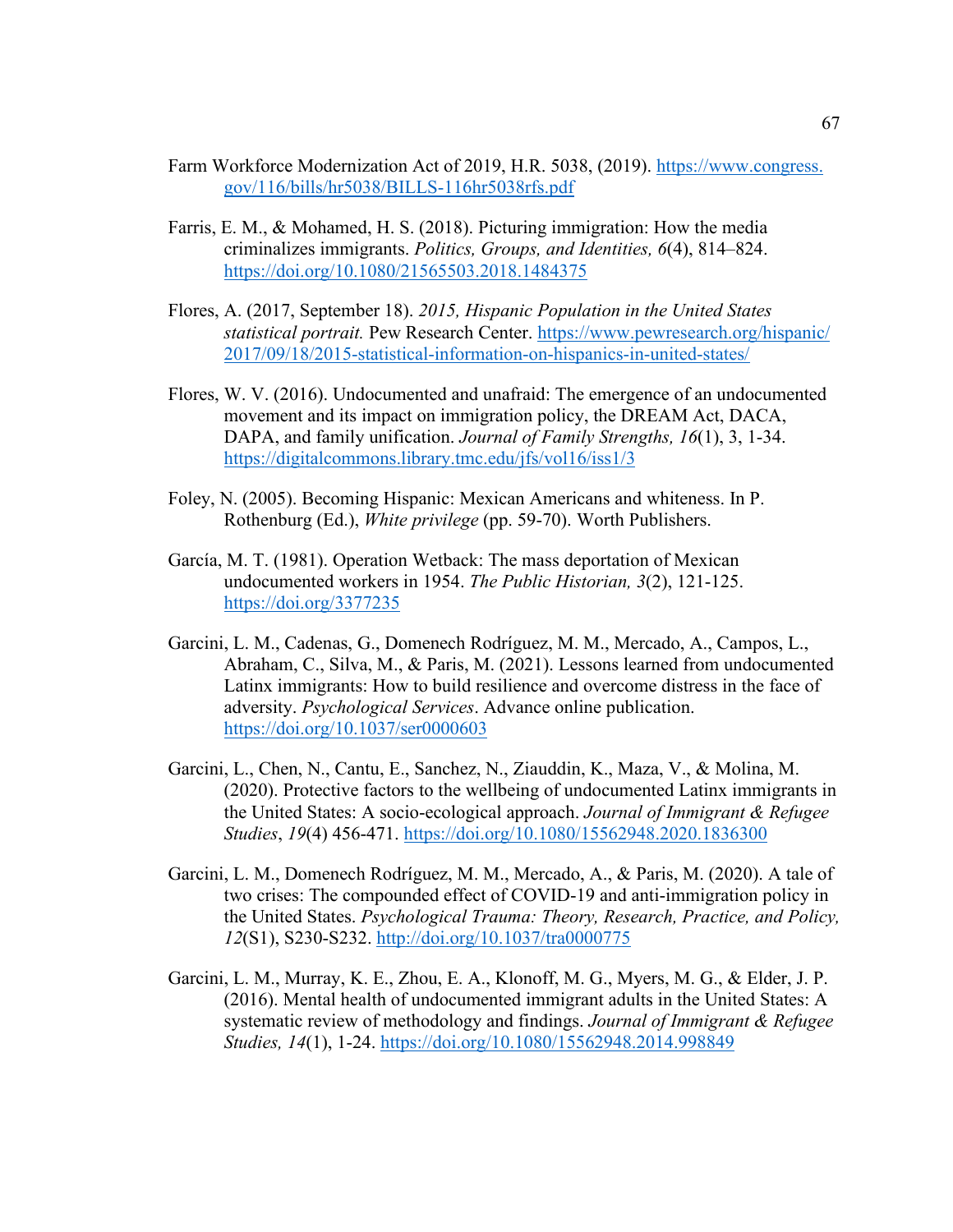- Giuntella, O., & Lonsky, J. (2020). The effects of DACA on health insurance, access to care, and health outcomes. *Journal of Health Economics*, *72*, 102320. <https://doi.org/10.1016/j.jhealeco.2020.102320>
- Glesne, C. (2016). *Becoming qualitative researchers: An introduction* (5<sup>th</sup> ed.). Pearson.
- Gomez, V., & Pérez Huber, L. (2019). Examining racist nativist microagressions on DACAmented college students in the Trump era. *California Journal of Politics and Policy*, *11*(2).<https://doi.org/10.5070/p2cjpp11243089>
- Gonzalez-Barrera, A., & Lopez, M. H. (2016, December 16). *U.S. deportations fall to lowest level since 2007.* Pew Research Center. [https://www.pewresearch.org/fact](https://www.pewresearch.org/fact-tank/2016/12/16/u-s-immigrant-deportations-fall-to-lowest-level-since-2007/)[tank/2016/12/16/u-s-immigrant-deportations-fall-to-lowest-level-since-2007/](https://www.pewresearch.org/fact-tank/2016/12/16/u-s-immigrant-deportations-fall-to-lowest-level-since-2007/)
- Goodman, R. D., Vesely, C. K., Letiecq, B., & Cleaveland, C. L. (2017). Trauma and resilience among refugee and undocumented immigrant women. *Journal of Counseling & Development*, *95*(3), 309-321.<https://doi.org/10.1002/jcad.12145>
- Goss, S., Wade, A., Skirvin, J. P., Morris, M., Bye, K. M., & Huston, D. (2013, April). *Effects of unauthorized immigration on the actuarial status of the social security trust funds.* Social Security Administration. [https://www.ssa.gov/oact/NOTES/](https://www.ssa.gov/oact/NOTES/%20pdf_notes/note151.pdf)  [pdf\\_notes/note151.pdf](https://www.ssa.gov/oact/NOTES/%20pdf_notes/note151.pdf)
- Gramlich, J. (2020, March 2). *How border apprehensions, ICE arrests and deportations have changed under Trump.* Pew Research Center. [https://www.pewresearch.org/](https://www.pewresearch.org/%20fact-tank/2020/03/02/how-border-apprehensions-ice-arrests-and-deportations-have-changed-under-trump/)  [fact-tank/2020/03/02/how-border-apprehensions-ice-arrests-and-deportations](https://www.pewresearch.org/%20fact-tank/2020/03/02/how-border-apprehensions-ice-arrests-and-deportations-have-changed-under-trump/)[have-changed-under-trump/](https://www.pewresearch.org/%20fact-tank/2020/03/02/how-border-apprehensions-ice-arrests-and-deportations-have-changed-under-trump/)
- Grava, D. (2017). *Why do so many Mexican immigrants come to the United States?* Immigrant Connect. [https://immigrantconnect.medill.northwestern.edu/blog/](https://immigrantconnect.medill.northwestern.edu/blog/%202017/03/16/why-do-so-many-mexican-immigrants-come-to-the-united-states/)  [2017/03/16/why-do-so-many-mexican-immigrants-come-to-the-united-states/](https://immigrantconnect.medill.northwestern.edu/blog/%202017/03/16/why-do-so-many-mexican-immigrants-come-to-the-united-states/)
- Guest, G., Namey, E., & McKenna, K. (2017). How many focus groups are enough? Building an evidence base for nonprobability sample sizes. *Field Methods*, *29*(1), 3-22.<https://doi.org/10.1177/1525822x16639015>
- Haney López, I. F. (1997). Race, ethnicity, erasure: The salience of race to LatCrit Theory. *California Law Review, 85*(5), 1143-1211. [https://doi.org/10.2307/](https://doi.org/10.2307/%203481058)  [3481058](https://doi.org/10.2307/%203481058)
- Held, M. L., Nulu, S., Faulkner, M., & Gerlach, B. (2020). Climate of fear: provider perceptions of Latinx immigrant service utilization. *Journal of Racial and Ethnic Health Disparities*, *7*(5), 901-912.<https://doi.org/10.1007/s40615-020-00714-w>
- Heppel, M. L., & Amendola, S. L. (1992). *Immigration reform and perishable crop agriculture?* University Press of America.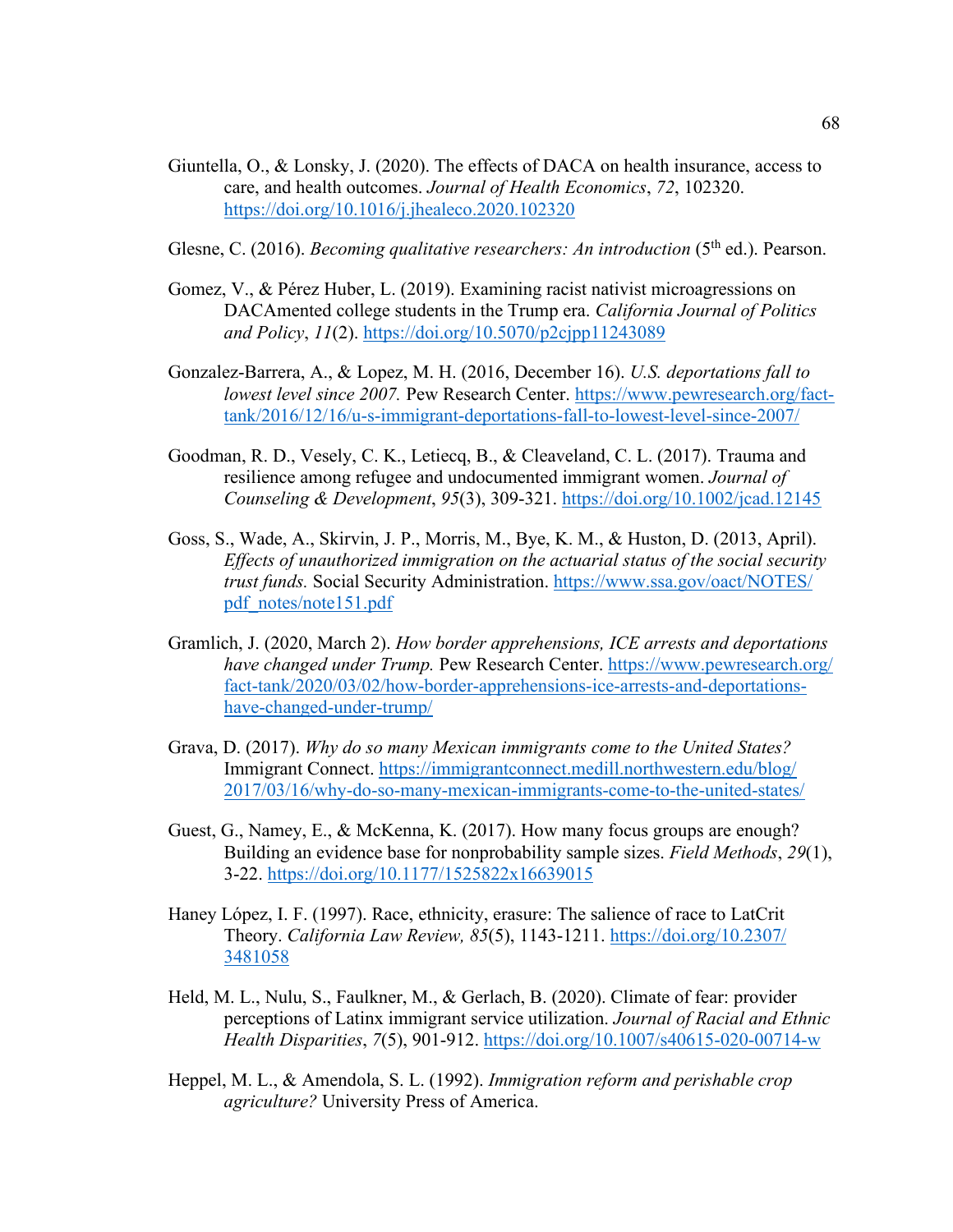- Hernandez v. Texas, 347 U.S. 475 (1954). [https://www.law.cornell.edu/supremecourt/](https://www.law.cornell.edu/supremecourt/%20text/347/475)  [text/347/475](https://www.law.cornell.edu/supremecourt/%20text/347/475)
- History, Art, and Archives: United States House of Representatives. (n.d.). *The Immigration Act of 1924.* [https://history.house.gov/Historical-Highlights/1901-](https://history.house.gov/Historical-Highlights/1901-1950/The-Immigration-Act-of-1924/) [1950/The-Immigration-Act-of-1924/](https://history.house.gov/Historical-Highlights/1901-1950/The-Immigration-Act-of-1924/)
- Hughes, D., Rodriguez, J., Smith, E. P., Johnson, D. J., Stevenson, H. C., & Spicer, P. (2006). Parents' ethnic-racial socialization practices: a review of research and directions for future study. *Developmental psychology*, *42*(5), 747-770. <https://doi.org/10.1037/0012-1649.42.5.747>
- Immigration Act of 1917, Pub. L. No. 301, H.R. 10384, 894 (1917). [https://www.loc.gov/](https://www.loc.gov/%20law/help/statutes-at-large/64th-congress/session-2/c64s2ch29.pdf)  [law/help/statutes-at-large/64th-congress/session-2/c64s2ch29.pdf](https://www.loc.gov/%20law/help/statutes-at-large/64th-congress/session-2/c64s2ch29.pdf)
- Immigration and Nationality Technical Corrections Act of 1994, Pub. L. No. 103-416, 108 Stat. 4305 (1994). [https://www.govinfo.gov/content/pkg/STATUTE-](https://www.govinfo.gov/content/pkg/STATUTE-108/pdf/STATUTE-108-Pg4305.pdf)[108/pdf/STATUTE-108-Pg4305.pdf](https://www.govinfo.gov/content/pkg/STATUTE-108/pdf/STATUTE-108-Pg4305.pdf)
- Immigration Reform and Control Act of 1986, Pub. L. No. 99-603, 100 Stat. 3359 (1986). [https://www.govinfo.gov/content/pkg/STATUTE-100/pdf/STATUTE-](https://www.govinfo.gov/content/pkg/STATUTE-100/pdf/STATUTE-100-Pg3445.pdf%230-0-0-345)[100-Pg3445.pdf#0-0-0-345](https://www.govinfo.gov/content/pkg/STATUTE-100/pdf/STATUTE-100-Pg3445.pdf%230-0-0-345)
- Institute on Taxation and Economic Policy. (2017). *Undocumented immigrants' state and local contributions*. [https://itep.org/undocumented-immigrants-state-local-tax](https://itep.org/undocumented-immigrants-state-local-tax-contributions-2017/)[contributions-2017/](https://itep.org/undocumented-immigrants-state-local-tax-contributions-2017/)
- International Organization for Migration. (2020). *World migration report 2020*. [https://www.un.org/sites/un2.un.org/files/wmr\\_2020.pdf](https://www.un.org/sites/un2.un.org/files/wmr_2020.pdf)
- Joint Economic Committee. (2021). *Immigrants are vital to the U.S. economy.* [https://www.jec.senate.gov/public/\\_cache/files/6750b0f0-c851-4fee-9619-](https://www.jec.senate.gov/public/_cache/files/6750b0f0-c851-4fee-9619-295582fd44e8/immigrants-are-vital-to-the-us-economy-final.pdf) [295582fd44e8/immigrants-are-vital-to-the-us-economy-final.pdf](https://www.jec.senate.gov/public/_cache/files/6750b0f0-c851-4fee-9619-295582fd44e8/immigrants-are-vital-to-the-us-economy-final.pdf)
- Kam, J. A., Pérez Torres, D., & Steuber Fazio, K. (2018). Identifying individual-and family-level coping strategies as sources of resilience and thriving for undocumented youth of Mexican origin. *Journal of Applied Communication Research*, *46*(5), 641-664.<https://doi.org/10.1080/00909882.2018.1528373>
- Kossoudji, S. A., & Cobb-Clark, D. A. (2000). IRCA's impact on the occupational concentration and mobility of newly-legalized Mexican men. *Journal of Population Economics*, *13*(1), 81-98.<https://doi.org/10.2139/ssrn.166541>
- Krogstad, J. M. (2014, March 24). *Census Bureau explores new Middle East/North Africa ethnic category.* Pew Research Center. [https://www.pewresearch.org/fact](https://www.pewresearch.org/fact-tank/2014/03/24/census-bureau-explores-new-middle-eastnorth-africa-ethnic-category/)[tank/2014/03/24/census-bureau-explores-new-middle-eastnorth-africa-ethnic-](https://www.pewresearch.org/fact-tank/2014/03/24/census-bureau-explores-new-middle-eastnorth-africa-ethnic-category/)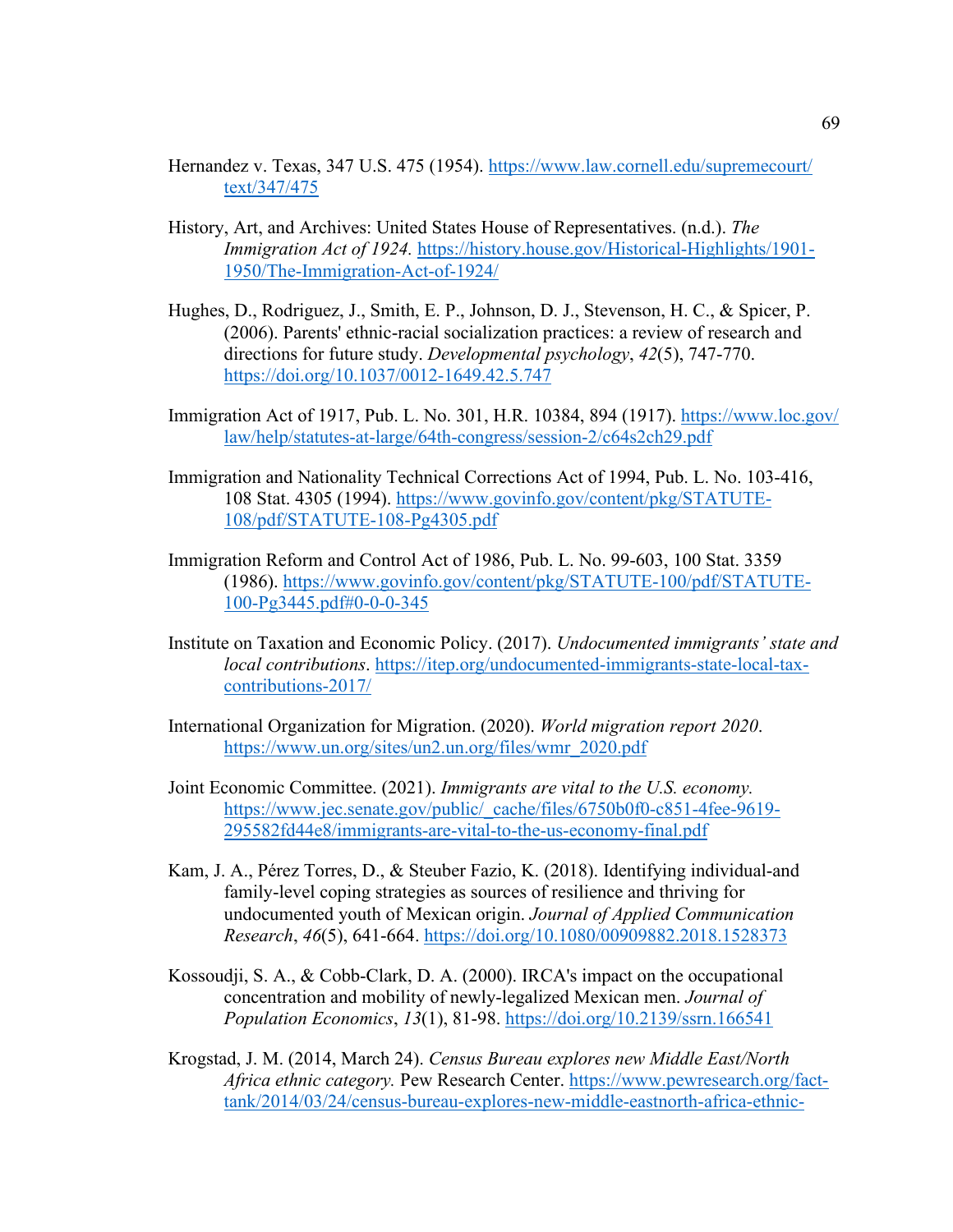#### [category/](https://www.pewresearch.org/fact-tank/2014/03/24/census-bureau-explores-new-middle-eastnorth-africa-ethnic-category/)

- Library of Congress. (n.d.a). *1942 Bracero Program*. [https://guides.loc.gov/latinx-civil](https://guides.loc.gov/latinx-civil-rights/bracero-program)[rights/bracero-program](https://guides.loc.gov/latinx-civil-rights/bracero-program)
- Library of Congress. (n.d.b). *Religion and the founding of the American republic.* <https://www.loc.gov/exhibits/religion/rel01.html>
- Library of Congress. (2018). *14th Amendment to the U.S. Constitution: Primary documents in American History*. <https://guides.loc.gov/14th-amendment>
- Library of Congress. (2019). Alien and Sedition Acts: Primary documents in American History. <https://guides.loc.gov/alien-and-sedition-acts>
- Luiselli, V. (2017). *Tell me how it ends: An essay in 40 questions*. Coffee House Press.
- Major, B., Blodorn, A., & Major Blascovich, G. (2018). The threat of increasing diversity: Why many White Americans support Trump in the 2016 presidential election. *Group Processes & Intergroup Relations, 21*(6), 931-940. <https://doi.org/10.1177/1368430216677304>
- Major, V. S., Klein, K. J., & Ehrhart, M. G. (2002). Work time, work interference with family, and psychological distress. *Journal of Applied Psychology*, *87*(3), 427- 436.<https://doi.org/10.1037/0021-9010.87.3.427>
- Marcelli, E. A., Holmes, L., & Estella, D. (2007). *(In) visible (im) migrants: The health and socio-economic integration of Brazilians in metropolitan Boston.* Center for Behavioral and Community Health Studies, San Diego State University.
- McIntosh, P. (1989). White privilege: Unpacking the Invisible Knapsack*. Peace and Freedom, July/August,* 10-12. [https://psychology.umbc.edu/files/2016/10/White-](https://psychology.umbc.edu/files/2016/10/White-Privilege_McIntosh-1989.pdf)[Privilege\\_McIntosh-1989.pdf](https://psychology.umbc.edu/files/2016/10/White-Privilege_McIntosh-1989.pdf)
- Menjívar, C. (2003). Religion and immigration in comparative perspective: Catholic and Evangelical Salvadorans in San Francisco, Washington, DC, and Phoenix. *Sociology of Religion*, *64*(1), 21-45.<https://doi.org/10.2307/3712267>
- Menjívar, C. (2006). Liminal legality: Salvadoran and Guatemalan immigrants' lives in the United States. *American Journal of Sociology, 111*(4), 999-1037. <https://doi.org/10.1086/499509>
- Merriam-Webster. (n.d.). *Immigration.* [https://www.merriam-webster.com/dictionary/](https://www.merriam-webster.com/dictionary/%20immigration)  [immigration](https://www.merriam-webster.com/dictionary/%20immigration)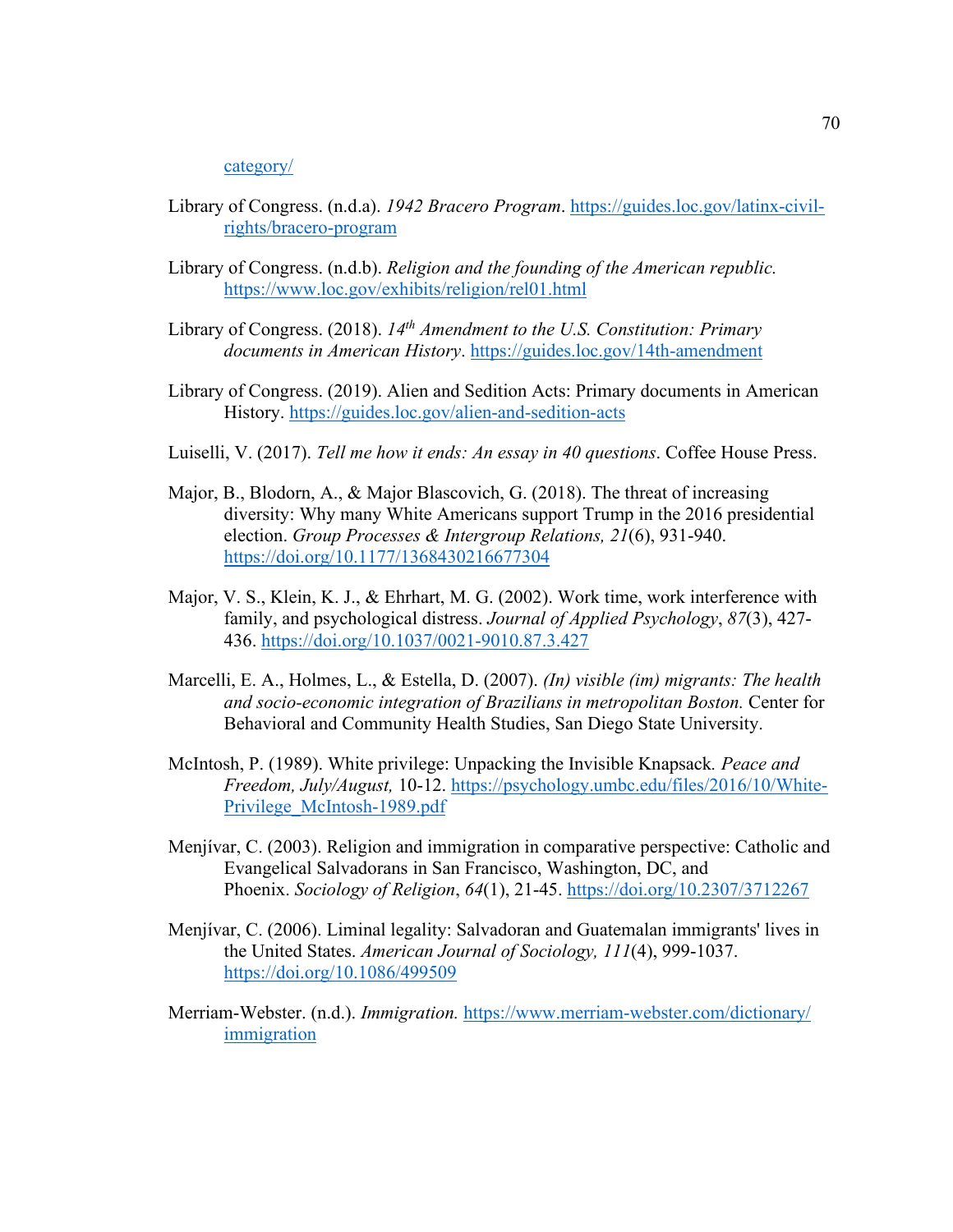- Messing, J. T., Becerra, D., Ward-Lasher, A., & Androff, D. K. (2015). Latinas' perceptions of law enforcement: Fear of deportation, crime reporting, and trust in the system. *Affilia*, *30*(3), 328-340.<https://doi.org/10.1177/0886109915576520>
- Migration Policy Institute. (2008, September). *High stakes, more meaning: An overview of the process of redesigning the U.S. Citizenship Test*. [https://www.migrationpolicy.org/pubs/BR6\\_NatzTest\\_092908.pdf](https://www.migrationpolicy.org/pubs/BR6_NatzTest_092908.pdf)
- Migration Policy Institute. (2019). *Unauthorized immigrant population profiles*. [https://www.migrationpolicy.org/programs/us-immigration-policy-program-data](https://www.migrationpolicy.org/programs/us-immigration-policy-program-data-hub/unauthorized-immigrant-population-profiles)[hub/unauthorized-immigrant-population-profiles](https://www.migrationpolicy.org/programs/us-immigration-policy-program-data-hub/unauthorized-immigrant-population-profiles)
- Nash, J. C. (2008). Re-thinking intersectionality. *Feminist review*, *89*(1), 1-15.
- National Immigration Law Center. (2020, April). *New documents reveal ICE access to DACA recipients' information*. [https://www.nilc.org/2020/04/21/new-documents](https://www.nilc.org/2020/04/21/new-documents-reveal-ice-access-to-daca-recipients-information/)[reveal-ice-access-to-daca-recipients-information/](https://www.nilc.org/2020/04/21/new-documents-reveal-ice-access-to-daca-recipients-information/)
- National Park Service. (2017). *Closing the door on immigration*. <https://www.nps.gov/articles/closing-the-door-on-immigration.htm>
- Naturalization Act of 1940, Pub. L. No. 853, 54 Stat. 1140 (1940). [https://www.loc.gov/](https://www.loc.gov/%20law/help/statutes-at-large/76th-congress/session-3/c76s3ch876.pdf)  [law/help/statutes-at-large/76th-congress/session-3/c76s3ch876.pdf](https://www.loc.gov/%20law/help/statutes-at-large/76th-congress/session-3/c76s3ch876.pdf)
- New York Civil Liberties Union. (2019, March). *NYCLU releases report analyzing NYPD stop-and-frisk data*. [https://www.nyclu.org/en/press-releases/nyclu](https://www.nyclu.org/en/press-releases/nyclu-releases-report-analyzing-nypd-stop-and-frisk-data)[releases-report-analyzing-nypd-stop-and-frisk-data](https://www.nyclu.org/en/press-releases/nyclu-releases-report-analyzing-nypd-stop-and-frisk-data)
- Nowell, L. S., Norris, J. M., White, D. E., & Moules, N. J. (2017). Thematic analysis: Striving to meet the trustworthiness criteria. *International Journal of Qualitative Methods*, *16*(1), 1-13.<https://doi.org/10.1177/1609406917733847>
- Office of the Historian. (n.d.). *The Immigration and Nationality Act of 1952 (the McCarran-Walter Act).* [https://history.state.gov/milestones/1945-1952/](https://history.state.gov/milestones/1945-1952/%20immigration-act)  [immigration-act](https://history.state.gov/milestones/1945-1952/%20immigration-act)
- Office of Refugee Resettlement. (2012). *The Refugee Act*. [https://www.acf.hhs.gov/](https://www.acf.hhs.gov/%20orr/policy-guidance/refugee-act)  [orr/policy-guidance/refugee-act](https://www.acf.hhs.gov/%20orr/policy-guidance/refugee-act)
- O'Neal, C. R., Espino, M. M., Goldthrite, A., Morin, M. F., Weston, L., Hernandez, P., & Fuhrmann, A. (2016). Grit under duress: Stress, strengths, and academic success among non-citizen and citizen Latina/o first-generation college students. *Hispanic Journal of Behavioral Sciences*, *38*(4), 446-466. [https://doi.org/10.1177/0739986](https://doi.org/10.1177/0739986%20316660775)  [316660775](https://doi.org/10.1177/0739986%20316660775)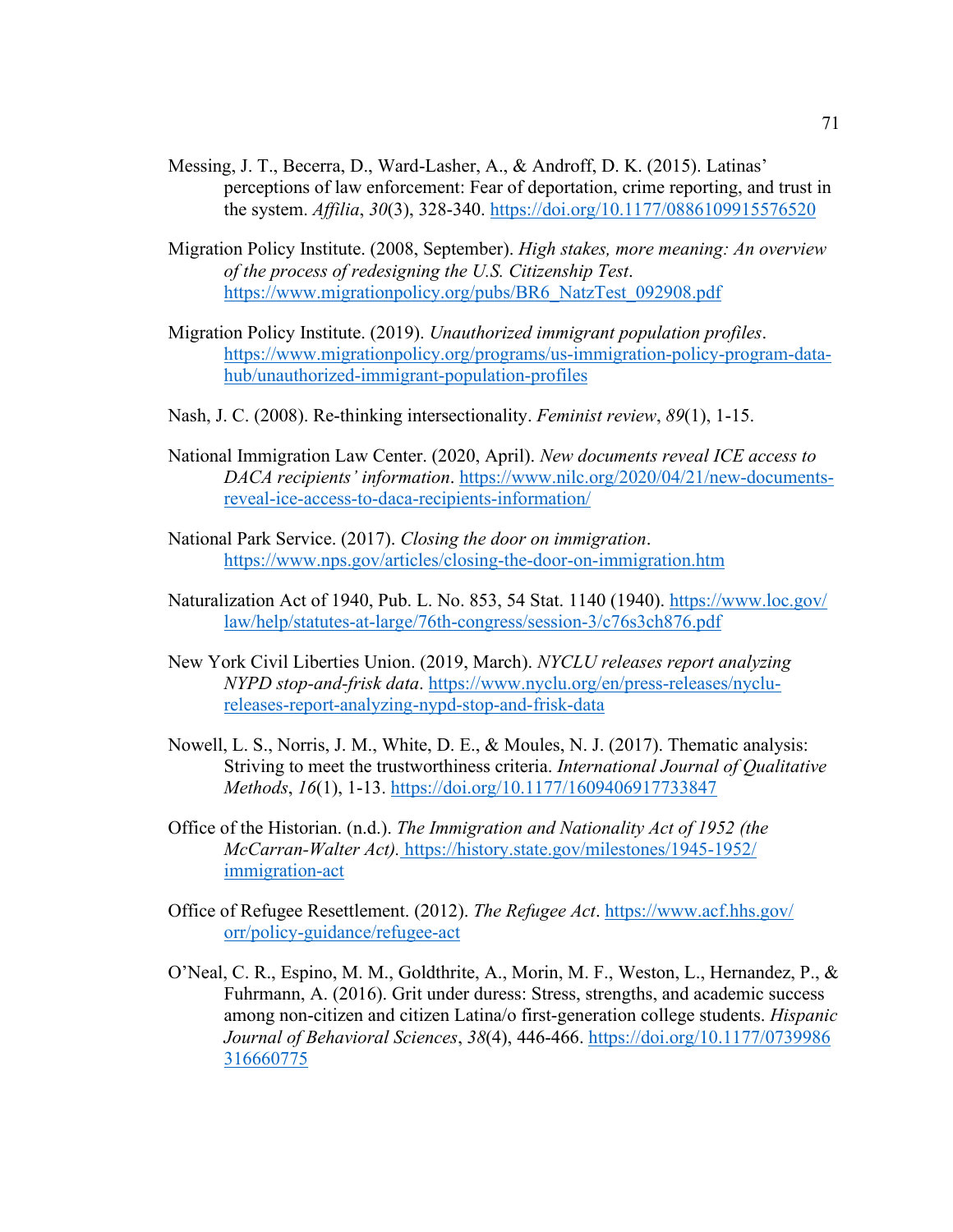- Parra-Cardona, J. R., Busby, D. M., & Wampler, R. S. (2004). No soy de aqui ni soy de alla: Transgenerational cultural identity formation. *Journal of Hispanic Higher Education*, *3*(4), 322-337.<https://doi.org/10.1177/1538192704268374>
- Parra-Cardona, J. R., Domenech‐Rodriguez, M., Forgatch, M., Sullivan, C., Bybee, D., Holtrop, K., Escobar-Chew, A. N., Tams, L., Dates, B., & Bernal, G. (2012). Culturally adapting an evidence‐based parenting intervention for Latino immigrants: The need to integrate fidelity and cultural relevance. *Family Process*, *51*(1), 56-72.<https://doi.org/10.1111/j.1545-5300.2012.01386.x>
- Park, C. L. (2005). Religion as a meaning‐making framework in coping with life stress. *Journal of Social Issues*, *61*(4), 707-729. [https://doi.org/10.1111/j.1540-](https://doi.org/10.1111/j.1540-4560.2005.00428.x) [4560.2005.00428.x](https://doi.org/10.1111/j.1540-4560.2005.00428.x)
- Park, I. J. K., Du, H., Wang, L., Williams, D. R., & Alegría, M. (2019). The role of parents' ethnic-racial socialization practices in the discrimination–depression link among Mexican-origin adolescents. *Journal of Clinical Child & Adolescent Psychology, 49*(3), 391-404.<https://doi.org/10.1080/15374416.2018.1547969>
- Passel, J. S., & Cohn, D. (2019, June 12). *Mexicans decline to less than half the U.S. unauthorized immigrant population for the first time.* Pew Research Center. [https://www.pewresearch.org/fact-tank/2019/06/12/us-unauthorized-immigrant](https://www.pewresearch.org/fact-tank/2019/06/12/us-unauthorized-immigrant-population-2017/)[population-2017/](https://www.pewresearch.org/fact-tank/2019/06/12/us-unauthorized-immigrant-population-2017/)
- Passel, J. S., & Lopez, M. H. (2012, August 14). *Up to 1.7 million unauthorized immigrant youth may benefit from new deportation rules.* Pew Research Center. [https://www.pewresearch.org/hispanic/2012/08/14/up-to-1-7-million](https://www.pewresearch.org/hispanic/2012/08/14/up-to-1-7-million-unauthorized-immigrant-youth-may-benefit-from-new-deportation-rules/)[unauthorized-immigrant-youth-may-benefit-from-new-deportation-rules/](https://www.pewresearch.org/hispanic/2012/08/14/up-to-1-7-million-unauthorized-immigrant-youth-may-benefit-from-new-deportation-rules/)
- Patler, C., Hamilton, E., Meagher, K., & Savinar, R. (2019). Uncertainty about DACA may undermine its positive impact on health for recipients and their children. *Health Affairs, 38*(5), 738-745.<https://doi.org/10.1377/hlthaff.2018.05495>
- Patler, C., & Pirtle, W. L. (2018). From undocumented to lawfully present: Do changes to legal status impact psychological wellbeing among Latino immigrant young adults? *Social Science & Medicine*, *199*, 39-48. [https://doi.org/10.1016/](https://doi.org/10.1016/%20j.socscimed.2017.03.009)  [j.socscimed.2017.03.009](https://doi.org/10.1016/%20j.socscimed.2017.03.009)
- Patten, E. (2016, July 1). *Racial, gender wage gaps persist in U.S. despite some progress*. Pew Research Center. [https://www.pewresearch.org/fact-tank/2016/07/01/racial](https://www.pewresearch.org/fact-tank/2016/07/01/racial-gender-wage-gaps-persist-in-u-s-despite-some-progress/)[gender-wage-gaps-persist-in-u-s-despite-some-progress/](https://www.pewresearch.org/fact-tank/2016/07/01/racial-gender-wage-gaps-persist-in-u-s-despite-some-progress/)
- Pearlin, L. I., & Schooler, C. (1978). The structure of coping. *Journal of Health and Social Behavior*, *19*(1), 2–21.<https://doi.org/10.2307/2136319>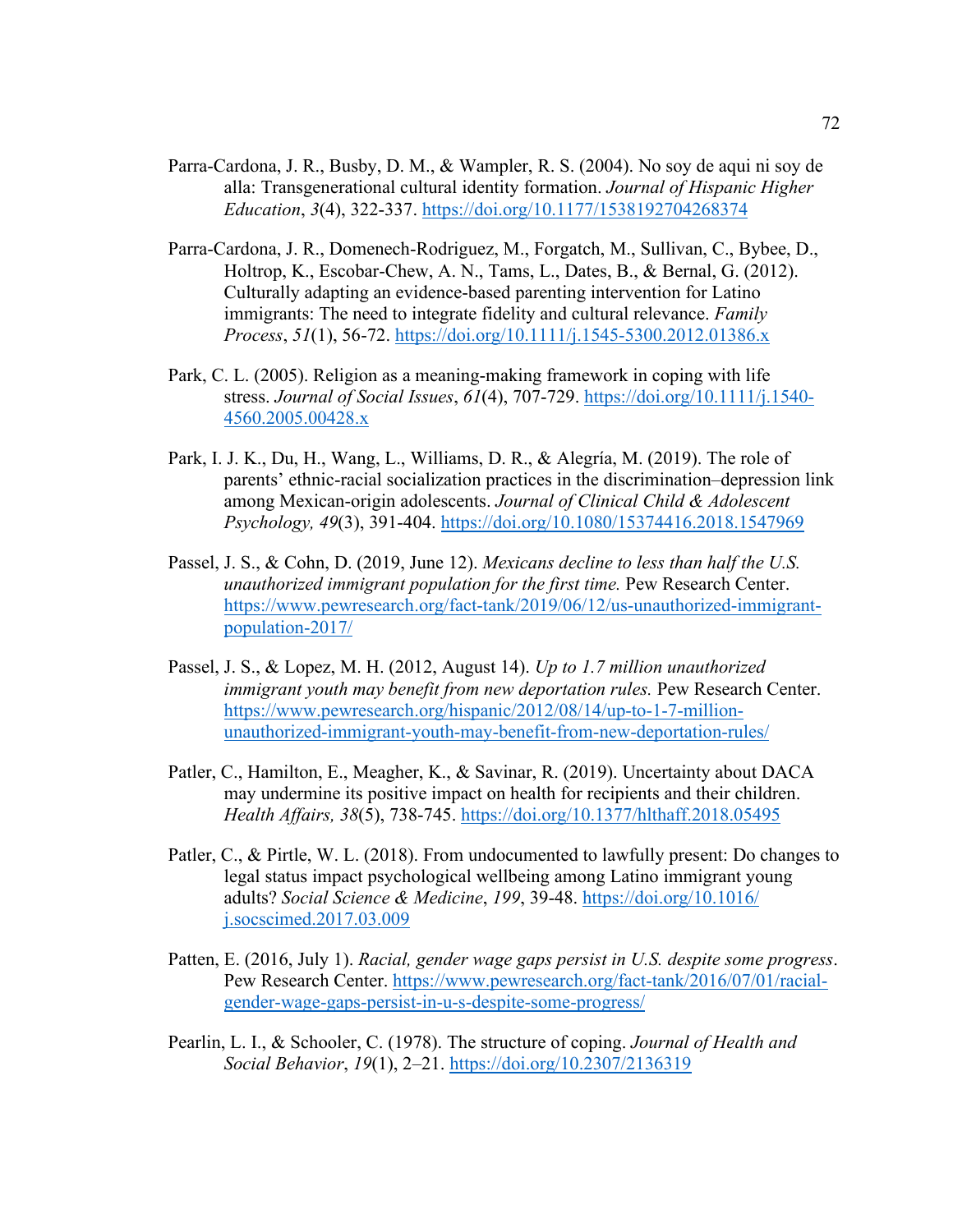- Pew Research Center. (2015, April 7). *Americans, Japanese: Mutual respect 70 years after the end of WWII*. [https://www.pewresearch.org/global/2015/04/07/](https://www.pewresearch.org/global/2015/04/07/%20americans-japanese-mutual-respect-70-years-after-the-end-of-wwii/)  [americans-japanese-mutual-respect-70-years-after-the-end-of-wwii/](https://www.pewresearch.org/global/2015/04/07/%20americans-japanese-mutual-respect-70-years-after-the-end-of-wwii/)
- Portocarrero, F. F., Gonzalez, K., & Ekema-Agbaw, M. (2020). A meta-analytic review of the relationship between dispositional gratitude and well-being. *Personality and Individual Differences*, *164*, 1-14.<https://doi.org/10.1016/j.paid.2020.110101>
- Powell, M. (2002). Rhetorics of survivance: How American Indians use writing. *College Composition and Communication*, *53*(3), 396–434. <https://doi.org/10.2307/1512132>
- Reina, A. S., & Lohman, B. J. (2015). Barriers preventing Latina immigrants from seeking advocacy services for domestic violence victims: A qualitative analysis. *Journal of Family Violence, 30*(2015), 479-488. [https://doi.org/10.1007/s10896-](https://doi.org/10.1007/s10896-015-9696-8) [015-9696-8](https://doi.org/10.1007/s10896-015-9696-8)
- Reny, T. T., & Barreto, M. A. (2020). Xenophobia in the time of pandemic: othering, anti-Asian attitudes, and COVID-19. *Politics, Groups, and Identities,* 1-24. <https://doi.org/10.1080/21565503.2020.1769693>
- Richards, J. M., & Gross, J. J. (1999). Composure at any cost? The cognitive consequences of emotion suppression. *Personality and Social Psychology Bulletin*, *25*(8), 1033–1044. <https://doi.org/10.1177/01461672992511010>
- Rojas-Flores, L., Clements, M. L., Hwang Koo, J., & London, J. (2017). Trauma and psychological distress in Latino citizen children following parental detention and deportation. *Psychological Trauma: Theory, Research, Practice, and Policy*, *9*(3), 352-361.<https://doi.org/10.1037/tra0000177>
- Rollock, N., & Gillborn, D. (2011) *Critical race theory (CRT).* British Educational Research Association.<https://www.bera.ac.uk/publication/critical-race-theory-crt>
- Roth, B. J. (2018). The double bind of DACA: Exploring the legal violence of liminal status for undocumented youth. *Ethnic and Racial Studies*, *42*(15), 2548-2565. <https://doi.org/10.1080/01419870.2018.1540790>
- Ruth, A., Estrada, E., Martinez-Fuentes, S., & Vazquez-Ramos, A. (2019). Soy de aquí, soy de allá: DACAmented homecomings and implications for identity and belonging. *Latino Studies*, *17*(3), 304-322. [https://doi.org/10.1057/s41276-019-](https://doi.org/10.1057/s41276-019-00197-9) [00197-9](https://doi.org/10.1057/s41276-019-00197-9)
- Ryo, E., & Peacock, I. (2018, December 5). *The landscape of immigration detention in the United States.* American Immigration Council. https://www.american immigrationcouncil.org/research/landscape-immigration-detention-united-states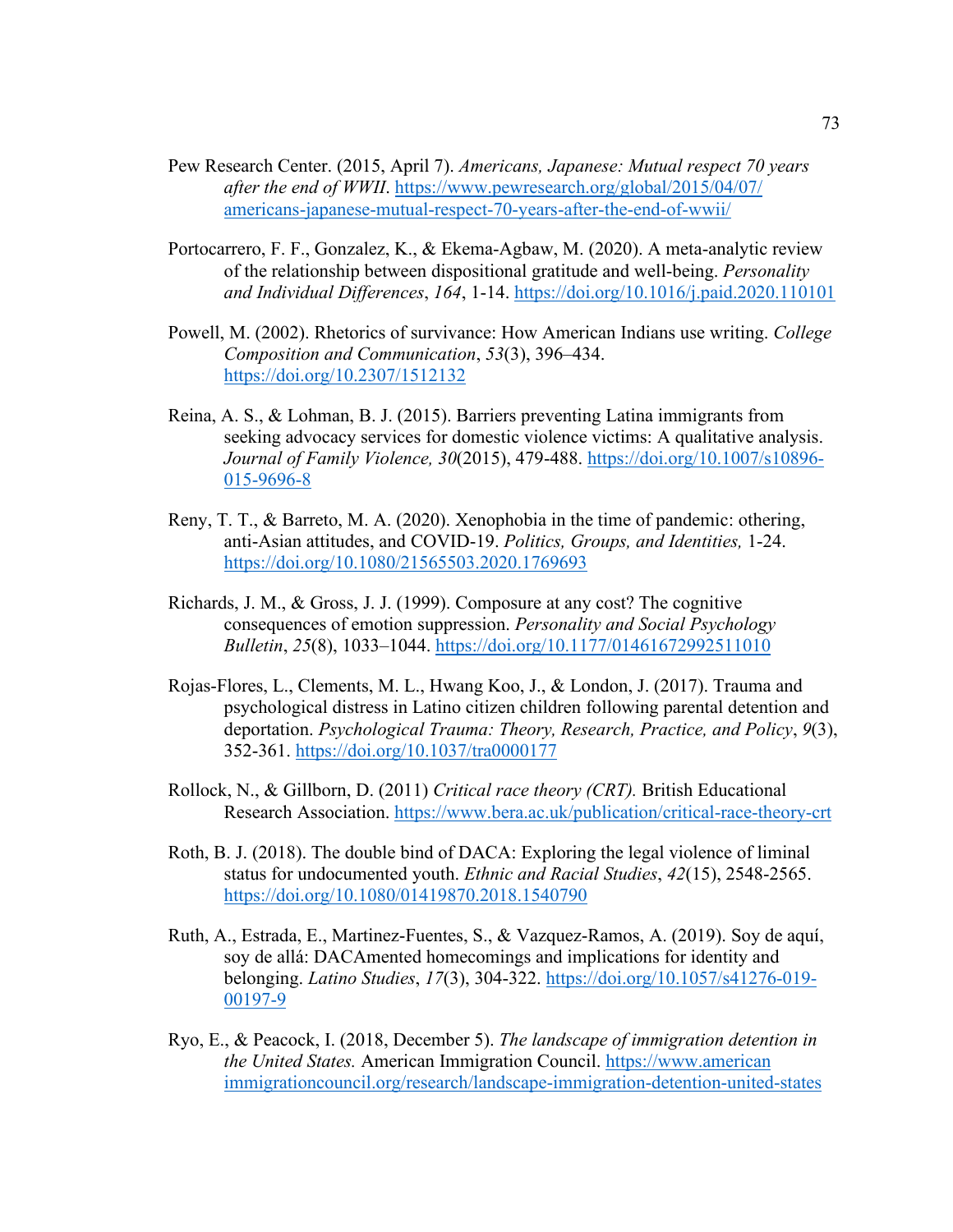- Rytina, N. (2002). *IRCA legalization effects: Lawful permanent residence and naturalization through 2001*. Office of Policy and Planning, Statistics Division, US Immigration and Naturalization Service.
- Sanchez, M., Diez, S., Fava, N. M., Cyrus, E., Ravelo, G., Rojas, P., Li, T., & De La Rosa, M. (2019). Immigration stress among recent Latino immigrants: The protective role of social support and religious social capital. *Social Work in Public Health*, *34*(4), 279-292.<https://doi.org/10.1080/19371918.2019.1606749>
- Santos, C. E., Menjívar, C., VanDaalen, R. A., Kornienko, O., Updegraff, K. A., & Cruz, S. (2018). Awareness of Arizona's immigration law SB1070 predicts classroom behavioural problems among Latino youths during early adolescence. *Ethnic and Racial Studies*, *41*(9), 1672-1690. <https://doi.org/10.1080/01419870.2017.1311021>
- Shahid, F., Beshai, S., & Del Rosario, N. (2020). Fatalism and depressive symptoms: active and passive forms of fatalism differentially predict depression. *Journal of Religion and Health*, *59*(6), 3211-3226. [https://doi.org/10.1007/s10943-020-](https://doi.org/10.1007/s10943-020-01024-5) [01024-5](https://doi.org/10.1007/s10943-020-01024-5)
- Siemons, R., Raymond-Flesh, M., Auerswald, C. L., & Brindis, C. D. (2017). Coming of age on the margins: Mental health and wellbeing among Latino immigrant young adults eligible for Deferred Action for Childhood Arrivals (DACA). *Journal of Immigrant and Minority Health*, *19*(3), 543-551. [https://doi.org/10.1007/s10903-](https://doi.org/10.1007/s10903-016-0354-x) [016-0354-x](https://doi.org/10.1007/s10903-016-0354-x)
- Silva, N. D., Dillon, F. R., Verdejo, T. R., Sanchez, M., & De La Rosa, M. (2017). Acculturative stress, psychological distress, and religious coping among Latina young adult immigrants. *The Counseling Psychologist*, *45*(2), 213–236. <https://doi.org/10.1177/0011000017692111>
- Smith, M. L. (2002). INS administration of racial provisions in U.S. immigration and nationality law since 1898. *Prologue Magazine. 34*(2). [https://www.archives.gov/](https://www.archives.gov/%20publications/prologue/2002/summer/immigration-law-1.html)  [publications/prologue/2002/summer/immigration-law-1.html](https://www.archives.gov/%20publications/prologue/2002/summer/immigration-law-1.html)
- Smokowski, P. R., Rose, R., & Bacallao, M. L. (2008). Acculturation and Latino family processes: How cultural involvement, biculturalism, and acculturation gaps influence family dynamics. *Family Relations*, *57*(3), 295-308. [https://doi.org/](https://doi.org/%2010.1111/j.1741-3729.2008.00501.x)  [10.1111/j.1741-3729.2008.00501.x](https://doi.org/%2010.1111/j.1741-3729.2008.00501.x)
- Suárez-Orozco, C., Yoshikawa, H., Teranishi, R., & Suárez-Orozco, M. (2011). Growing up in the shadows: The developmental implications of unauthorized status. *Harvard Educational Review*, *81*(3), 438-473. [https://doi.org/10.17763/](https://doi.org/10.17763/%20haer.81.3.g23x203763783m75)  [haer.81.3.g23x203763783m75](https://doi.org/10.17763/%20haer.81.3.g23x203763783m75)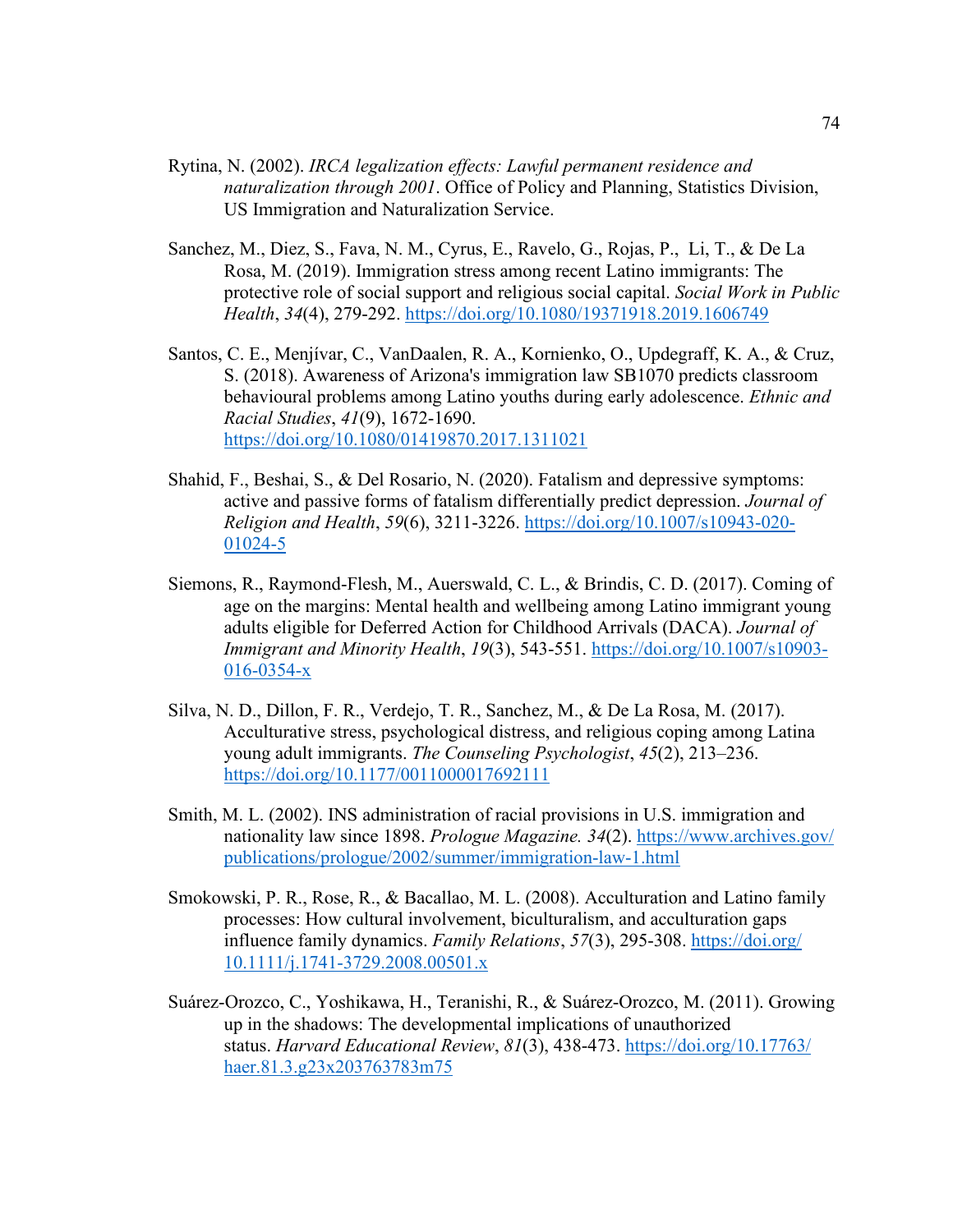- Sue, D. W. (2010). *Microaggressions in everyday life: Race, gender, and sexual orientation*. John Wiley & Sons Inc.
- Toomey, R. B., Umaña-Taylor, A. J., Williams, D. R., Harvey-Mendoza, E., Jahromi, L. B., & Updegraff, K. A. (2014). Impact of Arizona's SB 1070 immigration law on utilization of health care and public assistance among Mexican-origin adolescent mothers and their mother figures. *American Journal of Public Health*, *104*(S1), S28-S34.<https://doi.org/10.2105/ajph.2013.301655>
- United We Dream. (2021). Undocumented health report: Mental health and wellbeing in United We Dream community. [https://unitedwedream.org/heretostay/](https://unitedwedream.org/heretostay/%20undocuhealth-and-wellness/2021-undocuhealth-report/?ifso=success)  [undocuhealth-and-wellness/2021-undocuhealth-report/?ifso=success](https://unitedwedream.org/heretostay/%20undocuhealth-and-wellness/2021-undocuhealth-report/?ifso=success)
- U.S. Census Bureau. (2020). *About race.* [https://www.census.gov/topics/population/race/](https://www.census.gov/topics/population/race/%20about.html)  [about.html](https://www.census.gov/topics/population/race/%20about.html)
- U.S. Citizenship and Immigration Services. (2022). *Chapter 9 - Good moral character.* <https://www.uscis.gov/policy-manual/volume-12-part-d-chapter-9>
- U.S. Citizenship and Immigration Services. (2021a). *Consideration of Deferred Action for Childhood Arrivals (DACA). <https://www.uscis.gov/DACA>*
- U.S. Citizenship and Immigration Services. (2021b). *Approximate active DACA recipients.* https://www.uscis.gov/sites/default/files/document/reports/Active% [20DACA%20Recipients%20%E2%80%93March%2031%2C%202021.pdf](https://www.uscis.gov/sites/default/files/document/reports/Active%25%2020DACA%20Recipients%20%E2%80%93March%2031%2C%202021.pdf)
- U.S. Citizenship and Immigration Services. (2020a). *Origins of the naturalization civics test*. [https://www.uscis.gov/history-and-genealogy/featured-stories-uscis-history](https://www.uscis.gov/history-and-genealogy/featured-stories-uscis-history-office-and-library/origins-naturalization-civics-test)[office-and-library/origins-naturalization-civics-test](https://www.uscis.gov/history-and-genealogy/featured-stories-uscis-history-office-and-library/origins-naturalization-civics-test)
- U.S. Citizenship and Immigration Services. (2020b). *Who's #1?* [https://www.uscis.gov/](https://www.uscis.gov/%20about-us/our-history/history-office-and-library/featured-stories-from-the-uscis-history-office-and-library/whos-1)  [about-us/our-history/history-office-and-library/featured-stories-from-the-uscis](https://www.uscis.gov/%20about-us/our-history/history-office-and-library/featured-stories-from-the-uscis-history-office-and-library/whos-1)[history-office-and-library/whos-1](https://www.uscis.gov/%20about-us/our-history/history-office-and-library/featured-stories-from-the-uscis-history-office-and-library/whos-1)
- U.S. Customs and Border Protection. (n.d.). *June 29, 1909*. [https://www.cbp.gov/about/history/timeline/timeline-date/june-29-1906#](https://www.cbp.gov/about/history/timeline/timeline-date/june-29-1906%23)
- U.S. Immigration and Customs Enforcement. (2020). *History*. [https://www.ice.gov/](https://www.ice.gov/%20history)  [history](https://www.ice.gov/%20history)
- Valdes, F. (1997). Foreword: Under construction. LatCrit consciousness, community, and theory. *California Law Review, 85*(5), 1087-1142. [https://doi.org/10.2307/](https://doi.org/10.2307/%203481057)  [3481057](https://doi.org/10.2307/%203481057)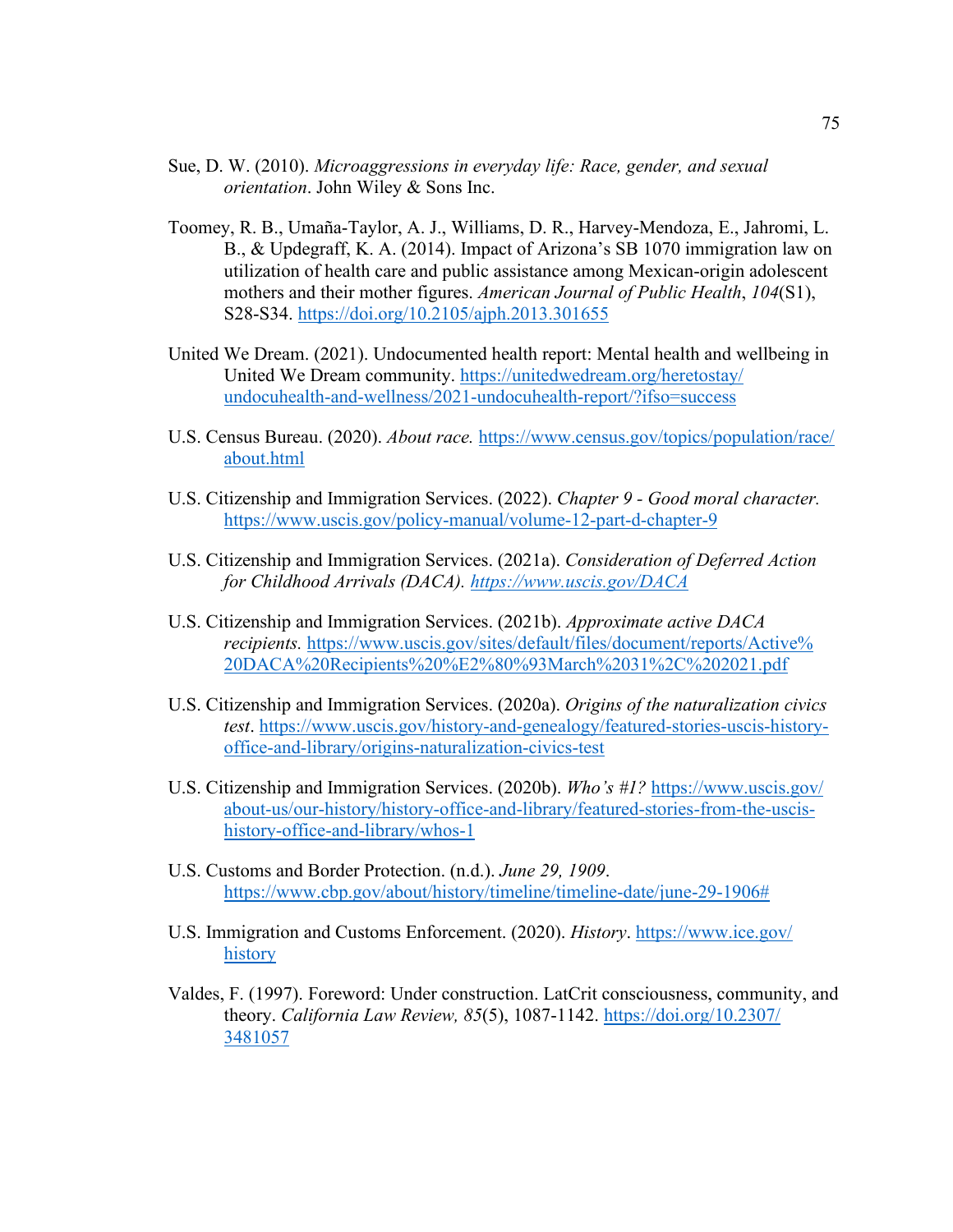- Valentino, N. A., Brader, T., & Jardina, A. E. (2013). Immigration opposition among U.S. whites: General ethnocentrism or media priming of attitudes about Latinos?: Immigration opinion and media group priming. *Political Psychology*, *34*(2), 149– 166.<https://doi.org/10.1111/j.1467-9221.2012.00928.x>
- Valikhani, A., Ahmadnia, F., Karimi, A., & Mills, P. J. (2019). The relationship between dispositional gratitude and quality of life: The mediating role of perceived stress and mental health. *Personality and Individual Differences, 141*(2019), 40-46. <https://doi.org/10.1016/j.paid.2018.12.014>
- Vargas, E. D., & Benítez, V. L. (2019). Latino parents' links to deportees are associated with developmental disorders in their children. *Journal of Community Psychology*, *47*(5), 1151-1168.<https://doi.org/10.1002/jcop.22178>
- Vargas, L., & dePyssler, B. (1998). Using media literacy to explore stereotypes of Mexican immigrants. *Social Education, 62*(7), 407-412. http://www.socialstudies. org/sites/default/files/publications/se/6207/620704.html
- Vaquera, E., Aranda, E., & Sousa-Rodriguez, I. (2017). Emotional challenges of undocumented young adults: Ontological security, emotional capital, and wellbeing. *Social Problems*, *64*(2), 298-314.<https://doi.org/10.1093/socpro/spx010>
- Von Werthern, M., Robjant, K., Chui, Z., Schon, R., Ottisova, L., Mason, C., & Katona, C. (2018). The impact of immigration detention on mental health: A systematic review. *BMC Psychiatry, 18*(1), 1-19.<https://doi.org/10.1186/s12888-018-1945-y>
- Weisdorf, J. L. (2005). From foraging to farming: Explaining the neolithic revolution. *Journal of Economic Surveys*, *19*(4), 561-586. [https://doi.org/10.1111/j.0950-](https://doi.org/10.1111/j.0950-0804.2005.00259.x) [0804.2005.00259.x](https://doi.org/10.1111/j.0950-0804.2005.00259.x)
- Wray-Lake, L., Wells, R., Alvis, L., Delgado, S., Syvertsen, A. K., & Metzger, A. (2018). Being a Latinx adolescent under a Trump presidency: Analysis of Latinx youth's reactions to immigration politics. *Children and Youth Services Review*, *87*, 192–204.<https://doi.org/10.1016/j.childyouth.2018.02.032>
- Zayas, L. H., Aguilar-Gaxiola, S., Yoon, H., & Rey, G. N. (2015). The distress of citizenchildren with detained and deported parents. *Journal of Child and Family Studies*, *24*(11), 3213–3223.<https://doi.org/10.1007/s10826-015-0124-8>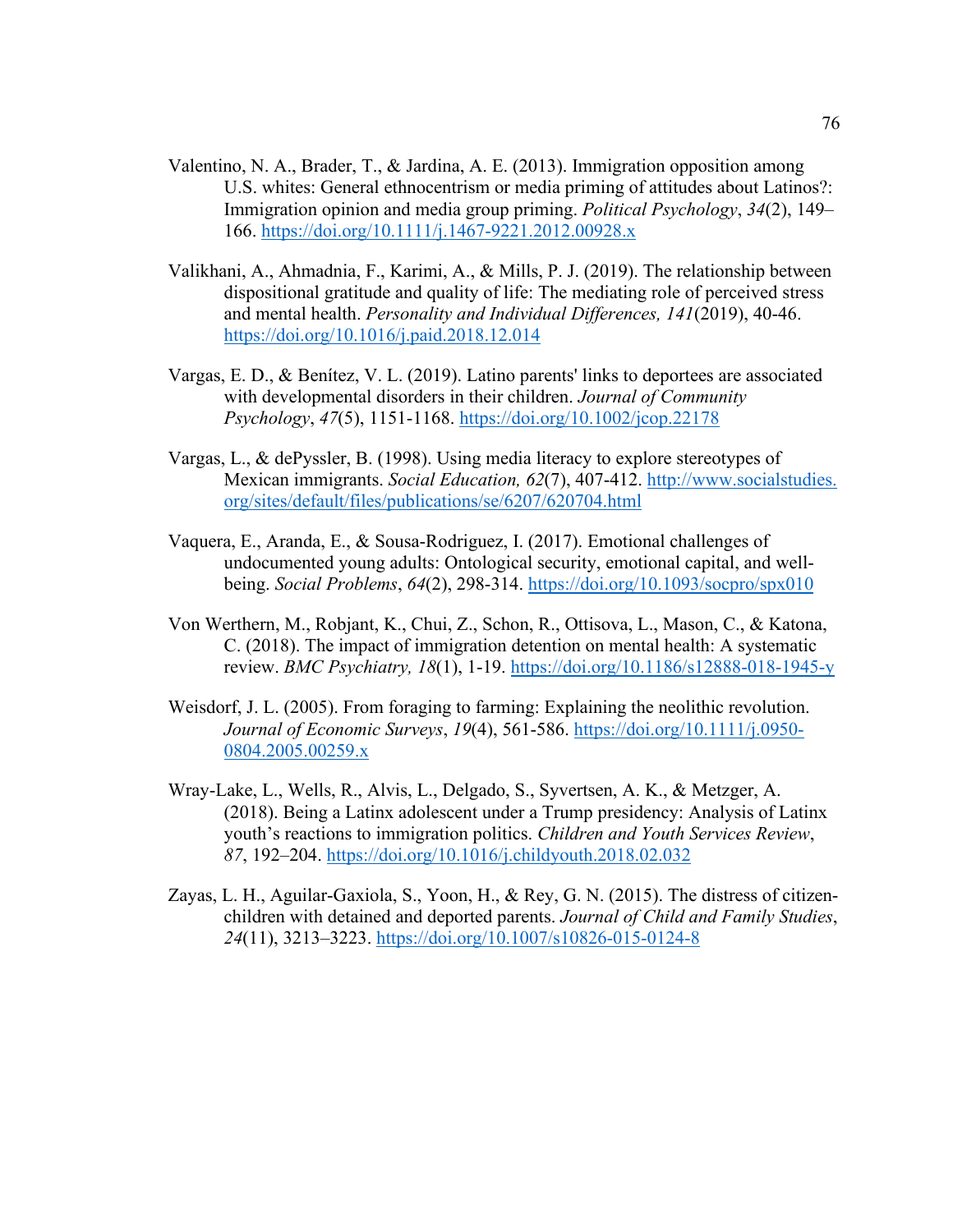APPENDIX

FOCUS GROUP QUESTIONS (TRANSLATED)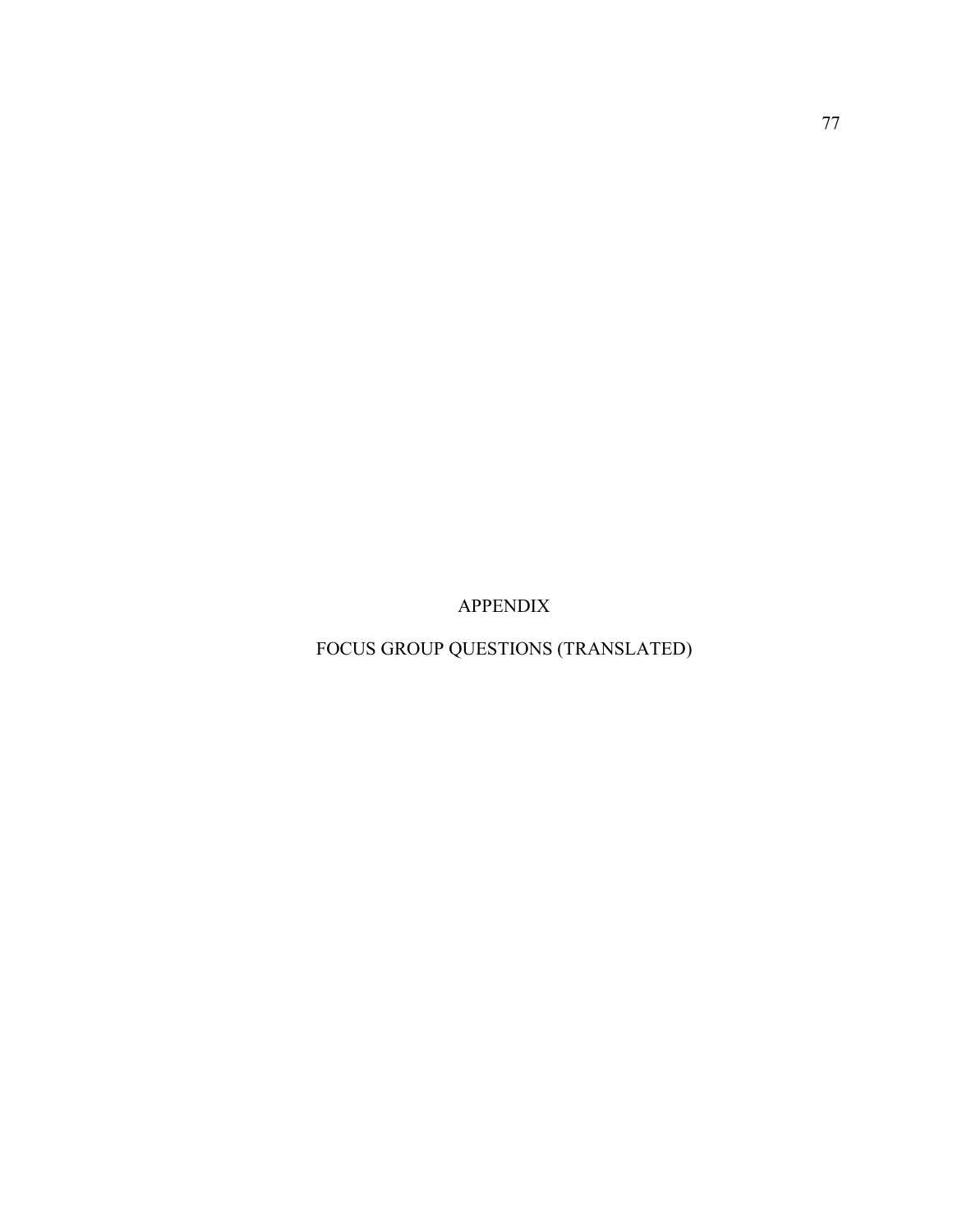# **Focus Group / Questions (Translated)**

### **Impact of stress**

- 1. What comes to mind when they hear someone speak badly about our immigrant community?
	- a. In today's environment, how do you think other ethnic groups see our immigrant youth or do they think they think of our youth? (e.g., compassion, resentment, threat, etc.).
- 2. What are some of the biggest challenges facing our young immigrants (especially those without a visa)?
	- a. What do you think are your biggest fears? (especially those without a visa)?
	- b. What do you think are your greatest needs? (especially those without a visa)?
	- c. What do you think are your biggest goals / ambitions / hopes? (especially those without a visa)?
	- d. What matters most to these young people besides having a visa? (e.g., making money, family union, spirituality, education, relationships)
	- e. What are some of the challenges facing relatives of undocumented youth?
- 3. How do you think the current context (anti-immigrant) is affecting the health and well-being of our young immigrants? Of their families? From our community in general?
	- a. What do you think are the main causes of anxiety in our young immigrants?
	- b. How do you think anxiety presents or manifests itself in our young immigrants?
- 4. What effect do you think the use of the word "illegal" has on our young immigrants?
	- a. What other terms or words do you feel should be used that would cause less damage?
- 5. Do you think there are some of these young immigrants who are more affected than others? (e.g., women / men, those who do not have studies, those who do not speak English)

Can you give some examples?

- 6. What do you think is the message that is being given to future generations (children) when they hear what is happening with our undocumented immigrants?
- 7. Do you think there are some of these young immigrants who are more affected than others? (e.g., women / men, those who do not have studies, those who do not speak English)

Can you give some examples?

8. Do you think there are some of these young immigrants who are more affected than others? (e.g., women / men, those who do not have studies, those who do not speak English)

Can you give some examples?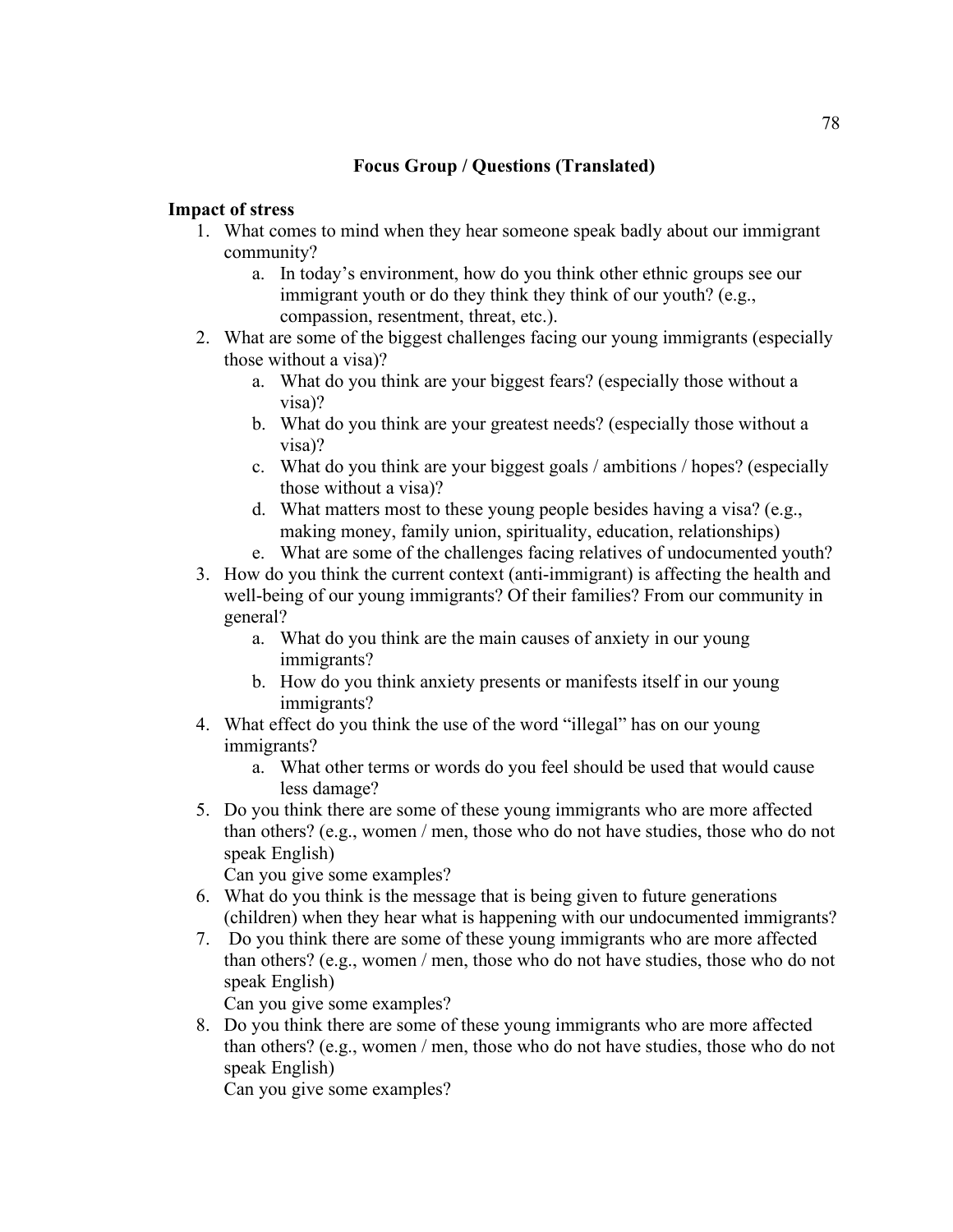9. In your opinion, where are we going as a community, what do you think is going to happen with our immigrant community, particularly with our youth?

### **Coping and solution approach**

- 1. In your opinion, what are some of the things that can help our immigrant youth cope with the stress in which they live?
- 2. In your opinion, what kind of resources do you think are available for these young immigrants to help them feel better and less stressed?
	- a. In your opinion, what resources do you think our young immigrants or communities need to help them cope with the stress in which they live?
	- b. What needs to be done to help protect the welfare and health of our young immigrants?
- 3. In your option, how does faith help these young people?
- 4. What are some of the resources (or things) that our religious institutions or faith communities are doing to help our immigrant youth?
	- a. In your opinion, what else do you think our religious institutions or faith communities can do for our immigrant youth?
- 5. You as a member of this community, what are you doing or can you do to help our youth?
- 6. What do you think is the solution to the current situation that is living against our immigrant community?
- 7. Do you have any other suggestions or recommendations on how to improve the welfare of our immigrant youth in the conditions we are living?

# **Grupo de Enfoque / Preguntas (Spanish Version)**

#### **Impacto de stress**

- 1. ¿Qué les viene a la mente cuando escuchan a alguien hablar mal sobre nuestra comunidad inmigrante?
	- a. ¿En el ambiente actual, como crees que otros grupos étnicos ven a nuestros jóvenes inmigrantes o que creen que es lo que piensan de nuestros jóvenes? (e.g., compasión, rencor, amenaza, etc.).
- 2. ¿Cuáles son algunos de los retos mas grandes que están enfrentando nuestros jóvenes inmigrantes (especialmente los que no tienen visa)?
	- a. ¿Cuáles crees que son sus miedos mas grandes? (especialmente los que no tienen visa)?
	- b. ¿Cuáles crees que son sus necesidades mas grandes? (especialmente los que no tienen visa)?
	- c. ¿Cuáles crees que son sus metas/ambiciones/esperanzas mas grandes? (especialmente los que no tienen visa)?
	- d. ¿Que es lo que más les importa a estos jóvenes además de tener una visa? (e.g., hacer dinero, unión familiar, espiritualidad, educación, relaciones)
	- e. ¿Cuáles son algunos de los retos que están enfrentando los familiares de jóvenes indocumentados?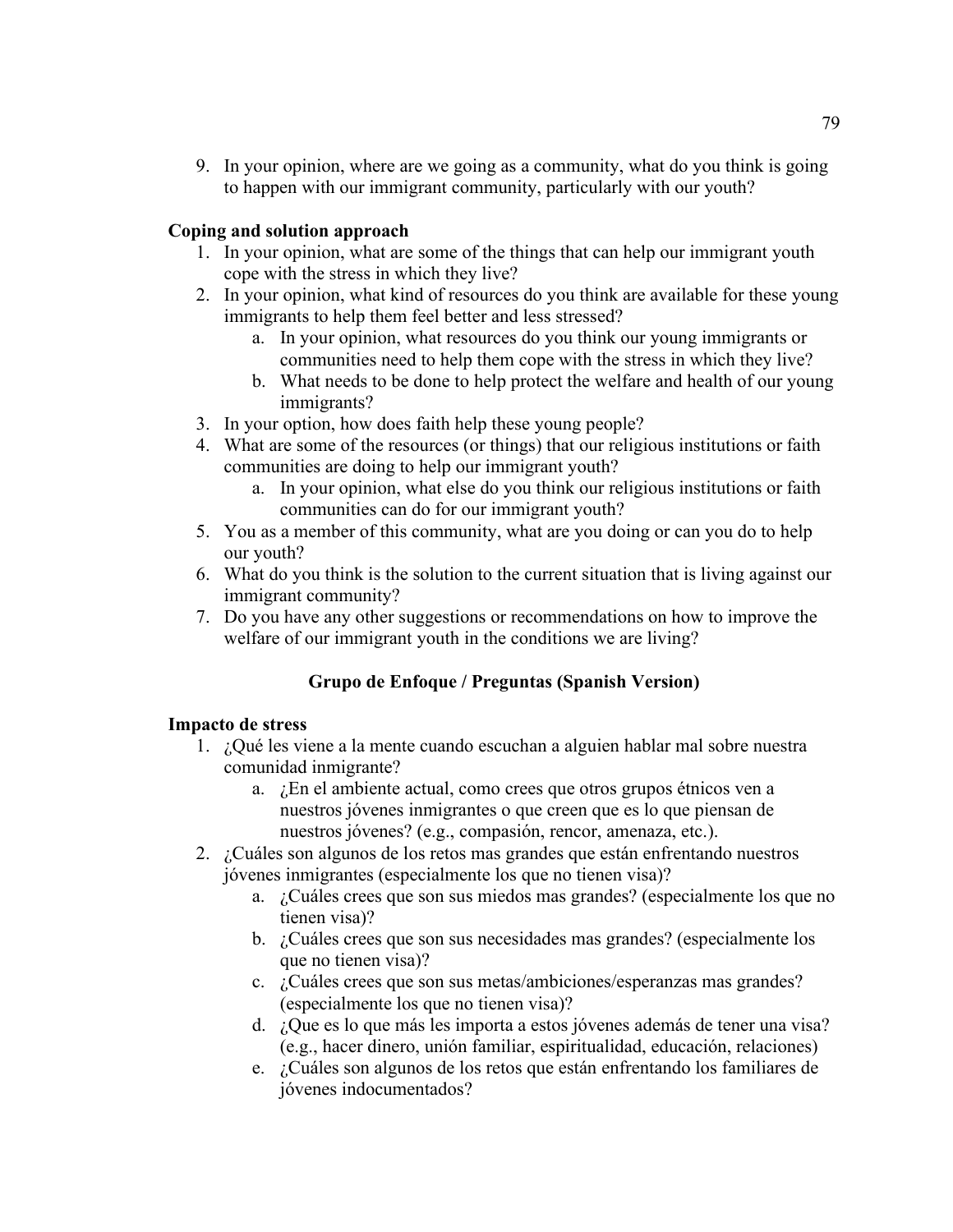- 3. ¿Cómo crees que el contexto actual (anti-inmigrante) está afectando la salud y el bienestar de nuestros jóvenes inmigrantes? ¿De sus familias? ¿De nuestra comunidad en general?
	- a. ¿Cuales crees que son las causas principales de ansiedad en nuestros jóvenes inmigrantes?
	- b. ¿Como crees que se presenta o se manifiesta la ansiedad en nuestros jóvenes inmigrantes?
- 4. ¿Que efecto crees que tiene el uso de la palabra "illegal" en nuestros jóvenes inmigrantes?
	- a. ¿Que otros términos o palabras sienten que se deberían usar para causar menos daño?
- 5. ¿Crees que hay algunos de estos jóvenes inmigrantes que estén más afectados que otros? (e.g., mujeres/hombres, los que no tienen estudios, los que no hablan ingles)

¿Puedes dar algunos ejemplos?

- 6. ¿Cual crees que es el mensaje que se les esta dando a las generaciones futuras (niños) cuando escuchan lo que está pasando con nuestros inmigrantes indocumentados?
- 7. ¿Crees que hay algunos de estos jóvenes inmigrantes que estén más afectados que otros? (e.g., mujeres/hombres, los que no tienen estudios, los que no hablan ingles)

¿Puedes dar algunos ejemplos?

8. Crees que hay algunos de estos jóvenes inmigrantes que estén más afectados que otros? (e.g., mujeres/hombres, los que no tienen estudios, los que no hablan ingles)

¿Puedes dar algunos ejemplos?

9. ¿En su opinión, hacia donde vamos, que creen que es lo que va a pasar con nuestra comunidad inmigrante, particularmente con nuestros jóvenes?

## **Enfoque de afrontamiento y solución**

- 1. ¿En tu opinión, cuales son algunas de las cosas que pueden ayudar a nuestros jóvenes inmigrantes a enfrentar el estrés en el que viven?
- 2. ¿En tu opinión, qué tipo de recursos crees que están disponibles para estos jóvenes inmigrantes para ayudarlos a sentirse mejor y menos estresados?
	- a. ¿En tu opinión, qué recursos crees que necesitan nuestros jóvenes inmigrantes o comunidades para ayudarlos a enfrentar el estrés en el que viven?
	- b. ¿Qué se necesita hacer para ayudar a proteger el bienestar y la salud de nuestros jóvenes inmigrantes?
- 3. ¿En tu opción, como ayuda la fe a estos jóvenes?
- 4. ¿Cuales son algunos de los recursos (o cosas) que están haciendo nuestras instituciones religiosas o comunidades de fe para ayudar a nuestros jóvenes inmigrantes?
	- a. En tu opinión, que mas crees que nuestras instituciones religiosas o